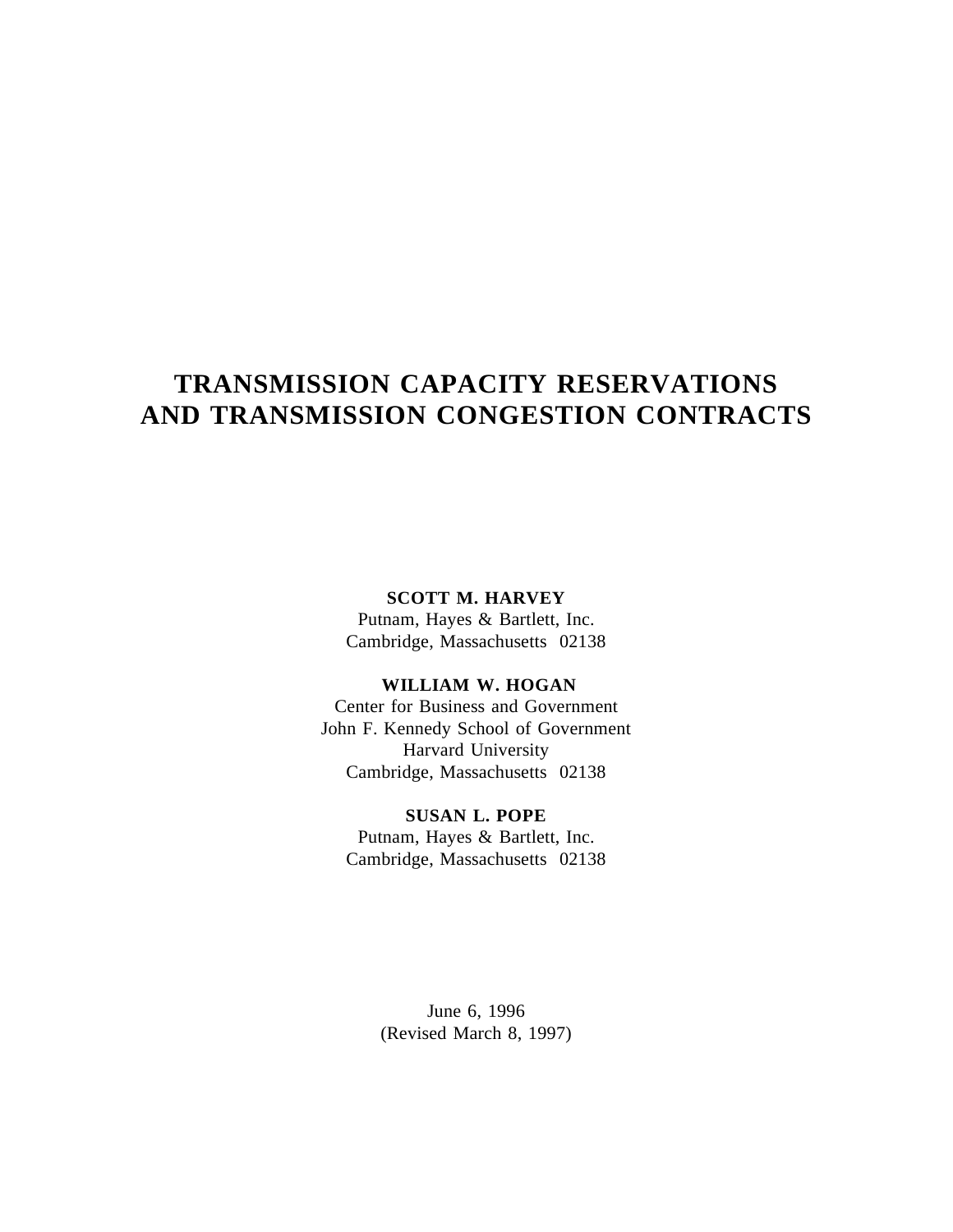# **CONTENTS**

|                                                                 | $\overline{1}$ |
|-----------------------------------------------------------------|----------------|
|                                                                 | 1              |
|                                                                 | $\overline{2}$ |
| LOOP FLOW AND SERVICE MODIFICATION                              | 8              |
|                                                                 | 8              |
| Loop Flow and Network Interactions                              | 11             |
|                                                                 | 14             |
| Link-Based Rights Have Too Many Paths                           | 18             |
| Point-to-Point Capacity Reservations                            | 21             |
|                                                                 | 21             |
| Decentralized Capacity Reservation Trading Will Not Suffice     | 22             |
| Opportunity Cost Pricing Defines the Trading Criterion          | 23             |
| Transmission Trading Cannot Be Separated from the Energy Market | 24             |
| Competitive Market Equilibrium Corresponds to an Economic       | 25             |
| MARKET EQUILIBRIUM AND ECONOMIC DISPATCH                        | 27             |
|                                                                 | 28             |
| Competitive Market Equilibrium                                  | 31             |
|                                                                 | 33             |
| <b>TRANSMISSION CONGESTION CONTRACTS</b>                        | 37             |
|                                                                 | 39             |
|                                                                 | 40             |
|                                                                 | 44             |
| A Comparison of Transmission Forward and Option Contracts       | 47             |
| Equivalence with point-to-point capacity reservations           | 47             |
| No effect on dispatch                                           | 48             |
| Different degrees of difficulty in testing for simultaneous     |                |
| feasibility                                                     | 48             |
| Options would be a strict subset of the forward contracts       | 48             |
| Decomposition limitations                                       | 48             |
|                                                                 | 50             |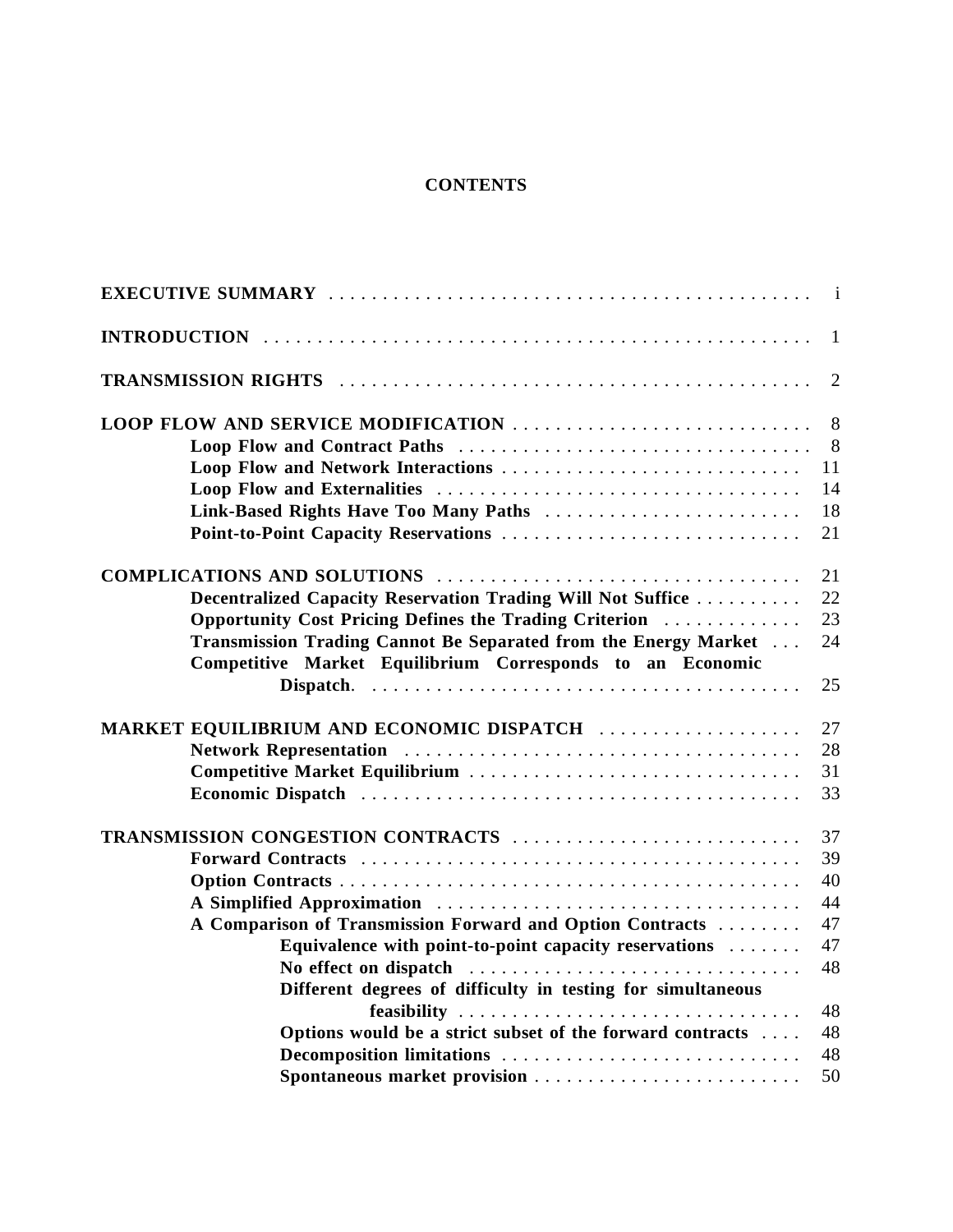| RELATED PRICING AND MARKET STRUCTURE ISSUES                  | 50 |
|--------------------------------------------------------------|----|
|                                                              | 50 |
|                                                              | 53 |
|                                                              | 54 |
| Fixed Charges and System Expansion                           | 55 |
|                                                              | 58 |
|                                                              | 59 |
|                                                              | 62 |
| <b>APPENDIX I</b>                                            |    |
| <b>Capacity Reservation Open Access Transmission Tariffs</b> |    |
|                                                              | 63 |
| <b>APPENDIX II</b>                                           |    |
|                                                              | 67 |
|                                                              | 67 |
|                                                              | 67 |
|                                                              | 68 |
|                                                              | 70 |
|                                                              | 71 |
|                                                              | 71 |
|                                                              | 72 |
|                                                              | 73 |
|                                                              | 74 |
|                                                              | 83 |
|                                                              | 86 |
| Zonal Versus Nodal Pricing Approaches                        | 92 |
| Transmission Congestion Contracts                            | 97 |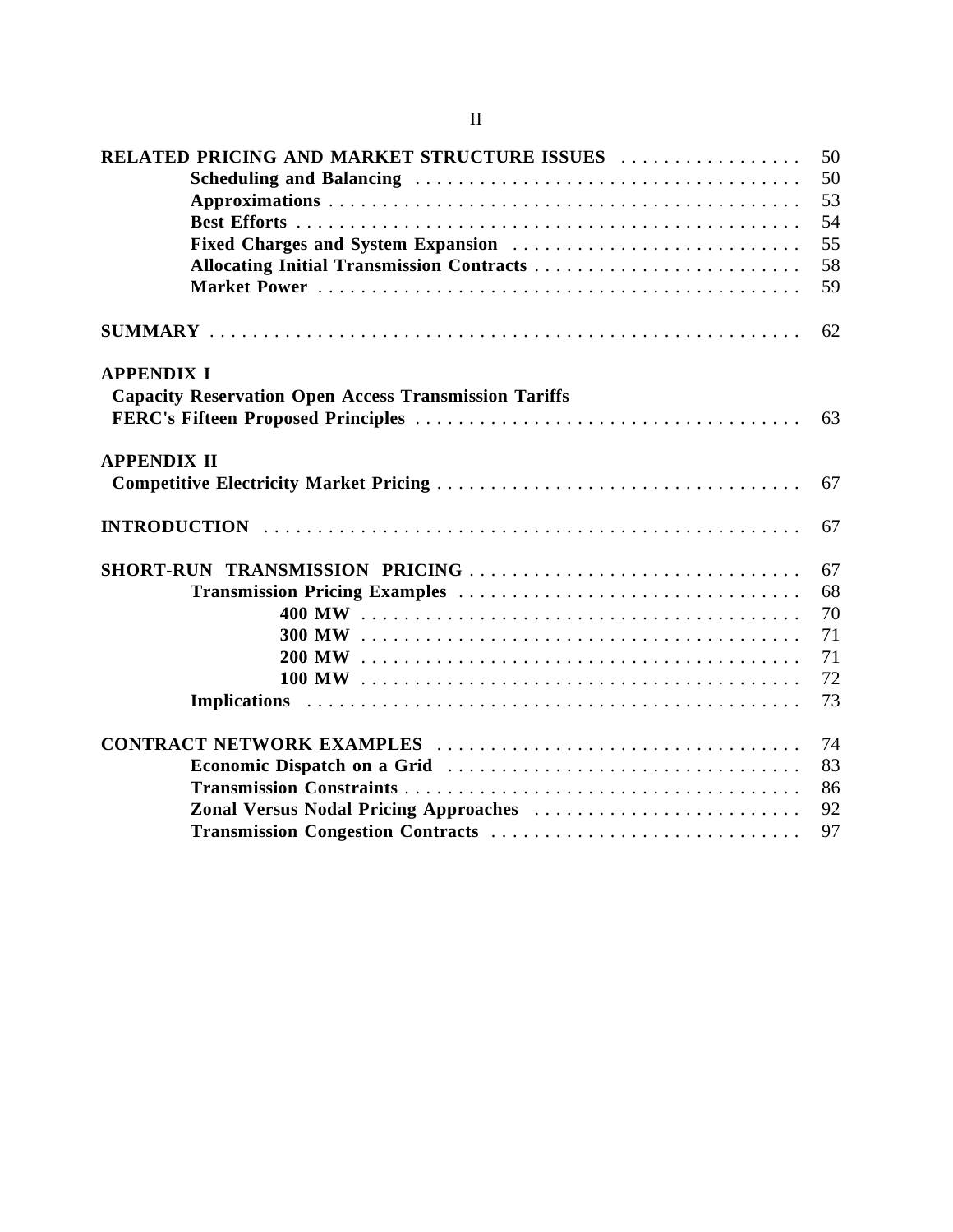# **TRANSMISSION CAPACITY RESERVATIONS AND TRANSMISSION CONGESTION CONTRACTS**

#### **Scott M. Harvey, William W. Hogan and Susan L. Pope**

## **EXECUTIVE SUMMARY**

Open access to the transmission grid is a necessary support of a competitive market in electricity generation and supply. A key ingredient of open access is a system of capacity allocations for use of the transmission grid. A unique characteristic of electricity transmission is seen in the difficulty of defining transmission rights and matching these rights in a meaningful way to the actual use of the system. The old procedures from the era of vertically integrated utilities will not suffice for the new world of unbundling and competition. Strong network interactions coupled with user flexibility and choice require a new system of transmission capacity definition, reservation and use.

The Federal Energy Regulatory Commission (FERC) has proposed a system of pointto-point transmission capacity reservations that would govern use of the network. The emphasis is on specific performance and matching use to rights. An alternative contract network perspective would emphasize financial contracts for settlement relative to the actual use of the system. Under competitive market assumptions, the two approaches would be functionally and financially equivalent, although they appear different in their implementation. Exploring the connection between the alternative perspectives illuminates the challenges and provides another, easier path to the objective.

The contract network approach and its key elements -- access to essential facilities including the wires and pool dispatch, use of short-run marginal-cost pricing, and reliance on long-term contracts to provide economic hedges rather than specific performance -- are not far from actual operations or proposed reforms in other systems. The FERC proposed capacity reservation system moves very far in this direction, posing a point-to-point transmission reservation definition that does not depend on a decomposition and tracking of the actual flows. Decentralized trading of these capacity reservations would not be enough to support a competitive market, but this trading could be coordinated through the system operator. Opportunity cost pricing would define the trading criterion. Because of the strong and unavoidable network interactions, opportunity cost pricing for transmission and energy cannot be separated, but they would arise naturally as the result of bidding and economic dispatch offered by the system operator. Locational prices would define the opportunity costs for energy bid through the spot market, and the difference in locational prices would define the opportunity cost for transmission scheduled in addition to the spot market transactions. Then tradable point-to-point capacity reservations with opportunity cost pricing for unused or overused amounts would be functionally and financially equivalent to transmission congestion contracts. Conversely, transmission congestion contracts would be functionally and financially equivalent to the tradable point-topoint capacity reservations, would be easier to manage, and would fully support the competitive market while being fully consistent with the actual use of the transmission grid.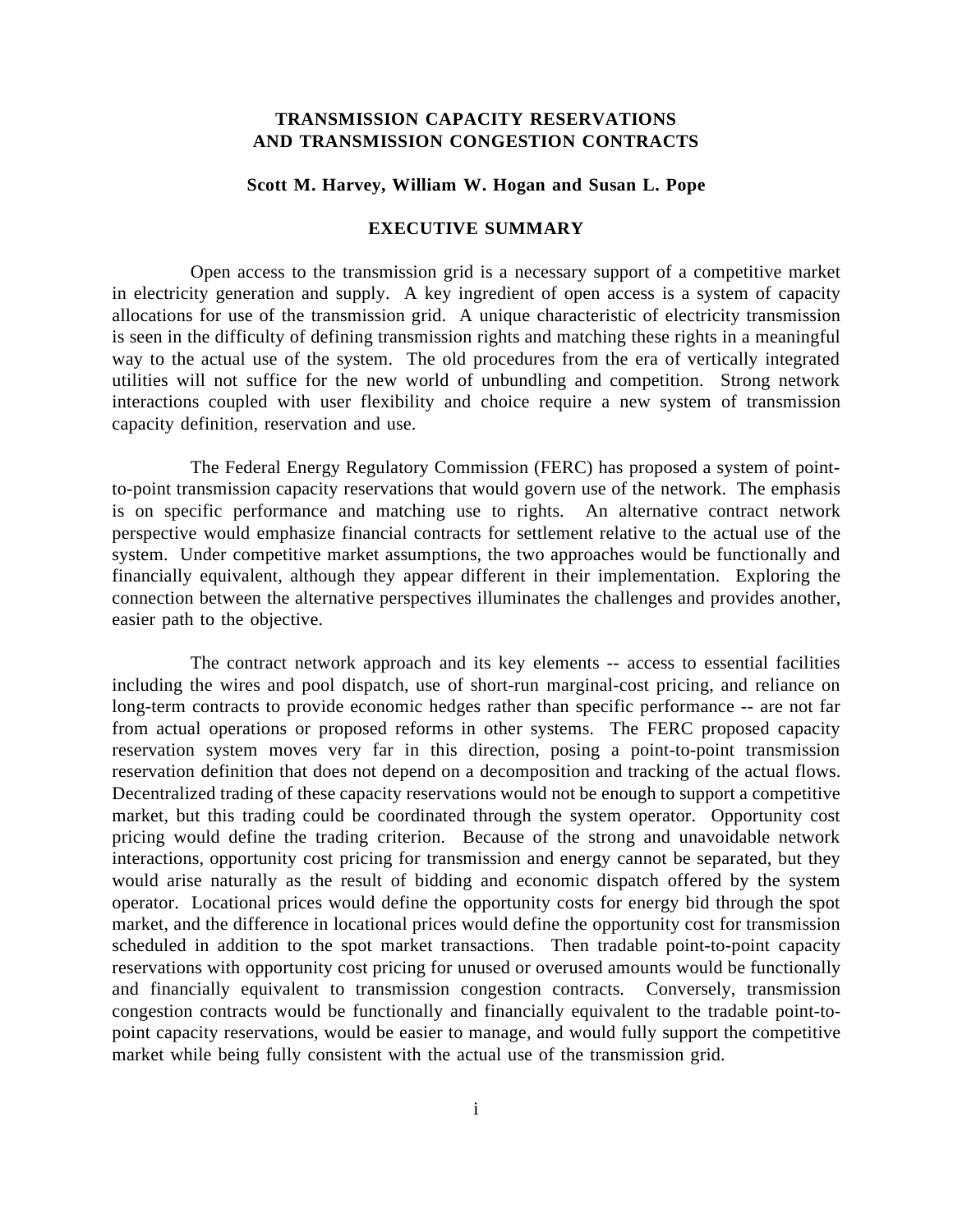# **TRANSMISSION CAPACITY RESERVATIONS AND TRANSMISSION CONGESTION CONTRACTS**

# **Scott M. Harvey, William W. Hogan and Susan L. Pope**<sup>1</sup>

"The proposed capacity reservation open access transmission tariff, if adopted, would replace the open access transmission tariff required by the Commission ..."2

# **INTRODUCTION**

 $\overline{a}$ 

Open access to the transmission grid is a necessary support of a competitive market in electricity generation and supply. A key ingredient of open access is a system of capacity allocations for use of the transmission grid. A unique characteristic of electricity transmission is seen in the difficulty of defining transmission rights and matching these rights in a meaningful way to the actual use of the system. The old procedures from the era of vertically integrated utilities will not suffice for the new world of unbundling and competition. Strong network interactions coupled with user flexibility and choice require a new system of transmission capacity definition, reservation and use.

The present paper reviews the objectives and challenges of a workable capacity reservation system and develops the connection with the competitive electricity market. Starting with physical transmission rights and a trading system, the complications of network interactions lead naturally to a system that is financially equivalent to physical transmission rights but greatly simplified through the use of contracts consistent with the physical flows and financial

<sup>&</sup>lt;sup>1</sup> Scott Harvey and Susan Pope are, respectively, Director and Principal of Putnam, Hayes & Bartlett, Inc., Cambridge MA. William W. Hogan is the Thornton Bradshaw Professor of Public Policy and Management, John F. Kennedy School of Government, Harvard University, and Director, Putnam, Hayes & Bartlett, Inc. This paper draws on work for the Harvard Electricity Policy Group and the Harvard-Japan Project on Energy and the Environment. Many individuals have provided helpful comments, especially Robert Arnold, John Ballance, Jeff Bastian, Ashley Brown, Judith Cardell, John Chandley, Doug Foy, Hamish Fraser, Geoff Gaebe, Don Garber, Stephen Henderson, Carrie Hitt, Jere Jacobi, Paul Joskow, Maria Ilic, Laurence Kirsch, Jim Kritikson, Dale Landgren, William Lindsay, Amory Lovins, Rana Mukerji, Richard O'Neill, Howard Pifer, Grant Read, Bill Reed, Joseph R. Ribeiro, Brendan Ring, Larry Ruff, Michael Schnitzer, Hoff Stauffer, Irwin Stelzer, Jan Strack, Steve Stoft, Richard Tabors, Julie Voeck, Carter Wall and Assef Zobian. The authors are or have been consultants on electric market reform and transmission issues for British National Grid Company, General Public Utilities Corporation, Duquesne Light Company, Electricity Corporation of New Zealand, National Independent Energy Producers, New York Power Pool, New York Utilities Collaborative, Niagara Mohawk Corporation, San Diego Gas & Electric Corporation, Trans Power of New Zealand, and Wisconsin Electric Power Company. The views presented here are not necessarily attributable to any of those mentioned, and the remaining errors are solely the responsibility of the authors.

 <sup>2</sup> Federal Energy Regulatory Commission, "Capacity Reservation Open Access Transmission Tariffs," Notice of Proposed Rulemaking, RM96-11-000, Washington DC, April 24, 1996, p. 1.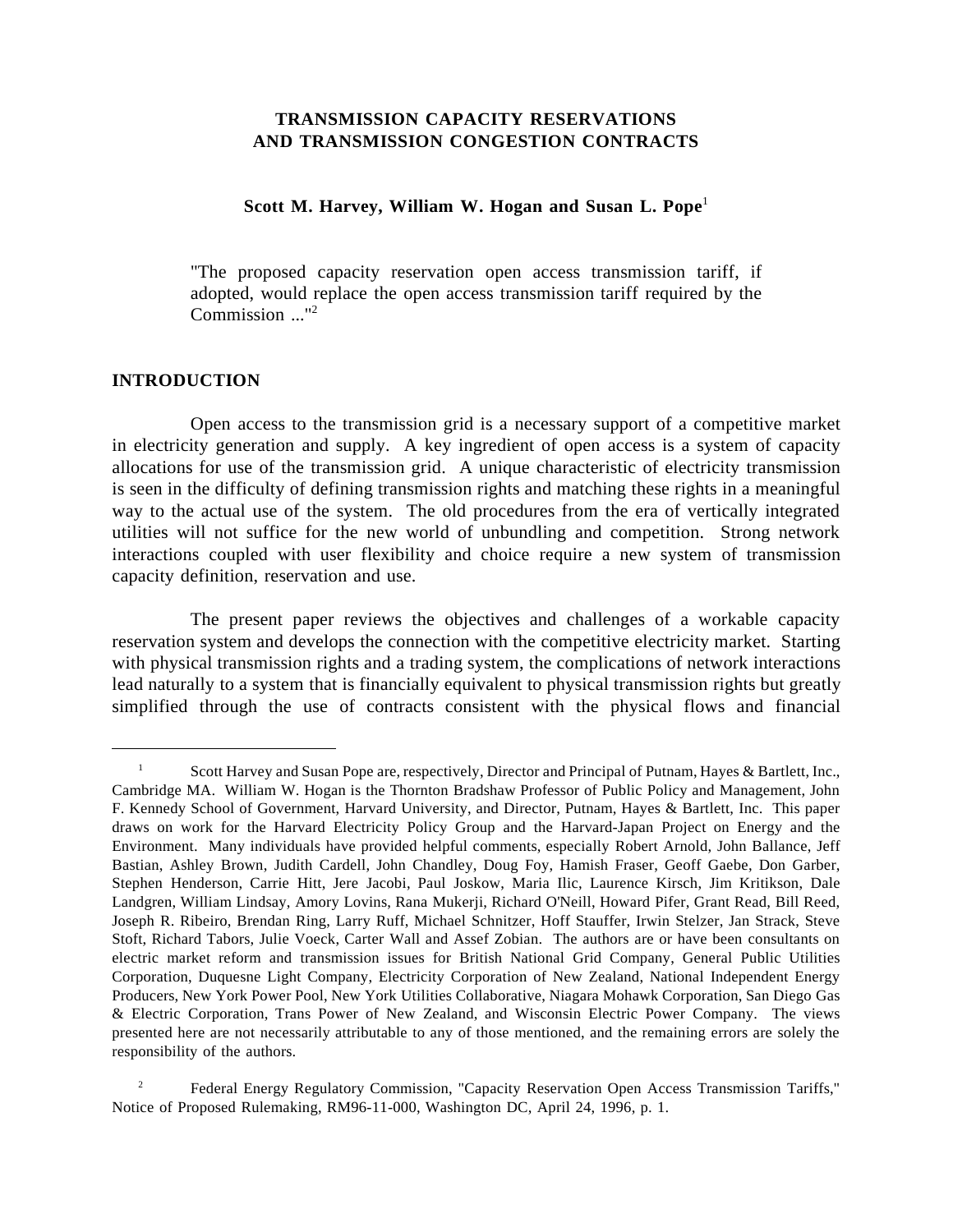transactions of the competitive equilibrium. The resulting transmission congestion contracts provide a well-defined foundation for measuring and allocating transmission capacity.3

## **TRANSMISSION RIGHTS**

 $\overline{a}$ 

There is no controversy over the critical importance of transmission access as a necessary condition to support a competitive market in electricity.<sup>4</sup> Barring a policy that encouraged and anticipated construction of multiple, unconnected power grids covering the same region, open access would be necessary. Even in the exceptional case, system reliability would be improved by connecting the grids, making open access again necessary. Furthermore, open access with a competitive market for both buyers and sellers of power, would imply a set of rights and rules to govern transmission use. Motivated by the analogy of an isolated transmission line connecting two points, it has been widely accepted or assumed that there must be a system of transmission capacity reservations which could be defined, allocated, traded, and ultimately matched to the actual flows of power in the network. In the case of an interconnected grid, the challenge has been to move beyond an analogy applicable only to a single transmission line to a workable mechanism that would accommodate the realities of electricity network interactions.

There are many ways to summarize the basic requirements for a system of transmission capacity reservations and use that would support an efficient electricity market. One natural approach would be guided by the requirements as proposed by the Federal Energy Regulatory Commission (FERC).<sup>5</sup> The FERC principles go a long way towards describing the goal of a workable system for the competitive market, and means to reach this goal appear implicitly through an analysis of the logical requirements of the system. The full list of FERC principles appears in an appendix; however, a focus here on a few key elements can project the rest of the journey.

The FERC has recognized the limitations of the traditional contract path model of transmission capacity definition and use.<sup>6</sup> This old idea assumed that it would be an acceptable

 5 Federal Energy Regulatory Commission, "Capacity Reservation Open Access Transmission Tariffs," Notice of Proposed Rulemaking, RM96-11-000, Washington DC, April 24, 1996.

<sup>&</sup>lt;sup>3</sup> A transmission congestion contract is a financial instrument that entitles the holder to receive congestion payments for quantities of power at different locations. For instance, a balanced transmission congestion contract for 100 MW between A and B would entitle the holder to the difference in congestion costs at A and B for 100 MW for each period of application.

Joskow, P, and R. Schmalensee, Markets for Power: An Analysis of Electric Utility Deregulation. Cambridge, MA: MIT Press, Chapter 12, 1983.

<sup>&</sup>lt;sup>6</sup> Federal Energy Regulatory Commission, Promoting Wholesale Competition Through Open Access Non-discriminatory Transmission Services by Public Utilities & Recovery of Stranded Costs by Public Utilities and Transmitting Utilities, Docket No. RM95-8-000 and Docket No. RM94-7-001, Order No. 888, Washington, DC,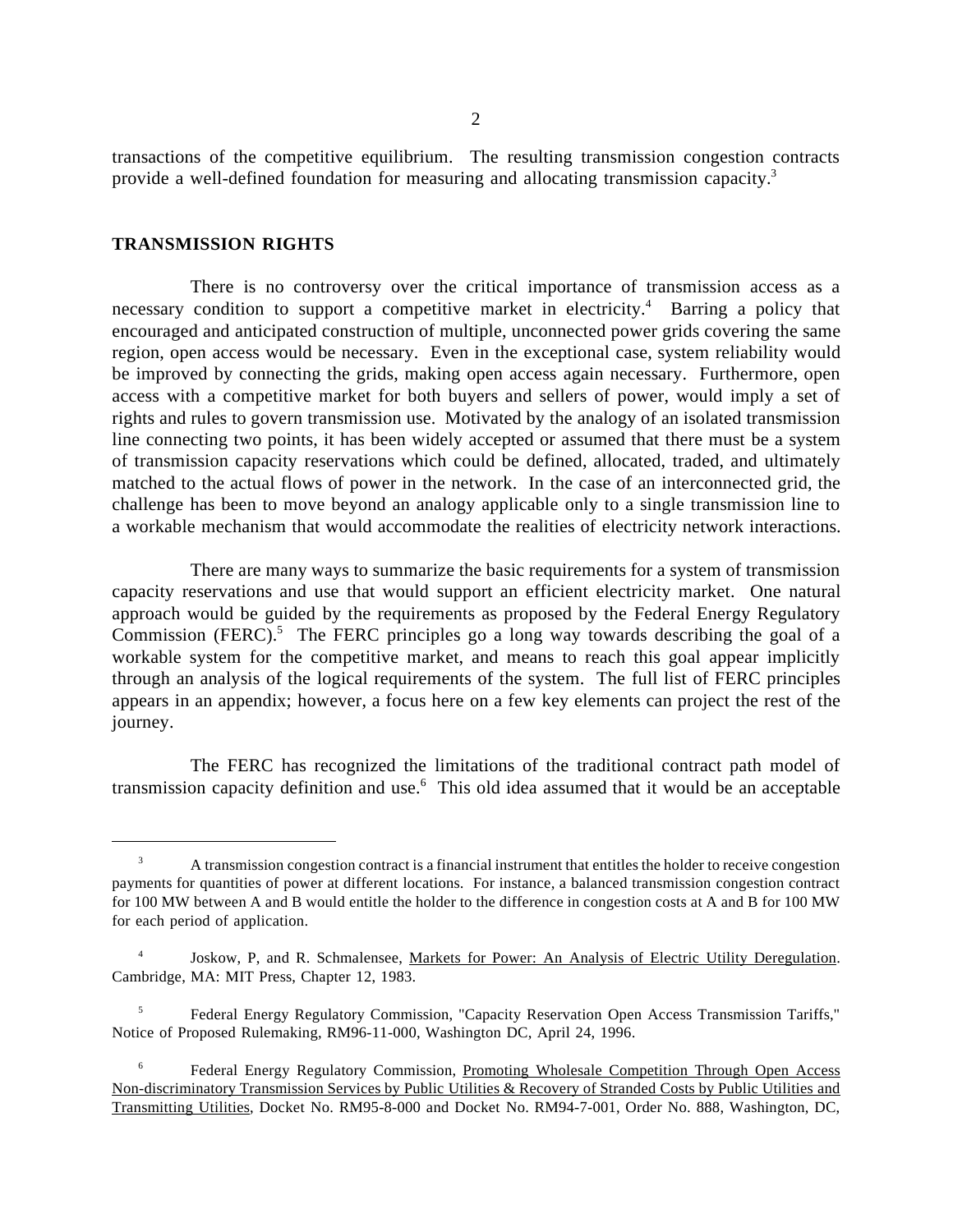approximation to describe transmission from one point to another in terms of the path that the power followed through the network. In reality, as examined below, the power flows on every parallel path, and the actual use of the system can deviate substantially from the fiction of the contract path. This is the loop flow complication, and its impact is both fundamental and substantial in a constrained network. In the world of vertically integrated monopoly, the inevitable problems of the contract-path fiction could be internalized by the monopoly. In a world of choice, with multiple users competing on the same integrated system, the old fiction must be replaced with a new reality.

One approach to providing firm transmission service is the point-to-point definition offered by the FERC as point 2 in its proposed principles:

2. Basic service concept

All firm transmission service would be reserved, and all reserved service would be firm service. Reservations of transmission capacity should permit the customer to receive up to a specific amount of power into the grid at specified [Points Of Receipt], and to deliver up to a specific amount of power from the grid at specified [Points Of Delivery], on a firm basis. Individual PORs and PODs need not be "paired" with each other. The customer's capacity reservation would be the higher of either (1) the sum of the reservations at all PORs or (2) the sum of the reservations at all PODs. All nominations for a capacity reservation would be evaluated using the same standard; for example, the utility could apply a feasibility criterion that states that the grid must be able to accommodate the scheduled use of all capacity reservations simultaneously.7

This definition purposely sidesteps the complication of identifying where the power flows and suggests only the feasibility criterion that the collective reservations must be simultaneously feasible. This minimal feasibility test has the advantage that it poses a welldefined criterion. It is possible to determine if a given set of inputs and outputs to the grid would be simultaneously feasible. The routine calculations involve no more than computing a set of load flows for different contingencies and checking the status of the various constraints, without explicitly tracking or decomposing the individual transactions.

As indicated in Figure 1, this point-to-point approach to defining transmission service goes beyond another natural generalization of the contract path through a link-based method which would build on a measurement of the actual flows and voltages in the network to capture

April 24, 1996, pp.93-98. The contract paths are redefined as "posted paths" in Federal Energy Regulatory Commission, Open Access Same-Time Information System (formerly Real-Time Information Networks) and Standards of Conduct, Order No. 889, Final Rule, Washington, DC, April 24, 1996, p. 66.

 <sup>7</sup> Federal Energy Regulatory Commission; see Appendix I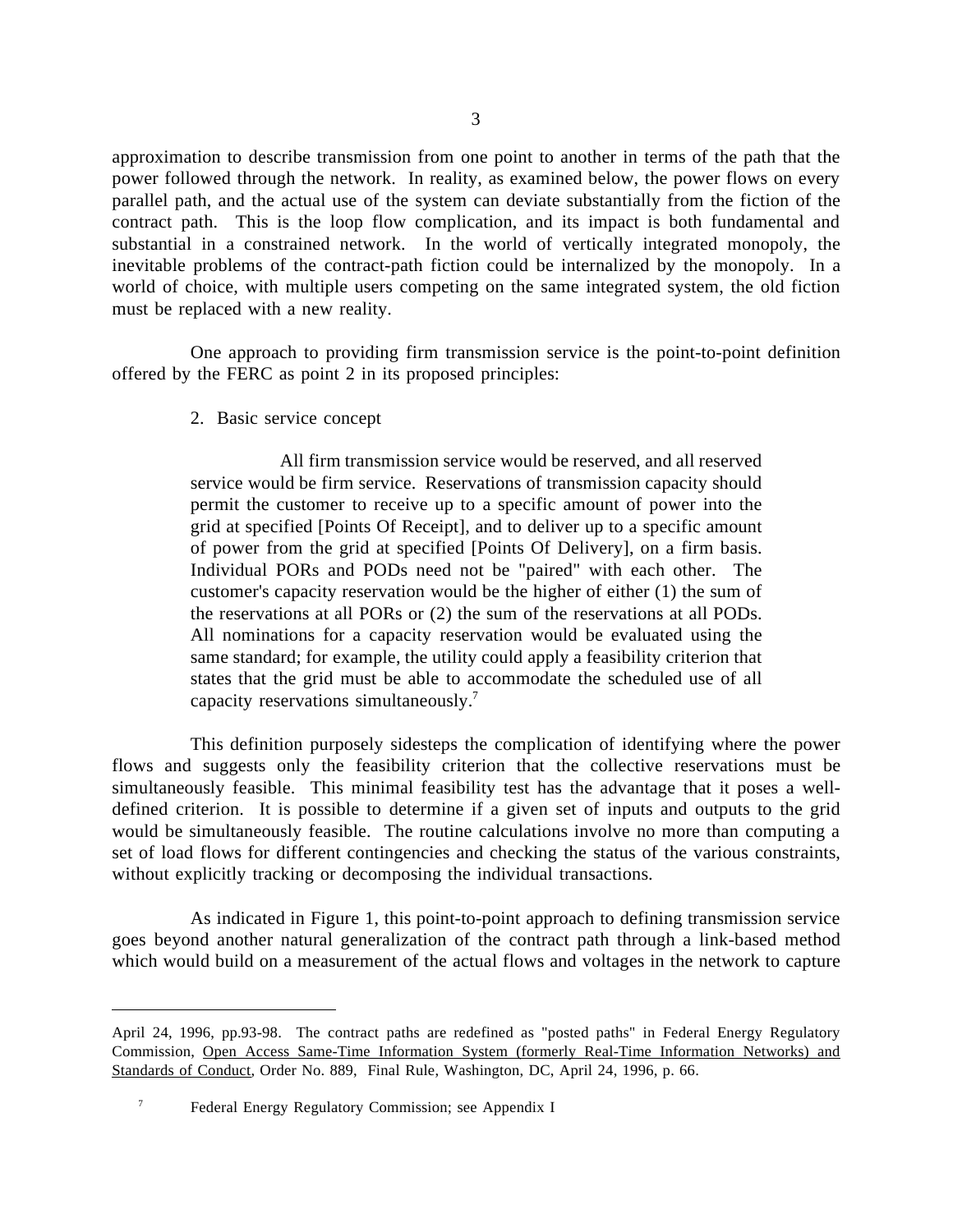

the individual contribution of each transaction to each constraint. For example, under a linkbased approach, the owner of each line would control the rights to send power over that line, subject to a thermal limit on the flow. Everyone who affected the flow on that line would have to obtain matching rights. This link-based approach would be correct in principle, at least for marginal impacts, but the obstacle to implementation of such a perspective is in the many thousands of constraints that would be affected, and thus the thousands of rights that would have to be acquired for even a simple transaction. By contrast, the point-to-point approach has intuitive appeal and lends itself to a practical implementation.

Under the FERC proposal, these point-to-point rights would be applied to match the use of the transmission grid:

3. Use of capacity reservations

A customer with a capacity reservation could use the reservation to deliver or receive any type of power product (such as firm or non-firm power). That is, use of the capacity reservation should not be restricted to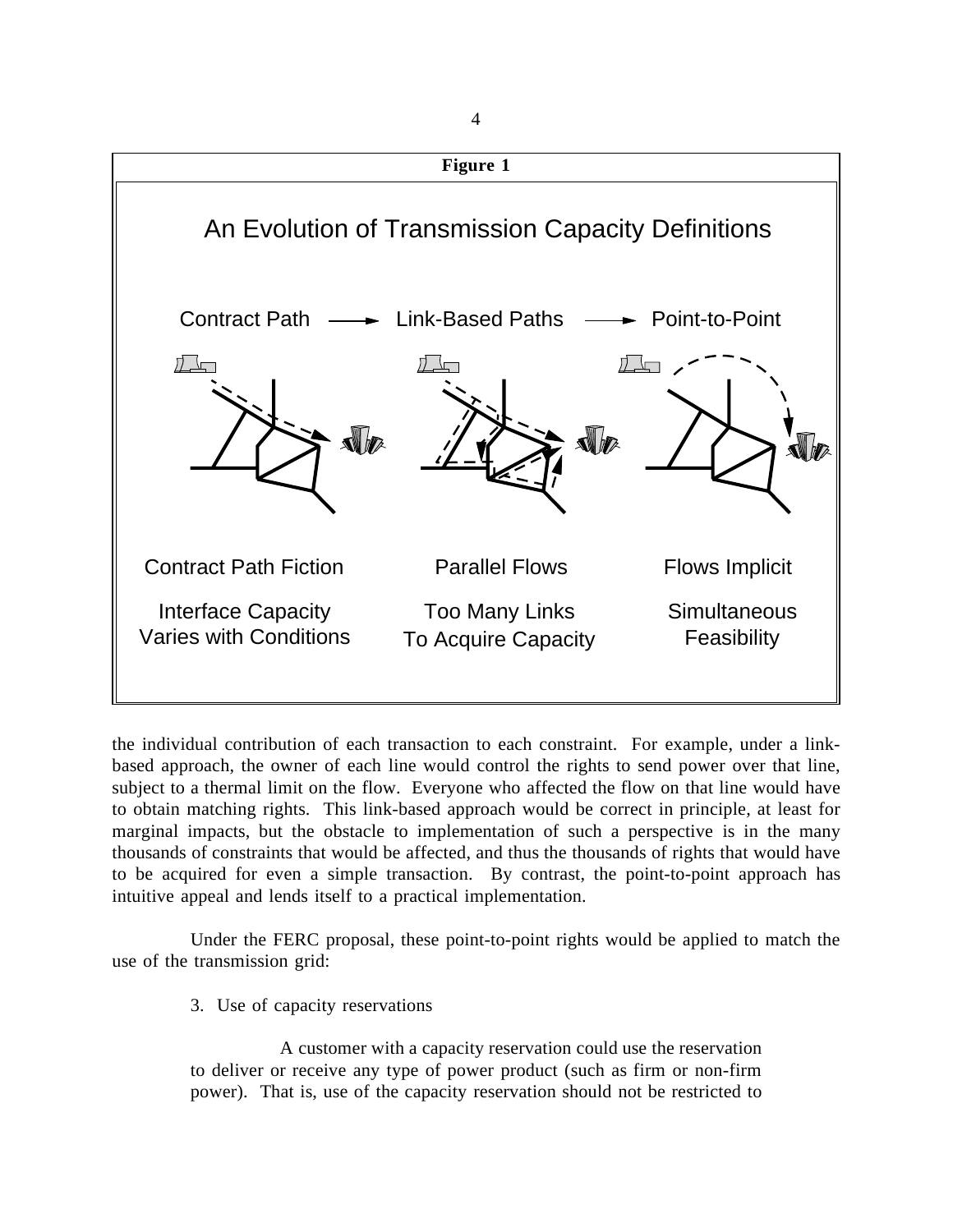particular power products. Any such restriction would be inconsistent with unbundling. This would allow the capacity reservation holder to combine transmission and power products in any way that satisfies its needs.<sup>8</sup>

In practice, the patterns of load and generation, and the resulting demand for transmission service, will be changing, rapidly and significantly. The location of capacity reservations needed could differ from hour to hour, or even from minute to minute. Hence, in applying this point-to-point approach to operation of the transmission system, there must be a mechanism that allows for trading and reconfiguration of capacity reservations. Some such trading mechanisms are envisioned as critical elements of the FERC proposal. The easiest type of trading would allow for transfer of existing capacity reservations among market participants:

13. Reassigning reservations

Customers would be allowed to reassign their reservations to other entities eligible to take service under the [Capacity Reservation Tariff] at no additional cost, subject to certain limitations, such as those in the Open Access Final Rule point-to-point tariff provisions.<sup>9</sup>

Presumably the intent is that the owner of an existing capacity reservation to inject some amount of power at one set of points and take from another set of points could transfer to another market participant the ownership or right to use this same capacity reservation. This form of exchange should be simple, and would support a more efficient electricity market. In fact, it would be difficult to prevent de facto exchanges of this simple type, which could take place in a decentralized market without any central coordination or approval.

Such simple reassignment would be necessary, but far from sufficient, to support the necessary trading in the electricity market. The desired pattern of flows would almost always be different than this simple exchange mechanism would allow. The nature of loop flow and the operation of the transmission system suggest the need for another type of trading that would be far more involved. The FERC recognizes that limiting transmission capacity trading to movements between a few pre-defined receipt and delivery points would substantially reduce the effective capacity of the transmission grid, and would in no way reflect the practice involved in traditional utility management of the flow of power. Hence, the FERC proposal calls for the ability not only to transfer ownership of existing reservations but also to reconfigure the reservations:

 <sup>8</sup> Federal Energy Regulatory Commission; see Appendix I

 <sup>9</sup> Federal Energy Regulatory Commission; see Appendix I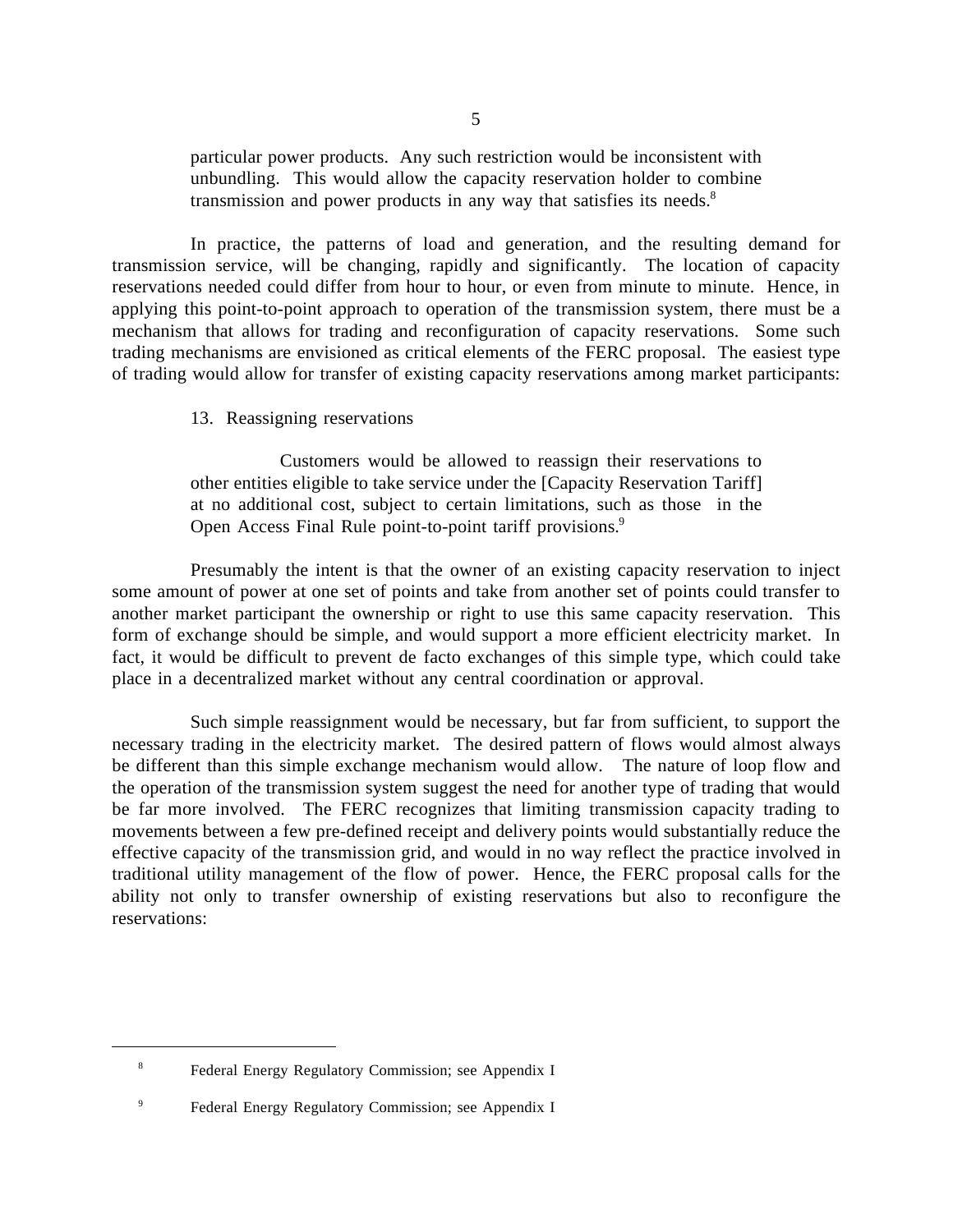## 11. Service modifications

Customers with a capacity reservation would be allowed to modify their capacity reservations at no additional charge if the modification can be accommodated without infringing upon any other firm capacity reservations. Modifications should not result in the customer's capacity reservation being exceeded. Modifications could include reallocation among the customer's already specified receipt and delivery points or reallocation from existing to new receipt and delivery points. $^{10}$ 

 It is the step of requiring a "reallocation from existing to new receipt and delivery points" that greatly expands the scope and importance of the proposed capacity reservation system. Here the proposal confronts one implication of the special characteristics of transmission grids. In particular, there is a complex relationship among the collection of feasible capacity reservations. It may be that a 1 MW reservation relative to points A and B could be exchanged for a 2.5 MW reservation between C and D "without infringing upon any other firm capacity reservations." The exchange ratio is not one-to-one. Furthermore, the exchange ratio is not fixed in advance. The exact exchange ratio would depend on many factors, including the current status of all other capacity reservations and all other exchanges that are requested.

Of course, these same problems would arise in any initial allocation of capacity reservations. Hence, whether in the initial allocation or in service modifications, there will be an essential and unavoidable role for the (independent) system operator in coordinating and approving exchanges and reconfigurations.<sup>11</sup> This coordination and adjudication process will require some criterion for selecting among and matching the many possible exchanges. A market based criterion is within reach and within the vision proposed by FERC, embedded in the explicit recognition of opportunity cost pricing for actual use of the capacity reservations:

14. Opportunity Cost Pricing

 $\overline{a}$ 

Opportunity cost pricing would still be an option under a capacity reservation service. Under a CRT, a holder of a capacity reservation would not pay opportunity costs for use of its own capacity when the utility encounters a transmission constraint; instead, it would be eligible to receive opportunity cost payments if it did not use its full capacity reservation across the constrained interface. In contrast, a customer

<sup>&</sup>lt;sup>10</sup> Federal Energy Regulatory Commission; see Appendix I

<sup>&</sup>lt;sup>11</sup> That there must be a system operator is clear; the debate is over the functions and governance of the system operator. For FERC's principles for an independent system operator, see Federal Energy Regulatory Commission, Promoting Wholesale Competition Through Open Access Non-discriminatory Transmission Services by Public Utilities & Recovery of Stranded Costs by Public Utilities and Transmitting Utilities, Docket No. RM95-8-000 and Docket No. RM94-7-001, Order No. 888, Washington, DC, April 24, 1996, pp. 279-286.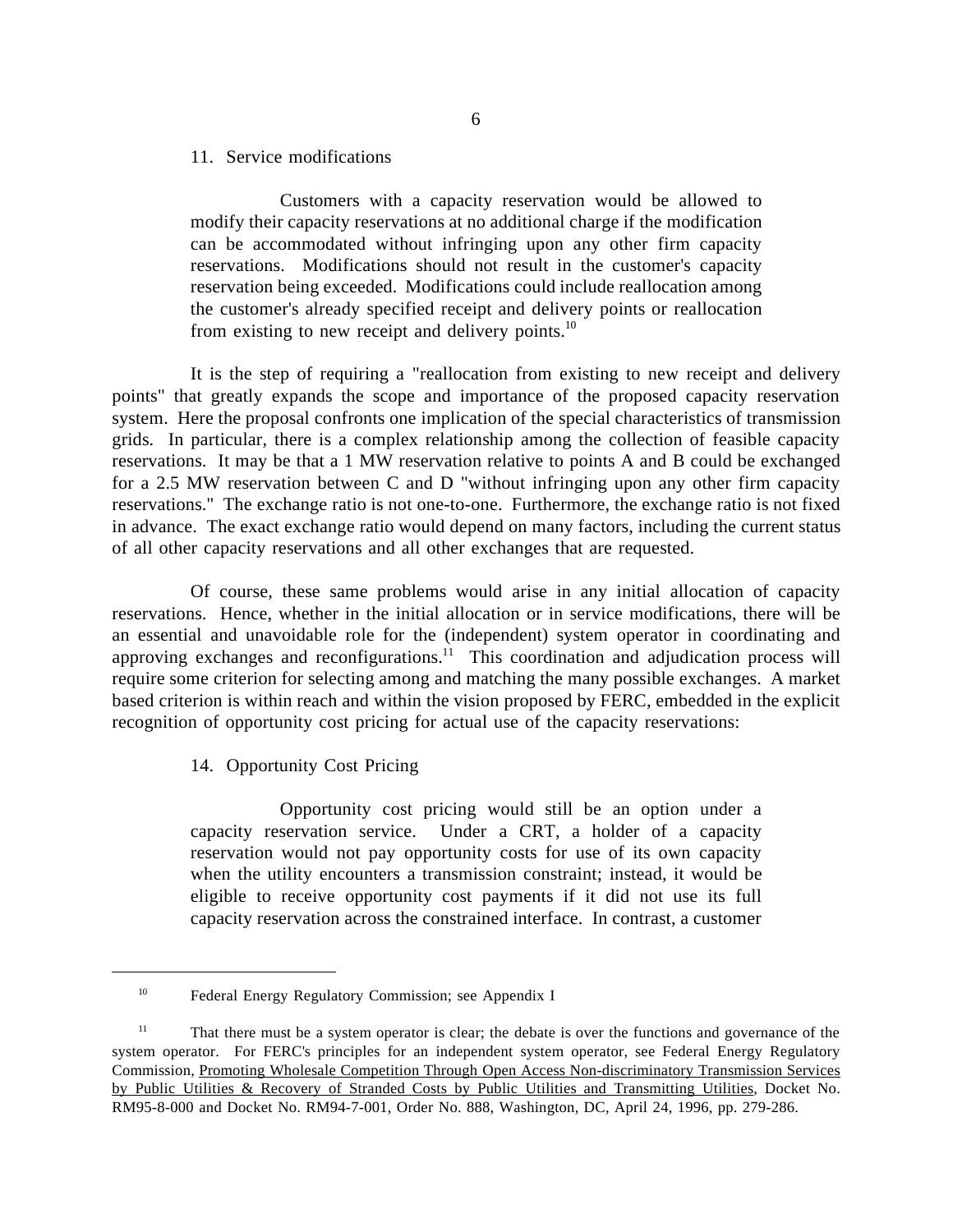seeking a capacity reservation or using non-firm service might have to pay opportunity costs.12

This provision goes beyond the usual recognition that competitive market pricing will reflect opportunity costs, with equilibrium prices equal to marginal costs. This result would obtain naturally in a competitive market with simple exchanges of existing capacity reservations. If each customer is a price taker, then no market participant would sell capacity reservations for less than their opportunity costs or buy them for more than their opportunity costs. With an equilibrium market price, existing capacity reservations would trade at the marginal opportunity cost.

In the FERC proposal, however, this opportunity cost pricing principle is extended to reservations that are implicitly service modifications arranged through the system operator. These service modifications will result in some customers not using their original capacity reservation and who would, in turn, "receive opportunity cost payments" and others would request new capacity reservations or service and "might have to pay opportunity costs." As we shall see, this important opportunity cost pricing principle provides a critical part of the puzzle by establishing a decision criterion for the system operator in coordinating the complex trades that must occur in great volume and with great frequency if we wish to achieve an efficient outcome in the restructured electricity market.

Furthermore, this important provision allowing for actual use of the transmission system to deviate from the capacity reservations, with compensation, makes the reservation more like a financial instrument than a physical right intended to control use of the system. Assuming no artificial penalties, other than opportunity costs, for balancing the differences between reservations and use, this provision provides an enormous simplification for practical implementation of a system of transmission rights.

There are other details, but these few elements capture the essentials that could lead to a workable transmission capacity reservation system seen in outline here. Point-to-point reservations would be created and assigned. There would be a minimal test that the reservations should be simultaneously feasible. Those who actually use the system would schedule their flows with the system operator, presumably matching use to reservations. Reservations could be traded or reconfigured. Simple trading of ownership of existing reservations could take place with no more than notification requirements, but reconfiguration of capacity reservations would of necessity be coordinated through the system operator. And everything would come to an efficient competitive market equilibrium at opportunity cost prices, applicable over periods of an hour or less.

This is an ambitious agenda, but presumably an agenda that has been implicit all along in the developing vision of a restructured electricity market based on the presumed competitive

<sup>12</sup> Federal Energy Regulatory Commission; see Appendix I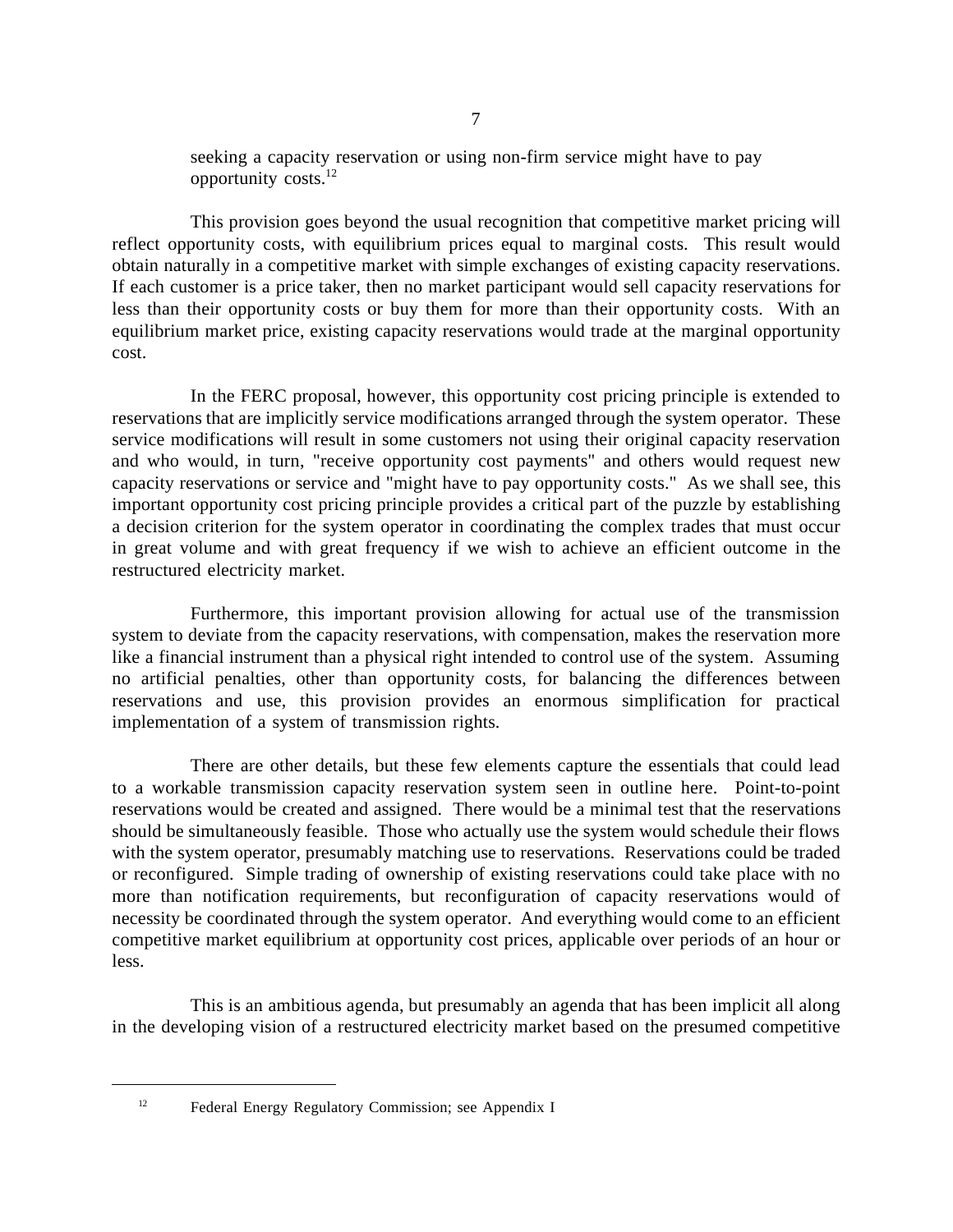potential in generation and supply. It is an agenda that can be realized, but only by exercising some care as to the details and the specific functions of the system operator in performing certain critical roles. The basic outline of the argument summarizing the problems points in the direction of the solution.

# **LOOP FLOW AND SERVICE MODIFICATION**

The central difficulty facing the expansion of competition in the electricity market arises from the impacts of the strong network interactions collected under the general label of "loop flow." The difficulty arises from the inherent and fundamental nature of system interactions in a transmission network. When power moves between points on the transmission grid, it does not follow any single path. Rather the power moves in parallel along every path between source and destination; this is loop flow. The focus here is to examine the significance of this unavoidable reality: why loop flow makes electricity different, why it is an especially important problem for a competitive market, why this problem should strongly influence the procedures, rules, and role of the system operator, and how it affects the implementation of transmission capacity reservations.

#### **Loop Flow and Contract Paths**

 $\overline{a}$ 

Under the contract path model, it would be possible to provide grid users information about the capacity of the various paths and the scheduled usage of the paths. The capacity would be defined in industry parlance as the "interface limit" for a set of lines, if not an individual line. Presumably, any user of the transmission system could look up the available capacity on an interface and make a decision and a commitment to use some of that capacity. The decision to use that interface could be made independently of any consideration of the limits on other interfaces elsewhere in the system. The new power flow could be identified and the change on that interface recorded. Similar decisions and commitments could be made by others for other interfaces in the network. Moving megawatts of electricity would be much like moving bushels of wheat.

How close is this stylized model to the real world? And how much would the differences matter? The answers are that the model is not at all close to the real world, and the differences matter a great deal. The interesting case is when the transmission system is congested. Electricity moves according to electrical laws, essentially following the path of least resistance at the margin. As a result of these physical laws, power moves across many parallel lines in often circuitous routes.<sup>13</sup> Hence, the "contract path" is a fiction. The actual flow of power may and often does diverge widely from the contract path. As a result, in the presence

<sup>&</sup>lt;sup>13</sup> For an excellent discussion of the problems of loop flow, see Federal Energy Regulatory Commission, The Transmission Task Force's Report to the Commission. Electricity Transmission: Realities, Theory, and Policy Alternatives, Washington, DC, October 1989.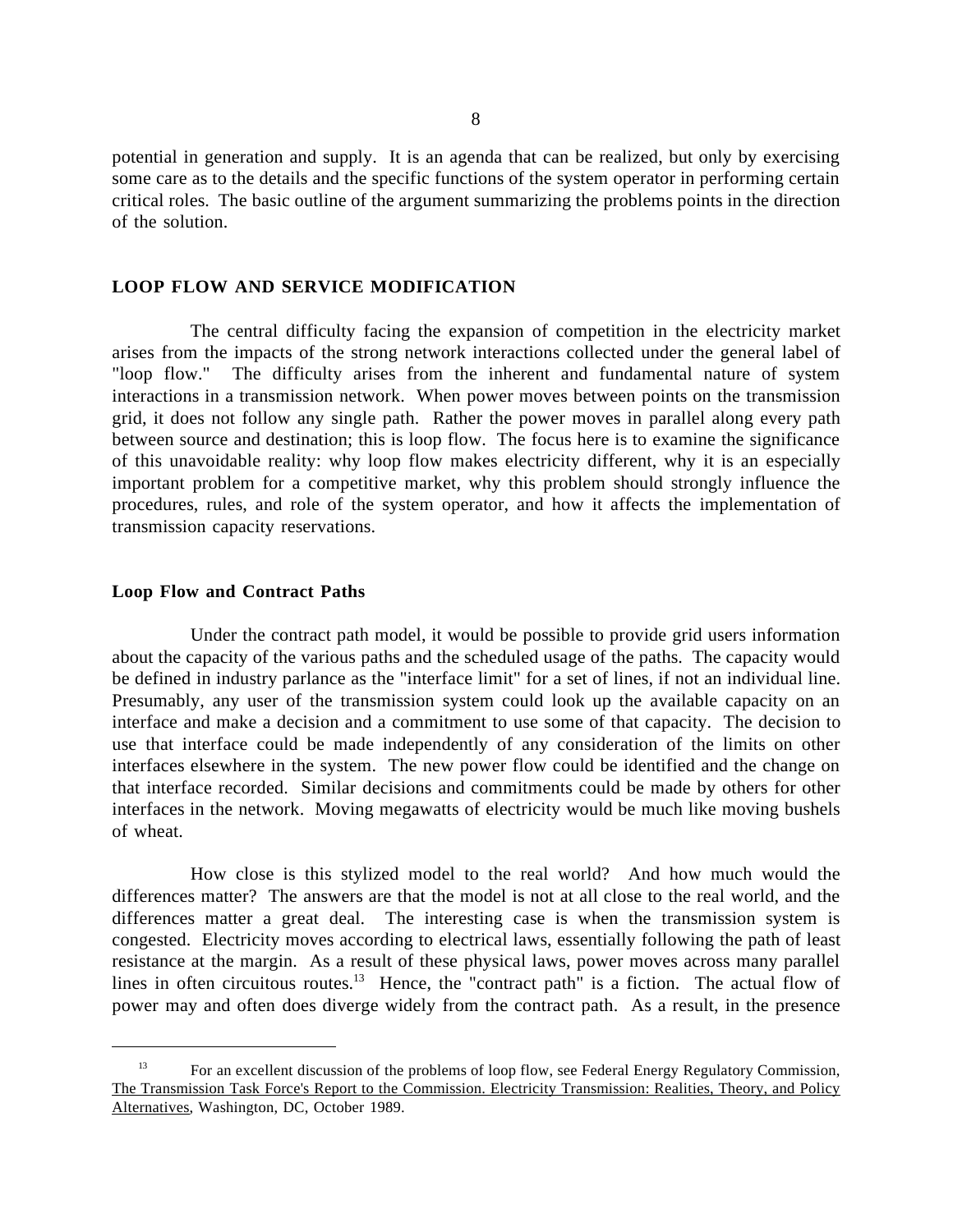of system congestion, the supposed economics of the contract path may have little to do with the actual costs of the power transfer. Furthermore, these loop flows can affect third parties distant from the intended power flow, and under the current rules these third parties may and often do incur costs without compensation.

When loop flow was a small part of power economics, when informal swaps could balance out the effects over time, and when all the parties were members of the same transmission club, it was reasonable to employ the contract path fiction as a practical accommodation in crafting power contracts. These circumstances fit the past, and the contract path was a workable fiction. But all these conditions have changed. In FERC's terms, the contract path approach is "familiar," but this seems to be its only attraction.<sup>14</sup> The FERC capacity reservation proposal is an attempt to craft a new approach that will work in the future.

The problem of loop flow is ubiquitous and can invalidate some of the most important elements of transmission agreements. For example, what is the capacity of the network? The difficulty of defining the transfer capability of the power system is closely related to the economic problems of loop flow. Consider the comment of the New York Power Pool, one of many similar observations:

> ...actual transmission availability, or, more correctly, available transmission transfer capability, may be less than the thermal limits of the facilities, and the difference may change as conditions change. The Commission should make certain that all participants understand and accept these factors.<sup>15</sup>

For an illustration of the point, take the simplified example in Figure 2. This elementary network consists of three locations and three transmission lines. This is the smallest network that can illustrate the effects, which do not arise on radial connections between two points without loops. Unfortunately, the simple model of a single, isolated transmission line, which gives rise to the contract-path approach, is seriously misleading.

Think of the two generating locations, "OLDGEN and "NEWGEN," as being in one region, with many customers located in "BIGTOWN." As is customary, we could speak of the transmission "interface", as indicated by the shaded boundary in Figure 2, that separates the producing region from the consuming region. For the sake of illustration, assume that the transmission lines are identical except that a thermal constraint on the line connecting OLDGEN

<sup>&</sup>lt;sup>14</sup> Federal Energy Regulatory Commission, Promoting Wholesale Competition Through Open Access Non-discriminatory Transmission Services by Public Utilities & Recovery of Stranded Costs by Public Utilities and Transmitting Utilities, Docket No. RM95-8-000 and Docket No. RM94-7-001, Order No. 888, Washington, DC, April 24, 1996, p. 96.

 <sup>15</sup> Comments of Member Systems of the New York Power Pool, Request for Comments Regarding Real-Time Docket Information Networks, No. RM95-9-000, Federal Energy Regulatory Commission, July 5, 1995, p. 9- 10.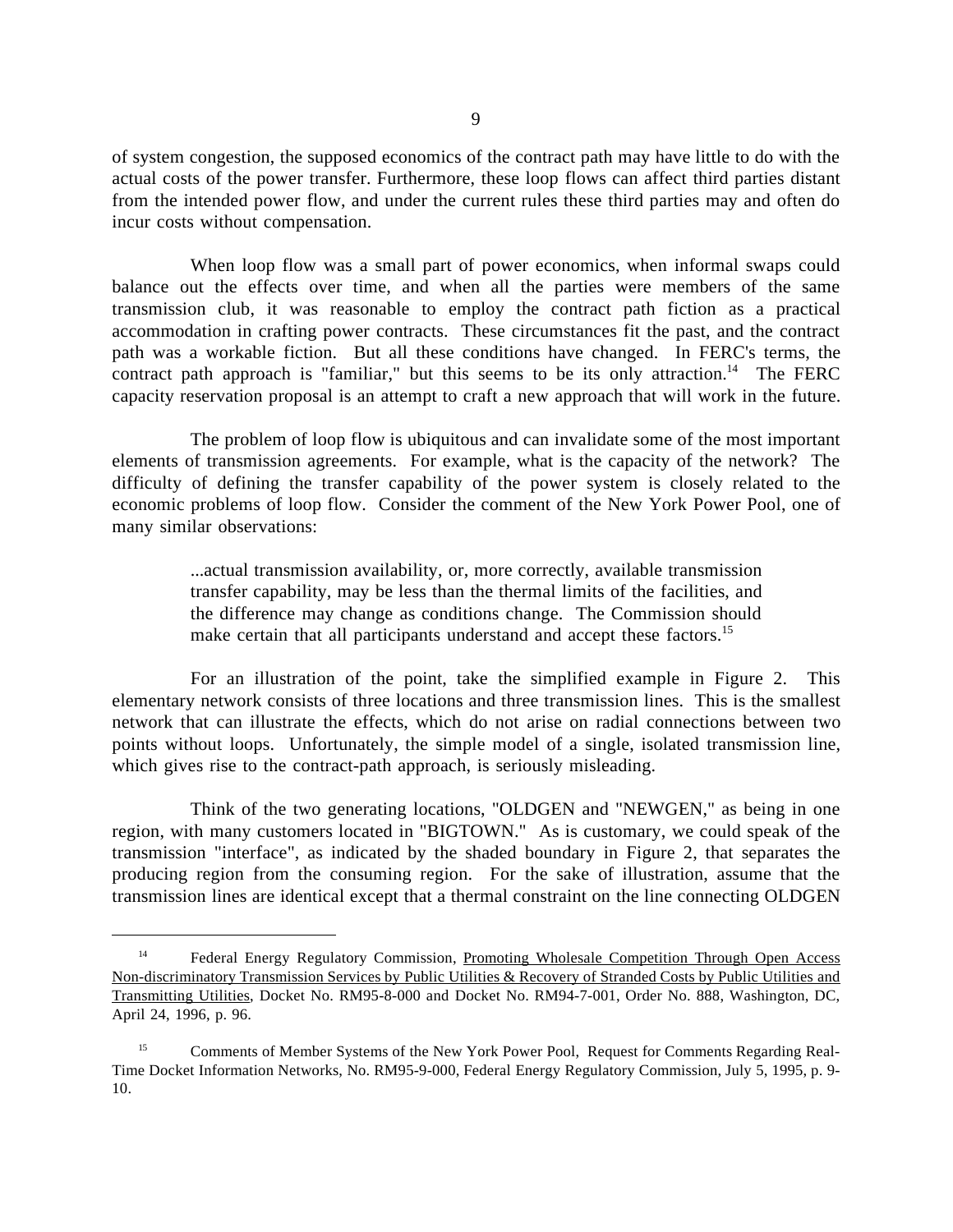

and BIGTOWN limits the flow on that line to a maximum of 600 MegaWatts (MW). This is a stylized but not unrepresentative situation. And it would be natural to assume that there is an easy answer to the question: What is the transfer capability across the transmission interface?

The two panels in Figure 2 depict two different load patterns that exhaust the capacity of the constrained line. As seen by a comparison of the two panels, the estimate of the interface transfer capability depends on the configuration of the generation. In the left panel, the total demand at BIGTOWN is for 900 MW, and these 900 MW are provided by the low cost generator at OLDGEN. The flow of power follows the physical laws. Since the path  $OLDGEN \rightarrow NEWGEN \rightarrow BIGTOWN$  is twice as long as the path  $OLDGEN \rightarrow BIGTOWN$ , it has twice the electric resistance. Hence 600 MW move along the path OLDGEN→BIGTOWN, while 300 MW move along the parallel path OLDGEN→NEWGEN→BIGTOWN. This is loop flow.<sup>16</sup> There is no power generated at NEWGEN and none can be added there without violating the 600

<sup>&</sup>lt;sup>16</sup> Here we are ignoring losses and use the conventional "DC-load" approximation for purpose of the illustration. Since the lines are identical, path OLDGEN→NEWGEN→BIGTOWN has twice the resistance of path OLDGEN→BIGTOWN, which makes it easy to verify the power flows.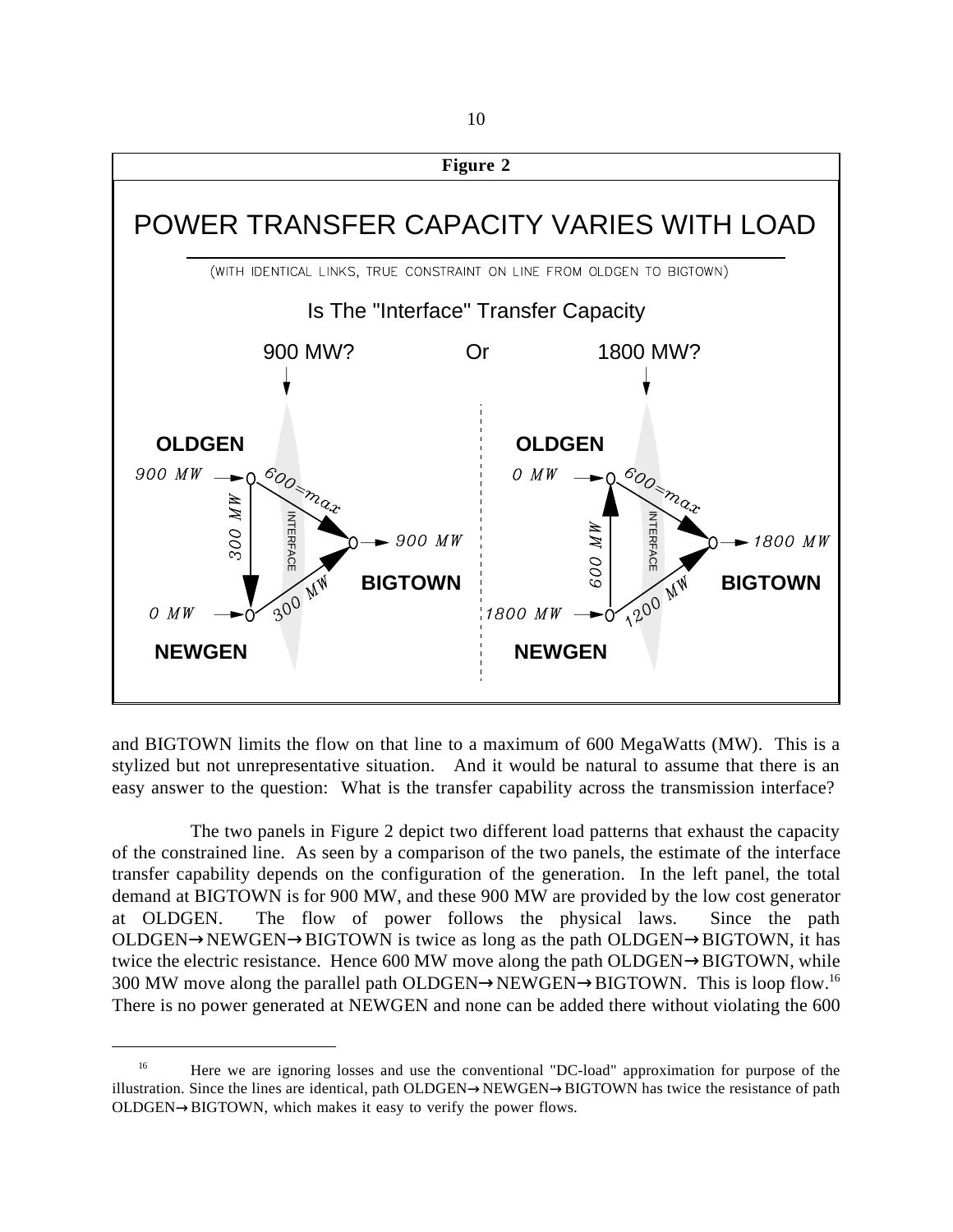MW constraint on the line between OLDGEN and BIGTOWN. Because of the constraint, as long as we choose to generate 900 MW at OLDGEN, we cannot satisfy any more demand at BIGTOWN. In a real sense, therefore, the power transfer capability of the interface might be viewed as 900 MW.

If demand increases at BIGTOWN, there is no choice but to generate power at NEWGEN *and* reduce the generation at OLDGEN; otherwise the power flow along OLDGEN→BIGTOWN would exceed the maximum thermal limit. In the extreme, as shown in the right panel of Figure 2, if demand rises to 1800 MW, the *only* solution is to generate all the power at NEWGEN and none at OLDGEN. Hence, the interface power transfer capability might be viewed as 1800 MW.

One solution to this problem might be to award 900 MW of capacity reservations and let the generators buy and sell these reservations to match the schedules from either OLDGEN or NEWGEN. This "solution" to the problem, however, would forgo large cost savings, artificially raise the price of power at BIGTOWN, and increase the market value of transmission across the interface by creating artificial scarcity.

In a real network, the conditions in the left panel of Figure 2 might represent the economics and availability of generators at one time and the right panel would apply at another. And the announced transfer capability might be somewhere in between. But in the words of the North American Electric Reliability Council (NERC) -- "The actual transfer capability available at any particular time may differ from that calculated in simulation studies because in the simulation studies only a limited set of operating conditions can be evaluated, whereas in real time, widely different conditions may exist."<sup>17</sup>  $-$  even when there has been no change in the transmission system. A contract for 600 MW between OLDGEN and BIGTOWN may have relied on a contract path along the direct connection, but the higher demand case would have precluded this use of the system and the contract could not be honored. Evidently changing load patterns could play havoc with specific performance--actually delivery of power from specific plants for specific customers--for transmission rights expected to extend over many years.

#### **Loop Flow and Network Interactions**

 $\overline{a}$ 

The small system in Figure 2 makes the network interactions apparent. Of course, it would be possible to remove the line between OLDGEN and NEWGEN, or put in a switch, but this would compromise the reliability benefits of the network that come from Nature's ability to instantaneously redirect the flow. And such *ad hoc* fixes, designed to dismiss the illustrative example, are mere debating tactics which provide little comfort for large real networks where it can be difficult to assign the loop flows or untangle the effects of other network interactions.

<sup>&</sup>lt;sup>17</sup> Comments of the North American Electric Reliability Council, "Promoting Wholesale Competition Through Open Access, Non-discriminatory Services by Public Utilities," Transmission Docket No. RM95-8-000, Federal Energy Regulatory Commission, Washington, DC, August 7, 1995, pp. 10-11.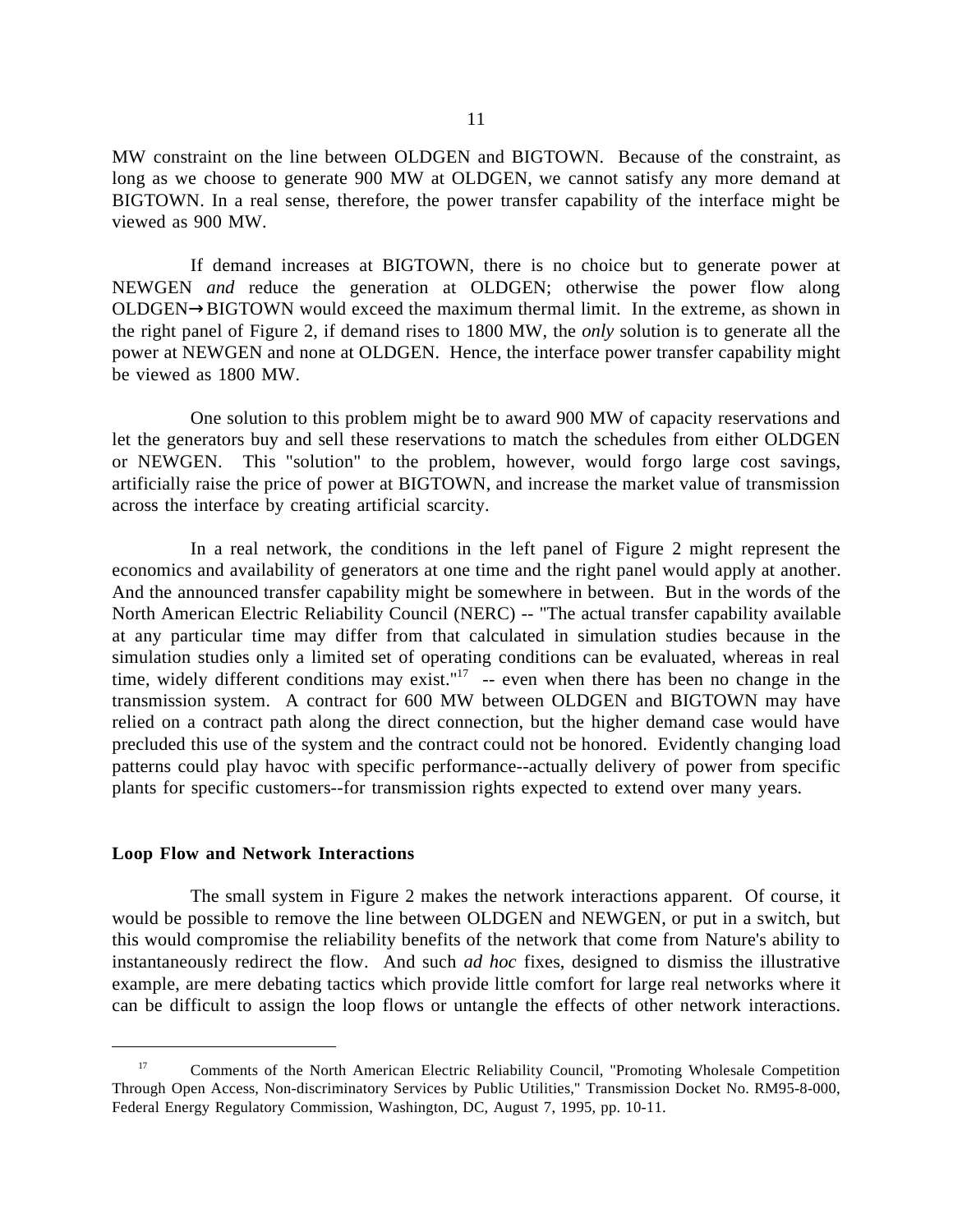When the system is used only a little, anything can be done and the contract path fiction can be accommodated. However, when the system is constrained, loop flow may cause other generators not on the contract path to redispatch at higher cost. Symmetrically, the rights on the contract path could be preempted without compensation by others who are using the system. There is a dramatic result totally at odds with the contract-path model and successful operation of a competitive market.



With the small example as the explanation, we can review analyses of real systems to demonstrate that the problems are ubiquitous and can be of great significance. The system operators in the eastern interconnected grid regularly conduct joint studies of the transmission transfer capabilities of various interfaces. One of these types of exercises was conducted by the VEM Study Committee which examined the impact of various power transfers under peak load operating conditions.18 A central task undertaken in the VEM study was an evaluation of the impacts of a power transfer across one interface on the transfer capabilities across other

<sup>&</sup>lt;sup>18</sup> Virginia-Carolinas (VACAR) (Subregion Electric Reliability Council), East Central Area Reliability Coordination (ECAR), Mid Atlantic Area Council (MAAC), Winter Operating Study, December 1993.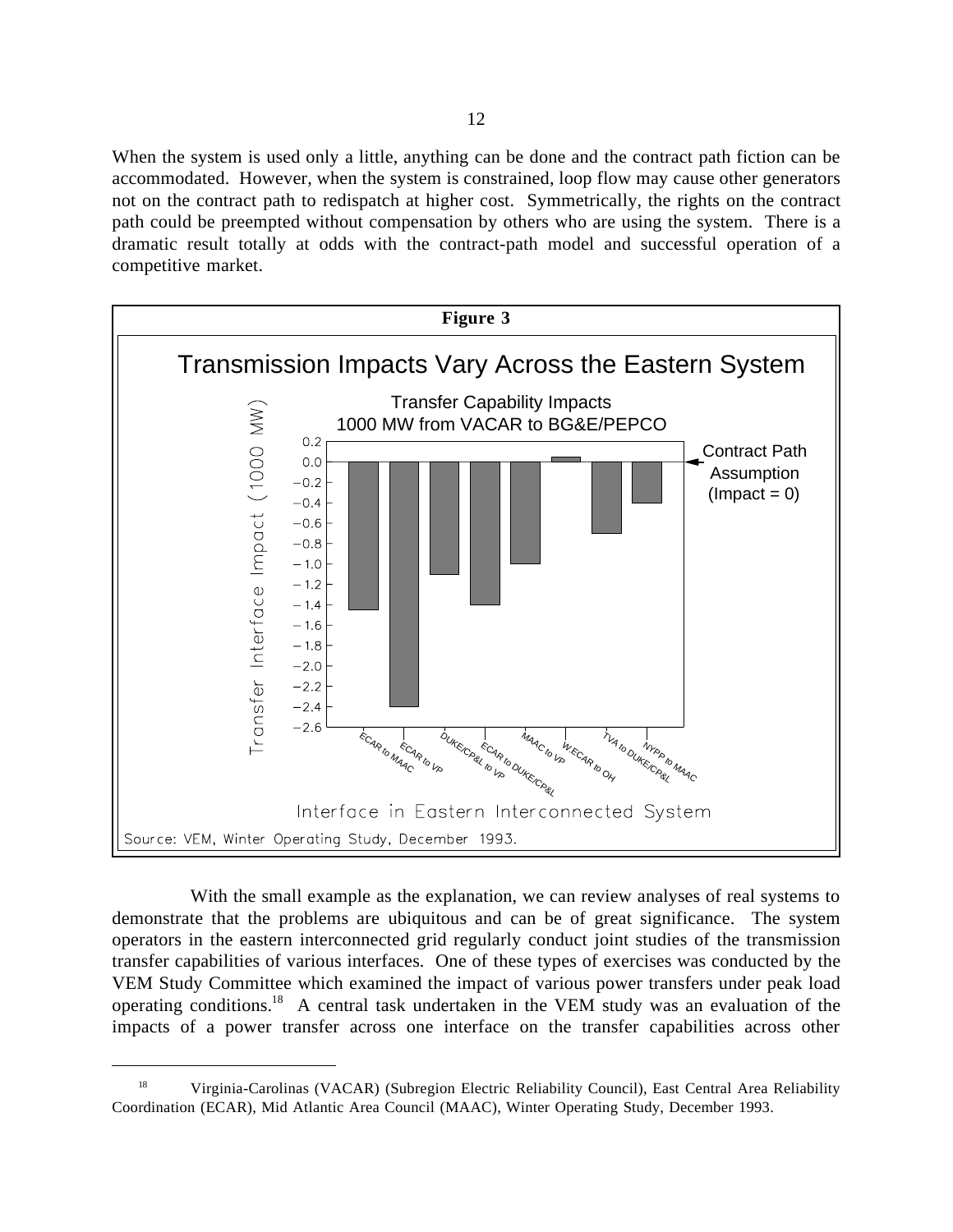interfaces. For example, what would be the impact of a 1000 MW transfer from the Virginia-Carolinas (VACAR) region to Baltimore Gas & Electric (BG&E) and Potomac Electric Power (PEPCO)? The assumption of the contract-path model is that there would be no impact on the transfer capability of other interfaces. Under the contract-path fiction, users could use the capacity on one interface without worrying about the limits on other interfaces. As Figure 3 summarizes, however, the actual effects elsewhere would be far from zero, and certainly not negligible. The impacts would range from a gain of 50 MW to a loss of 2400 MW, depending on the locations of the other interfaces. Clearly parties quite distant from the transaction would experience major effects, sometimes larger than the originating transaction, and have a keen interest in the decision to move 1000 MW from VACAR to BG&E/PEPCO. This problem cannot be avoided, and must be faced in the design of the institutions for an efficient competitive market.

The complex network interaction or "loop flow" effect is caused by the nature of the highly interconnected grid and the current state of technology governing power flows. There are many, interacting, nonlinear constraints that limit operations in power systems. The reduction to "interfaces" is a simplification that is used for network management in a highly coordinated system. The interface metaphor and contract-path fiction are not suitable for a decentralized market.

Furthermore, the problems arise in any interconnected grid, not as sometimes argued just in the highly networked system in the eastern part of the United States. Consider, for example, the simplified map of southern California as shown in Figure 4. The map provided by San Diego Gas & Electric (SDG&E) illustrates the location of major power plants, loads, and transmission lines. The schematic includes three interfaces with associated maximum transfer limits: The East of River (EOR) with a maximum of 5700 MW, West of River (WOR) with a maximum of 8206 MW, and the Southern California Import Transmission (SCIT) with a maximum of 16974 MW.

Under the contract path model, presumably it would be possible to post these interface capacities and allow individual utilities or users to make decisions on how much capacity to use on each interface. In principle, the participants might assume that they could use both the 5700 MW on EOR and the 16974 MW on SCIT, simultaneously. Unfortunately, the indicated capacities are not all achievable simultaneously. In actual use of the system, there are further limits that are summarized in the "nomogram" of Figure 5. This figure reports on the net effect of limits on simultaneous flows on the EOR and SCIT interfaces. Because of the interaction of load patterns with a number of physical limits such as stability and voltage control, the allowable flow on one interface cannot be determined independently of knowing the flow on another. Furthermore, the limits on the flows depend on other factors such as the "inertia" of the available power plants operating in southern California and the status of the nuclear units at Palo Verde.

The interactions are complicated and large. In order to achieve the full SCIT limit, for instance, the EOR capability must be reduced from 5700 MW to 700 MW. Or in order to use the full EOR limit, the SCIT flows must be cut in half. And when we note that the flows over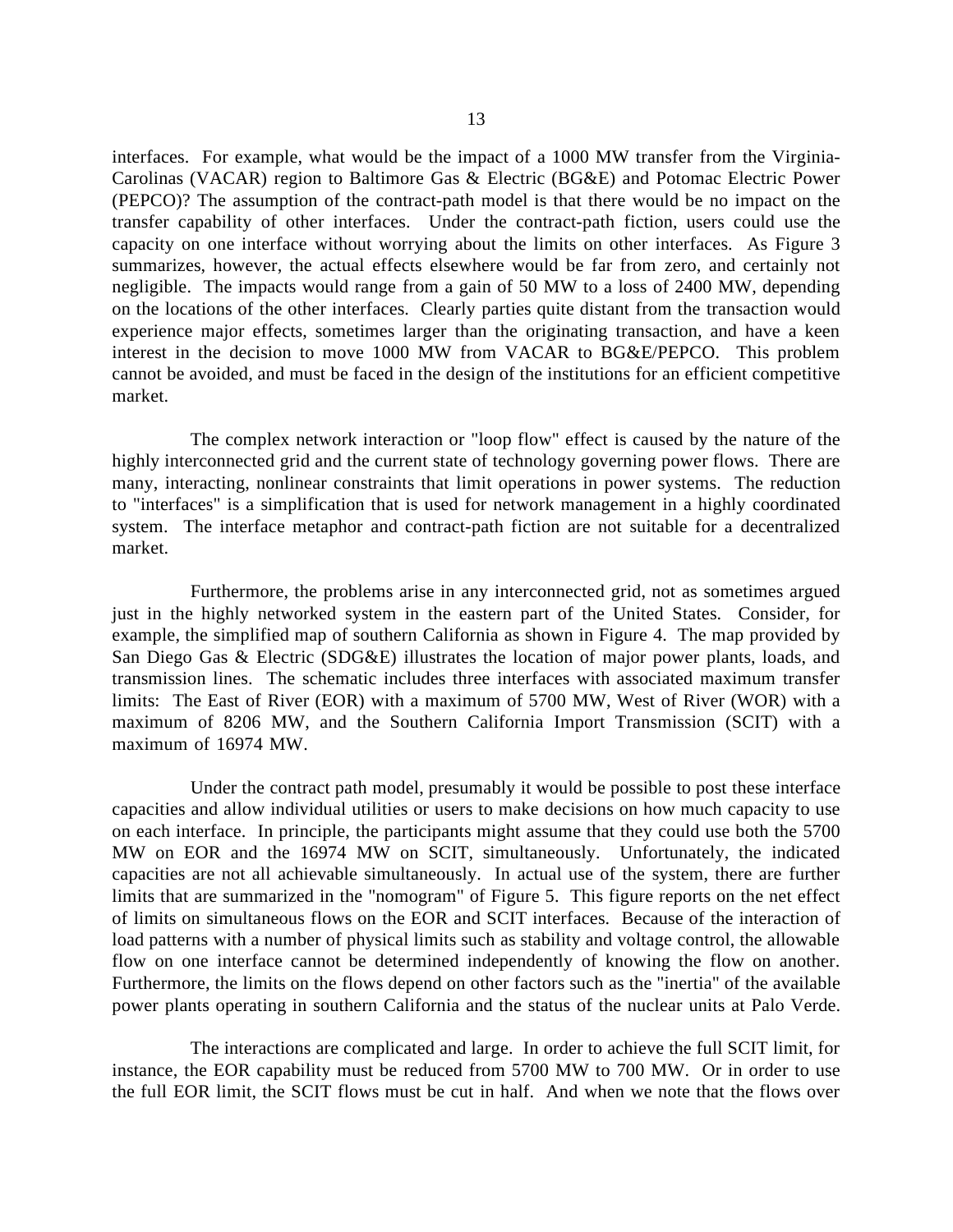

the EOR would be counted again in the SCIT flows, the reduction of the non-EOR imports across the SCIT could be by as much as a factor of seven! The model of the contract path and the assumed independence of interfaces is seriously misleading.

Hence, the examples illustrate the problems of defining and using transmission rights in the conventional way. The implications are far reaching.

# **Loop Flow and Externalities**

The role of loop flow and its effects in the system needed to support a competitive market are important matters. The problems are fundamental in the presence of customer choice and competition. The principal implications of the ubiquitous and important effects of loop flow include:

> **No Property Rights**. There is no workable system of property rights governing use of the transmission grid that would support a fully decentralized electricity market.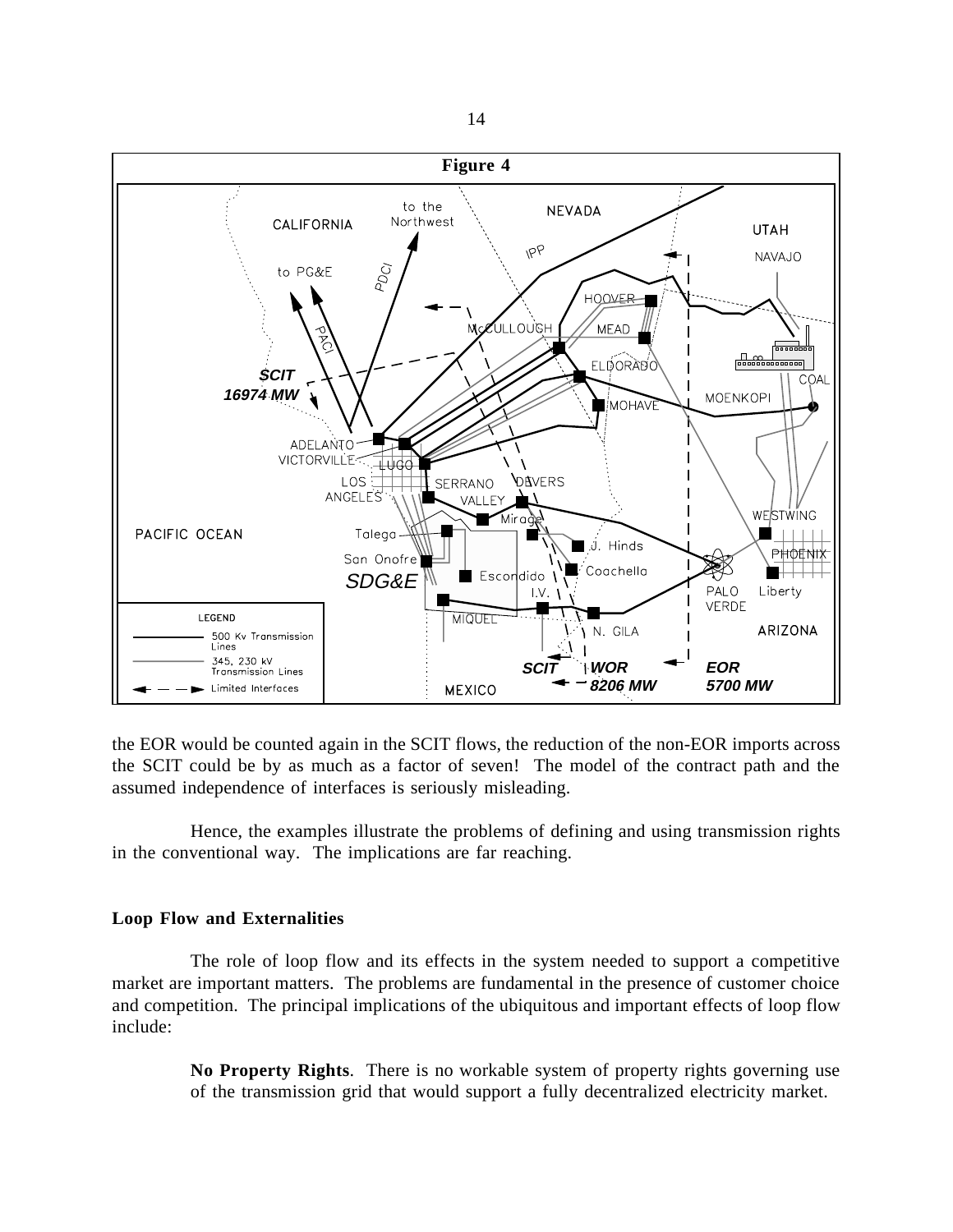

**No Definition of "Available Transmission Capacity."** It is not possible to define available transmission capacity (ATC) for a transmission interface without knowing everything about the use of the network at the time.

**No Separation of Transmission Pricing and Spot Market**. The opportunity cost of transmission depends critically on the marginal costs of power at different locations, and these costs are determined simultaneously with the dispatch and the spot market.

**No Escape from the Network Externalities**. There is a fundamental externality in transmission use, and decentralized markets do not deal well with externalities.

 These are all facets of the same problem, and they strike at the very foundation of the decentralized, competitive electricity market. We can approach this problem starting with any of these issues. For example, we are all familiar with the general economic problem of externalities. If there were no externalities, then competitive markets would be expected to find the efficient use of all our resources. However, as with environmental externalities, we know that even in a perfectly competitive market the participants would not take into account the cost of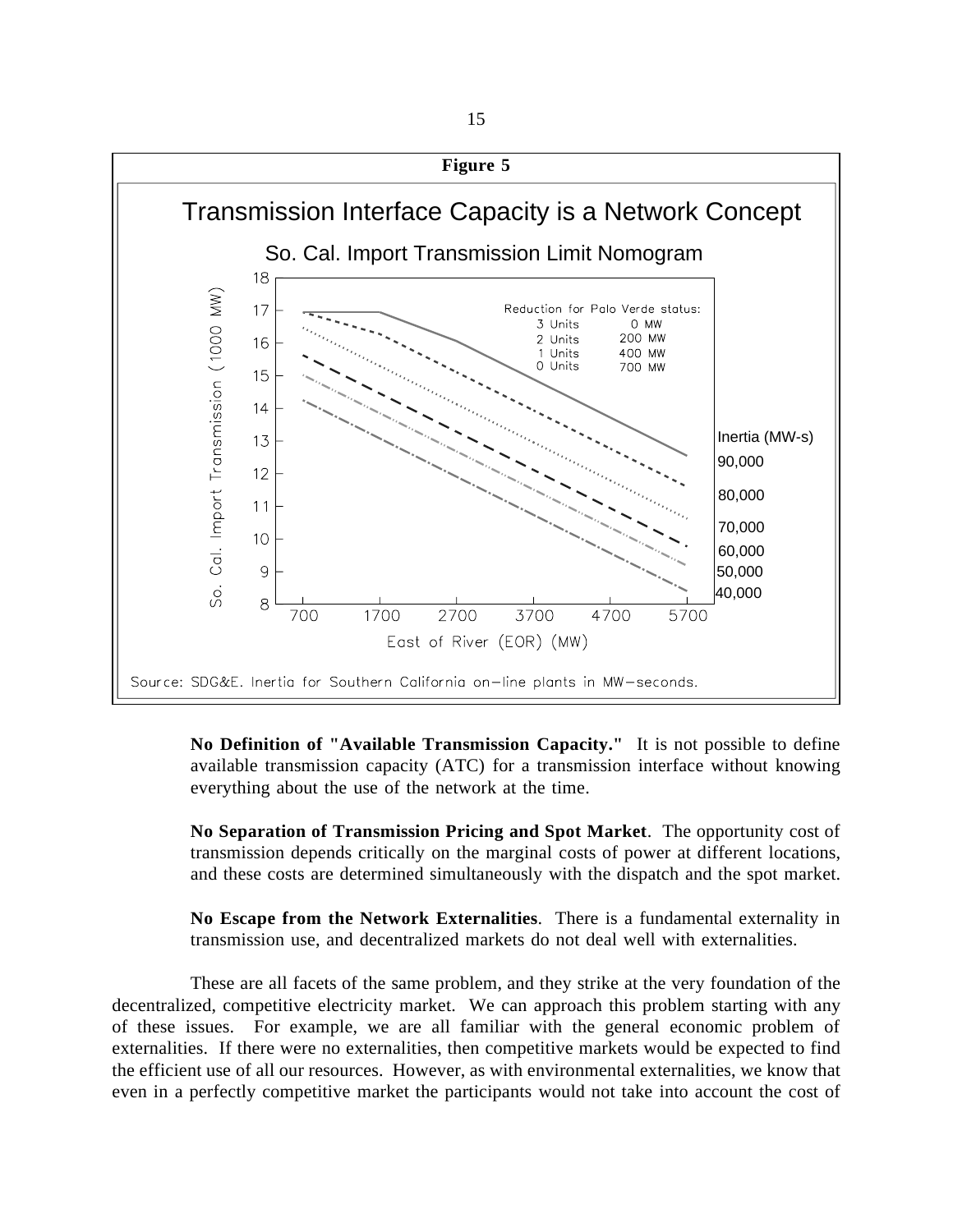externalities. Left to the market alone, therefore, resources like air and water would be misused. This is the reason we have environmental protection laws and agencies, not to supplant markets but to set the market rules to take account of externalities.

When someone transmits power in an electric grid with loops, parallel flows arise that can significantly affect the systems and dispatch of third parties not involved in the transaction. This is an externality. Sometimes it is a negative externality which increases the costs of the third parties, and sometimes a positive externality which lowers the costs. With existing networks and technology, there is no way to avoid this loop flow effect, and for reliability reasons this free flowing grid is an enormous asset that we should want to preserve.

Property rights in the transmission grid, in the usual sense, would allow the owners of the property rights to control the flow of power. If we could develop a workable system of property rights, we could internalize the externalities and achieve an efficient outcome through a decentralized competitive market. However, in the presence of loop flow and the free flowing grid, we can only control the use of the grid by controlling the dispatch, and there is no available system of decentralized property rights in terms of transmission alone. Ownership of individual lines in the grid would not create such property rights for use of the grid, and attempts to match such transmission line ownership with transmission use could exacerbate the problems of network interaction. Without such property rights, the externalities arise and efficiency suffers from the failures of markets.19

The same loop flow effects explain why there has been so much difficulty in defining ATC in the various attempts to provide access to transmission networks. For example, in the FERC's open access decision, the definition of ATC remains a troubling and unsolved problem. The open access decision refers to the companion information system order for the definition of ATC.<sup>20</sup> The information system order,<sup>21</sup> in turn, directs the filing utilities to provide a definition of ATC, leaving the reader of the lengthy documents with no guidance on how to do what cannot be done. This passing of responsibility is understandable, given the impossible nature of the task, and must provide a large part of the motivation for the capacity reservation tariff notice of

<sup>&</sup>lt;sup>19</sup> Joskow, P. "Comments at FERC Technical Conference Concerning Independent System Operators and Reform of Power Pools under the Federal Power Act, in re FERC RM95-8-000 and RM94-7-001." Washington, DC, January 24, 1996.

<sup>&</sup>lt;sup>20</sup> Federal Energy Regulatory Commission, Promoting Wholesale Competition Through Open Access Non-discriminatory Transmission Services by Public Utilities & Recovery of Stranded Costs by Public Utilities and Transmitting Utilities, Docket No. RM95-8-000 and Docket No. RM94-7-001, Order No. 888, Washington, DC, April 24, 1996, p. 97.

 <sup>21</sup> Federal Energy Regulatory Commission, Open Access Same-Time Information System (formerly Real-Time Information Networks) and Standards of Conduct, Order No. 889, Final Rule, Washington, DC, April 24, 1996, p. 58.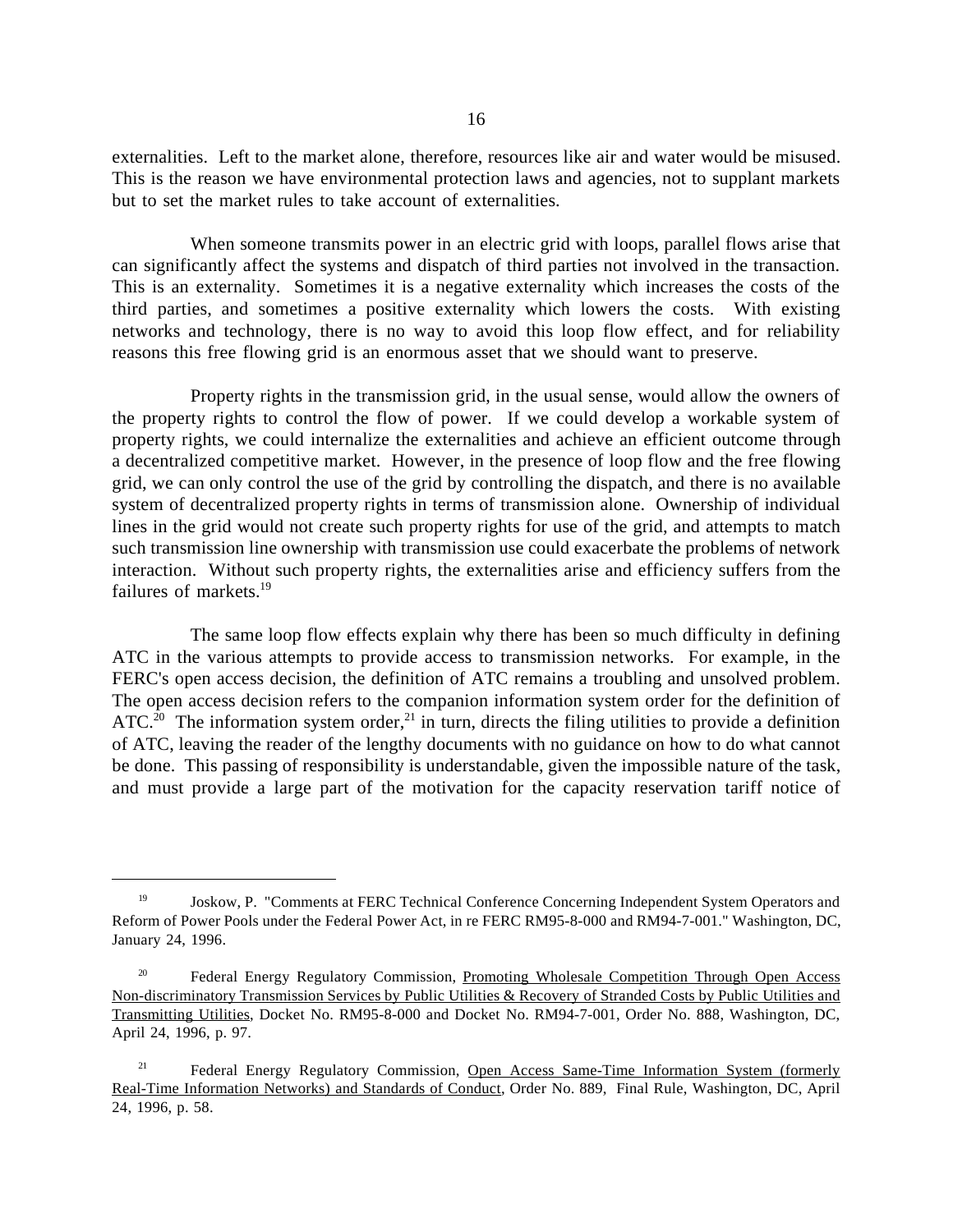proposed rulemaking.22 Fortunately, the FERC and many commenters in the transmission access discussion have been forthright about the conundrum, avoiding the strong temptation to avert their eyes because the problems are too hard. The problems are unavoidable. The capacity on any particular transmission interface depends importantly on the flows on all interconnected interfaces. There is no way to say what the actual capacity will be at any time in the future without specifying all the flows on the system. But without a stand-alone measure of the grid capacity, it is not possible to partition that capacity and assign property rights to its use. There is no escaping this fundamental physical fact, and the effort to define and allocate physical transmission capacity along a contract path is a conceptual dead end.

Because of the loop flow effect, the short-run opportunity cost of transmission arises chiefly from the necessity to redispatch other generating units in the system in order to respect the many possible constraints in the transmission system. The redispatch can affect distant units in ways governed by the electrical distances for real and reactive power, not by geography. Hence, the opportunity cost of transmission use derives from the marginal costs of this redispatch, which would be determined simultaneously with the prices in the spot market. In getting the prices right, therefore, this simultaneity must be recognized and accommodated.

The combined effect of all this is that the traditional approach to unbundling a market to allow for fully decentralized competition will not work for the case of electricity. This does not mean that unbundling and competition cannot be achieved; quite the contrary. However, it does mean that a different approach is required that employs a degree of central coordination organized by the system operator. The focal point is in the definition of the rules for the system operator.

This reality has been recognized in many evaluations of electricity restructuring, most recently in the ongoing debate in California, where the California Public Utilities Commission (CPUC) committed to just such a set of rules for the system operator, rules which the CPUC recognized must be approved by FERC.<sup>23</sup> The result is just the type of innovative proposal that FERC has been calling for, a good model that shows the way, at least for the independent system operator. Further details have been provided in the filings on the Western Power Exchange (WEPEX).<sup>24</sup> Similar details are found in an earlier FERC filing by San Diego Gas & Electric, the recent filing of the PJM power pool, in announcements from New York, and so on. Working systems with many of these elements can be found in Chile, Argentina, Norway and Sweden, and under active investigation in other countries such as Australia and New Zealand. The essence

<sup>&</sup>lt;sup>22</sup> Federal Energy Regulatory Commission, "Capacity Reservation Open Access Transmission Tariffs," Notice of Proposed Rulemaking, RM96-11-000, Washington DC, April 24, 1996, p. 1.

 <sup>23</sup> California Public Utilities Commission, December 20, 1995.

<sup>&</sup>lt;sup>24</sup> Joint Application of Pacific Gas and Electric Company, San Diego Gas & Electric Company, and Southern California Edison Company for Authorization to Convey Operational Control of Designated Jurisdictional Facilities to an Independent System Operator, before the Federal Energy Regulatory Commission, Docket EC96-\_\_-000, April 29, 1996.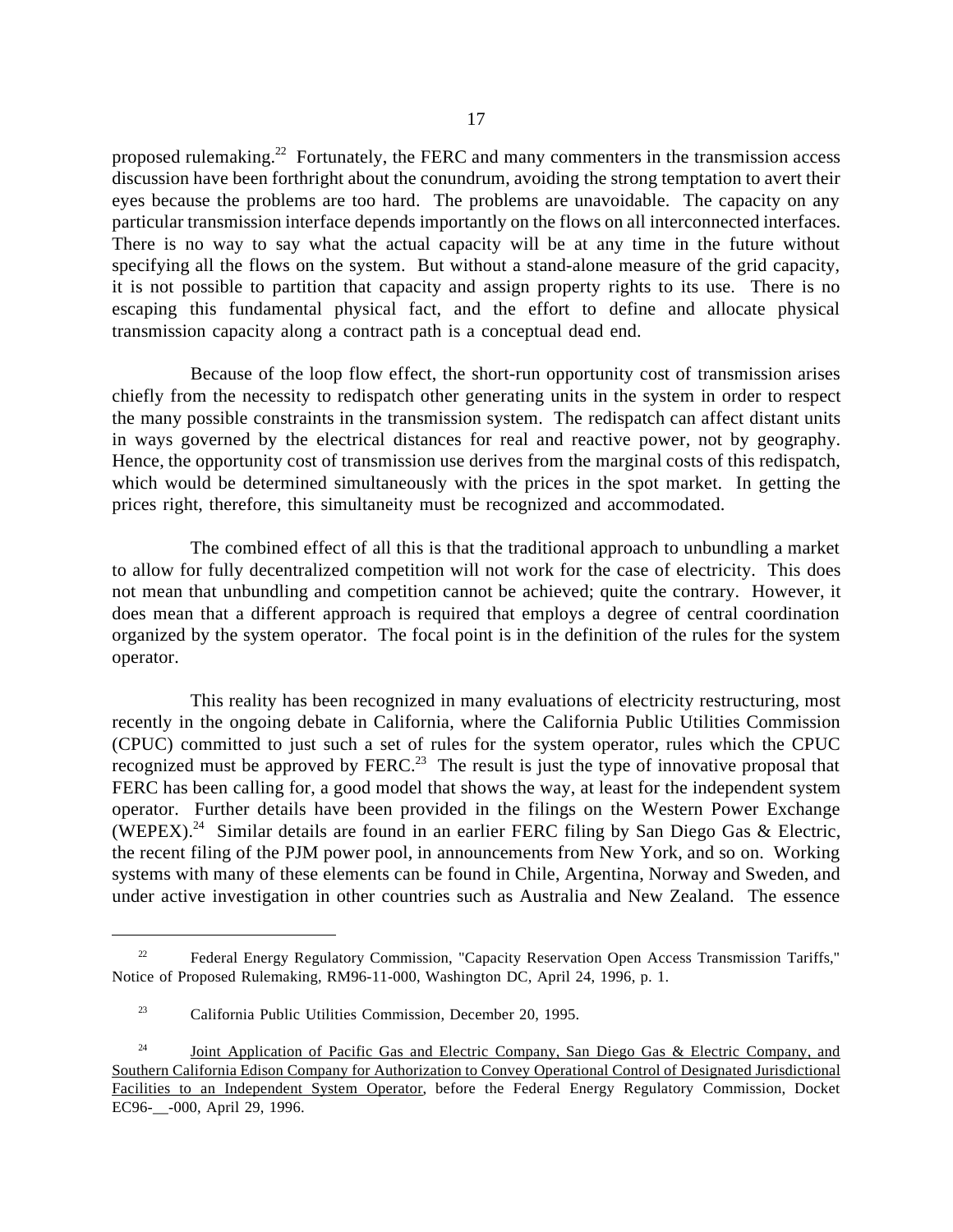of the approach is to use the system operator to internalize the network externalities, get the prices right, and employ workable financial contracts to stand in place of the unavailable, strictly physical property rights.

## **Link-Based Rights Have Too Many Paths**

 $\overline{a}$ 

If a single contract path is not good enough, perhaps many paths would be better. Since power flows along many parallel paths, there is a natural inclination to develop a new approach to transmission services that would identify the links over which the power may actually flow, and to define transmission rights according to the capacities along these links. This is a tempting idea with analogies in markets for other commodities and echoes in the many efforts in the electricity industry for MW-mile proposals, the General Agreement on Parallel Paths (GAPP), and related efforts that could go under the heading of transmission services built on linkbased rights.

For any given total set of power injections and withdrawals, it is possible to compute the total flows across each line in the transmission network. Under certain simplifying assumptions, it would be possible further to decompose the flows on the lines and allocate an appropriate share of the flows to individual transactions that make up the total loads. If we also knew the capacity on each line, then presumably it would be possible to match the flows against the capacities and define transmission services. Transmission users would be expected to obtain rights to use the individual lines, perhaps from the transmission line owner.

In principle, these rights on each line might be seen as supporting a decentralized market.<sup>25</sup> Associated with each link would be a set of capacity allocations to (many) capacity right holders who trade with the (many) users of the system who must match their allocated flows with corresponding physical capacity rights. Within this framework there are at least two interesting objectives. First, that the trading rules should lead to an efficient market equilibrium for a short period; and second, that the allocated transmission capacity rights would be useful for supporting the competitive market for geographically dispersed buyers and sellers of power.

As a matter of principle, it is likely that the first objective could be met. There should be some system of tradable property rights that would be sought by users of the system, and in so doing would lead to an efficient short-run dispatch of the system. This would seem to be nothing more than an application of the principles of competitive markets with well-defined property rights and low transactions costs. There is a general belief that this short-run efficiency would be available in principle: "Efficient short-run prices are consistent with economic dispatch, and, in principle, short-run equilibrium in a competitive market would reproduce both these prices

<sup>&</sup>lt;sup>25</sup> The theory of one such an approach has been presented in Hung Po Chao, and Stephen Peck, "A Market" Mechanism for Electric Power Transmission," Journal of Regulatory Economics, Vol. 10, No. 1, 1996, pp. 25-59.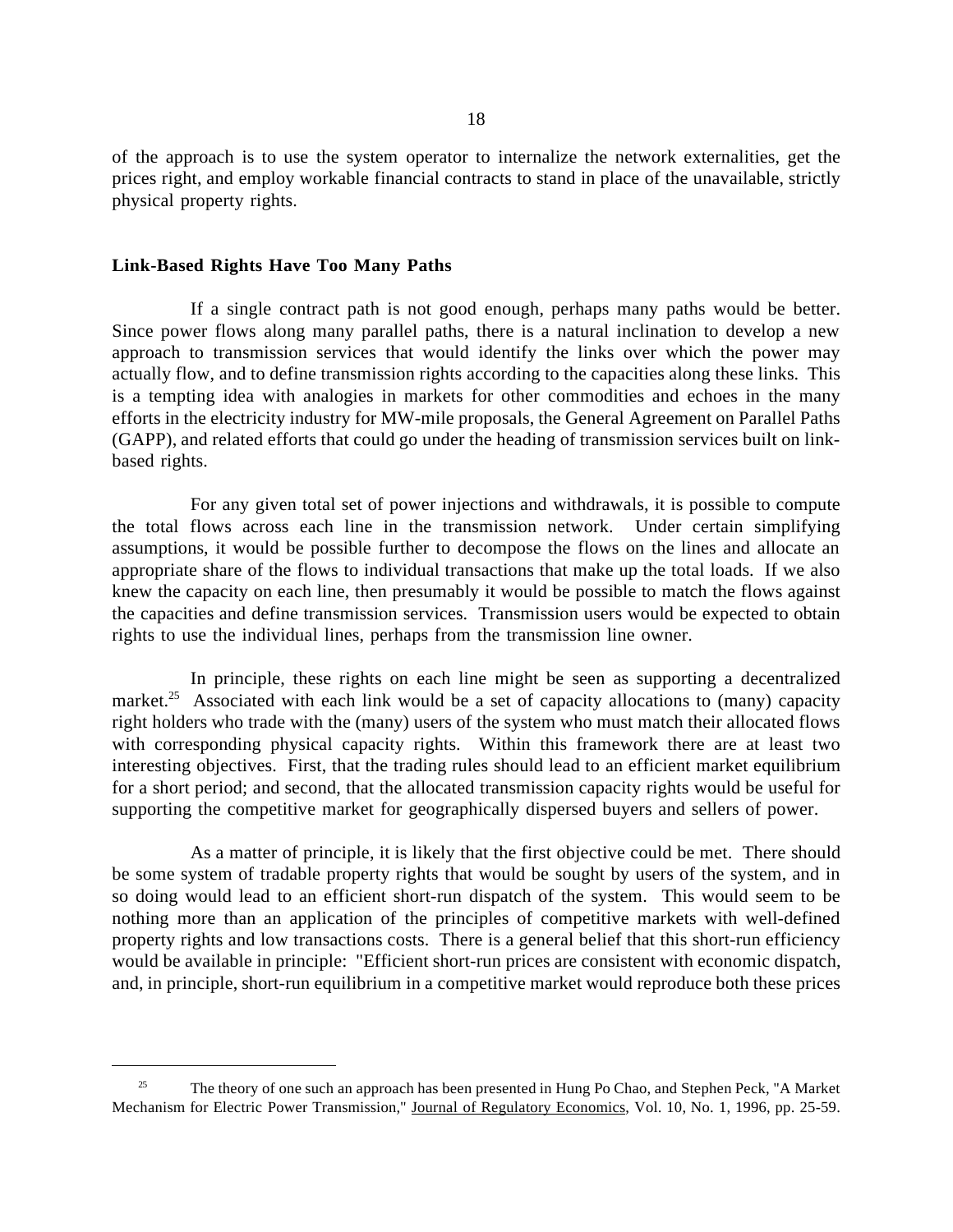and the associated power flows."<sup>26</sup> The problem has always been with the natural definitions of the "physical" rights: these are cumbersome to trade and enforce. The property rights are hard to define, and the transaction costs of trading would not be low.

The second objective is perhaps more important. Presumably the allocated transmission capacity rights would extend over many short-run periods, for example, even only a few days, weeks or months of hourly dispatch periods.<sup>27</sup> Presumably one natural characteristic that would be expected of these link-based rights would be that a seller of power with a known cost of power production could enter into an agreement with a distant buyer to deliver a known quantity of power at a fixed price, including the out-of-pocket cost for transmission using the transmission right. Many other contracts could be envisioned, but this minimal possibility would seem to be essential; and it is broadly taken for granted that this capability will exist in the future openaccess transmission regime. However, any approach that defines tradable physical capacity rights based on flows on individual links faces an obstacle that appears to make it impossible to meet this minimal test.

There are many variants of such link-based transmission rights that one can imagine, and the industry has been struggling with these ideas for years. Despite the appeal of a move closer to the actual underlying reality of the transmission network, however, these generic methods built on link-based rights encounter a hidden trap. The amount of the rights that must be acquired over each line under a link-based system would generally not be simply the amount of power that flows in the actual dispatch. The binding constraints on transmission generally are on the level of flows or voltage post-contingency and flows in the actual dispatch are limited to ensure that the system could sustain a contingency. Operation of a link-based system would, therefore, require a trader to acquire the rights on each link sufficient to cover its flows on that line in each post-contingency situation. This might nevertheless be feasible if the flows over each line in each post-contingency situation could be calculated once for each potential receipt and delivery, but this is not the case. Instead, the flows over the line and voltages at the buses will depend on all the other receipts and deliveries on the grid. Thus, the flow over a particular line that can be attributed to a particular transaction will be changing all the time, so it will be difficult to know how much of a right is required or how much would be used.

Another way to view this trap is as an example of the curse of dimensionality. Under current practice, the system operators typically adhere to "(n-1) contingency" constraints on power flows through the grid. This means that the allowed power loads at every location in the transmission system must be such that in the event one of series of possible contingencies occurs, the instantaneous redistribution of the power flows that results will still meet minimum standards for thermal limits on lines and will still avoid voltage collapse throughout the system. We can

<sup>&</sup>lt;sup>26</sup> W. Hogan, Contract Networks for Electric Power Transmission," Journal of Regulatory Economics, Vol. 4, 1992, p. 214.

 $27$  This is apart from the problems encountered with changes of the grid capacity or configuration. Linkbased rights have other substantial problems for dealing with system expansion.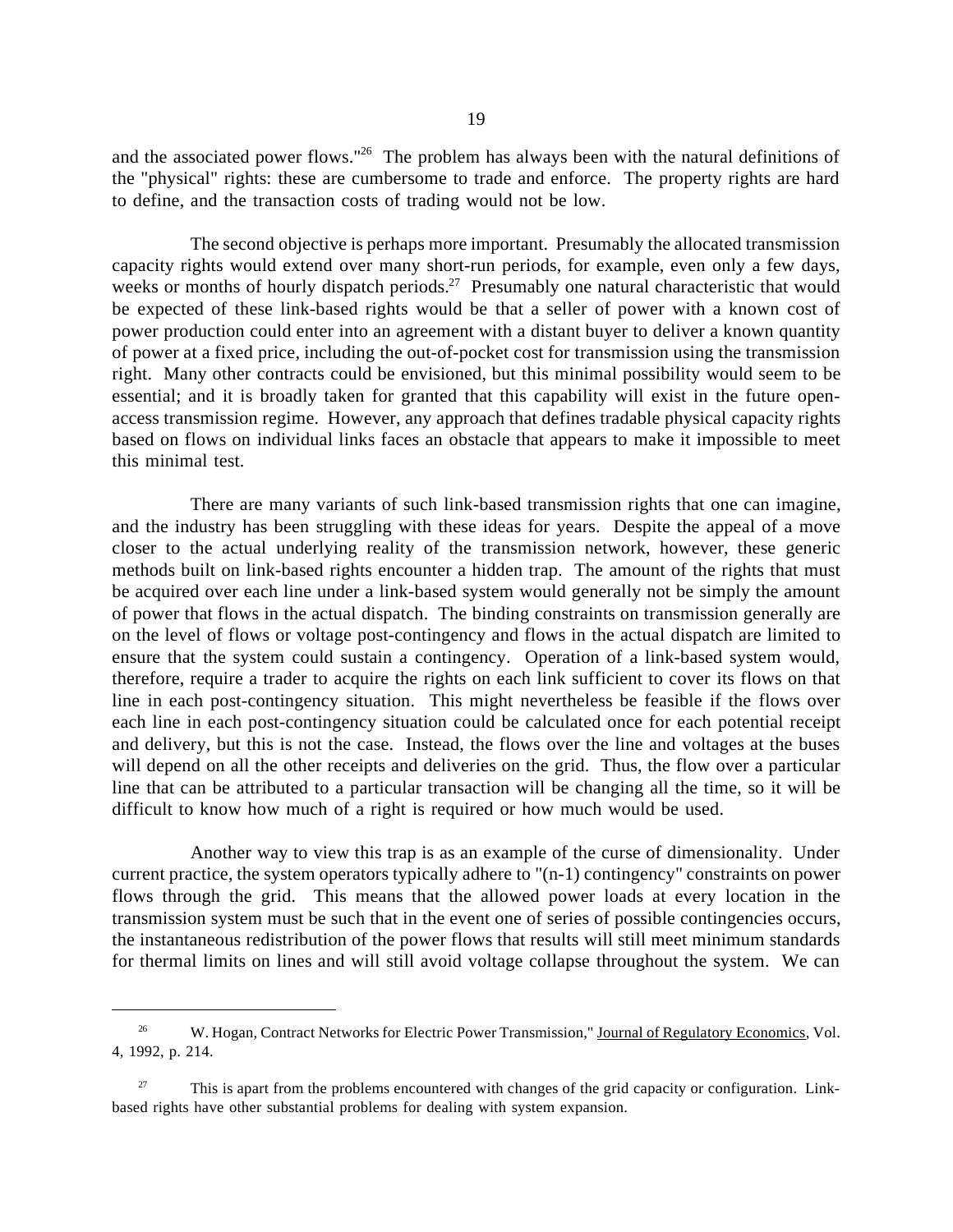think of the terminology as coming from the notion that one of the "n" lines in the system may drop out of service, and the system must still work with the (n-1) lines remaining. The actual contingencies monitored can be more diverse, but this interpretation conveys the basic idea of an (n-1) contingency-constrained power flow.

Depending on conditions, any one of many possible contingencies could determine the current limits on the transmission system. During any given hour, therefore, the actual flow may be, and often is, limited by the impacts that would occur in the event that the contingency came to pass. Hence, the contingencies don't just limit the system when they occur; they are anticipated and can limit the system all the time. In other words, analysis of the power flows during contingencies is not just an exception to the rule; it is the rule.<sup>28</sup>

Hence, a single line may have a normal limit of 100 MW and an emergency limit of 115 MW.29 The actual flow on the line at a particular moment might be only 90 MW, and the corresponding dispatch might appear to be unconstrained. However, this dispatch may actually be constrained because of the need to protect against a contingency. For example, the binding contingency might be the loss of some other line. In the event of the contingency, the flows for the current pattern of generation and load would redistribute instantly to cause 115 MW to flow on the line in question, hitting the emergency limit. No more power could be dispatched than for the 90 MW flow without potentially violating this emergency limit. The 90 MW flow, therefore, is constrained by the dispatch rules in anticipation of the contingency.

There are many possible contingencies. The Achilles' heel of link-based rights appears when we recognize that the flows on the individual lines can be different for every contingency, even for an unchanging transaction. Hence, the logic of matching flows on lines against capacities on lines means that users would have to determine the flows separately for each possible contingency and obtain the corresponding capacity right. On real systems with thousands of individual, potentially constrained, links, and hundreds of seriously considered contingencies, the possible combinations could run into the millions. Even a judicious selection of the requirements for a simple long-term firm transaction between two locations might involve assembling many hundreds or thousands of link-based rights covering the possible conditions that might exist over the course of a contract. Furthermore, the flows and associated requirements for rights would change with every change in the configuration of the grid through later investment intended to avoid congestion. Hence, transmission expansion would always entail a contentious reallocation of existing rights in ways that have been difficult to address in simpler times, and may be impossible to accommodate in a more competitive market.

<sup>&</sup>lt;sup>28</sup> Comments of Member Systems of the New York Power Pool, Request for Comments Regarding Real-Time Information Networks, Docket No. RM95-9-000, Federal Energy Regulatory Commission, July 5, 1995, pp. 5-6.

<sup>&</sup>lt;sup>29</sup> Expressing the limits in terms of MW and real power is shorthand for ease of explanation. Thermal limits are actually in terms of MVA for real and reactive power.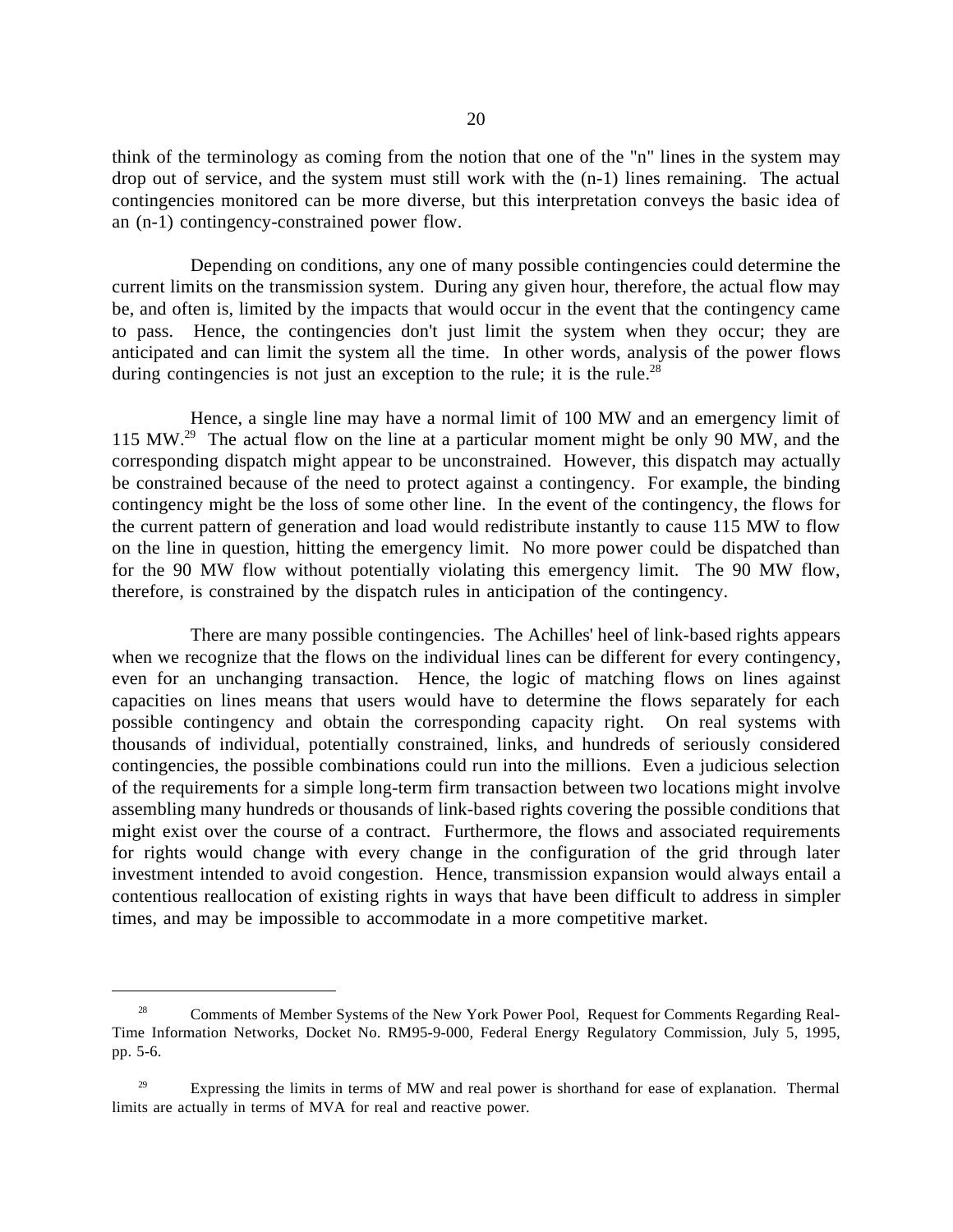## **Point-to-Point Capacity Reservations**

The escape from the contract path trap, therefore, is not likely to be found in a system of link-based rights. These systems of link-based rights present a trap of their own. This does not mean that there is no available set of "physical" rights that can be assigned and traded. It simply means that the "rights" would have to depend on something other than the flows on the lines. For example, a "physical right" could be defined as the right or obligation to put power in at one location and take power out at another. By definition, this type of physical right would meet the minimal long-term contracting test. Once obtained, the holder could use this right independent of all the other changing flows in the system, and secure the long-term delivered cost of power.

This perspective is embraced in the FERC principles and its definition of point-to-point rights that is intentionally silent on the paths the power follows. The paths would be important in evaluating the simultaneous feasibility of the rights, but this is a technical calculation and importantly not part of the definition. The point-to-point approach would exploit a critical advantage over traditional approaches to property rights. Although it is impossible to identify the available capacity for any interface, without knowing everything that is happening in the network, it is possible to evaluate the simultaneous feasibility of a combined set of point-to-point capacity reservations. There would be no unique set of point-to-point reservations, but any feasible set of reservations could be described in a meaningful way as being within the capacity of the network. And once the reservations were established, they could be traded to adjust to the changing patterns of loads.

This point-to-point form of a firm transmission right would be far easier to use in the long run, but may not be much easier to trade in the short run. The remaining difficulties go beyond the substantial problems of dimensionality and extend to the way we seek to define firm transmission service as somehow related to way the power actually flows, and matching rights to use. A more flexible approach may be required.

The alternative approach builds on an important set of properties of the competitive equilibrium. Because of the strong network interactions, it will not be possible to assign transmission rights and have a fully decentralized system. There must be coordination through the system operator. However, the coordination rules and associated pricing can be made consistent with the equivalent outcome that would arise in the competitive market with active trading of transmission capacity reservations.

# **COMPLICATIONS AND SOLUTIONS**

The complications arise because of the unavoidable need for the system operator to recognize and accommodate the interactions in the transmission network. We could begin with an assignment of point-to-point capacity reservations to the various market participants, and then move to a particular hour for actual use of the system. If life were simpler, the various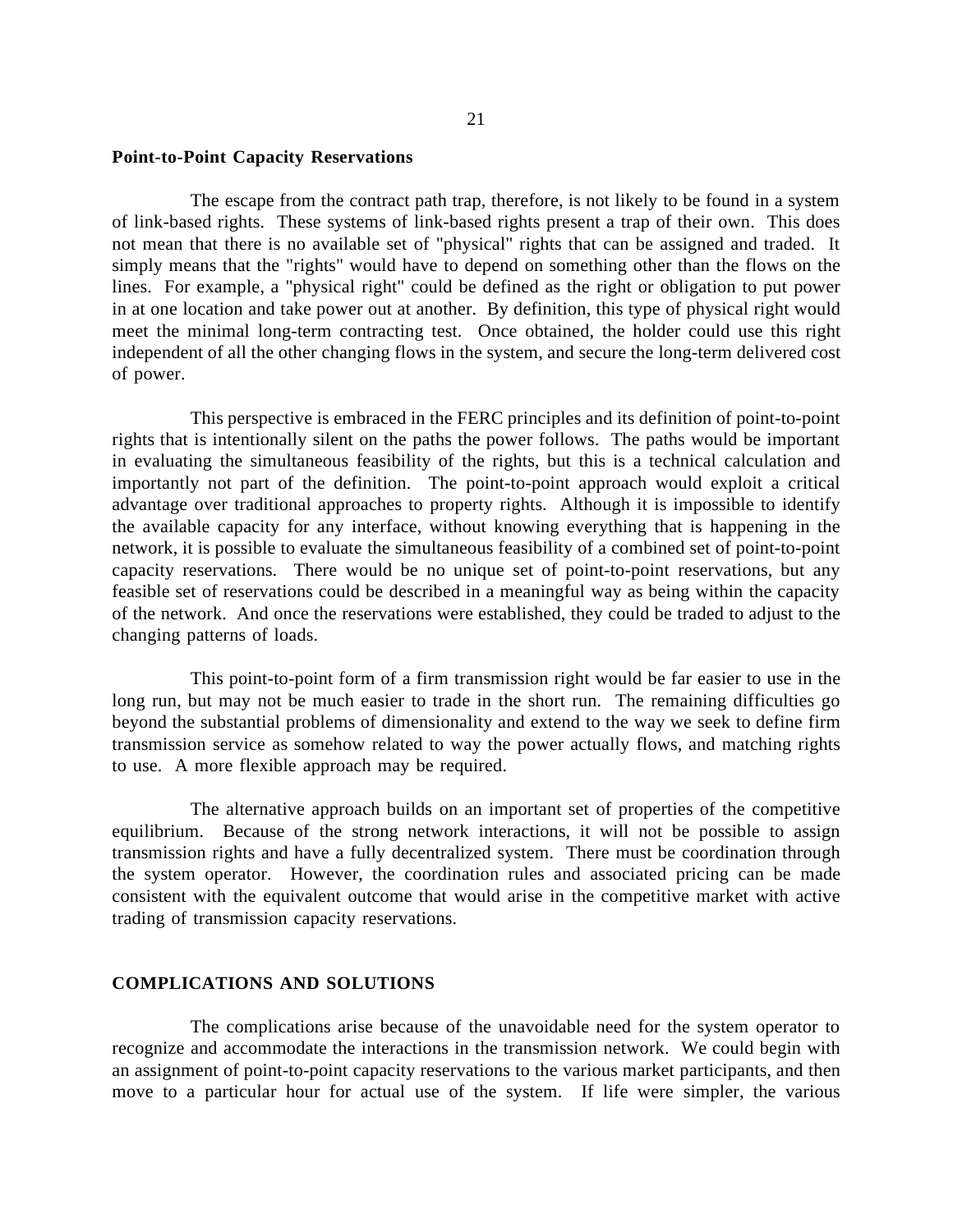participants would pursue decentralized trade of these reservations to arrive at a market equilibrium and notify the system operator of the resulting power schedules. In real life, however, if we want to use all of the capacity of the system, this is not possible: $30$ 

## **Decentralized Capacity Reservation Trading Will Not Suffice**

Many readers of the FERC's capacity reservation proposal initially interpreted the principles as requiring a strict, physically based system for trading capacity reservations with a companion requirement for a close or exact equation of each capacity reservation and the actual transactions and associated power flows. In an extreme, the vision was that the multitude of individual traders would operate through the marketplace to exchange and reconfigure their current transmission capacity reservations to *equal* their intended power inputs and outputs for the next period. In other words, in a constrained situation, the actual movement of power would have to align with the capacity reservations. Each such process of trading through exchange and reconfiguration would require many iterations in the search for equilibrium prices and the associated efficient allocation of the capacity reservations. The vision was of a decentralized process of traders organizing complicated reconfigurations that would actually control the use of the system, depending at most on minimal interaction with the system operator.

With the periods of adjustment over which power transactions are defined and managed as short as a few minutes, the implied volume and frequency of such trading staggers the imagination of traditional system operators and seems impossible on its face. This strictly physical interpretation of transmission capacity rights seems out of touch with reality, and the polite language of discourse with FERC cannot hide the concern that the impossible problem of defining ATC has been replaced with the impossible solution of providing fully decentralized operation of the electric system.

Although it is possible to read the FERC principles and come to this view as to their intent, this cannot be the ultimate solution nor is it the only model that is consistent with the FERC proposal. The fact that it cannot be the ultimate solution is easy to explain. The interpretation that it is not the FERC's intent can be supported by considering the combined impacts of the individual elements of the FERC proposal.

Because of loop flow effects and other network interactions, except for trades that involve no reconfiguration of reservations, only the system operator could know which trades would be feasible. Furthermore, the feasibility test would depend on knowing all the trades that were to be made. Hence, comparability and efficiency would require that the trades for a particular hour be considered simultaneously. Only the system operator, or the functional equivalent, could coordinate these trades. It follows, therefore, that fully decentralized trading is not possible. There must be coordination through the system operator.

<sup>&</sup>lt;sup>30</sup> With a sufficiently conservative allocation of capacity reservations, leaving a good deal of unassigned capacity to serve as a buffer, more decentralized trading would be possible.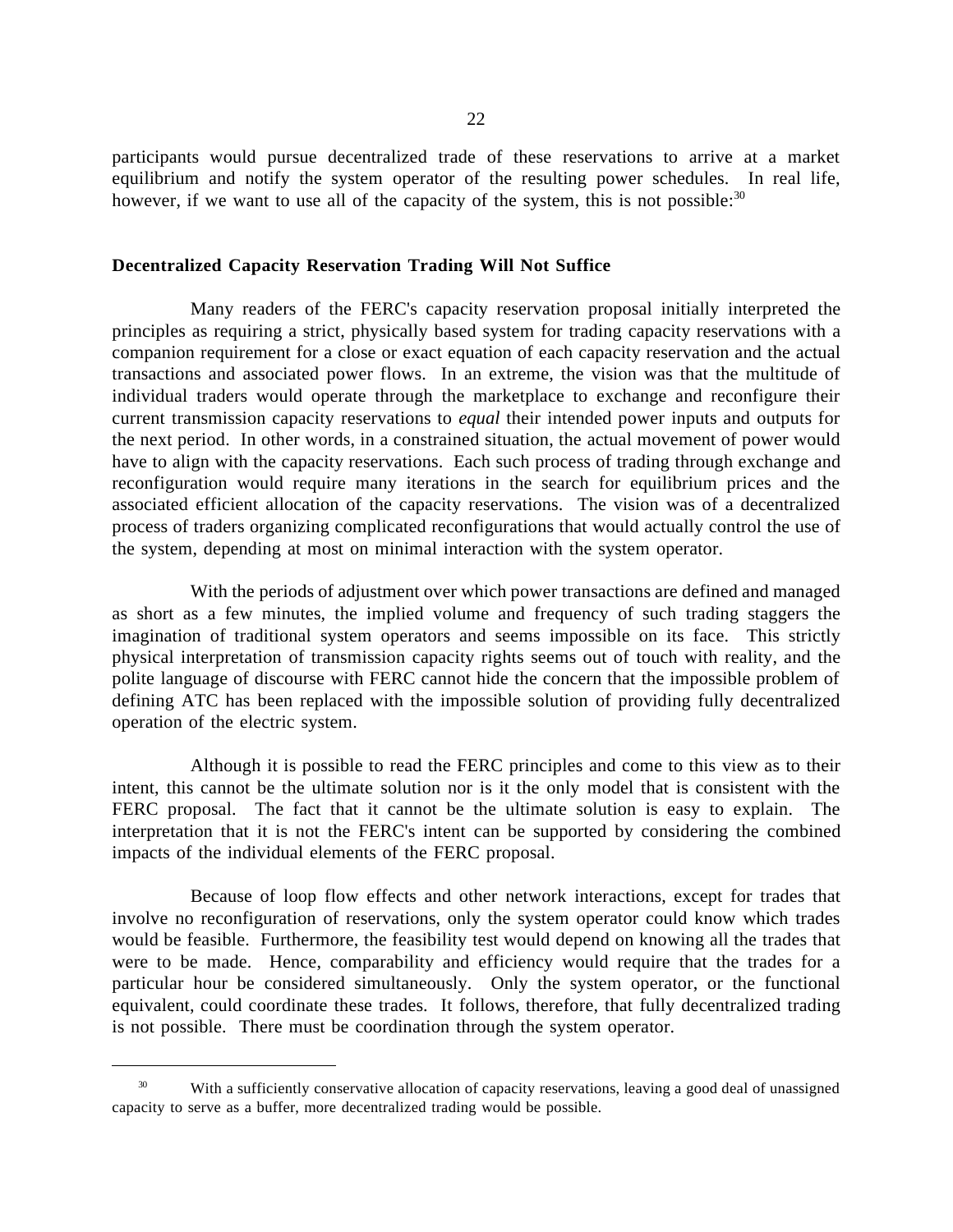The form of this coordination through the system operator cannot be solely an evaluation of a simple feasibility test for each individual trade. The multitude of traders cannot simply queue up at the system operator's (virtual) door and ask if a particular trade would be acceptable. The evaluation of the feasibility of one trade of capacity rights would depend on the others that would be allowed. The problems of loop flow and network interactions appear here in the interdependence of all the trades among all the market participants. To evaluate the trades and the possible exchanges, nondiscrimination would require simultaneous consideration of the nominated trades and some criterion for choosing among the proposals to find the set that would be feasible, consistent with the preferences of the participants, and consistent with a competitive market equilibrium.

#### **Opportunity Cost Pricing Defines the Trading Criterion**

When confronted with the potential capacity reservation reconfiguration requests, comparability and non-discrimination provide only partial guidance in choosing among many feasible but mutually exclusive reconfigurations of capacity reservations. Opportunity cost pricing and the goal of economic efficiency point to a workable criterion that should govern the trading of transmission capacity reservations to achieve the competitive equilibrium outcome. And the general principle of opportunity cost pricing is supported explicitly in the principles enunciated as part of the FERC proposal.

In theory, we could imagine opportunity cost pricing operating in the following way. Those who hold transmission capacity rights offer them for sale for the next period under consideration. Those who plan to use the transmission system make offers to purchase the needed transmission rights for the same period. The system operator coordinates this process by considering the offers for sale and purchase to find the acceptable trades that are both simultaneous feasible and consistent with market equilibrium.

Suspending disbelief for the moment, the form of this auction might be through an iterative process. Imagine the auctioneer, the system operator, announcing market prices for each point-to-point right, and then checking to see if the accepted sales and purchases would be feasible. The system operator would somehow search among the tentative price offers until the feasibility test was met, and a market equilibrium obtained in each period; say every hour, or every five minutes!

An alternative and more workable approach would be for the system operator to accept bids for transmission rights in the form of confidential reservation prices, and then to solve directly for the market equilibrium which would be the same as the allocation having the highest value as expressed by the bids of the participants. The bids might be of the form of "1 cent per kw for 100 MW between locations A and B." Here the system operator would have responsibility for centrally determining all the uses of the system, based on the bids submitted by the participants. The resulting allocation would yield the set of market clearing prices for the sales and purchases of the various transmission capacity reservations.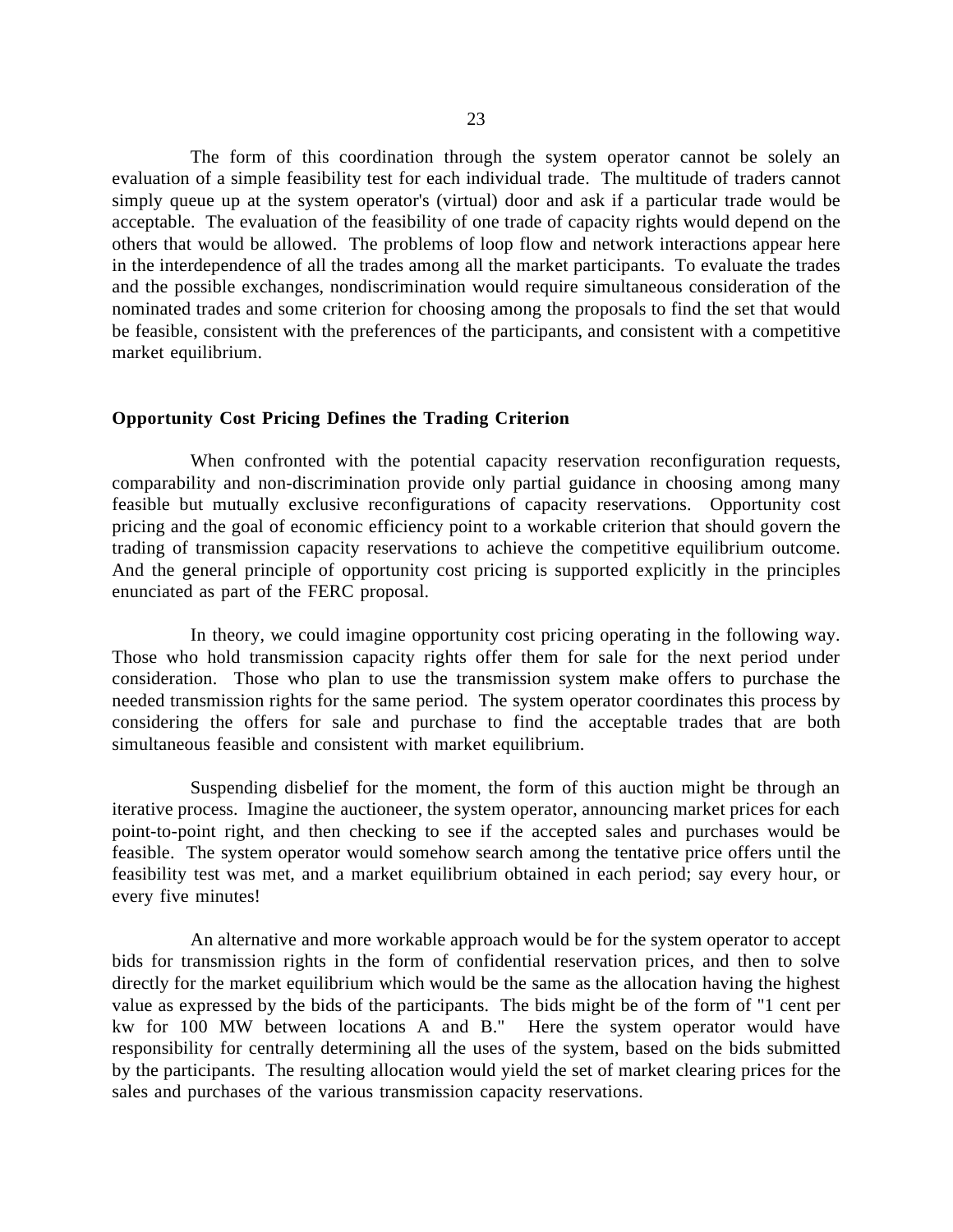Although this latter market clearing auction may seem like a natural way to organize trading of transmission capacity rights, there is a fundamental deficiency in thinking about transmission in this way and organizing an auction based on transmission rights alone. In addition, there must be a recognition of the close interaction with the energy market.

#### **Transmission Trading Cannot Be Separated from the Energy Market**

The opportunity cost of transmission over the hour is directly connected to the opportunity cost of energy at different locations over that same period. The competitive market equilibrium in one segment would be dictated by the competitive market equilibrium in the other. In other words, it would not be possible in general to submit an efficient reservation price bid for bid for transmission alone without knowing the equilibrium solution in the energy market. From the perspective of transmission alone, a bid of the form of "1 cent per kw for 100 MW between locations A and B" would be consistent with energy prices of 2 cents at A and 3 cents at B, or just as well, with energy prices of 4 cents at A and 5 cents at B. However, the actually willingness to pay for transmission would be quite different in the two cases.

For example, suppose that the generator's variable cost were 3 cents. Then in the lower price case it would be better not to generate, avoid the cost of transmission, and purchase the power at B at 3 cents in the spot market. But in the higher energy price case, it would be appropriate to use the transmission system and pay the 1 cent for moving the power.

In theory, again, it would be possible to allow decentralized trading in the energy market and iterative auctions in the transmission market, with the tentative coordinated exchange of transmission rights constantly revised to consider the developing opportunities in the energy market. In practice, however, it would be simpler to restate the form of the transmission reservation bids in terms of increments and decrements for both the PORs and the PODs, consistent with the form of the capacity reservations in the FERC proposal. In this way, the "transmission right" bids could be made compatible with the corresponding reservation prices in the energy market. In other words, the bids would be for purchase and sales of capacity rights at PORs and separately for PODs, with only the requirement that the overall collection of all PORs and PODs be simultaneously feasible, a determination that would be guaranteed by the system operator's solution of the combined auction. Hence, in trading transmission reservations, the "transmission" bid might be for "sell for 3 cents at POR A and buy for 6 cents at POD B." In the higher price case, the two rights would be priced at 4 cents and 5 cents, and the total transmission opportunity cost payment would be one cent. In the lower energy price case, however, only the POD would be purchased, and the bidder would receive power from the grid at B at the price of 3 cents. Hence, from this bidder's perspective, there would be no transmission in the lower energy price case.

The reader familiar with the theory of bid-based economic dispatch would recognize that this form of bidding and auction for the transmission capacity right trades would both allow the desired coordination with the energy market and be equivalent in both form and function to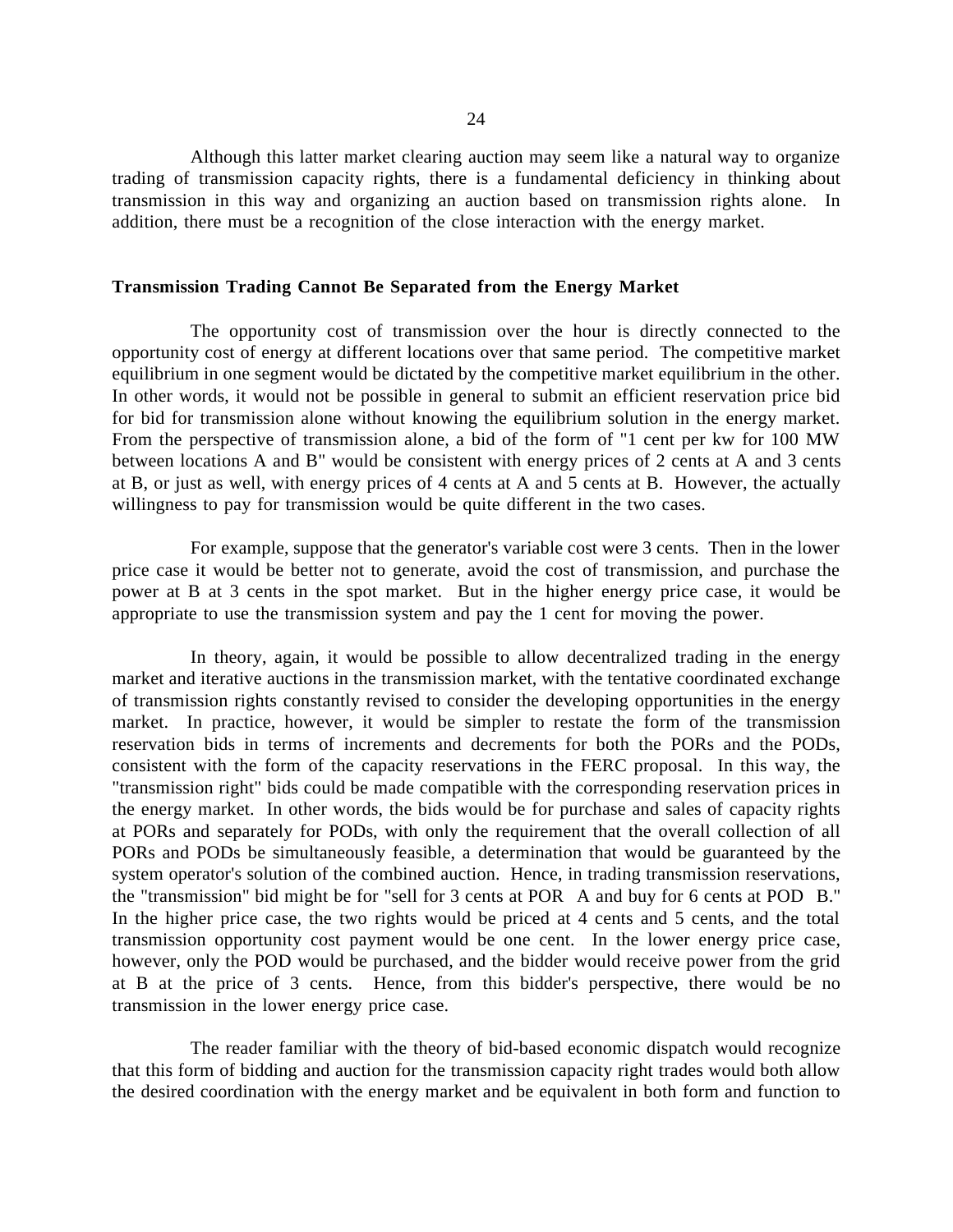a pool-based, spot-market organized through economic dispatch with energy price reservation bids for generation and load. The observation is correct and points to the resolution of the complications that brings together competitive equilibrium in the energy market, economic dispatch and transmission congestion contracts.

# **Competitive Market Equilibrium Corresponds to an Economic Dispatch**.

The competitive market equilibrium trading of transmission and energy would support equilibrium opportunity cost pricing of transmission capacity reservations. Although decentralized trading is not possible, the system operator could coordinate the transmission and energy trading market according to the well known principles of economic dispatch. As summarized in Figure 6, coordinated transmission trading through the system operator is equivalent to bid-based economic dispatch.



The end result of this outline implies that the system operator should accept both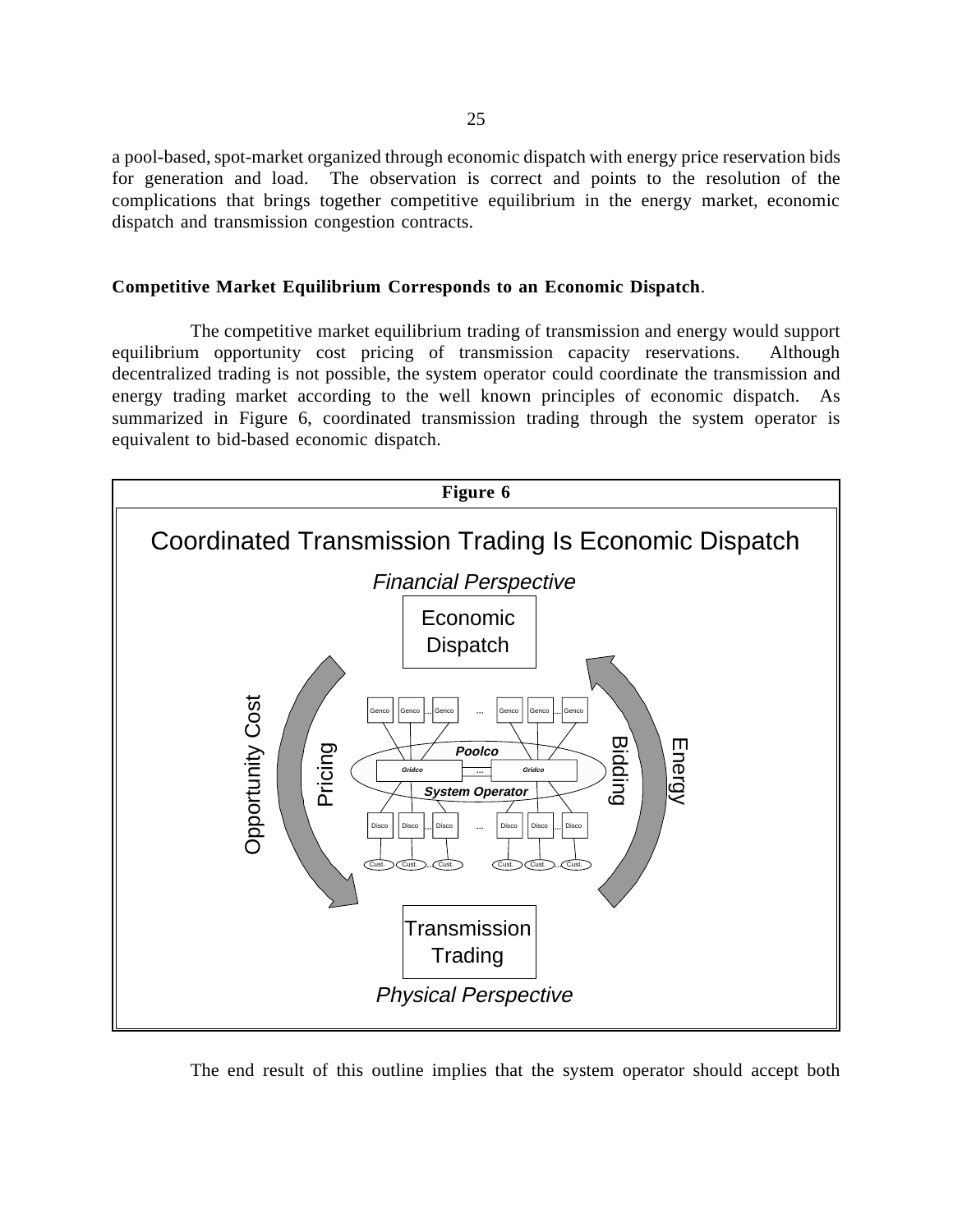transmission schedules for receipts and deliveries and energy bids from market participants.<sup>31</sup> The energy bids are the functional equivalent of the bids for PORs and PODs. The bids contain all the information needed to coordinate any desired reconfiguration of transmission capacity reservations. The final use of the system will achieve the competitive market equilibrium and the efficient outcome of the economic dispatch. "[A] holder of a capacity reservation would not pay opportunity costs for use of its own capacity." Capacity reservations not actually used by transmission schedules would in effect be purchased at the equilibrium opportunity cost prices, reconfigured by the system operator to match actual use, and sold to others at the corresponding equilibrium opportunity cost prices.

This last step moves the final distance in the transition from the strictly physical interpretation of transmission capacity reservations to the financial interpretation of transmission congestion contracts. The actual use of the transmission grid does not have to equate to the allocation of transmission capacity reservations achieved through decentralized trading. Such trading would occur, but we would not depend on this trading to manage the use of the system. The actual use of the system would be based on the principles of security constrained economic dispatch. To the extent that the actual use deviated from the allocation of capacity reservations, the settlement process would compensate the holders of capacity reservations at opportunity cost prices for anything they did not use themselves, and charge others who actual used the system at the same consistent set of opportunity cost, locational prices. The complicated, impossible to implement, iterative trading process assumed under the strictly physical interpretation of transmission capacity reservations would be replaced by the necessary reservation price bidding process for energy, at least at the margin, and the determination of locational marginal cost prices. The capacity reservations are then seen as the same thing as financial transmission congestion contracts. By the definition of transmission congestion contracts, the holder of the contract receives the opportunity cost price of congestion between locations.<sup>32</sup> If the holder of a transmission congestion contract actually uses the system, the net payments cancel and "a holder of a capacity reservation would not pay opportunity costs for use of its own capacity." If the holder of the transmission congestion contract does not use the full allocation, there is automatic compensation for the difference at the opportunity cost price of congestion.

The actual mechanics of the system would be simple. Implementing this system in existing power pools would require no more than replacing cost-based dispatch systems with bidbased dispatch systems, allowing "physical" transmission schedules, and applying a new pricing mechanism consistent with a competitive electricity market. In its essential details, this is the

<sup>&</sup>lt;sup>31</sup> To anticipate some of the common misperceptions, this may be the place to remind the reader that the transmission schedules can include bilateral "physical" transactions; energy bidding is voluntary; the coordination is only for the short term period of the dispatch; and so on. All this is compatible with a truly competitive electricity market.

 $32$  For a detailed discussion of transmission congestion contracts, see S. Harvey, W. Hogan and S. Pope, "Transmission Capacity Reservations and Transmission Congestion Contracts," Harvard University, June 6, 1996, (revised); or earlier, D. Garber, W. Hogan, L. Ruff, "An Efficient Electricity Market: Using a Pool to Support *Real* Competition," The Electricity Journal, Vol. 7, No. 7, September 1994, pp. 48-60.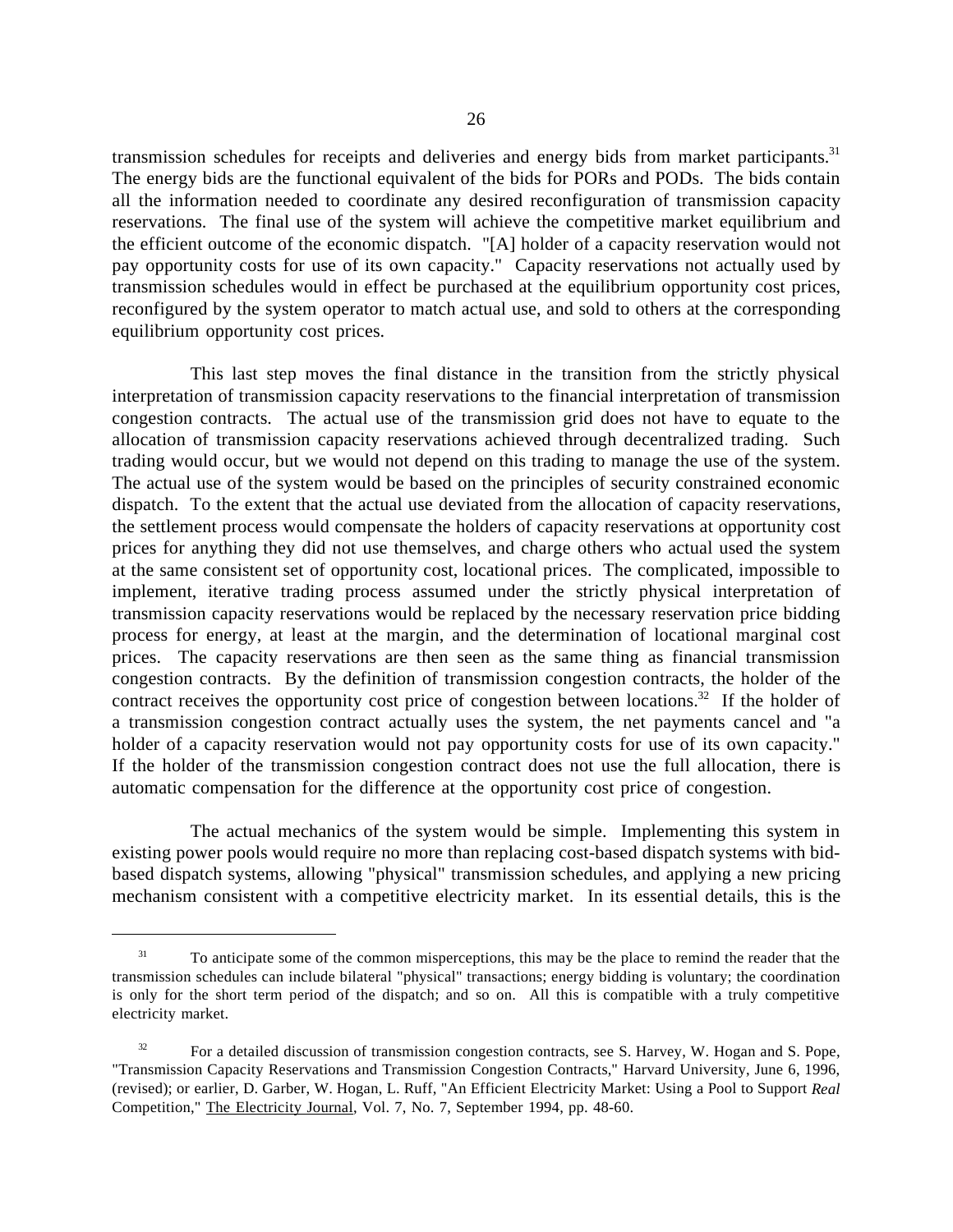"contract network" approach.<sup>33</sup> The system would be workable, practical, and in its major parts, familiar. Most importantly, the resulting pricing would be consistent with the actual use of the system, the conditions of competitive equilibrium, and comparable open access to the transmission grid.

The contract network approach and its key elements -- access to essential facilities including the wires and pool dispatch, use of short-run marginal-cost pricing, and reliance on long-term contracts to provide economic hedges rather than specific performance -- are not far from actual operations or proposed reforms in other systems. The FERC proposed capacity reservation system moves very far in this direction, posing a point-to-point transmission reservation definition that does not depend on a decomposition and tracking of the actual flows. Decentralized trading of these capacity reservations would not be enough to support a competitive market, but this trading could be coordinated through the system operator. Opportunity cost pricing would define the trading criterion. Because of the strong and unavoidable network interactions, opportunity cost pricing for transmission and energy cannot be separated, but they would arise naturally as the result of bidding and economic dispatch offered by the system operator. Locational prices would define the opportunity costs for energy bid through the spot market, and the difference in locational prices would define the opportunity cost for transmission scheduled in addition to the spot market transactions. Then tradable point-to-point capacity reservations with opportunity cost pricing for unused or overused amounts would be functionally and financially equivalent to transmission congestion contracts. Conversely, transmission congestion contracts would be functionally and financially equivalent to the tradable point-topoint capacity reservations, would be easier to manage, and would fully support the competitive market while being fully consistent with the actual use of the transmission grid.

This approach, therefore, is consistent with the FERC transmission capacity reservation proposal; it must be what FERC intended, and will embrace.

# **MARKET EQUILIBRIUM AND ECONOMIC DISPATCH**

 $\overline{a}$ 

There is a close connection between the conditions of competitive market equilibrium and the achievement of an economic dispatch. Often this connection is implicit, but it is so important in the discussion of decentralized trading and coordinated dispatch, that there is an advantage in making the connection explicit. In particular, when decentralized trading is not sufficient or practical, coordinated economic dispatch provides an alternative for describing and achieving a competitive market equilibrium outcome.

<sup>&</sup>lt;sup>33</sup> W. Hogan, Contract Networks for Electric Power Transmission," Journal of Regulatory Economics, Vol. 4, 1992. See also W. Hogan, "Coordination for Competition in an Electricity Market," Response to an Inquiry Concerning Alternative Power Pooling Institutions Under the Federal Power Act, Docket No. RM94-20-000, March 2, 1995.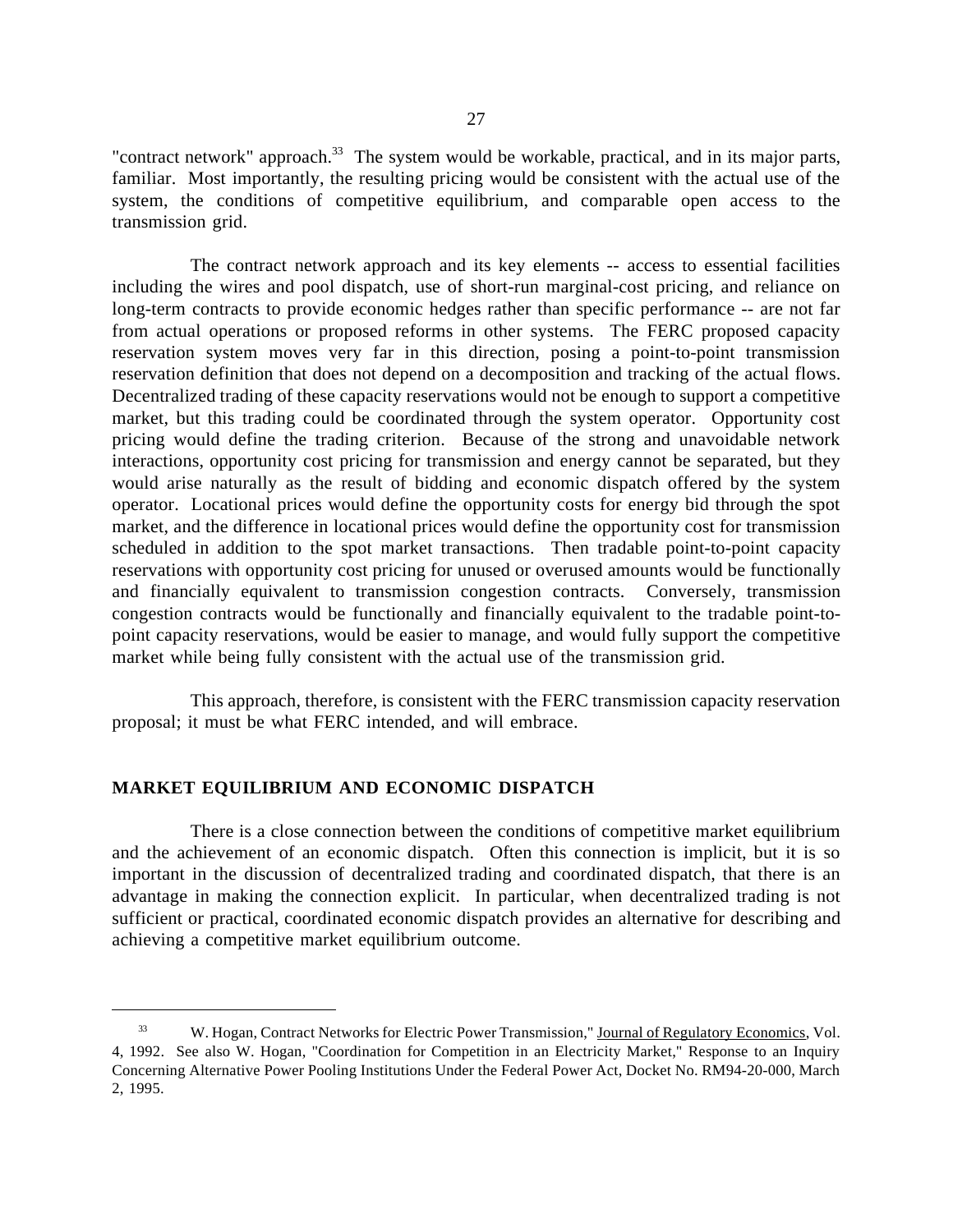Competitive market equilibrium results in a set of generation, loads, transmission use, and equilibrium prices where there are no further profitable opportunities for trade. Economic dispatch produces a set of generation, loads, transmission use, and equilibrium prices that maximize the total net benefits of all customers. Under certain regularity conditions, the results are the same. However, the process of arriving at the result can be quite different. In many cases, with transmission congestion and strong network interactions, it may be practically impossible to converge to a market equilibrium through decentralized trading. Under the same conditions, however, a pool-based economic dispatch using customer bids would be both practical and no more than a minor modification of the procedures long-used in existing power pools.

Any efficient system for organizing the electricity market should include economic dispatch as a centerpiece. To be sure, the economic dispatch concentrates only on the short-run and the greater part of the value of a competitive system is to be found in the long-run decisions that will control contracting and investment. However, economic dispatch based on participant bids is the ideal short-run outcome that would appear in a competitive market if it were possible for all the many participants to define the appropriate property rights and conduct all the complex trades in the network. Because of the complexity of these trades or the lack of workable definitions of key physical property rights, the common judgment is that a system operator is needed to coordinate the dispatch, at least for some fraction of the flexible plants. Since the operator must function to provide coordination services, economic dispatch provides the natural framework that replicates as close as possible the ideal outcome of the short-term competitive market. And working from this starting point, the other features needed for the market can be derived within a consistent framework. Energy bidding and economic dispatch provide naturally the level playing field for all market participants, both large and small. There would be no special advantage to size in benefitting from dispatch diversity and acquiring backup supplies. These services would be available to all on the same basis. The separation of ownership from control would guarantee open access to the dispatch and related services to facilitate entry and the pursuit of the forces of competition.

For the purpose of this discussion, assume that the generation and load markets are competitive. In the presence of market power, pricing and access rules might not rely fully on the competitive model, but this competitive case provides the foundation for a broader discussion. In addition, this is the implicit assumption which conditions most debates about transmission pricing and access rules.

# **Network Representation**

The focus here is on the dispatch of power plants and use of the transmission system for a given short-run period. The configuration of the grid is presumed to be known, and the value of demand and supply can be determined by the market participants. If the demand for (real and reactive) power at each location or bus is "d" and the generation is "g", let  $y = d-g$  be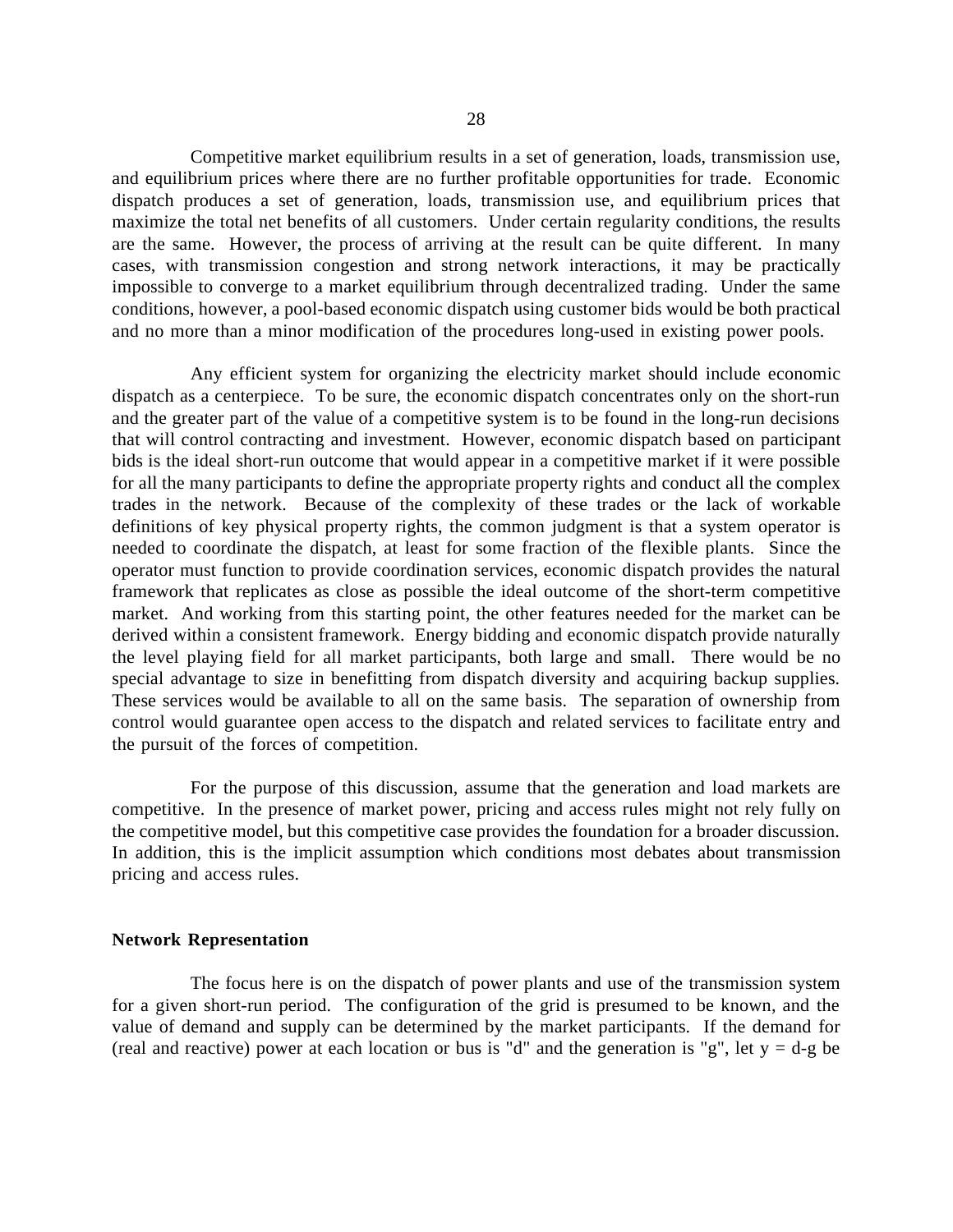the vector of net real and reactive loads at each bus. $34$ 

If we know the net load at each bus, then it is possible to perform a standard load flow calculation to determine the power flows on the lines and the voltages at the buses. We assume that the power system must operate to meet certain constraints on these variables. The typical practice is to limit the net loads so that the constraints are met under a variety of contingencies, such as the loss of a line. Each contingency, in principle, will change the flows on the grid and the impact on the different constraints.

Let  $\omega$  index the possible contingencies, then for each contingency there is a set of constraints,

$$
K^{\omega}(y) \leq b^{\omega} ,
$$

where  $K^{\omega}(y)$  is the set of line flows, voltages and other results as determined by the electrical laws governing power systems, and that must meet the various physical limitations of the system.<sup>35</sup> In principle, the are a many contingencies and a large number of constraints for each contingency.

The balance requirement for real and reactive losses,  $L(y)$ , is  $L(y) + e^{t}y = 0$ , where matrix "e" is the elementary matrix for summing the respective net real and reactive loads. In other words, the total generation must equal to the total load plus losses for both real and reactive power. To simplify the notation, we can represent this total power balance requirement as two inequalities:

$$
L(y) + e^t y \le 0
$$
  
-
$$
-L(y) - e^t y \le 0.
$$

 $\overline{a}$ 

Let these loss balancing requirements be included as the first constraints on net loads. Then with the loss balance and the set of all contingency constraints, we can represent the combined vector

<sup>&</sup>lt;sup>34</sup> The sign convention reverses the approach in Schweppe et al., but simplifies the interpretation of prices. F. C. Schweppe, M. C. Caramanis, R. D. Tabors, and R.E. Bohn, Spot Pricing of Electricity, Kluwer Academic Publishers, Norwell, MA, 1988.

 <sup>35</sup> Notably, the power flow follows Kirchoff's laws, hence the notation "K." The aggregate power flows and voltages, and therefore the elements of K, are defined implicitly as the solution to a set of nonlinear equations. For a review of basic circuit theory, see D. A. Bell, Fundamentals of Electric Circuits, 4th ed., Prentice Hall, Englewood Cliffs, New Jersey, 1988. The basic results for "per unit" systems and transmission lines are developed in A. J. Wood and B. F. Wollenberg, Power Generation, Control, and Operation, John Wiley and Sons, New York, 1984, p. 75; or in more detail in A. R. Bergen, Power Systems Analysis, Prentice Hall, Englewood Cliffs, New Jersey, 1986, chapters 5 and 6; or in O.I. Elgerd, Electric Energy Systems and Theory, McGraw-Hill Book Company, 2nd. ed., New York, 1982. See also P. M. Anderson and A. A. Fouad, Power System Control and Stability, Iowa State University Press, Ames, Iowa, 1977, for an earlier development and further discussion of stability issues.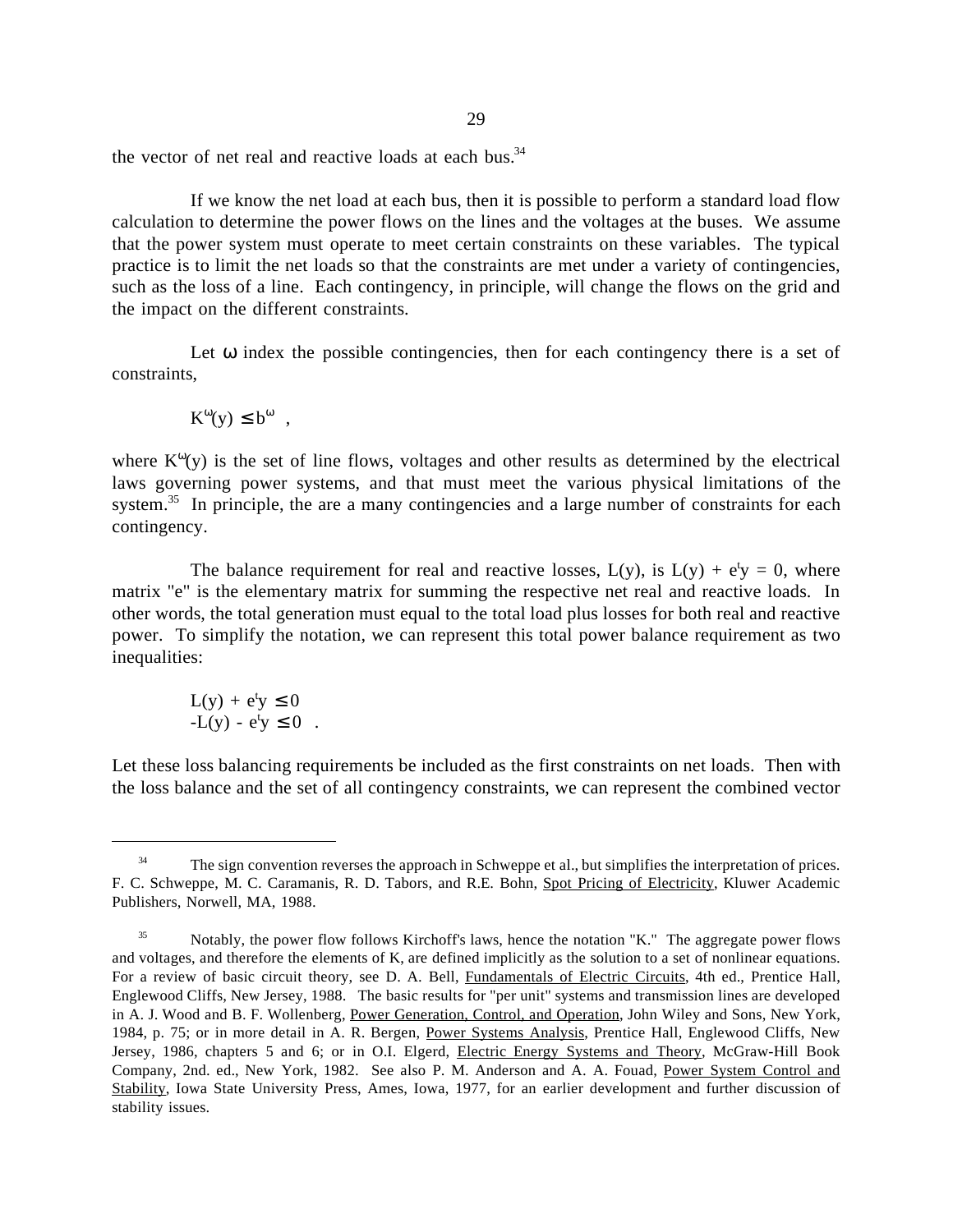of constraints as

$$
K = \{L(y) + e^t y, -L(y) - e^t y, K^1, K^2, ..., K^{\omega}, ..., K^{\mathfrak{m}}\}, \text{ and } b = \{0, 0, b^1, b^2, ..., b^{\omega}, ..., b^{\mathfrak{m}}\},
$$

with

$$
K(y) \leq b.
$$

The corresponding rows of K and b identify constraints indexed by i. Typically there will be a very large number of potential constraints. In principle, if every line and every bus is potentially constrained, in every contingency, then the number of constraints would be of the order of the sum of the number of lines and buses times the number of contingencies. In the eastern interconnect, typically modeled with  $10^4$  buses and of order  $10^3$  lines, the potential number of constraints could be of order  $10^8$ . If, as in practice, attention is restricted to only a limited number of the most significant contingencies, with a large number of possible constraints for each contingency, the number of monitored constraints might still be very large.

The net loads "y" define the inputs and outputs of the grid. Implicit in the set of inputs and outputs is the implicit point-to-point transmission service. For example, if each of the users schedules receipts and deliveries, these individual inputs and outputs amount to a vector of net loads  $y_k$  for the kth market participant, summarizing that user's net inputs and outputs at each location. The simultaneous feasibility condition amounts to  $K(\sum y_k) \leq b$ .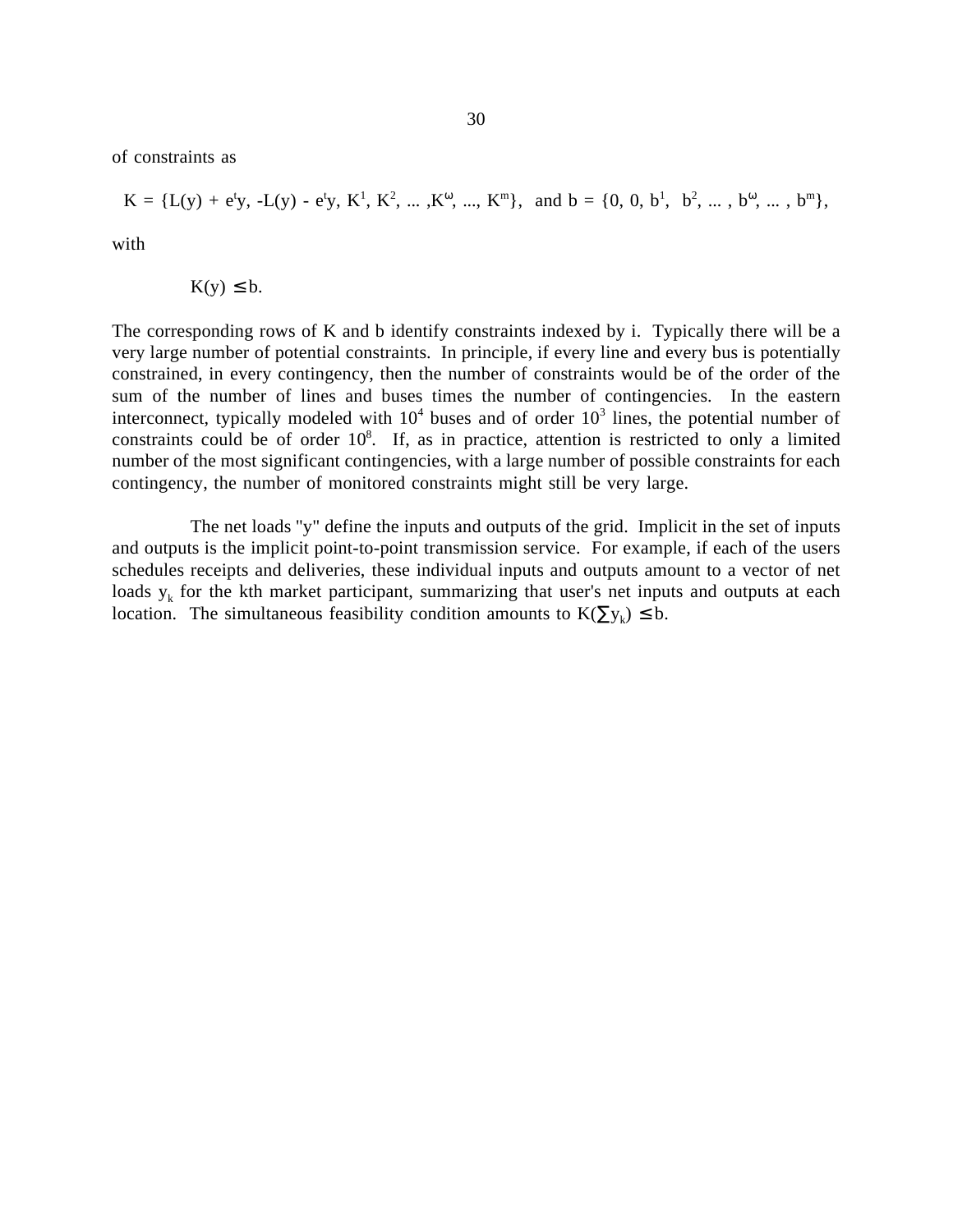## **Competitive Market Equilibrium**

 $\overline{a}$ 

Assume that each market participant has an associated benefit function for electricity defined as  $B_k(y_k)$ , which is concave and continuously differentiable.<sup>36</sup> In the FERC terminology, the market participants are the transmission service customers. The customers' benefit functions can arise from a mixture of load or demand benefits and generation or supply costs. In this framework, the producing sector is the electricity transmission provider, with customers putting power into the grid at some points and taking power out of the grid at other points. The system operator receives and delivers power, providing transmission service across locations.

The competitive market equilibrium applied here is based on the conventional partial equilibrium framework that stands behind the typical supply and demand curve analysis.<sup>37</sup> The market consists of the supply and demand of electric energy and transmission service plus an aggregate or numeraire "good" that represents the rest of the economy. Each customer is assumed to have an initial endowment  $w_k$  of the numeraire good. In addition, each customer has an ownership share s<sub>k</sub> in the profits " $\pi$ " of the electricity transmission provider, with  $\sum s_k=1$ .

Under the capacity reservation system, each customer has a capacity reservation  $t_k$ which is the combination of net loads at each bus reserved under the point-to-point rights. If the customer uses more or less of its capacity reservation, say  $y_k$ , it pays for or sells the difference of  $y_k - t_k$  at the market price, or  $p^t(y_k - t_k)$ .

An assumption of the competitive model is that all customers are price takers. Hence, given market prices p, the customers choose the level of consumption of the aggregate good,  $c_k$ , and electric energy including the use of the transmission system according to the individual

<sup>&</sup>lt;sup>36</sup> A sufficient condition for these to obtain would be that the demand and supply functions at each node are continuous, additively separable and aggregate into a downward sloping net demand curve. The benefit function would be the area under the demand curves minus the area under the supply curves in the usual consumer plus producer surplus interpretation at equilibrium. To avoid notational complexity, the assumption here is that each participant has a continuously differentiable concave benefit function defined across the net loads at every location. Concavity is important for the analysis below of the equivalence of economic dispatch and market equilibrium, if there is a market equilibrium. This would eliminate from this competitive market analysis the related unit commitment problem which includes nonconcave start-up conditions. As is well known, in the presence of nonconcave benefit functions there may be no competitive market equilibrium. Differentiability can be relaxed, with no more than the possibility of multiple equilibrium prices. Restricting the benefit function to definition at a subset of the locations would be more realistic, but different only in the need to account for the corresponding variable definitions. It would not affect the results presented here. In practice, as is often assumed, the benefits functions may be separable across locations.

<sup>&</sup>lt;sup>37</sup> The partial equilibrium assumptions are that electricity is a small part of the overall economy with consequent small wealth effects, and prices of other goods and services are approximately unaffected by changes in the electricity market. See Mas-Colell, A., M.D. Whinston, and J.R. Green, Microeconomic Theory, Oxford University Press, 1995, pp. 311-343. Importantly, we adopt here a relaxed set of assumptions that do not include convexity of the set of feasible net loads.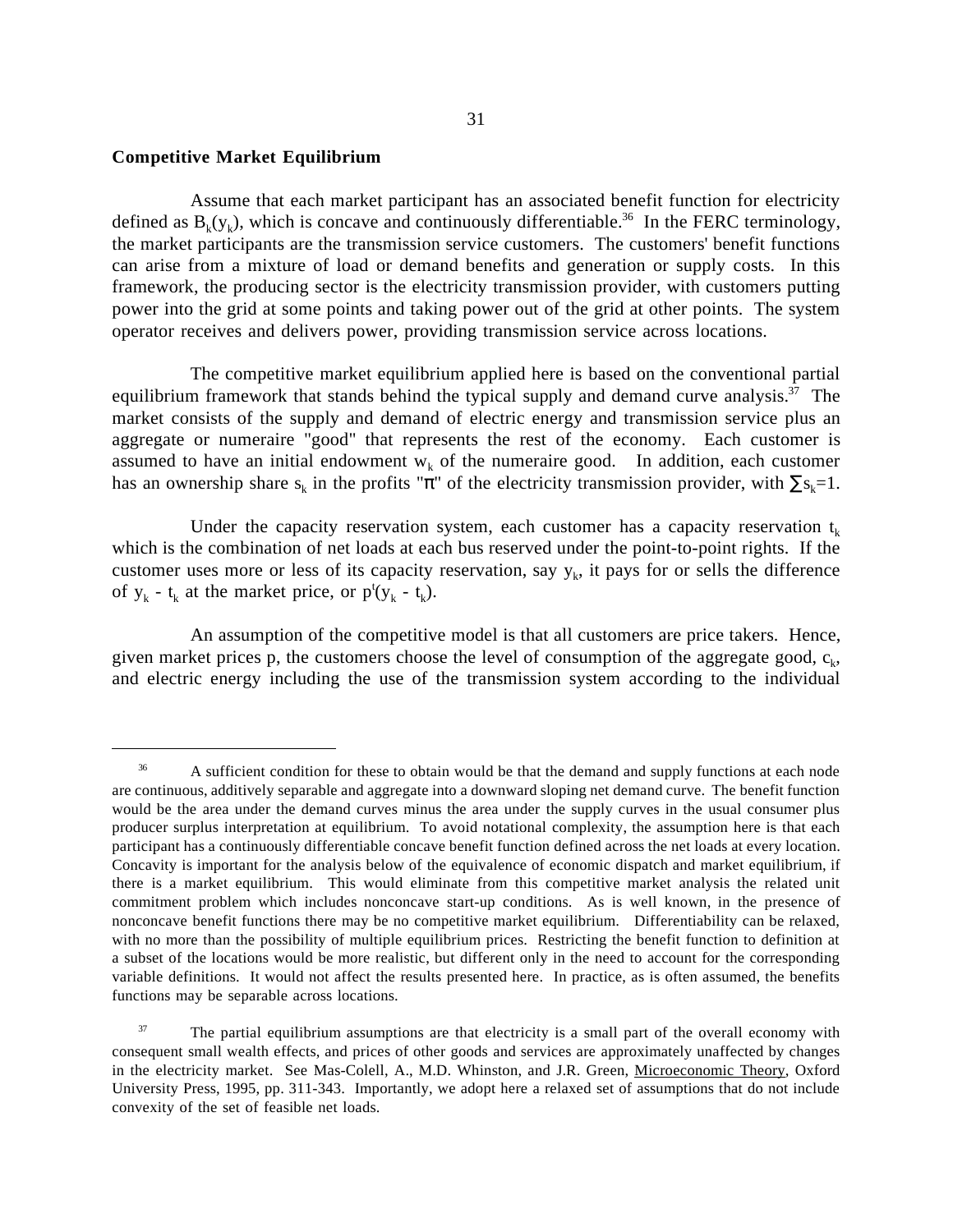optimization problem maximizing benefits subject to an income constraint:<sup>38</sup>

(CB<sub>k</sub>) Max B<sub>k</sub>(y<sub>k</sub>) + c<sub>k</sub>  
\n
$$
y_k
$$
, c<sub>k</sub>  
\ns.t. c<sub>k</sub> + p<sup>t</sup>(y<sub>k</sub> - t<sub>k</sub>)  $\leq$  w<sub>k</sub> + s<sub>k</sub> $\pi$ .

In this simple partial equilibrium model of the economy, there is only one producing entity, which is the system operator providing transmission service. Under the competitive market assumption, the producer is constrained to operate as a price taker who chooses inputs and outputs that are feasible and that maximize profits. The inputs are the capacity reservations that can be traded or reconfigured,  $t_k$ , and the outputs are the net loads at the buses,  $y_k$ . The profits amount to  $\pi = p^t \Sigma(y_k - t_k)$ . Hence, the transmission system operator's problem is:

(TO) Max  $p^t \sum (y_k - t_k)$  $y_1, ..., y_n$ s.t.  $K(\sum y_k) \leq b$ .

 $\overline{a}$ 

Of course, the transmission service provider is a monopoly and would not be expected to follow the competitive assumption in the absence of regulatory oversight. However, the conventional competitive market definition provides the standard for the service that should be required of the system operator.<sup>39</sup>

Given the capacity reservations  $t_k$ , the initial endowment of goods  $w_k$ , and the ownership shares  $s_k$ , the competitive market equilibrium is defined as a vector of prices, p, and a set of net loads  $y_{1}^{e}$ , ...,  $y_{n}^{e}$ , which simultaneously solve  $(CB_{k})$  and (TO).

The competitive equilibrium will have a number of important properties that we can exploit. First, note that  $\Sigma c_k = \Sigma w_k$ , which is implied and necessary for feasibility. Furthermore, every customer's income constraint is binding and the derivative of each benefit function will equal the common market prices,  $\nabla B_k^{\dagger} = p$ . Hence, the equilibrium price at each location is equal to the market clearing marginal benefit of net load and the marginal cost of generation and redispatch to meet incremental load.

By assumption, the allocation of the capacity reservations is simultaneously feasible,

 $38$  The variables under the "Max" identify the decision variables. The abbreviation "s.t." stands for "subject" to" and identifies the additional constraints that limit the choices for the decision variables.

<sup>&</sup>lt;sup>39</sup> It is the standard formulation to include  $(CB_k)$  and (TO) as part of the definition of competitive market equilibrium. Failure to follow this well established convention leads to confusion when the term "market equilibrium" is applied excluding the producing sector in (TO), as in Wu, F., P. Varaiya, P. Spiller, and S. Orren, "Folk Theorems on Transmission Access," Journal of Regulatory Economics.Vol. 10, No. 1, 1996, pp. 5-24.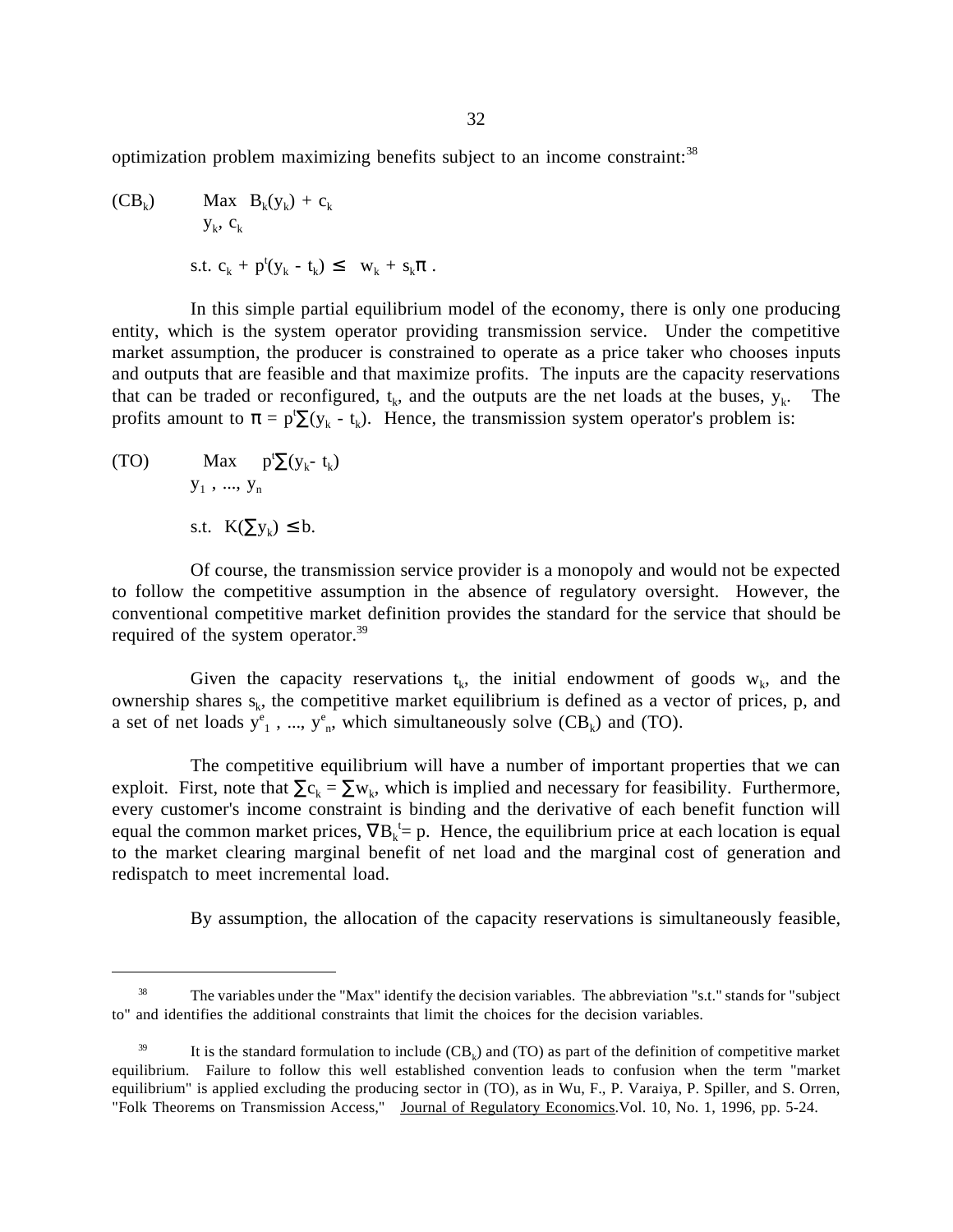$K(\Sigma t_k) \leq b$ . Hence, the market equilibrium must satisfy  $p^t \Sigma (y_{k}^e - t_k) \geq 0$ . In other words, the amount the system operator collects from the users of the system at opportunity cost prices,  $p^t \Sigma y_{k}^e$ , is at least as large as the obligation to pay holders of capacity reservations at opportunity cost prices,  $p^t \Sigma t_k$ . Hence, even though the actual use of the system,  $y^e_k$ , may be very different than the capacity reservations,  $t_k$ , the payments for the actual use of the system always equal or exceed the obligations to the holders of the capacity reservations. All the network interactions are internalized in the dispatch and pricing. Load is always met, so there is physical delivery of energy, either through long distance transmission or displacement and local generation. Unlike the problems of guaranteeing physical delivery of both energy and transmission, it is easy to guarantee physical delivery of energy and financial delivery of transmission. In short, the system operator always sees the trading through the transmission system as revenue adequate. $40$ 

#### **Economic Dispatch**

 $\overline{a}$ 

The problems in  $(CB_k)$  are the customers' individual benefit maximization problems with an income constraint. Problem (TO) has three interpretations. First we have the conventional partial equilibrium model of the profit maximizing transmission service provider, taking prices as given.<sup>41</sup> Second, in the context of a system of capacity reservations, we could interpret (TO) as describing a system operator coordinating trades of transmission rights at the equilibrium price. Under this second interpretation, at equilibrium we have the no arbitrage condition: the transmission coordinator reports that at the current prices there are no further transmission capacity reservation trades or possible reconfigurations which would produce a positive profit. All the existing  $t_k$  have been traded or reconfigured into  $y_{k}^e$ , and there is no other configuration of system use that would be both feasible and profitable at prices p.

This interpretation as coordinated trading of transmission capacity rights includes a provision for a reconfiguration of the existing rights and the creation of new rights that are feasible but have not been allocated. Opportunity cost payments for the rights traded consist of  $p^t_k$ . Payments for the newly created rights constitute the objective function,  $p^t \sum (y_k - t_k)$ . In general,  $p^t \sum (y_k - t_k)$  is greater than zero, and these payments would be distributed according to the shares  $s_k$ . For example,  $s_k$  might be determined according to the payment for the fixed charges of the network, and the payments for unassigned rights would be distributed in the form of reduced access charges for the system. In the special case of  $\Sigma t_k=0$ , none of the rights have been assigned, all the acquisition of new rights comes from the unused capacity in the network, we would have  $\pi = \sum p^t y_k$ , and the transmission capacity right sale at opportunity cost prices would

 <sup>40</sup> For further details, see W. Hogan, "Contract Networks for Electric Power Transmission," Journal of Regulatory Economics, Vol. 4, No. 3, September 1992, pp. 211-242. W. Hogan, "Markets in Real Electric Networks Require Reactive Prices," Energy Journal, Vol. 14, No. 3, 1993, pp. 171-200. W. Hogan, "Electric Transmission: A New Model for Old Principles," The Electricity Journal, March 1993, pp. 18-29.

<sup>&</sup>lt;sup>41</sup> Ginsburgh, V.A. and J.L. Waelbroeck, Activity Analysis and General Equilibrium Modeling, North-Holland, 1981.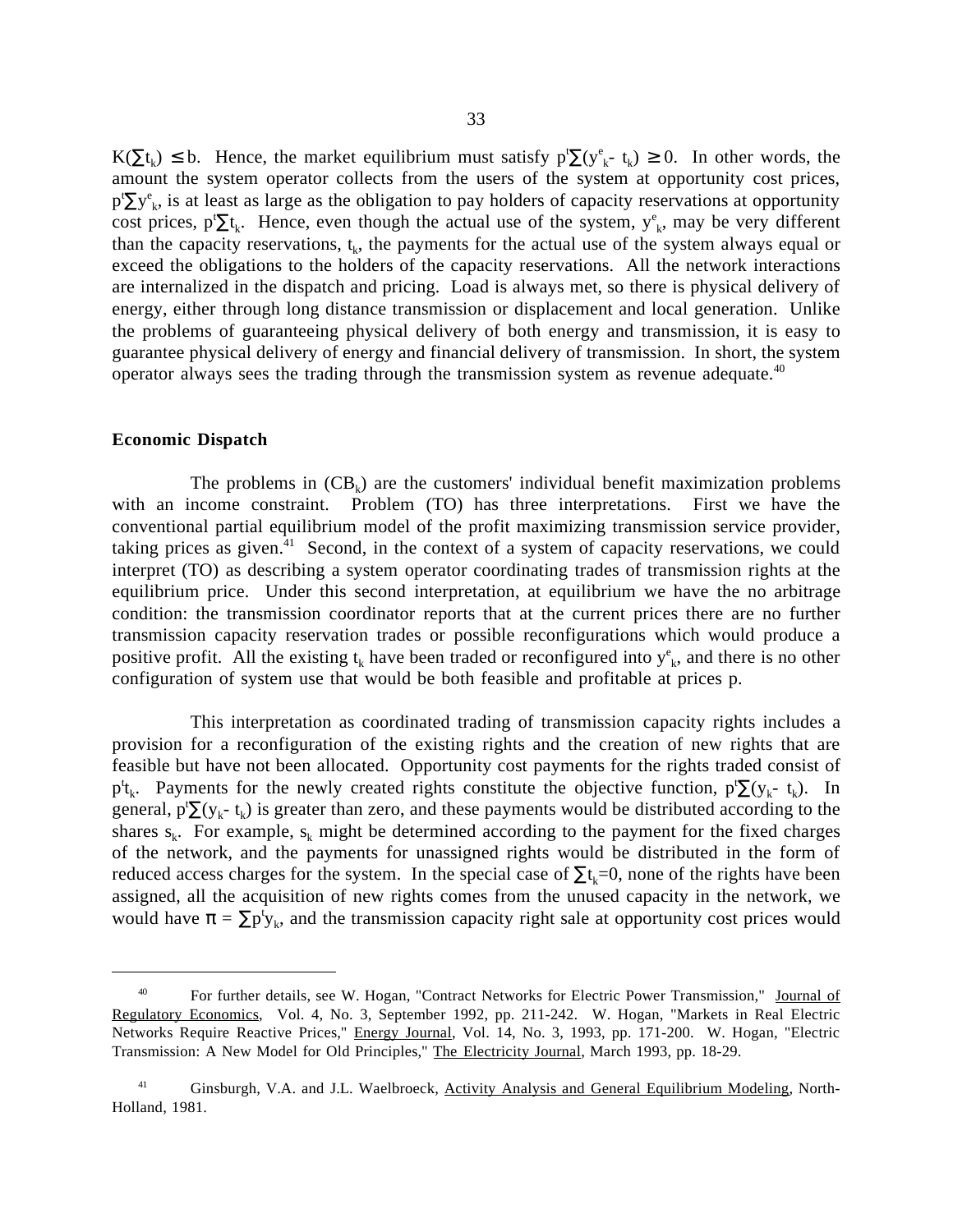yield revenue  $\sum p^t y_k$  that would be netted against the network fixed charges.

The third interpretation is as an economic dispatch. If there is a market equilibrium p and  $y^e_1$ , ...,  $y^e_n$ , and if each  $B_k$  is concave and continuously differentiable, then we also have a solution to the problem: $42$ 

$$
\begin{aligned} \text{Max} & \sum B_k(y_k) \\ y_1 & \dots, y_n \\ \text{s.t.} & K(\sum y_k) \leq b. \end{aligned}
$$

Given the benefit functions,  $B_k(y_k)$ , this problem is simply the economic dispatch problem.<sup>43</sup> If the customer demand curves,  $y_k(p)$ , are all invertible, we could simplify the statement of the economic dispatch problem by using the notation B(y) =  $\sum B_k(y_k)$  and  $y = \sum y_k$ . With the requirement that  $\nabla B_k^t = p$  for all k, the individual allocations would follow immediately. Hence, we can refer subsequently to the notationally simpler economic dispatch problem as:

(ED) 
$$
\begin{array}{c}\n\text{Max} & B(y) \\
y \\
\text{s.t. } K(y) \leq b.\n\end{array}
$$

 $\overline{a}$ 

Without knowing the benefit functions, searching for an equilibrium price vector, p, while repeatedly solving the decentralized problems  $(CB_k)$  as well as (TO), would amount to an iterative real-time pricing approach as described by Schweppe et al., $44$  and would likely be beyond the capability of the existing system. However, given B(y), workable methods for approximately solving the economic dispatch problem in (ED) are familiar and well developed.<sup>45</sup>

Under reasonable assumptions, an acceptable approximation of the benefit functions

<sup>&</sup>lt;sup>42</sup> To verify this, assume it is false. Then there must be another feasible  $y'_1$ , ...,  $y'_n$ , such that  $\sum B_k(y'_k) > \sum B_k(y_k)$ . Therefore, by concavity of  $B_k$ ,  $p' \sum (y'_k - y^e_k) = \sum \nabla B_k(y'_k - y^e_k) \ge \sum B_k(y'_k) - \sum B_k(y^e_k) > 0$ . Hence,  $p' \Sigma y'_k > p' \Sigma y^e_k$ , a contradiction of the optimality of  $y^e_1$ , ...,  $y^e_n$  in (TO).

This is also called the optimal power flow problem. For fixed demands, this reduces to the "least cost" dispatch. The terms are often used interchangeably, with "least cost" not intended to foreclose demand responses.

 <sup>44</sup> Schweppe, F.C., M. C. Caramanis, R. D. Tabors, and R.E. Bohn, Spot Pricing of Electricity, Kluwer Academic Publishers, Norwell, MA, 1988.

<sup>45</sup> System operators have a great deal of experience in approximately solving operational economic dispatch problems, often with the support of computer models. See W. F. Tinney and D. I. Sun, Optimal Power Flow: Research and Code Development, Electric Power Research Institute, EL-4894, February 1987. For an interesting application to the case of reactive power pricing, see Dandachi, N.H., M.J. Rawlins, O. Alsac, M. Prais, B. Stott, "OPF for Reactive Pricing Studies on the NGC System," IEEE PES PICA Conference, May 1995.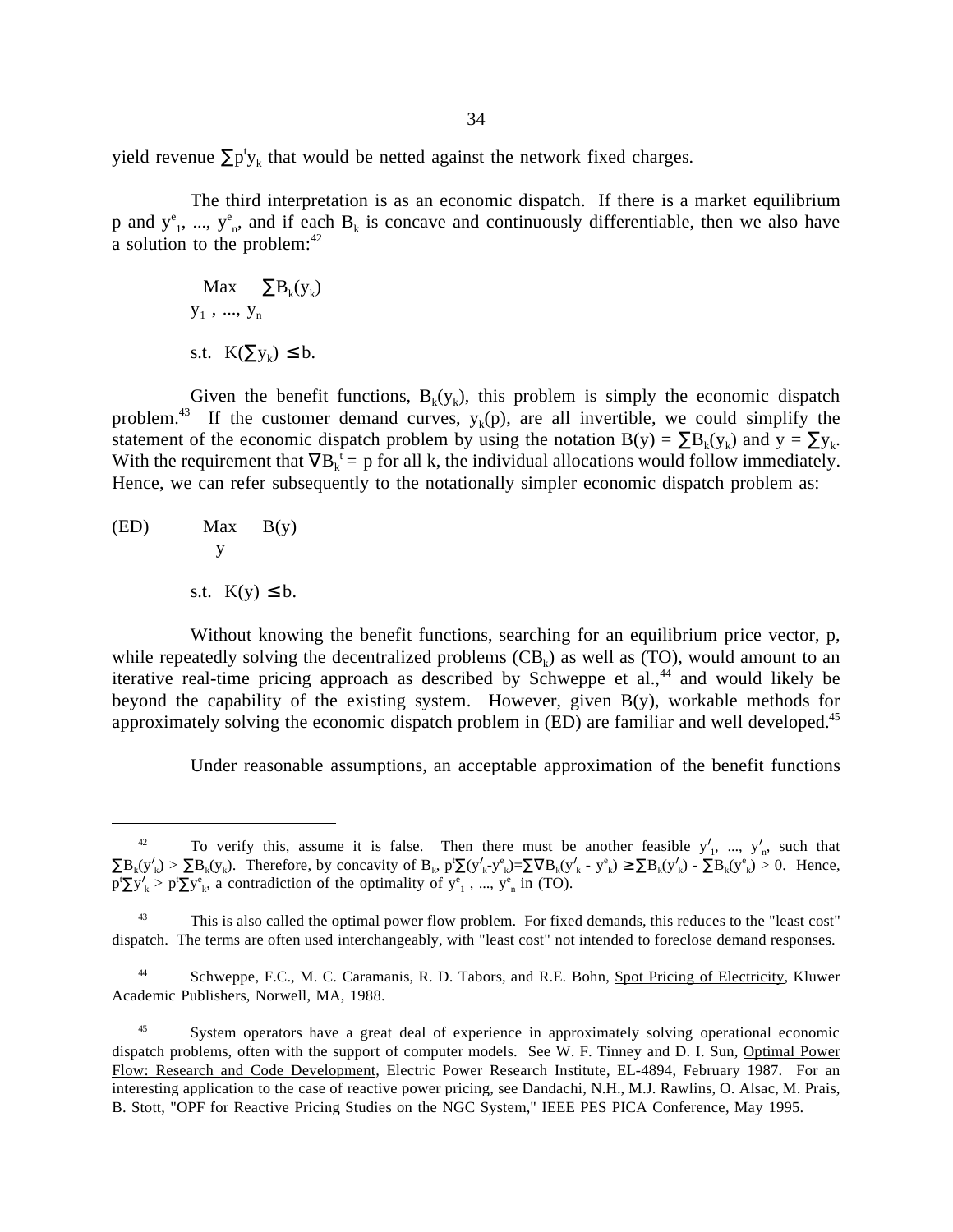can be obtained through bidding mechanisms such as that employed in the England and Wales system and elsewhere, and being proposed in various parts of the United States.<sup>46</sup> Under the competitive assumption that no individual customer can significantly affect the price, the policy of accepting supply and demand bids at various locations, constructing the benefit function from these bids, solving for an economic dispatch, and then paying the market price, provides the right bidding incentives, and the best strategy for each customer would be to bid its true opportunity  $\cot^{47}$ 

With enough participant bids available, the system operator can solve the economic dispatch problem, recognizing and accommodating the complex network interactions. The network constraints are many and highly nonlinear. In general, they should be continuously differentiable and easily satisfy one of the strong constraint qualifications.<sup>48</sup> With these mild regularity requirements, the solution of the economic dispatch problem would yield a set of prices that meet a necessary condition for both the market equilibrium condition and the optimal dispatch; namely that

$$
p^{\rm o}=\nabla B_k^{\;\;t}=\nabla K^t\mu,\;\text{with}\;\mu\geq 0.
$$

 $\overline{a}$ 

Note that the Lagrange multipliers  $\mu$  are non-zero only for the binding constraints. Typically, although there would be many potential constraints, the number of binding constraints would be small. Therefore, the marginal cost prices for all the locations could be obtained knowing the prices, or bounds on the prices, at a few locations and the identity of the binding constraints in K. Hence there will be a set of prices associated with the economic dispatch problem. Furthermore, although the economic dispatch problem may be difficult to solve, it would be an easy matter to determine a consistent set of prices for a given economic dispatch.<sup>49</sup>

 <sup>46</sup> H. Rudnick, R. Varela and W. Hogan, "Evaluations of Alternatives for Power System Coordination and Pooling in a Competitive Environment," IEEE Transactions on Power Systems, forthcoming.

<sup>&</sup>lt;sup>47</sup> Strictly speaking, with discontinuous supply and demand curves. for the bidder at the margin the best strategy would be to bid the next highest bidder's opportunity cost, and for everyone else the best strategy would be to bid their true opportunity cost. If a bidder owns large or multiple plants, and can affect the market prices, the usual market power arguments apply and the bidding may not be incentive compatible.

The requirement would be no more than an independence of the gradients of the real and reactive loss functions and the existence of some otherwise unconstrained solution in the neighborhood of the optimal solution. See Fiacco, A.V., and G. P. McCormick, Nonlinear Programming: Sequential Unconstrained Minimization Techniques, John Wiley and Sons, New York, 1968, p. 21.

Solving for the prices for an optimal dispatch reduces to the solution of a small set of linear equations. If the benefit function is concave but not differentiable everywhere, solving for an equilibrium set of prices reduces to relatively small linear program. For a further discussion, see Hogan, W. , E.G. Read and B. J. Ring, "Using Mathematical Programming for Electricity Spot Pricing," Presented at "Energy Models for Policy and Planning", London Business School/IFORS First Joint International Symposium, London, July 18-20, 1995, forthcoming International Transactions in Operational Research.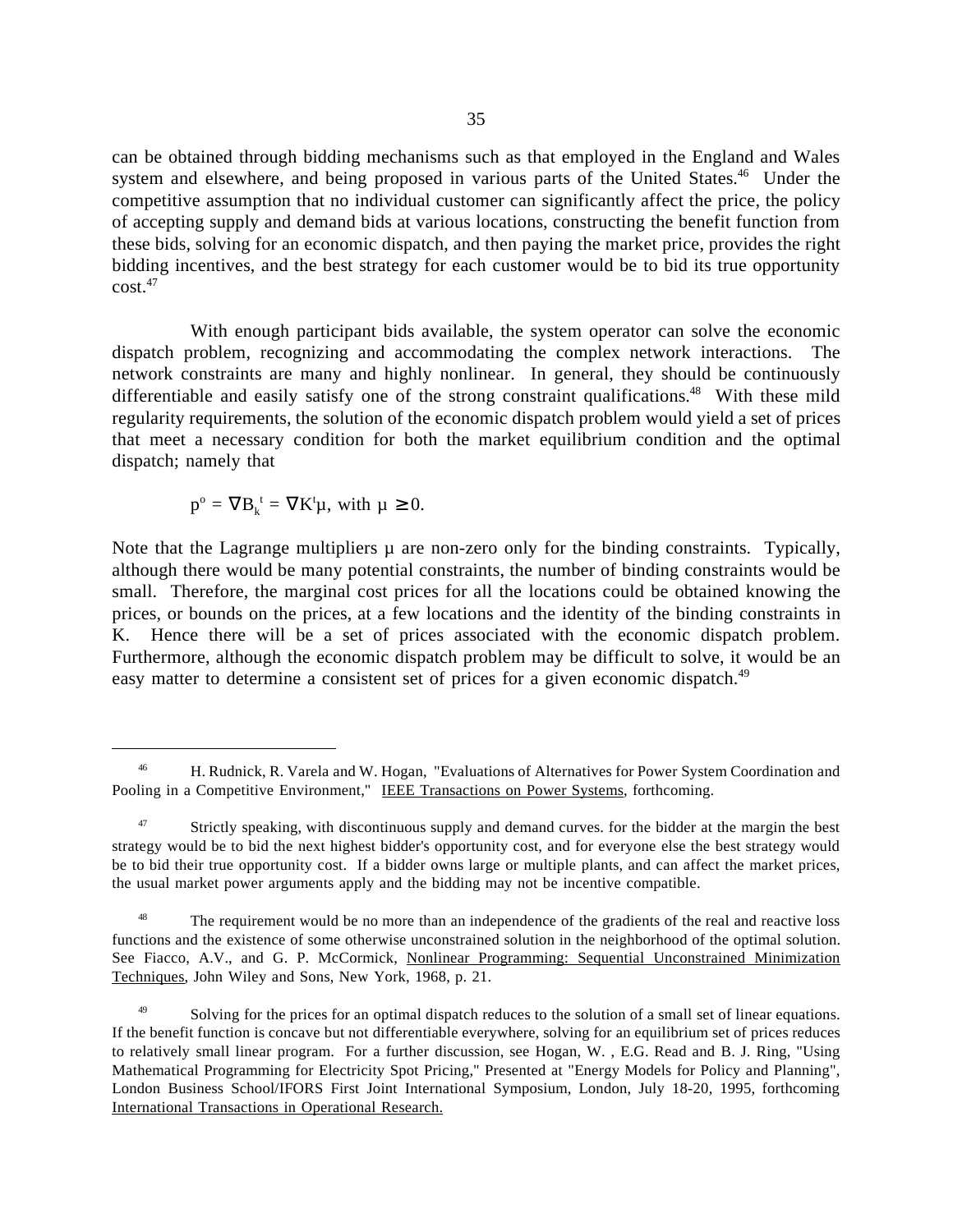Ignoring losses and in the absence constraints, there would be a single market clearing price in the system. In the presence of constraints, transmission congestion and the natural differences in the costs of generation or the value of load interact in the network to create different prices at different locations. It is common to speak of the effect of congestion as separate from the marginal losses. However, treating the total system balance requirement as just another set of constraints emphasizes the similarity. Losses could be viewed as a continuous form of congestion, a constraint that is always binding. Congestion in the grid creates the differences in locational marginal costs. And in a sufficiently interconnected system, which is often the case, a single constraint could, and often would, give rise to a different price at every location.

In general, if  $y^{\circ}$  is the solution of the economic dispatch problem, something more would be required to guarantee that  $(p^{\circ}, y^{\circ})$  corresponds to a market equilibrium. Convexity of the set  $\{y \mid K(y) \leq b\}$ , at least over the normal operating range, would suffice. But this is not true in general, not even for the component functions other than the loss components. It is easy to construct examples where some elements of K might be strictly concave rather than convex. Hence, we cannot establish in general that  $(p^{\circ}, y^{\circ})$ , a solution for (ED), would also be a solution for (TO). In other words, there may be no price that produces a market equilibrium and satisfies the no arbitrage condition. For the same reason, revenue adequacy might not be guaranteed.

However, the conditions on K for which there would be no market equilibrium would seem to be unusual, caused by low load conditions or other special cases that would not arise in practice, at least not simultaneously with a constrained transmission system. In the event such non-convexities did arise, it would seem better to use  $(p^{\circ}, y^{\circ})$  from the economic dispatch as though it were also a complete equilibrium solution. It would always be true that this would be a feasible solution, and would be consistent with the individual customer preferences in  $(CB_k)$ . A principal anomaly might be that  $\pi$  could be negative, and there might be a requirement to pay into the system operator enough money to guarantee payments for the existing capacity reservations  $t_k$ . In addition, the economic dispatch problem might be particularly difficult to solve. In practice, the methods for solving the economic dispatch problem produce a local optimum, but the existence of significant non-convexity in the constraints would complicate the problem of ensuring a global optimum. It is a conjecture that this circumstance would be rare, or non-existent in practice. However, it cannot be ruled out in theory.<sup>50</sup>

As a practical matter, therefore, we describe the competitive market equilibrium as a no arbitrage condition that is equivalent to solving the economic dispatch problem based on

 <sup>50</sup> Voltage magnitude can be a concave function of net loads. A suitable upper bound on magnitude would produce a nonconvex set of feasible loads. With an appropriately chosen benefit function, we could have a global optimal solution of (ED) that was not a solution of (TO). Note that this type of nonconvex problem is distinct from the nonconvexity in B that would arise in the unit commitment problem. For the full unit commitment problem, market pricing alone may not be sufficient to cover costs, and a separate "uplift" is typically required as, for example, in the market in England and Wales. This unit commitment problem is beyond the scope of the analysis of a market clearing price and competitive equilibrium.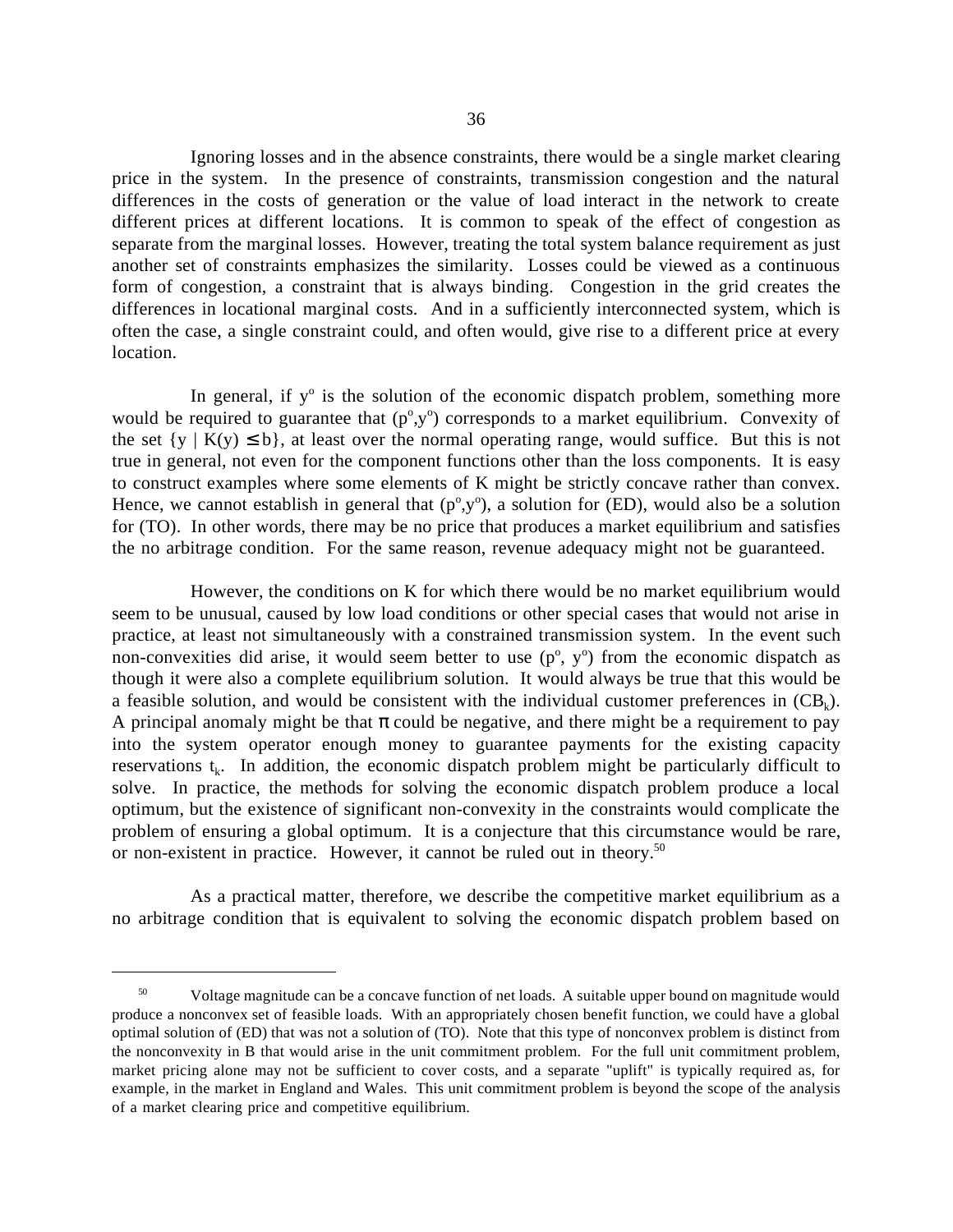customer bids and transmission schedules. To the extent that the equivalence is not complete, the economic dispatch formulation is preferred.

This structure and its key elements -- access to essential facilities including the wires and pool dispatch, use of short-run marginal-cost pricing and reliance on long-term contracts to provide economic hedges rather than specific performance -- are not far from actual operations or proposed reforms in other systems. This competitive market is the essence of the design of the current U. K. system, with the notable difference of the lack of locational short-run prices.<sup>51</sup> Locational prices are applied in Chile and New Zealand with an explicit treatment of losses and implicit use of congestion costs. Norway applies both losses and congestion costs. Transmission congestion contracts to hedge against locational cost differentials appear in several pooling proposals.

### **TRANSMISSION CONGESTION CONTRACTS**

The capacity reservations  $t_k$  have two natural interpretations. The "physical" interpretation of these point-to-point rights would emphasize the inputs and outputs and match use against reservation, and "[a] customer with a capacity reservation could use the reservation to deliver or receive any type of power product." Customers could trade their capacity rights to allow different receipts and deliveries, and the net trades would be equal to  $y_k - t_k$ , with a total payment of  $p^{t}(y_{k} - t_{k})$ . The individual customers would make their choices subject to the income constraint in  $(CB_k)$ :

$$
(Ip) \t c_k + p^t(y_k - t_k) \leq w_k + s_k \pi.
$$

The "financial" interpretation of these point-to-point rights would emphasize the payments, with the holder of transmission reservations receiving  $p^t_k$  in payment for those reservations and the users of the system paying for actual net loads at the same equilibrium prices, or  $p^t y_k$ . The individual customers would make their choices subject to the income constraint:

(If) 
$$
c_k + p^t y_k \leq p^t t_k + w_k + s_k \pi.
$$

 $\overline{a}$ 

Under the market theory, the customers take prices, endowments, ownership shares and profits as given and have their capacity reservations, choosing only the total consumption of goods,  $c_k$ , and the use of the transmission system,  $y_k$ . It follows, therefore, that the problem in  $(CB_k)$  is unchanged if we use the physical interpretation in (Ip) or the financial interpretation in (If).

 <sup>51</sup> S. Littlechild, "Competition, Monopoly and Regulation in the Electricity Industry," U.K. Office of Electricity Regulation, June 1993. U.K. Office of Electricity Regulation, "Pool Price Statement," Birmingham, England, July 1993. The United Kingdom design is plagued by incentive problems created in unusual and unnecessary features of the calculation of market prices coupled with too few generators to ensure competition.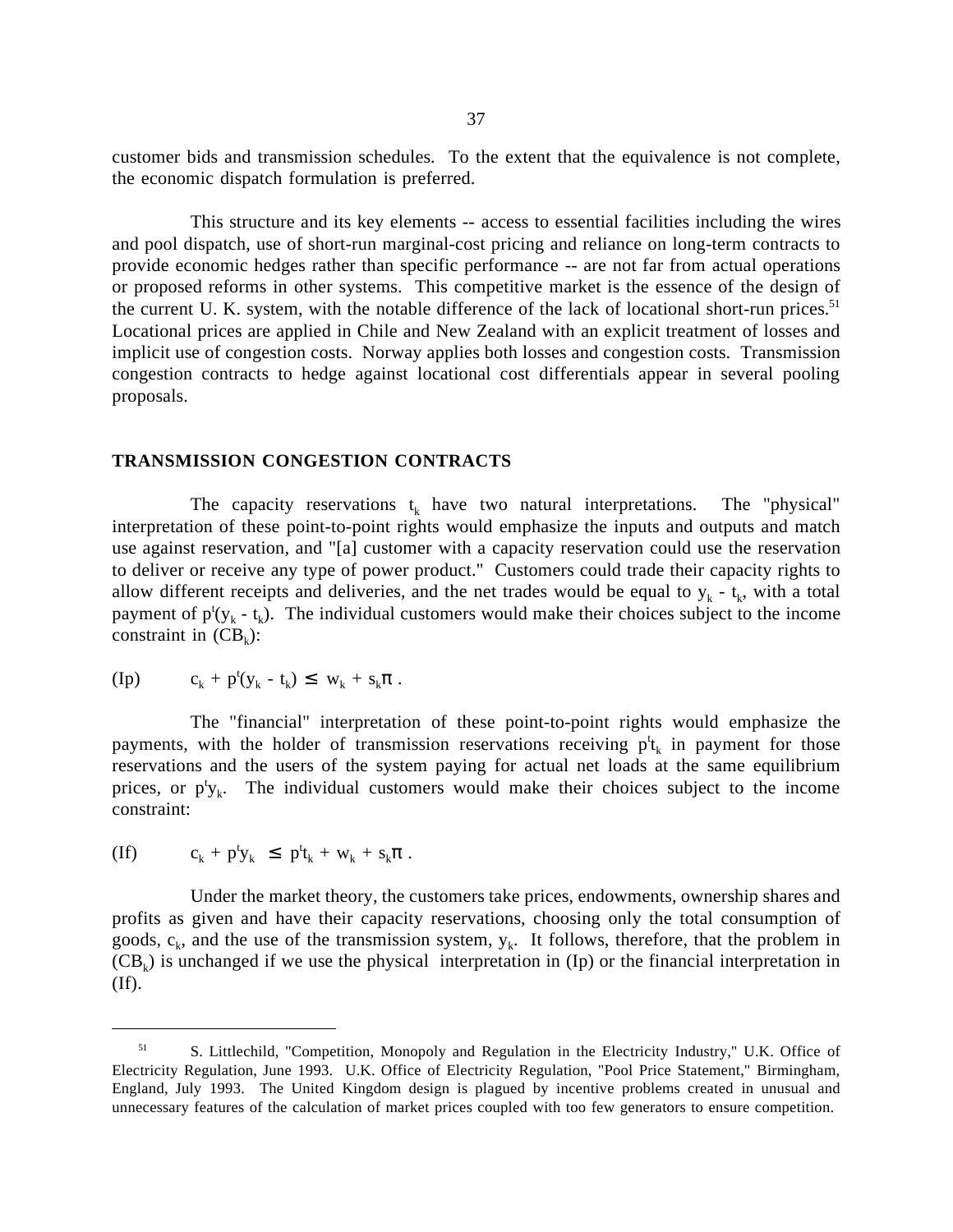The difference between the two interpretations arises not in terms of the nature of the market or the equilibrium outcome. The difference would arise most likely in the institutions designed for implementation. In the extreme version of the "physical" rights, there would have to be continuous trading, in real time, with the system operator involved in a complicated effort to match or reconfigure many individual capacity reservations. The information requirements and the transaction costs would be daunting. With no more assistance from the system operator than a determination that an isolated trade would be possible, it remains an open question whether this system would ever converge to an equilibrium, and the queue of trading requests might never empty.

The "physical" trading process might be simplified, and made more comparable, if the system operator coordinated an open auction for trading and reconfiguring transmission reservations. This approach would recognize that the system operator must be constantly involved to ensure the feasibility of all but the simplest (and most uninteresting) trades of capacity reservations. Taking the inevitable involvement of the system operator to the point of accepting bids to buy and sell capacity reservations, and then finding the market clearing price for all such trades, would make the system workable.

The next step, from a coordinated auction of capacity reservations to the treatment of the point-to-point reservations as "financial" contracts, is primarily semantic. The natural form of the bids would be in term of prices at different locations for "receipts" and "deliveries." And an auction of this type would reduce to the form of the economic dispatch problem. Anyone who wished to use their capacity reservation could provide a nomination of this type, and exactly match their use  $y_k$  with their reservation  $t_k$ . Others would receive  $p^t t_k$  for their capacity reservation and pay  $p^t y_k$  for use of the system, with the net payment being  $p^t(y_k - t_k)$ .

An advantage of this financial interpretation is that we recognize that the actual economic dispatch consistent with the competitive market equilibrium can be defined and implemented without any direct consideration of the capacity reservations  $t_k$ . The financial payments can be left to a settlements system, without requiring the complications of real time trading.

This financial interpretation is the "contract network" perspective.<sup>52</sup> The capacity reservations could be implemented as a generalized system of "transmission congestion contracts" (TCC) which would amount to the right to collect the payment  $p^t_k$ . A general description of a TCC could be any vector of net loads on the grid. The typical discussion of TCCs ignores the effects of losses and presumes that the vector describes transmission of a fixed amount of power from a source to a destination in the network. This special case for transmission of "x" MW

<sup>&</sup>lt;sup>52</sup> W. Hogan, Contract Networks for Electric Power Transmission," Journal of Regulatory Economics, Vol. 4, 1992. See also W. Hogan, "Coordination for Competition in an Electricity Market," Response to an Inquiry Concerning Alternative Power Pooling Institutions Under the Federal Power Act, Docket No. RM94-20-000, March 2, 1995.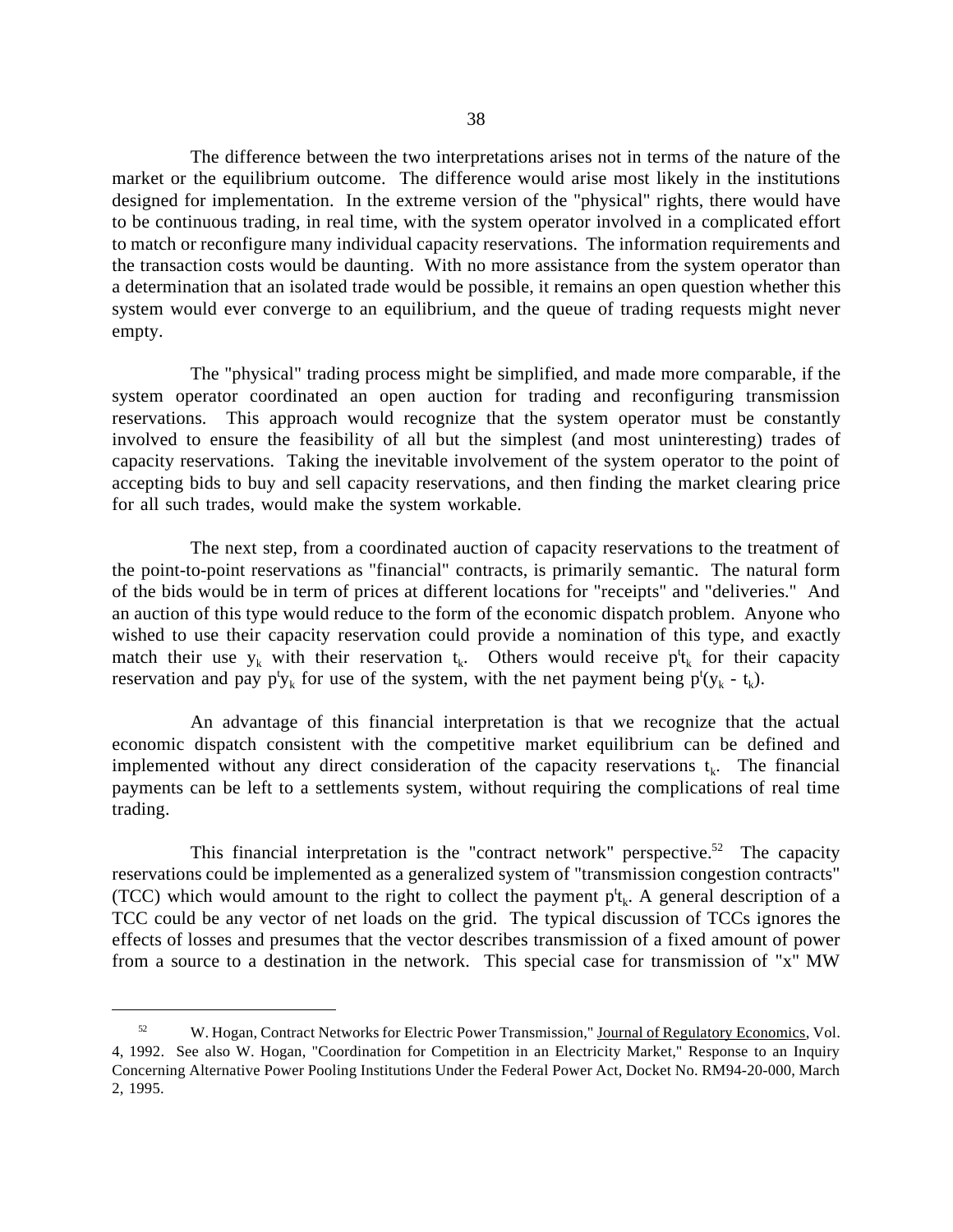would be the vector

$$
t_{\text{TCC}} = x(0, ..., -1_{\text{source}}, ..., 1_{\text{destination}}, ..., 0)^{\text{t}}.
$$

The payment received under this balanced TCC would be  $p^t_{TCC} = (p_{\text{destination}} - p_{\text{source}})x$ . Ignoring losses and with no congestion, the prices would be equal and the payment would be zero. As congestion appeared, the payment would be for the difference in congestion costs.

This form of a balanced TCC always sums to zero. However, there would be no necessity to impose this balancing requirement on each individual TCC. This would be especially relevant for TCC definitions that included reactive power, where losses would be high and individually balanced TCCs would be of no interest. All that would be required would be that the set of all TCCs would be simultaneously feasible and appropriately balanced. Ignoring losses and limiting attention to balanced TCCs, the payments could be defined only in terms of congestion costs relative to a reference bus. The aggregate physical balance to account for losses could be assigned to the reference bus, where congestion costs would by definition be equal to zero. Including losses presents no conceptual difficulties in the definition of the TCCs, but it does presume that (enough) market participants have TCCs with more inputs than outputs to guarantee simultaneous feasibility including the effects of losses on power flows and prices.

The generalized TCC would be denominated in the quantity of power receipt and delivery at various locations. This is similar to transmission from source to destination, intended to mean the actual flow of power, or at least specific performance on the locational delivery of the power. However, the TCC is not a contract for actual delivery of specific, identified power. The definition assumes that loads will be met either through actual delivery or through displacement. Hence, the actual power flows may be (very) different from the quantities embodied in the collection of TCCs. By contrast to a contract for physical flows, the TCC is a contract for payment of congestion costs defined as the difference in locational prices. These payments are designed so that the user is economically indifferent between meeting the load through actual delivery or through displacement and the effective trading or reconfiguration of the TCC. The result would be equivalent to a system of "physical" capacity reservations with efficient trading and reconfiguration necessarily organized through and by the system operator, but would be much simpler to implement. These tradeable rights are essentially financial commitments and provide an alternative and internally consistent definition of transmission capacity without suffering the defect of being unable to ensure the physical delivery in the actual dispatch.

#### **Forward Contracts**

The short-term locational prices for the actual dispatch give us p, the vector of prices for each bus. The contract administered by the system operator calls for a payment by the system operator of  $p^t_k$ . For a TCC from a location with a low price to a location with a high price, the payment to the TCC holders would be positive, just compensating for the congestion and loss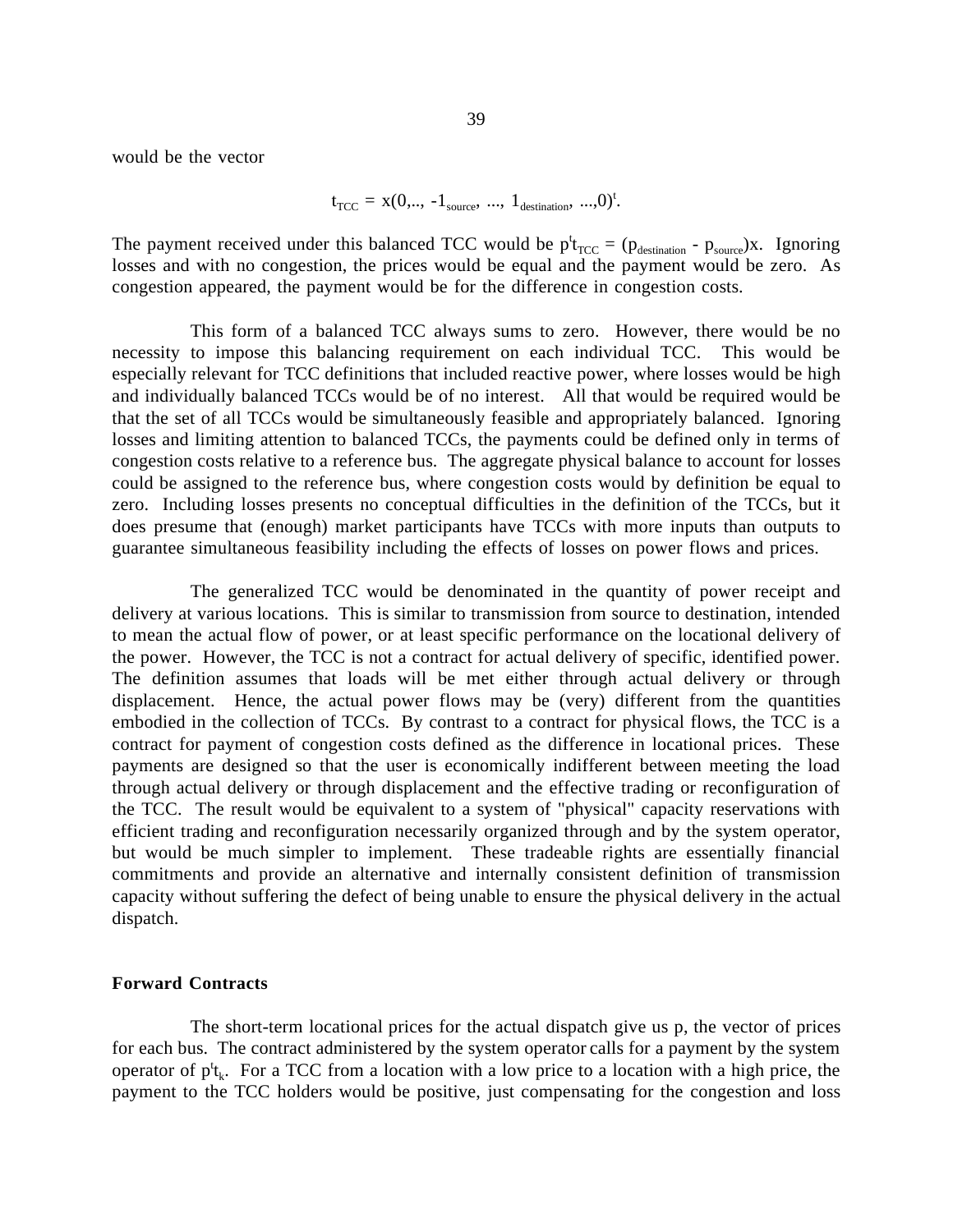marginal cost differential in the price of transmission usage. In this case,  $p^t_k > 0$ . However, nothing in the above development and interpretation of the capacity reservations or transmission congestion contracts guarantees this result. Implicitly, the above analysis assumed that the contract was of the type of a forward contract, an agreement to provide and take the transmission service. It is an "obligation," not just a "right." Since the network interactions can involve a large amount of displacement, the ability to honor one capacity reservation may depend on the actual use of another.

In another interpretation of TCCs, focussing on congestion only, the forward contract provides for transmission with zero congestion cost. If the cost of congestion were greater than zero, the TCC holder would receive a positive payment. If the cost of congestion between the locations were less than zero, the payment under the TCC would be negative. Of course, if the actual use of the system were the same as the TCC, and  $y_k = t_k$ , the net payment would still be  $p^{t}(t_{k} - t_{k}) = 0$ , no matter what the sign of the payment under the TCC.

In one case, the system operator makes a payment to the TCC holder. In the reverse case, the TCC holder would make a payment to the system operator, returning the negative transmission usage charge paid by the system operator. Hence, the TCC would not affect the dispatch or give the holder any control over the use of the transmission grid. In each case the holder of the TCC could perfectly hedge the congestion cost of transmission usage as though power had flowed according to the TCC but free of congestion cost.

In this sense, a TCC is analogous to a forward contract for the spot price of transmission congestion, with an exercise price of zero. If the spot price of transmission congestion were more (or less) than zero, the TCC would exactly balance the spot price payment for the quantity covered by the contract. This TCC could be traded in a secondary market and would provide a contractual mechanism for long-term pricing of transmission in a competitive, open access electricity market.

A necessary condition to guarantee revenue adequacy would be that the collection of TCCs or point-to-point capacity reservations be simultaneously feasible. For any market equilibrium, the payments under the system of locational marginal cost based prices for transmission usage and TCCs at the same equilibrium prices will always be revenue adequate. In the typical dispatch situation, there would be excess payments of profits,  $\pi=p^t\sum(y_k-t_k)$ , which would have to be distributed in some way to preserve the incentives for the system operator and the market participants.

### **Option Contracts**

This interpretation of the point-to-point capacity reservations or TCCs as forward contracts or "obligations" is not the only, or even the most natural approach that comes to mind. In its discussion of the capacity reservation tariff, the FERC takes notice of this under point twelve of its principles: "In addition, the transmission provider also could offer an 'obligation'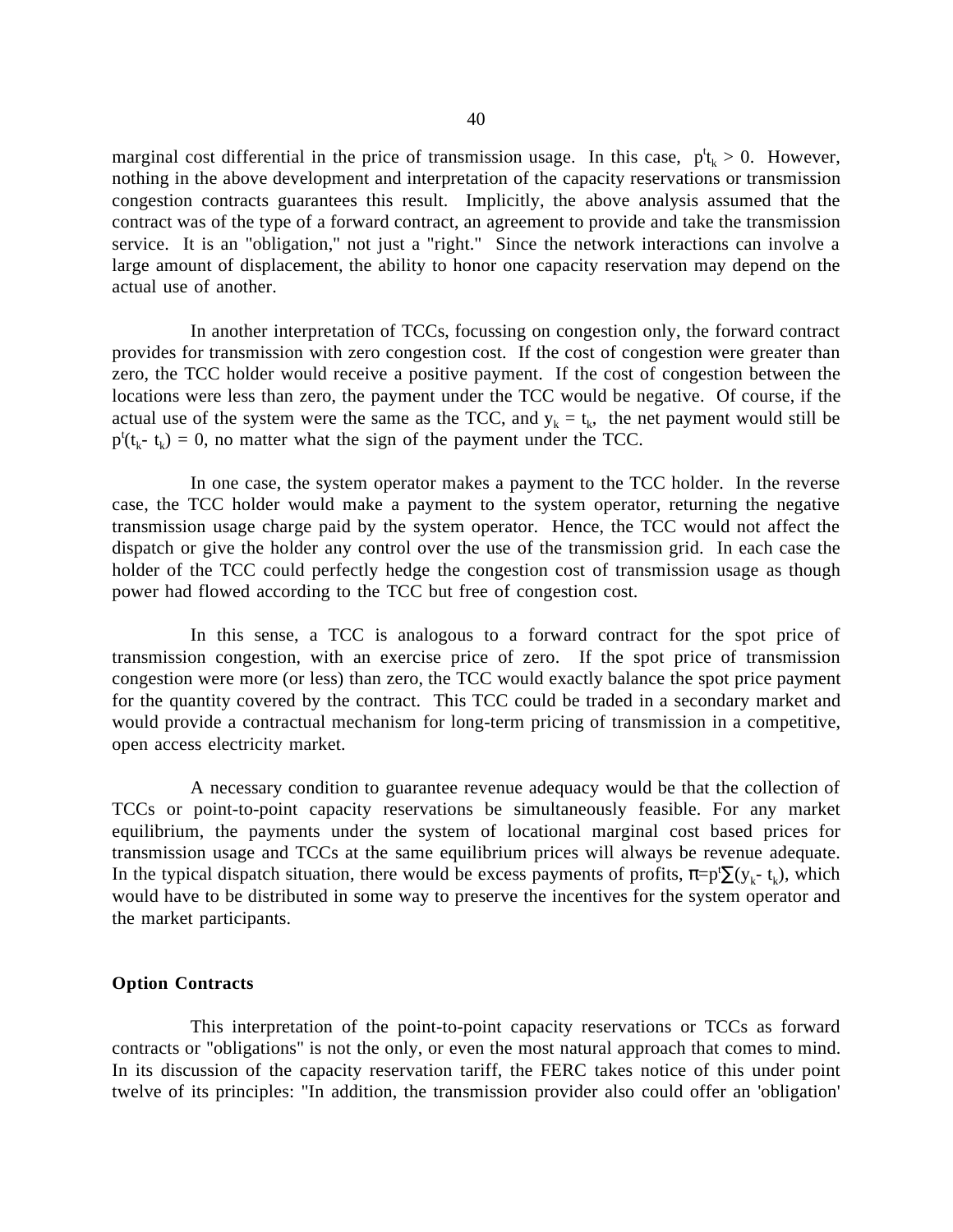type of capacity reservation under which the customer would be required to use all of the capacity it has reserved." Apparently the intent, in the first instance, is to treat the point-to-point reservations as a "right" or an option contract, not an "obligation." The notion would be that the customer could choose to exercise the capacity reservation or not, at the customer's discretion.

In terms of the equivalent treatment under the TCC perspective, the option interpretation would be that the TCC holder would accept the payment  $p^t$ <sub>k</sub> whenever positive, and the capacity reservation had value, but could elect not to make the any payment when  $p^t_k$ was negative, and the capacity reservation had become a liability relative to the spot market prices.

The practical difference between the two approaches would depend on the nature of the market and the degree to which prices for desired TCCs tended to change sign under different load and operating conditions. Many discussions of TCCs implicitly assume that the sign of the payments would always be positive. If true, then the distinction would be only a technical point. However, as will be discussed below, a useful system of point-to-point capacity reservations or transmission congestion contracts could involve circumstances where the payments under the forward type TCCs would be negative. If options are to be included, therefore, it is necessary to understand the implications.

The discussion of the forward type contracts provides the foundation for the expansion of the analysis to include options. The same set of system constraints apply, namely:

 $K(y) \leq b$ ,

where y is the vector of net loads on the system. We obtain a competitive equilibrium with locational prices p, and all users pay the cost of transmission, p<sup>t</sup>y.

Let  $\{t_k^f\}$  be the set of TCCs of the forward type. At the market equilibrium prices, the payments to or from the system operator equal  $p^t t_k^f$ . Positive payments come from the system operator, negative payments are to the system operator.

Let  $\{t_j^{\circ}\}\$  be the set of TCCs of the options type. Only positive congestion payments are made by the system operator to the holder of the TCC. In the event that  $p't_j^{\circ} < 0$ , no payment would be made. This is equivalent to leaving the option unexercised whenever the congestion payments are negative or zero.

The feasibility for the TCCs of the forward type would be assured if and only if

(Ff) 
$$
K(\Sigma t_k^f) \leq b
$$
.

Let  $0 \le \alpha_j \le 1$ . One definition for an option-type TCC of inputs and outputs,  $t_j^0$ , would allow the choice of a proportional use of some or all of the "optional" reservation. Hence, the exercise of the option would, in the event, amount to actual use of  $\alpha_i t_i^{\circ}$ . Given the nonlinearity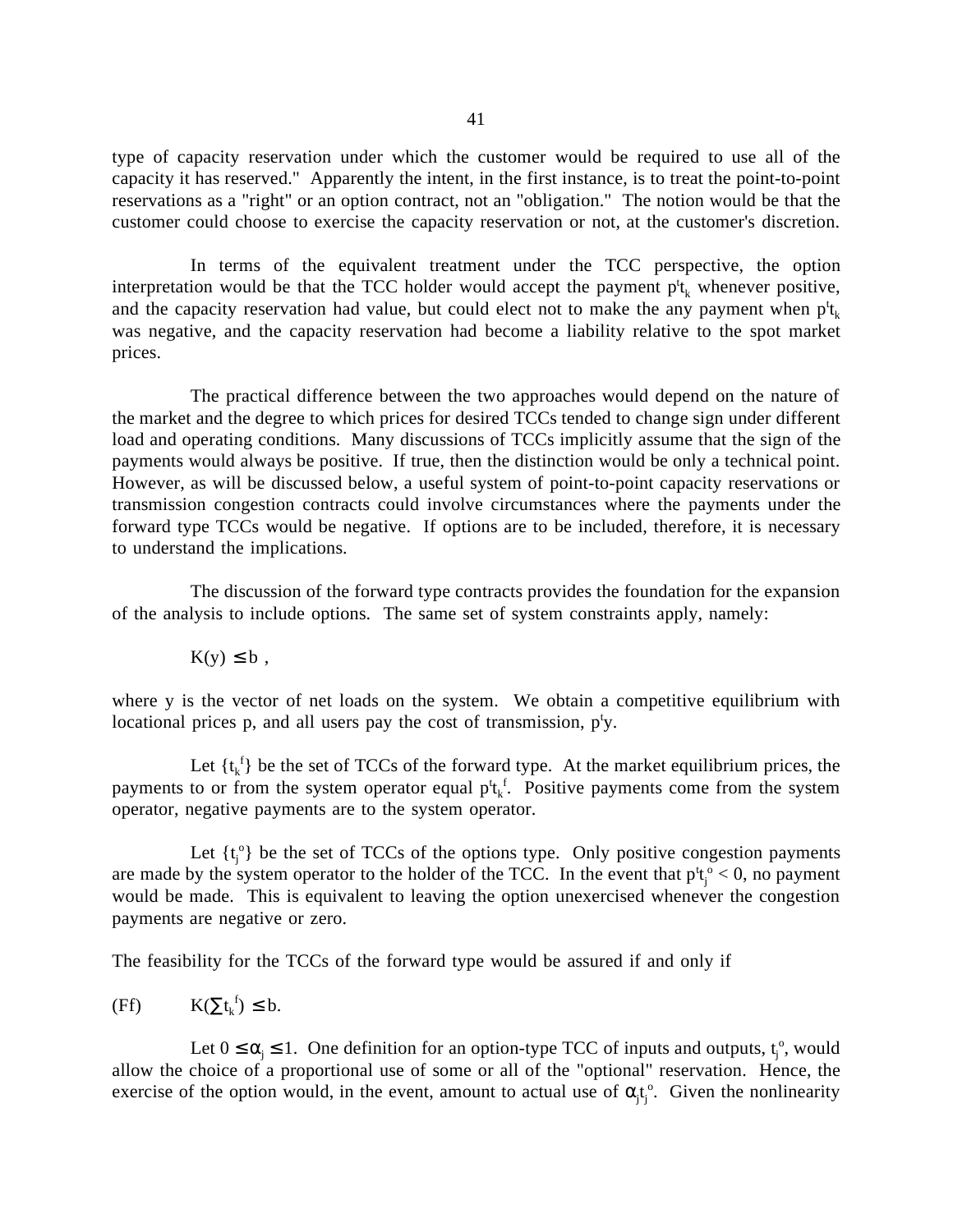of the loss balance equations, this would not be strictly feasible for different values of  $\alpha$ . However, we could assume that small changes in marginal losses could be allowed for the feasibility test of the option type contracts, in effect dropping the loss balance equations from K. With this understanding, therefore, simultaneous feasibility would be guaranteed for the TCCs of both forward and option type if and only if

$$
K(\Sigma t_k^{\ f} + \Sigma \alpha_j \ t_j^{\ o}) \le b, \quad \text{for all possible values of } \alpha_j \ .^{53}
$$

Evidently the set of feasible option type transmission congestion contracts or capacity reservations would be a strict subset of the feasible forward type contracts. Hence, the implied capacity of the network could be considered to be lower under the option contracts.

Using the notation  $[z]_i$  to indicate the ith element of the vector z, this condition is equivalent to:

$$
\begin{array}{ll}\n\text{Max} & \{ \text{ Max } [K(\sum t_k^f + \sum \alpha_j t_j^o) - b ]_i \} \leq 0. \\
0 \leq \alpha_j \leq 1 & i\n\end{array}
$$

Because we can interchange the order of maximization operators over compact sets, this is equivalent to

(Fo) Max 
$$
[K(\Sigma t_k^f + \Sigma \alpha_j t_j^o)]_i \leq b_i, \text{ for all } i.
$$

$$
0 \leq \alpha_j \leq 1
$$

 $\overline{a}$ 

Note the partial simplification, namely this optimization over  $\alpha$  is done independently for each constraint i. In practice, we might ignore the loss balance constraints and evaluate only the other constraints assuming the losses would be made up at a reference bus or other loss supply points, apportioning the losses across the various TCCs.

Even with this simplification, the individual optimization problems in (Fo) may be hard to solve. In general, the elements of K are non-linear, often (but not always) convex, and not generally monotonic. Maximizing a convex function over a simple rectangle such as that defining the constraints on  $\alpha_j$  must admit an extreme point solution, but except in special situations, this solution may be difficult to find.

The challenge will be in dealing with the potentially large dimensionality of K. Evaluating the feasibility of only the forward type TCCs in (Ff) amounts to solving a load flow problem for each contingency and then evaluating the various constraints. This is a difficult problem, but one that has been dealt with by a variety of means and for which there are workable algorithms and approximations.

 <sup>53</sup> This observation for the special case of the DC-load model approximation can be found in Wu, F., P. Varaiya, P. Spiller, and S. Orren, "Folk Theorems on Transmission Access," forthcoming, Journal of Regulatory Economics, footnote 16.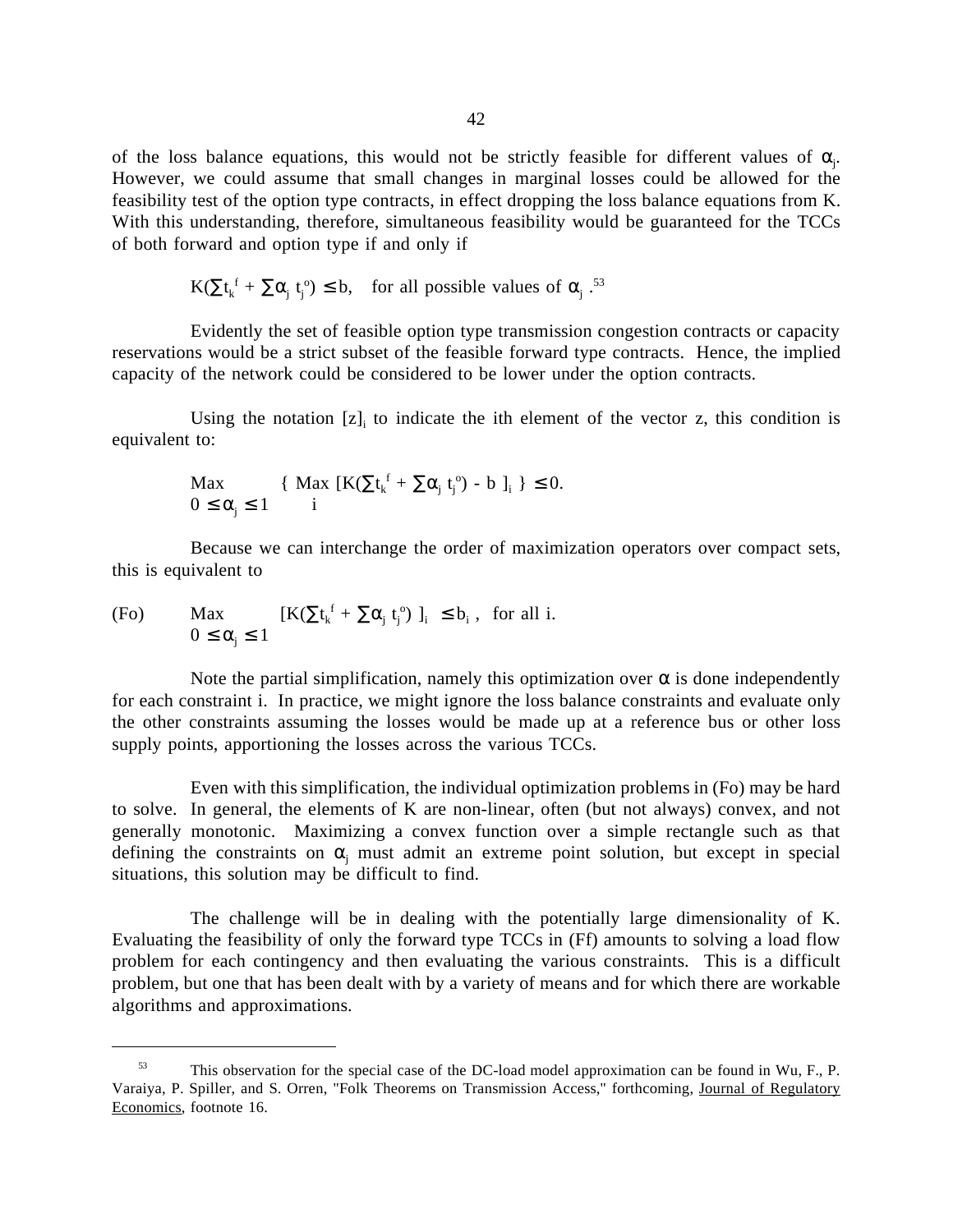Moving to the evaluation of the simultaneous feasibility including options in the optimization problem of (Fo) presents a significant increase in complexity. Typically there would be a large number of option-type TCCs,  $t_j^{\circ}$ , and a very large number of constraints. Evaluating each constraint in K requires solving a load flow problem, and optimizing over these constraint functions would require many evaluations. The combinatorics could be daunting. The problem is related to the problem of defining the transmission capacity on an interface, across all possible load conditions. The true answer may be difficult to determine, and the result might be a substantially lower capacity than normally assumed.

This individually proportional type of option is not the only approach. For instance, in its principles, FERC observed that "[i]ndividual PORs and PODs need not be 'paired' with each other." Although the proportional option might include multiple locations with inputs and outputs in  $t_j^{\circ}$ , and the locations are not paired, they are all tied to each other proportionally. Another approach that may be implied in the FERC principles would be to allow the individual  $t_j^{\circ}$  to be further subdivided into components,  $t_{jl}^o$ , with  $t_j^o = \sum t_{jl}^o$ . For instance, the subcomponents might have only one location, each representing a POR or POD. Then a more flexible option might allow combinations of these reservations, subject to the restriction that the combination is balanced, although unpaired. Hence, if  $0 \leq \lambda_{jl} \leq 1$ , we would have  $t_j^{\circ*} = \sum \lambda_{jl} t_{jl}^{\circ}$  with the constraints that  $e^{t}t_{j}^{\circ*} = 0$ . For this definition of an option-type contract, the simultaneous feasibility requirement would imply:

$$
K(\Sigma t_k^{\ f}+\Sigma\alpha_j^{\ } \Sigma\lambda_{jl}t_{jl}^{\ o})\leq b,
$$

for all possible values of  $\alpha_j$  and all values of  $\lambda_{jl}$  such that  $e^{t} \sum \lambda_{jl} t_{jl}^{\circ} = 0$ . Clearly if unpaired options  $t_{jl}^o$  of this more flexible type were feasible, then the corresponding aggregations  $t_j^o = \sum t_{jl}^o$ would be feasible as proportional options. In this sense, the balanced unpaired options would be a subset of the proportional options.

Evaluating the test for feasibility for the unpaired options would be more difficult than for the proportional options. The counterpart to (Fo) would be

$$
\begin{array}{ll}\n\text{Max} & [K(\sum t_k^f + \sum \alpha_j \sum \lambda_{jl} t_{jl}^o)]_i & \leq b_i \text{, for all } i, \\
0 \leq \alpha_j \leq 1 & 0 \leq \lambda_{jl} \leq 1 \\
e^t \sum \lambda_{jl} t_{jl}^o = 0 &\n\end{array}
$$

which promises to be a more difficult problem to solve.

Other definitions could be imagined. For example, we could consider defining a set of plausible equilibrium prices, P, and then anticipating that for each p contained in P, only those options for which  $p_t^t$ <sup>o</sup> > 0 would be exercised. Here we might require simultaneous feasibility only for each combinations of options that might be exercised for any price in P. And so on.

It is not clear how to characterize these progressively more complicated definitions of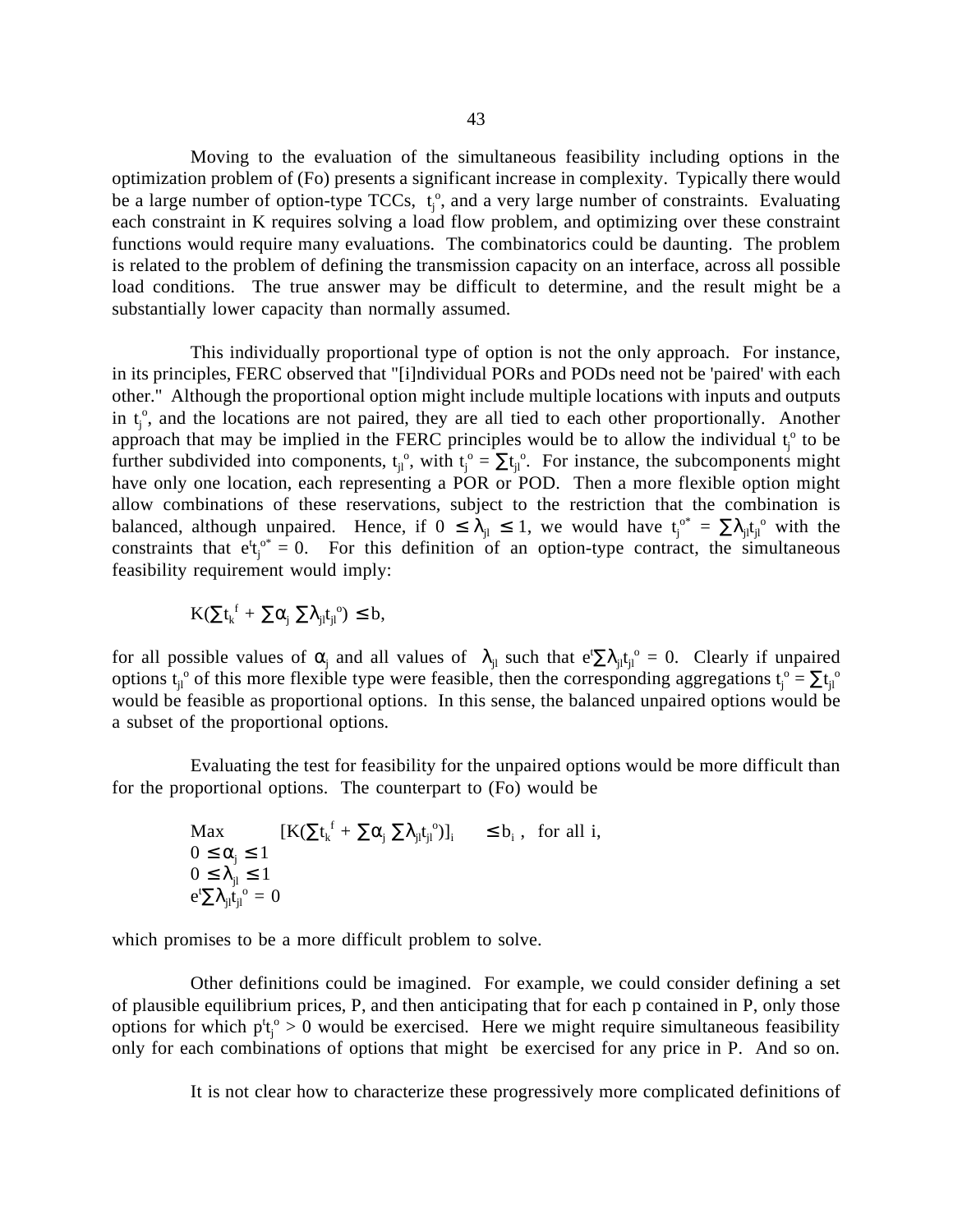capacity reservations, or how to solve the optimization problems inherent in the feasibility tests. Fortunately, testing for feasibility of an allocation of capacity reservations or transmission congestion contracts is not something that must be done in real time. The initial allocation needs be done only once, and subsequent modifications to reflect long-term reconfigurations or modifications of the grid would be relatively isolated events. Hence, feasibility testing in practice may be able to accommodate a more complicated solution methodology. However, it is clear that seemingly innocuous assumptions, combined with network interactions, can lead to unanticipated difficulties. One implication is the need for making choices and being more explicit about what is intended, and what can be promised, in the definition of capacity reservations.

# **A Simplified Approximation**

For the case of the proportional options, there might be acceptable approximations for solving the problem of maximizing over the combination of  $\alpha_j$  for the most violated constraint value, or simplified approximations used in the definition of the point-to-point capacity reservations or TCCs. Here we consider the common DC-load model as an illustration to provide a further interpretation and analysis of the distinctions between forward and option type contracts in this context.

The DC-load model provides an approximate description of the transmission system. There are two primary simplifications. First, the DC-load model addresses only real power and ignores the reactive power component under the implicit assumption that there will be sufficient dispersed availability of reactive power to maintain system voltages. In some applications, the assumption is relaxed partly by imposing limits on real power flows to provide approximate protection to honor voltage constraints.

The second approximation is to linearize the nonlinear power flow equations and constraints. Interpreting now "y" as the vector of real power net loads, we pick an operating point and calculate the derivatives of the constraints relative to an operating point, say y<sup>\*</sup>, as  $H = \nabla K(y^*)$ . Then

$$
K(y) \approx K(y^*) + H(y-y^*).
$$

Hence, the approximate version of the constraints become:

$$
Hy \leq b - K(y^*) + Hy^*.
$$

 $\overline{a}$ 

This is the form of many optimal power flow and economic dispatch approximations. The discussion of the DC-load application often further simplifies by assuming that  $y^* = 0$ , and  $K(y^*) = Hy^* = 0^{54}$  Recognizing that the linearization could be, and is, done about a nearby

<sup>&</sup>lt;sup>54</sup> For details, see F. C. Schweppe, M. C. Caramanis, R. D. Tabors, and R.E. Bohn, Spot Pricing of Electricity, Kluwer Academic Publishers, Norwell, MA, 1988, Appendix D, which applied this notation for H.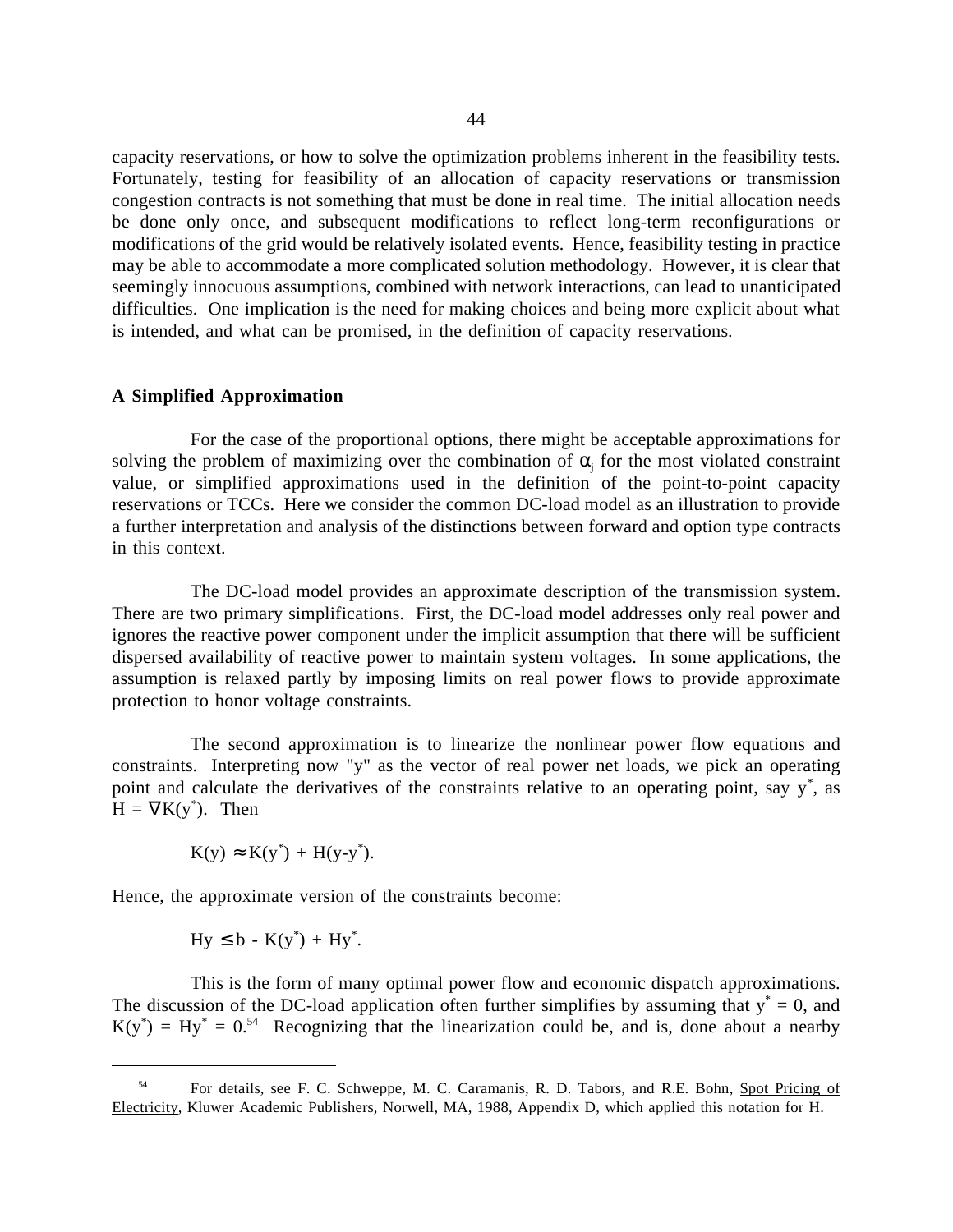operating point, we adopt the revised notation for the simplified DC-load version of the economic dispatch problem:

(c-DC) 
$$
\begin{aligned}\n&\text{Max} &\text{B(y)}\\
&\text{y} \\
&\text{s.t. } &\text{Hy} \leq \text{b.}\n\end{aligned}
$$

This simplified problem has only linear constraints, so the feasible set of net loads is convex. If the approximation is about the origin, marginal losses are ignored, and the approximate equilibrium prices differ only in terms of the congestion costs.

The matrix  $H = {H<sup>ω</sup>}$  includes all the constraints across all contingencies, and b =  ${b<sup>ω</sup>}$ , the vector of constraint values across the same contingencies. The rows of H and b each identify a single constraint indexed by i. Typically there will be a very large number of potential constraints.

In this case, with the feasible set of net loads being convex, the equivalence between market equilibrium and the economic dispatch problem is exact. In other words, market equilibrium is always a solution of the economic dispatch problem, and the economic dispatch solution always satisfies the no arbitrage condition and is a market equilibrium. Revenue adequacy of the TCCs based on the spot prices, in this special case, is guaranteed by the convexity of the solution set.

The revenue adequacy condition is guaranteed by having all the forward type TCCs and the positive option type TCCs being simultaneously feasible. If this set were exercised and were simultaneously feasible, then under any optimal dispatch conditions the congestion payments would be revenue adequate.

The feasibility for TCCs of the forward type would be assured if and only if

 $H\Sigma t_k^f \leq b.$ 

With  $0 \le \alpha_j \le 1$ , feasibility would be guaranteed for the TCCs of the forward and option type if and only if

 $H\Sigma t_k^f + H\Sigma \alpha_j t_j^o \leq b$  for all possible values of  $\alpha_j$ .

As before, with  $[z]_i$  as the ith element of the vector z, this is equivalent to

$$
\begin{aligned}\n\text{Max} & \{ \text{Max } [H\Sigma t_k^f + H\Sigma \alpha_j t_j^o - b]_i \} \le 0, \\
0 \le \alpha_j \le 1 & \text{i}\n\end{aligned}
$$

or,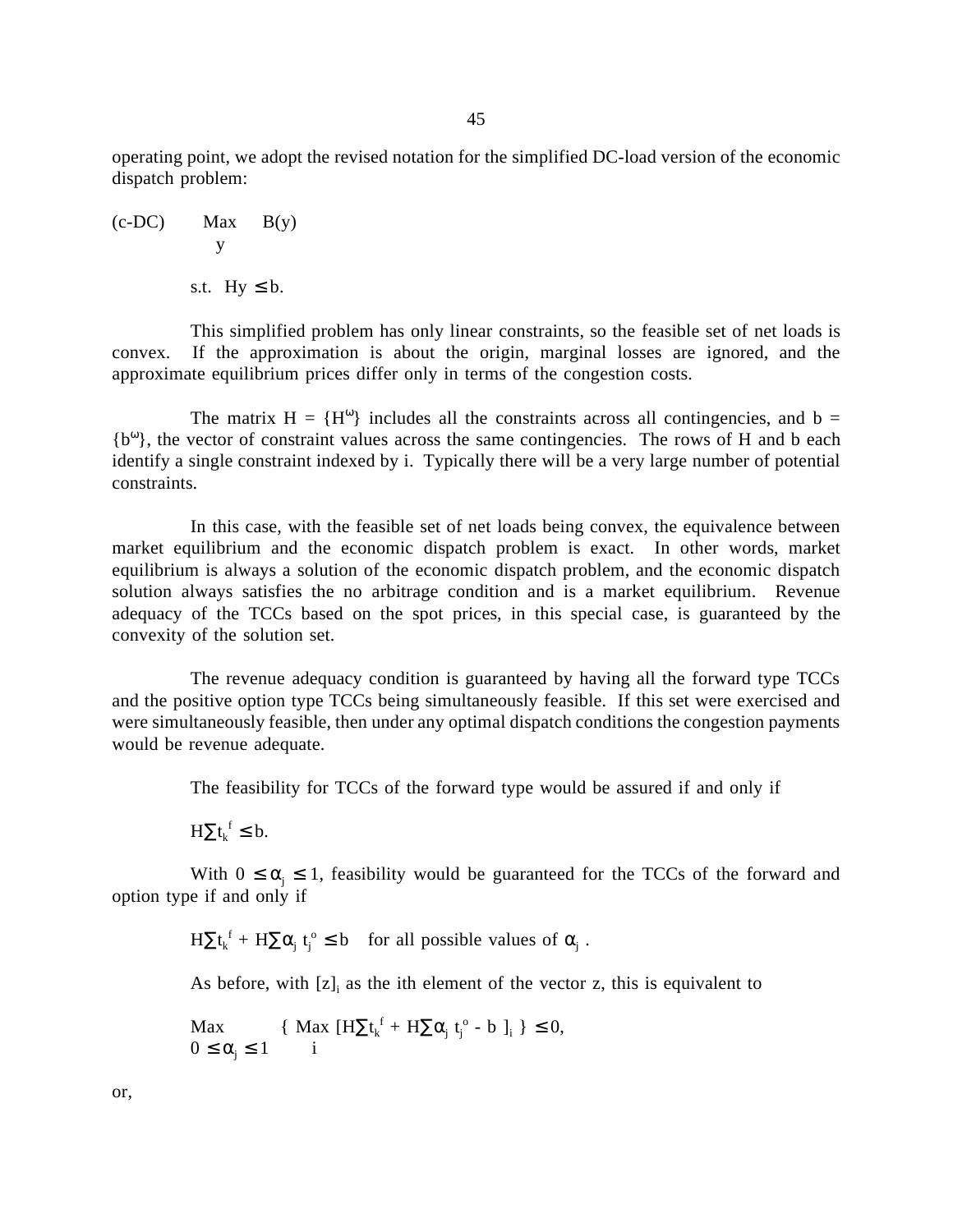$$
\begin{array}{ll}\n\text{Max} & [\mathrm{H}\Sigma t_k^f + \mathrm{H}\Sigma \alpha_j \ t_j^o \ ]_i \leq b_i \,, \text{ for all } i. \\
0 \leq \alpha_j \leq 1\n\end{array}
$$

For each constraint, this would be a simple optimization problem which exploits the linearity of the functions. It must be that the solution is attained as

$$
[H\Sigma t_k^{\ f}]_i^{\ f} + \Sigma max(0, [Ht_j^{\ o}]_i) \ .
$$

In the DC-load model, we know the sign of  $[H_t^{\circ}]_i$ , so this translates into the set of constraints

(Fo-DC) 
$$
[H\Sigma t_k^f]_i + \Sigma \max(0, [Ht_j^o]_i) \le b_i
$$
, for all i,

which would establish the feasibility conditions for the forward and option type TCCs. For a given constraint, therefore, all the option type contracts with  $[Ht_j^{\circ}]_i > 0$  go in the same "direction" relative to the constraint, and the guarantee of simultaneous feasibility requires that all option type contracts in the same direction be simultaneously feasible for that constraint.

Hence, in the DC-load case, the set of constraints for the option form is not much more difficult, in principle, than the set of constraints for the forward form, and we could accommodate both types in the allocation.

The diagrams in Figure 7 illustrate the set of feasible forward and option TCCs for the DC-load approximation of a small network. For simplicity, we assume balanced TCCs and limit attention to contracts or reservations from bus  $1\rightarrow 3$  or bus  $2\rightarrow 3$ . With identical lines, other than for the limits, two thirds of the power follows the shorter route, and one third of the power goes the longer way. With respect to the constraint on the line between 1 and 3, both types of contracts are in the same "direction." However, with respect to the limits on the line between buses 2 and 3, the two pairs of contracts are in opposite directions. Scaling the constraints and coefficients of H by the common factor of three, the combined constraints (Fo-DC) for both the forward and option type contracts include:

$$
2t_{13}^f + t_{23}^f + 2t_{13}^o + t_{23}^o \le 2700,
$$
  
\n
$$
t_{13}^f - t_{23}^f + t_{13}^o \le 1200,
$$
  
\n
$$
t_{13}^f + t_{23}^f + t_{23}^o \le 1200,
$$
  
\n
$$
t_{13}^f, t_{23}^f, t_{13}^o, t_{23}^o \ge 0.
$$

If all the contracts or point-to-point capacity reservations were to be of the forward type, then the graph in the lower left of Figure 7 illustrates the possible combinations. If all contracts or point-to-point capacity reservations were of the option type, then the graph in the lower right of Figure 7 illustrates the possible combinations. Of course, the set of feasible option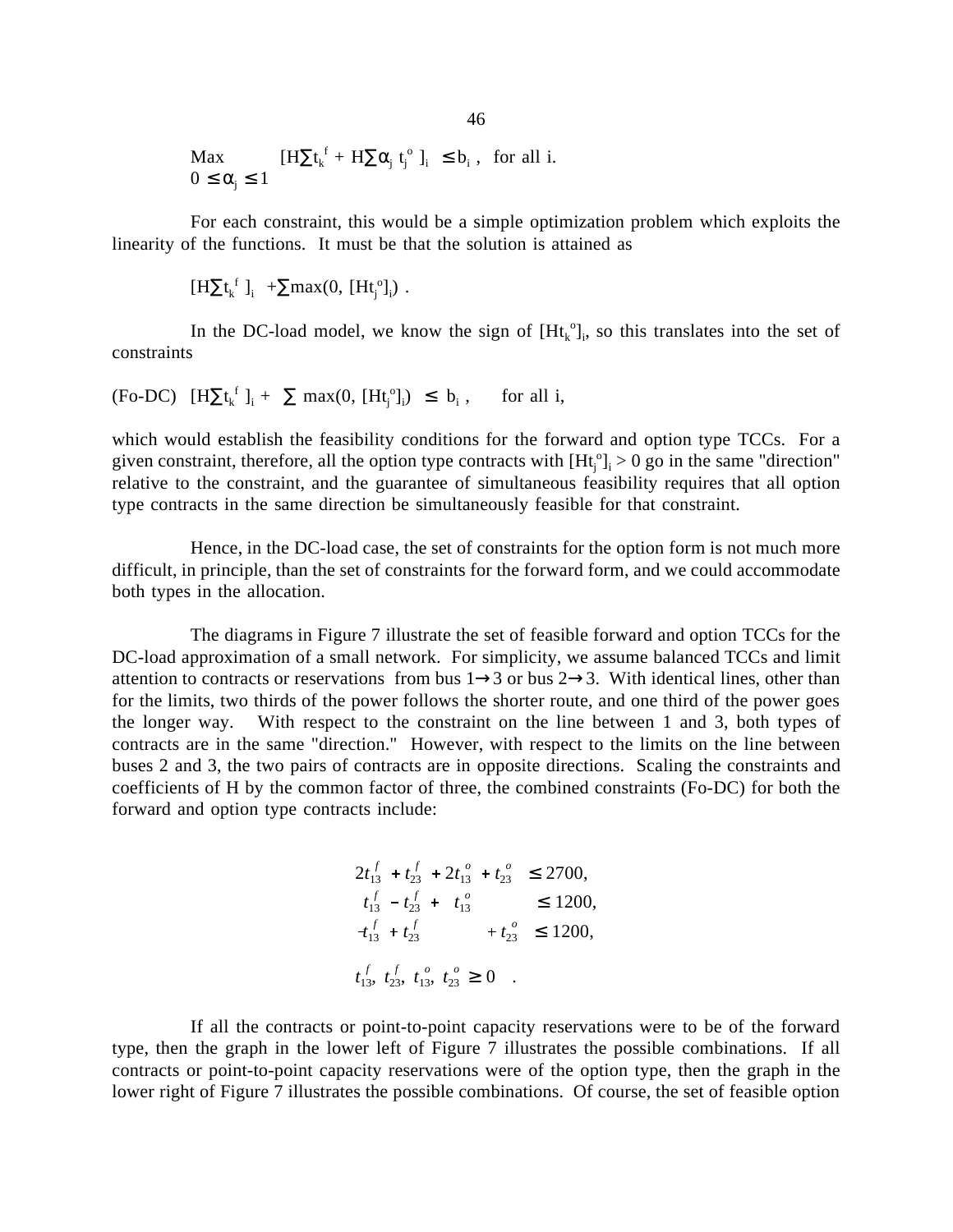

contracts is smaller than the set of feasible forward contracts. In other words, the network has a lower capacity for option-type contracts than for forward-type contracts.

A mixture of forward and option type contracts would also be possible, with the range of feasible combinations falling somewhere in between the two graphs shown.

## **A Comparison of Transmission Forward and Option Contracts**

Both forward and option transmission congestion contracts could exist in the system. They have certain common features and important differences. A brief summary of these features could provide some guidance into the questions that would need to be answered as part of the institutional design.

**Equivalence with point-to-point capacity reservations**. As discussed above, both types of transmission congestion contracts would be equivalent with the corresponding "physical" capacity reservations with trading organized through the system operator. Although the details of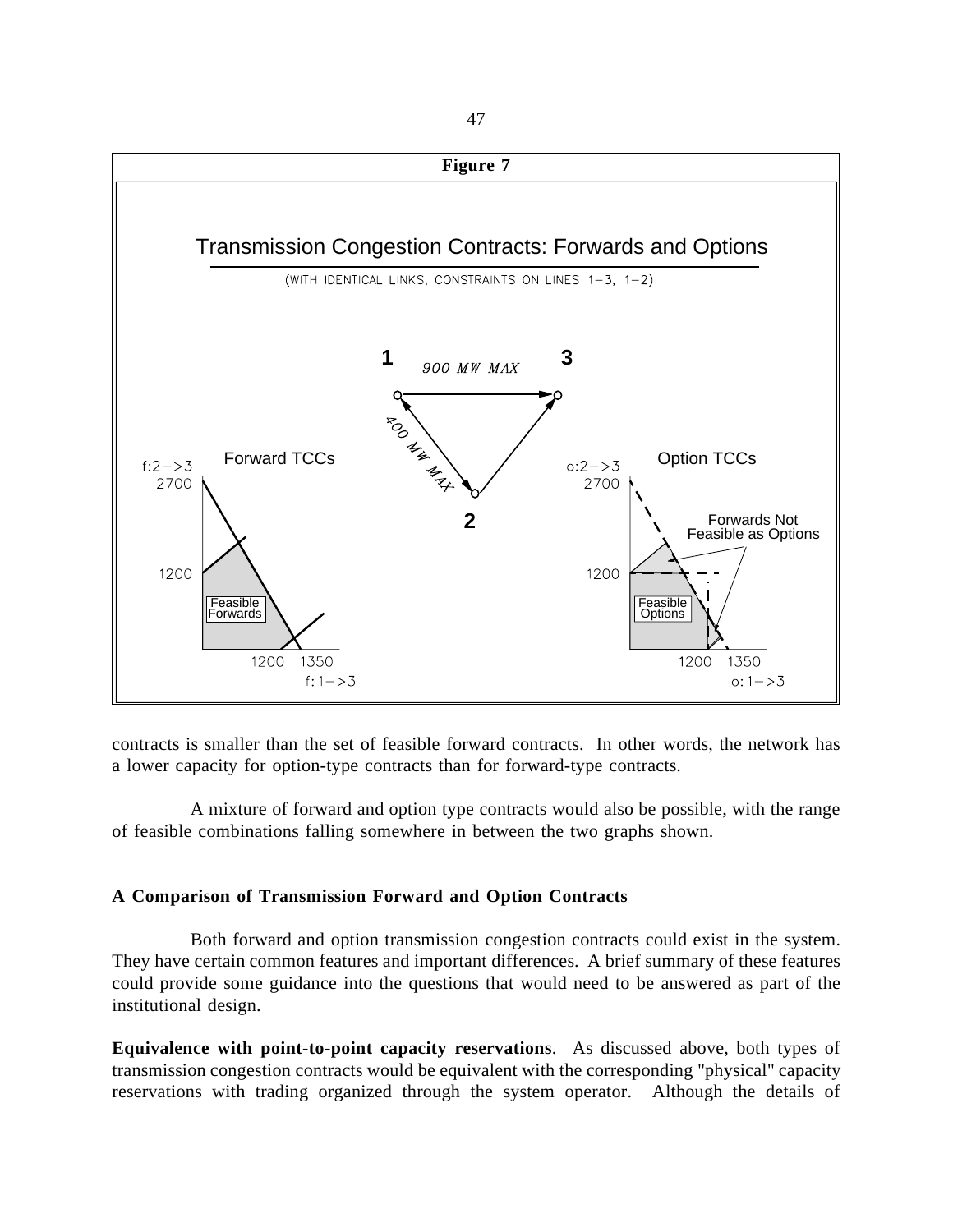implementation and transaction costs would be different, most of the basic characteristics of this approach to transmission rights can be derived either from a formulation that describes the system starting with physical capacity reservations or with a system of strictly financial contracts.

Being able to trade capacity reservations would not be the same as being able to perfectly match an intended use of the system over different seasons and conditions. Capacity reservations and transmission congestion contracts could be developed to apply to different time periods. In the U.K., forward contracts for generation are written with different load profiles for each of the 2190 four-hour "Electricity Forward Agreement" (EFA) periods over the year. Similarly, both capacity reservations and transmission congestion contracts could be different for each EFA period. The various feasibility tests discussed above would then be applied separately to each period.

**No effect on dispatch**. Transmission congestion contracts of either the forward or option type would have no effect on the dispatch. The system operator would not need information on the contracts in order to solicit schedules and bids and then solve for the economic dispatch. In principle, the end result would be true as well for physical capacity reservations of the forward or option type, although under certain interpretations the system operator might have to be involved in the explicit trading and reconfiguration of the reservations on a real time basis. Hence the dispatch process would be affected, if not the result.

**Different degrees of difficulty in testing for simultaneous feasibility**. In awarding transmission congestion contracts that would apply over many periods where any combination of options might be exercised, there could be a substantial increase in the degree of difficulty of simply testing for feasibility between forwards and options. For a given configuration of the grid, the test of feasibility of the forward type contracts amounts to a calculation of load flows for the various contingencies. For the options contract, an optimization must be performed over these load flows for each constraint. This is possible in the case of the simplified DC-load approximation. It remains an open question as to whether the test could be implemented in the more general case of the nonlinear power flow equations considering real and reactive power.

**Options would be a strict subset of the forward contracts**. The set of capacity reservations that would be simultaneously feasible under an option type transmission congestion contract would be a strict subset of the forward type contracts. In effect, the option type contract forgoes part of the "expansion" of transmission capacity that comes from displacement of flows that have opposite impacts on transmission constraints. In practice, the actual use of the system, y, will exceed the transmission congestion contracts of the option type, by taking full account of the displacement that is implicit in the actual net loads.

**Decomposition limitations**. Locational marginal cost pricing lends itself to a natural decomposition. For example, even with loops in a network, market information could be transformed easily into a hub-and-spoke framework with locational price differences on a spoke defining the cost of moving to and from the local hub, and then between hubs. This would simplify without distorting the locational prices. As shown in Figure 8, the contract network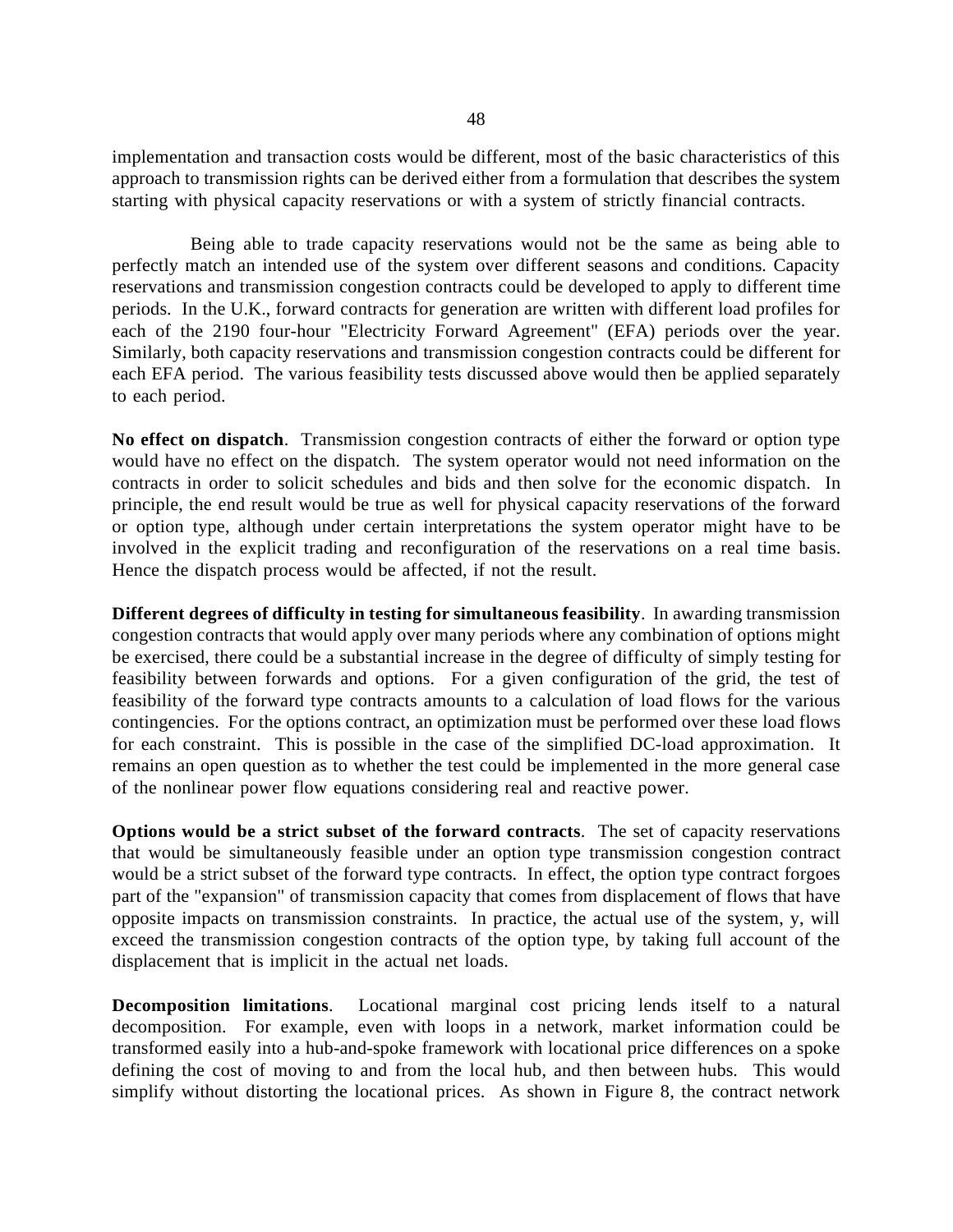could be different from the real network without affecting the meaning or interpretation of the locational prices.



The same simplification and decomposition could apply to the forward type transmission congestion contracts. A contract  $t_k^f$  can be decomposed into components, say  $t_{k1}^f$ and  $t_{k2}$ , with  $t_k^f = t_{k1}^f + t_{k2}^f$ . In the hub-and-spoke framework, if  $t_k^f$  could be from location A to location B,  $t_{k1}$ <sup>f</sup> could be from A to the hub, and  $t_{k2}$ <sup>f</sup> could be interpreted as from the hub to B. This form of reconfiguration would always be feasible, and because  $p^t t_k^f = p^t t_{k1}^f + p^t t_{k2}^f$ , the payments would be the same. These forward type transmission congestion contracts could then be traded independently.

The same decomposition would not apply to the option type transmission forward contract. Under the option, the payment would be  $max(0, p_t^t)$ . And for decompositions of the option type contract, we have often that max(0,  $p_t^t$ <sup>o</sup>)  $\neq$  max(0,  $p_t^t$ <sup>o</sup>) + max(0,  $p_t^t$ <sup>o</sup>). In other words, the components may have negative price differentials even though the original contract did not. Hence, the equivalence of the hub-and-spoke framework, or any other additive decomposition, would not apply to the option type contract.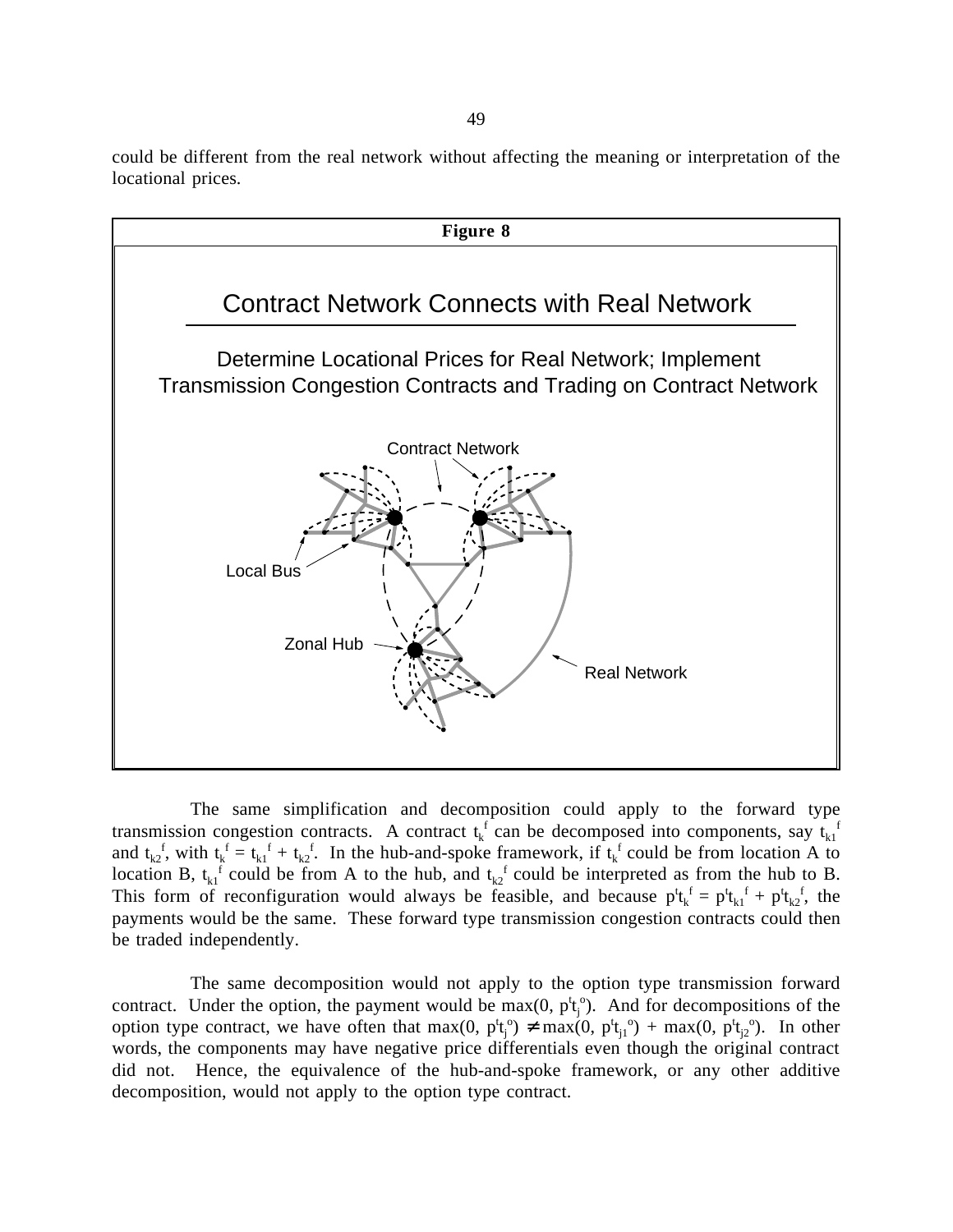**Spontaneous market provision**. The financial transmission congestion contracts are simply financial arrangements and operate much like other financial arrangements that arise naturally in markets. In principle, and at a price, the market could provide such financial hedges without participation by the system operator. However, the equivalence of tradable capacity reservations and the financial transmission congestion contracts provides a simple explanation of why it would be asking a great deal to rely solely on the market to develop an adequate collection of contracts independent of the system operator. From the physical perspective, it is clear that only the system operator could administer trading and reconfiguration of a system of physical capacity reservations and guarantee simultaneous feasibility. Relying solely on the market to provide such contracts would be equivalent to assuming that the system operator should not make available and administer a collection of capacity reservations.<sup>55</sup>

By the same token, only the system operator can administer a system of transmission congestion contracts that utilize the revenues from the equilibrium market prices to provide a long-term protection with no risk. The transmission congestion contracts of both the option and the forward type, administered by the system operator, would not prevent the spontaneous development of market alternatives, but transmission congestion contracts administered by the system operator would appear to be an essential element of a transmission access and pricing structure.

### **RELATED PRICING AND MARKET STRUCTURE ISSUES**

This overview of the connections between capacity reservations and transmission congestion contracts emphasizes the link with opportunity cost pricing in the short run, and the use of locational marginal cost based prices to define opportunity cost for both electrical energy and transmission. This short-run focus provides the core of the connections and exploits the link between competitive market equilibrium and economic dispatch. In addition, there are other issues that must be addressed. Without fully developing each here, a short summary outlines the further pricing and market structure issues.

#### **Scheduling and Balancing**

 $\overline{a}$ 

Implementation of the short-run dispatch market could take many forms. In principle, the coordinated dispatch might be left to only the final hour, with all other commitments and

 <sup>55</sup> Norway and Sweden together provide an interesting case study. The combined markets as of 1996 employ a common pool with locational differences in prices to reflect transmission congestion. Originally expected to be small, the difference in locational prices and resulting congestion costs emerged is a major economic issue, with participants unable to obtain a market hedge for locational differences. Moen, the Norwegian regulator, reports an effort to develop transmission rights, with the form not yet determined, to deal with the limitations on transmission capacity that increased in importance in the competitive market. (J. Moen, personal communication). A similar experience is reported in Chile. (G. Espinosa, personal communication)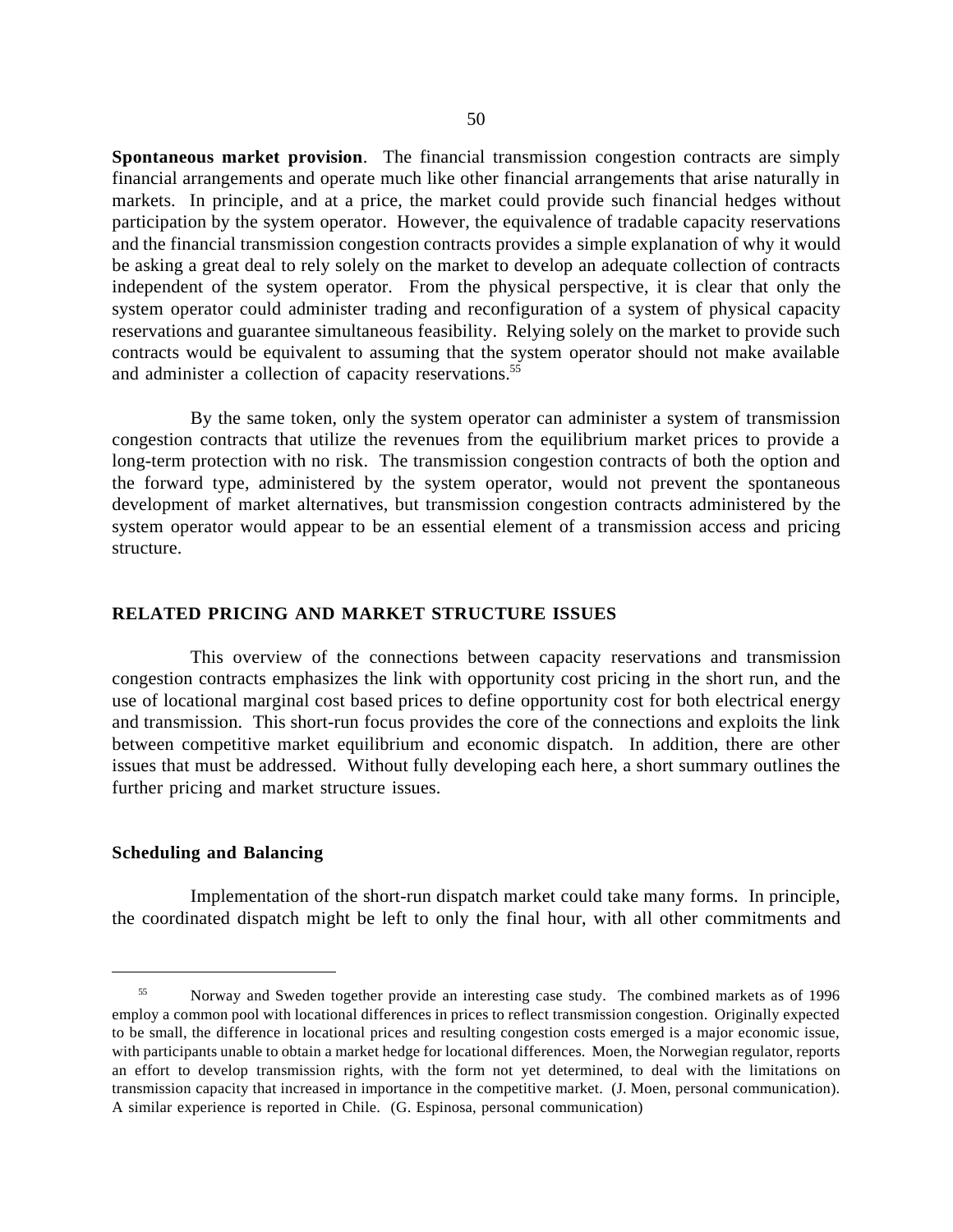trades developed through decentralized transactions, notifying the system operator of the schedules only in time to complete the final balancing. At the other extreme, with long lead times for changing the configuration of generation or the patterns of loads, it might be preferred to include unit commitment decisions over weeks or even longer periods.

In practice, most countries or regions adopt or recommended a procedure that falls somewhere in between these alternatives. The system operator accepts bids and nominations for scheduled dispatch, say for a day ahead, and determines an appropriate market clearing equilibrium and associated payment settlements. This schedule then defines a set of commitments for delivering and taking power in the short run (say hourly) dispatch. In the event, the actual dispatch will differ from the scheduled commitments, and appropriate balancing settlements would be arranged.

These connected scheduling and balancing settlements present no major difficulties, but there are a few points that need clarification to maintain consistent payments and incentives. The basic schematic appears in Figure 9. Participants in the market submit scheduling bids for the day ahead for both supply and demand. These bids may include start up costs, ramping rates and any of range of plant and load characteristics.<sup>56</sup> The system operator utilizes all this information to define a least-cost dispatch over the day that matches scheduled load and generation. The results is a set of market clearing prices (P) and quantities (Q) that define the schedule. In addition, the system operator arranges for any necessary reliability commitments, such as for spinning and standby reserves.

The equilibrium prices and quantities differ by location and represent immediate firm commitments. Based on these commitments, payments would be made through a settlements process. Conceptually these settlements could occur the minute the schedule is determined; in practice, the settlements would occur after the fact. However, to preserve the consistency of the incentives and payments, the settlements must be based on the scheduling prices and quantities. These settlements will include payments under long-term transmission congestion contracts (TCCs) shown by the symbol "T" in the schematic. Holders of TCCs would receive or pay the appropriate amounts of congestion cost differentials between locations for the contracted quantity under the TCC. Under some fixed sharing rule, the TCC holders, or the presumptive parties responsible for paying the fixed charges of the transmission grid, would also share in any excess congestion payments after settlement of the locational differences.

The schedule and the associated dispatch commitments (Q) would provide the reference point for the actual dispatch. In principle, bids in the scheduling market could be revised to create balancing bids for increments and decrements against the dispatch commitments. Again the system operator would find the least-cost dispatch, hour by hour, based on the actual conditions and the final balancing bids, as shown in Figure 10. The result would be an actual dispatch with associated equilibrium prices (p) and quantities (q) of Figure 9. These prices and

<sup>&</sup>lt;sup>56</sup> NGC Settlements Limited, An Introduction to the Pool Rules, Electricity Pool of England and Wales, April 1993.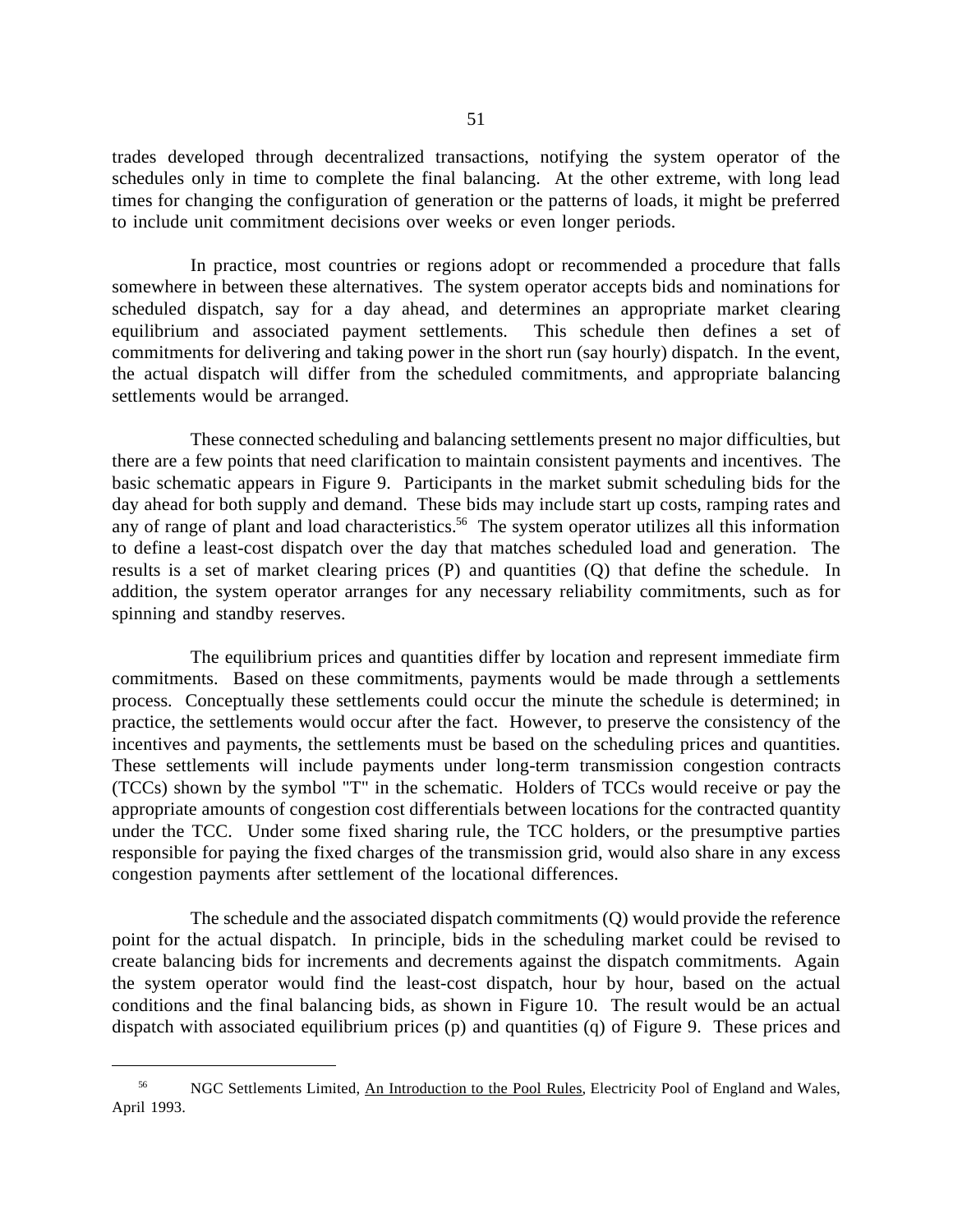

quantities would differ to a degree from the schedules, with the "imbalances" (q-Q) settled at the balancing price of "p". In this balancing settlements, the dispatch commitments are conceptually similar to the TCCs that apply in the scheduling settlements. And just as for the TCCs, after settling all the imbalances at the market clearing price "p", there could be some excess congestion payments that would be disbursed to the users and not kept by the system operator. In part, this excess would be used to reduce user payments for overhead and ancillary services, not shown in the schematic of Figure 9, or rebated again to those who bear the fixed costs of the grid.

The precise treatment of the excess congestion rentals is not important, other than to disburse them to the users and not the system operator in a way that creates no incentives for an inefficient dispatch. What is important, however, is to settle the scheduling markets and balancing markets with their own internally consistent prices  $(P,p)$  and quantities  $(Q,q)$ . This is required, for example, to avoid the initial over-the-day gaming problems created in England and Wales by settling based on scheduled prices (P) and actual quantities (q).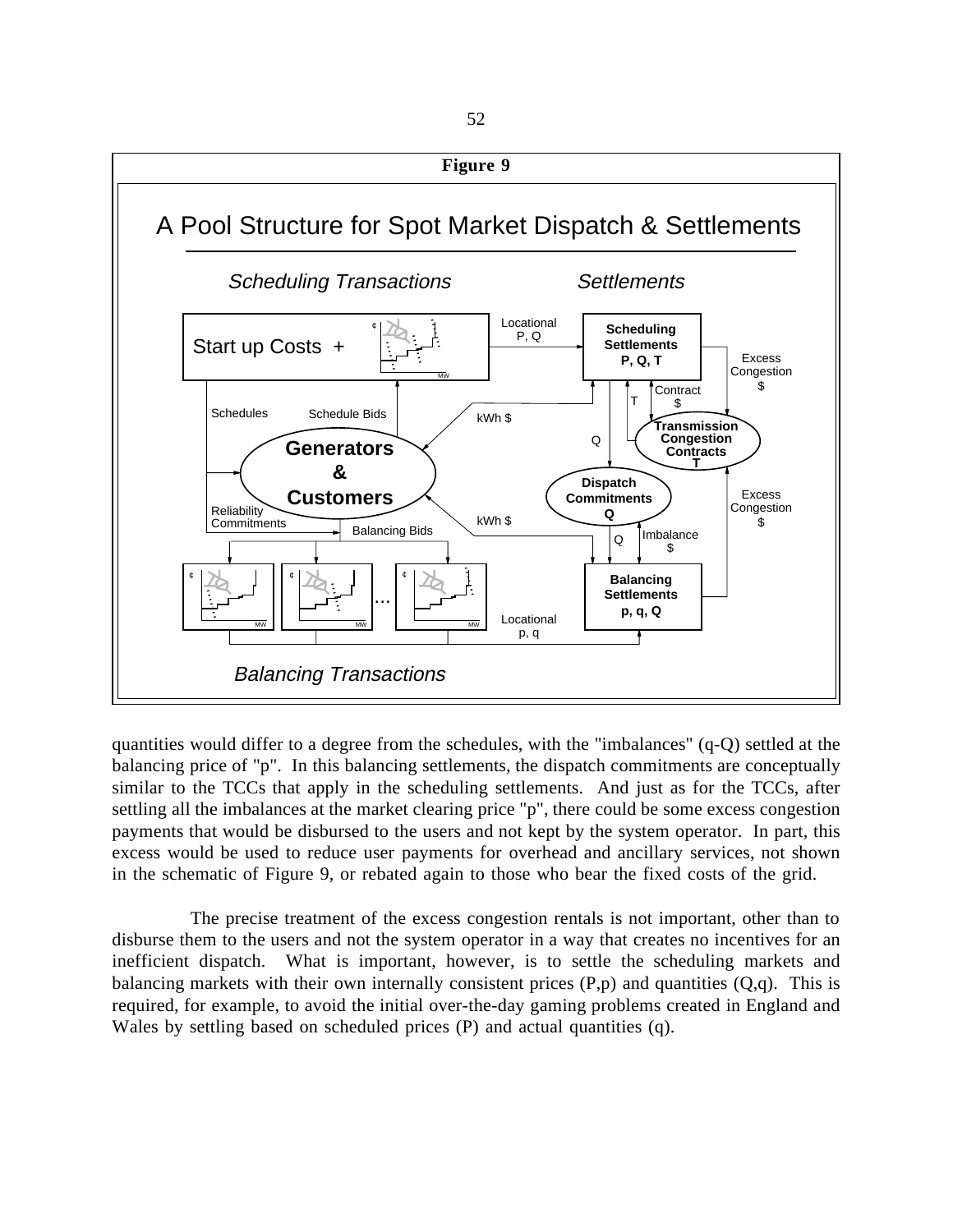

# **Approximations**

The dispatch and pricing model based on economic dispatch could accommodate a great deal of the real system operations and pricing. In principle, the opportunity cost prices of real and reactive electric energy, transmission, capacity reservations, and energy imbalances would be provided automatically with the equilibrium locational marginal cost based prices. Modest extensions to include spinning reserve and other ancillary services would be required, but could be consistent with the basic approach.<sup>57</sup> In some cases, this broader set of prices could also reflect and attribute locational marginal costs. In others, the costs of ancillary services would not necessarily be attributable to individual transactions, and would be collected as part of an average cost uplift applied to all uses.

The static optimization framework simplifies the reality of a dynamic system that will involve interactions over time. Ramping rates and other dynamic limitations will enter the

 <sup>57</sup> Trans Power New Zealand Limited Transmission Pricing 1993, February 1993.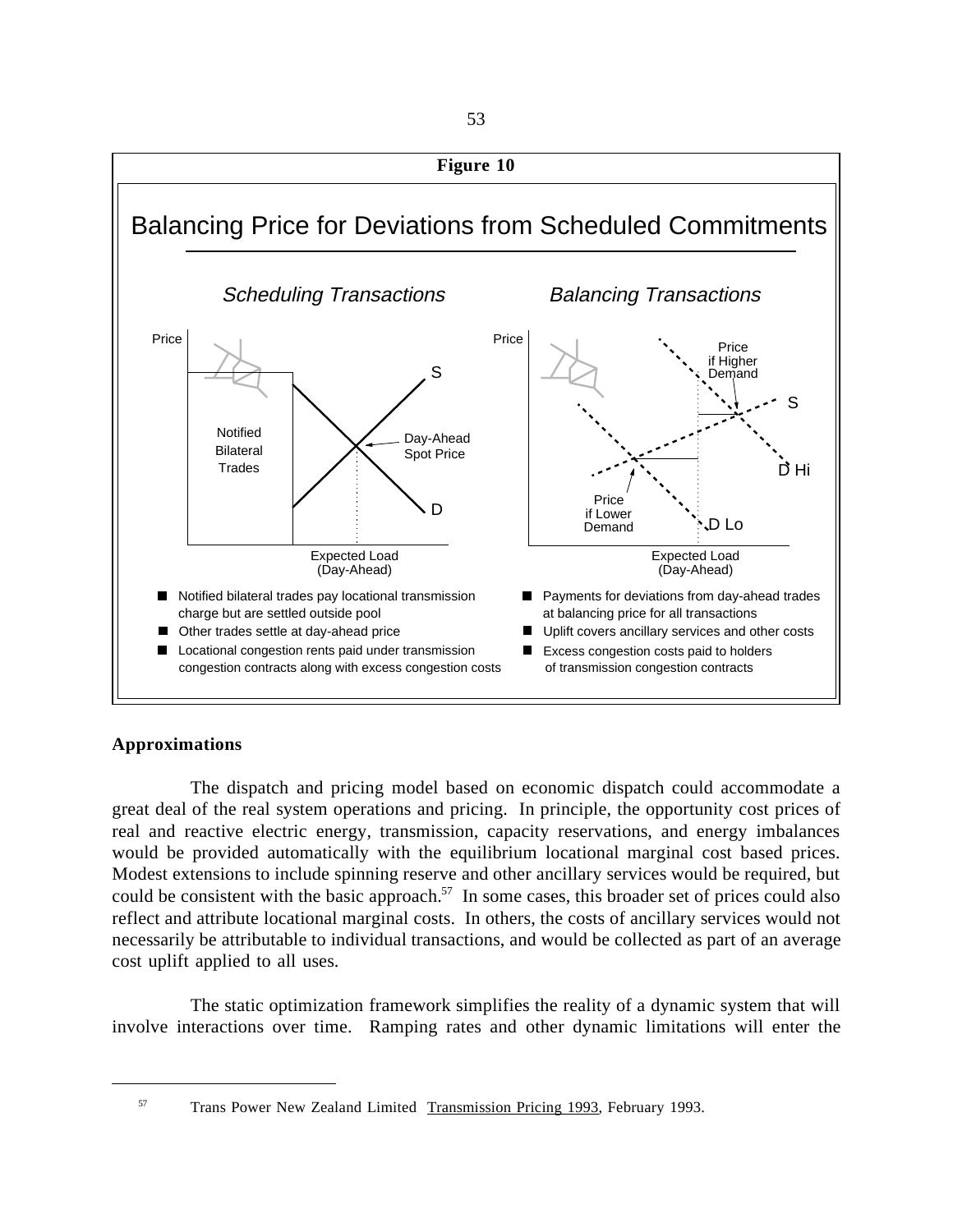problem. The usual approach to dealing with these dynamic interactions amounts to a compromise between extending the horizon of the optimization to cover several periods of shortrun dispatch and developing rules which interpret the optimal solution in terms of a sequence of static approximations for pricing purposes.

Similarly, start up costs, minimum running rates, and other non-convexities appear in the real economic dispatch problem. The unit commitment problem, which considers these complications, could be included under the generic label as economic dispatch. To the extent that these features are important, there may be no set of equilibrium prices that support a fully decentralized competitive market. However, it would be possible to solve the economic dispatch problem and the come as close as possible to finding a set of locational prices that support the equilibrium solution for the customers. Any deficit in the costs of individual generators or loads and the revenues under the locational prices could be allocated on average as part of a general uplift. $58$ 

In the United States, at least for the foreseeable future, a single system would not be likely to have control over all interconnected systems. Hence, there must be operating and pricing rules that extend to the flows between and among system operators. In practice, this will mean conducting both dispatch and pricing using simplified representations of the external systems. Depending on the coordination and dispatch rules, a consistent set of ex post pricing approximations would be applied.

In real systems, system operators must deal with all these problems, and it is impossible to provide an *exact* solution to the economic dispatch problem. If the real solution is close enough, however, then the actual dispatch can be interpreted after the fact as optimal, with the prices calculated accordingly. The discrepancies can be minimized, and the resulting prices applied as the best approximation of the locational price representation of opportunity costs.59

#### **Best Efforts**

 $\overline{a}$ 

The theory of capacity reservations and transmission congestion contracts applies for a given configuration of the transmission grid. The complexity of network interactions implies that even for this simplifying assumption, defining and measuring transmission capacity is a challenge. In reality, the transmission grid is more like a living entity with constant changes in configuration. Explicit modifications of the grid may be relatively rare and easy to accommodate.

<sup>&</sup>lt;sup>58</sup> NGC Settlements Limited, An Introduction to the Pool Rules, Electricity Pool of England and Wales, April 1993.

<sup>&</sup>lt;sup>59</sup> The perspective of consistent approximation is implicit in every realistic pricing scheme. For an explicit examination of the implications, see Ring, B. J., "Dispatched Based Pricing in Decentralized Power Systems," University of Canterbury, PhD. Dissertation, 1995.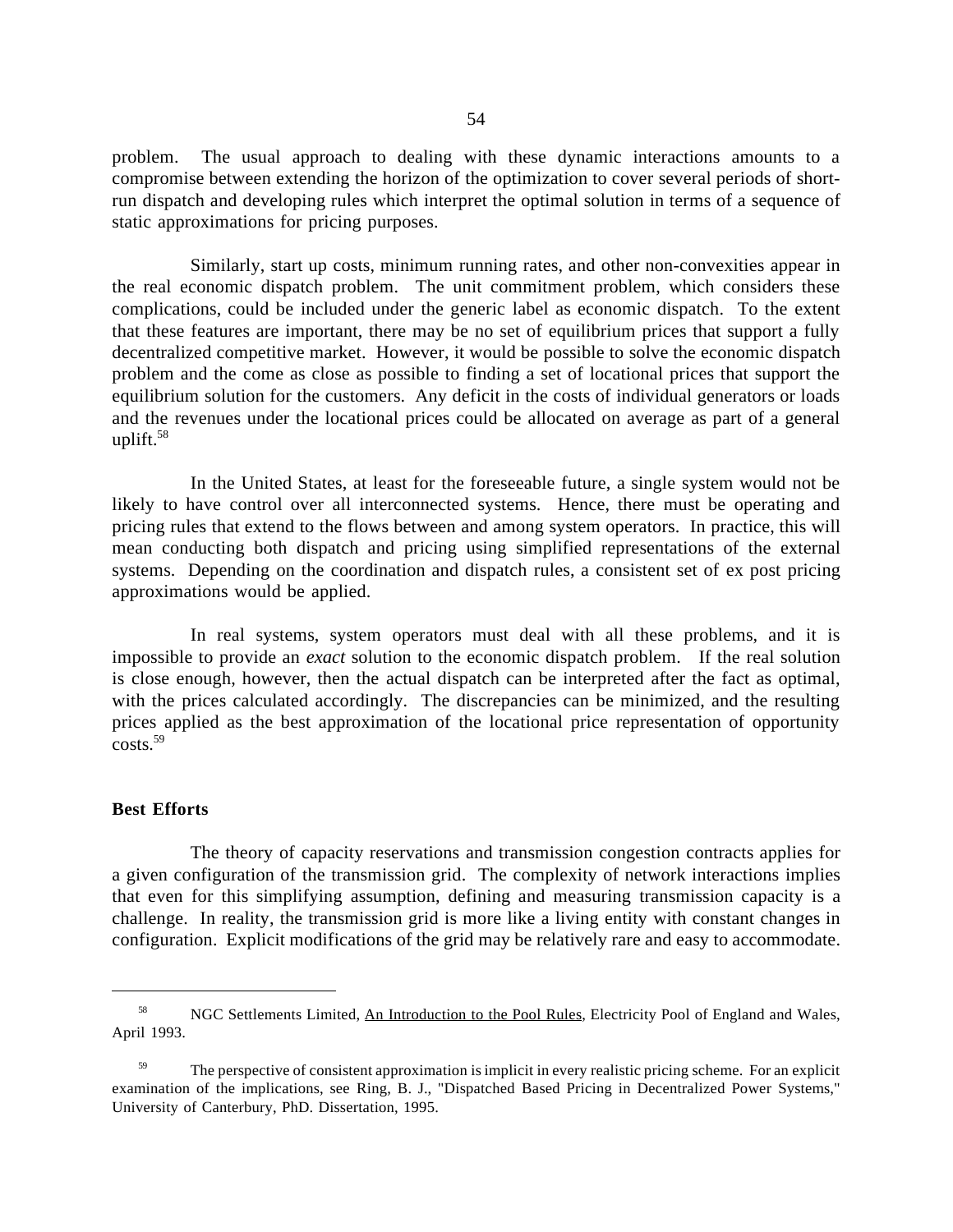However, lines are constantly being removed or brought back into service, if only for routine maintenance, the capacity of individual facilities depends in part on changing temperature and weather conditions, and so on. Providing the controllers of transmission the incentives to keep the network available and schedule maintenance will present its own challenges.

In testing for simultaneous feasibility of capacity reservations there may be available only an approximate solution. Therefore, it might be that the assignment is not, in all circumstances and under all conditions, actually feasible. Hence, the guarantee of the capacity reservations or payments for any of the form of TCCs would not be absolute. For example, in some cases we may not have enough money to honor all the best efforts contracts, and these receive a pro rata share of the rents after we pay for forward type TCCs. The situation may be different in different hours, with (most) hours showing an excess of congestion payments over transmission congestion contract obligations. However, in some hours this revenue adequacy may not hold, due to the approximations. If the deficit is temporary, the surplus in many periods could be used to fund the deficit in the few. However, if the deficit is persistent, there may be a necessary caveat to apply revenue sharing across all the types of contracts.

Presumably, it would be desirable to minimize the possibility of deficits -- promising more capacity reservations than can be delivered. This may imply both extra effort in carefully defining the meaning of the capacity reservations and transmission congestion contracts, and conservative determination of the evaluation of simultaneous feasibility of the allocations. The best mix is a matter that is not yet well understood.

## **Fixed Charges and System Expansion**

The locational opportunity cost pricing system does not pay for the grid. The fixed charges of the grid, reflect investments that, in principle, have been made to avoid paying the opportunity costs of congestion and more expensive generations. Because of economies of scale and scope, furthermore, typically the fixed charges would be greater than the congestion opportunity costs after the investment was made. It follows that fixed cost recovery for grid investments would be through a combination of access charges and long-term contracts. The capacity reservation or transmission congestion contracts would be the embodiment of the longterm guarantee that would be obtained in exchange for the fixed charge payments. Transmission congestion contracts would provide a way to untangle the network and convert short-run opportunity cost prices into long-term transmission arrangements.

Allocation of embedded costs and transmission rights for the existing system presents a major transitional challenge. However, one implication of the creation of a system of capacity reservations, is that this challenge must be met. To support a competitive market, and to meet the test of comparability, the old implicit allocations of rights must be made explicit. There will be many issues to resolve in this transition, and many ways to allocate costs and benefits without distorting the market. Looking forward, however, the market framework would condition system expansion decisions.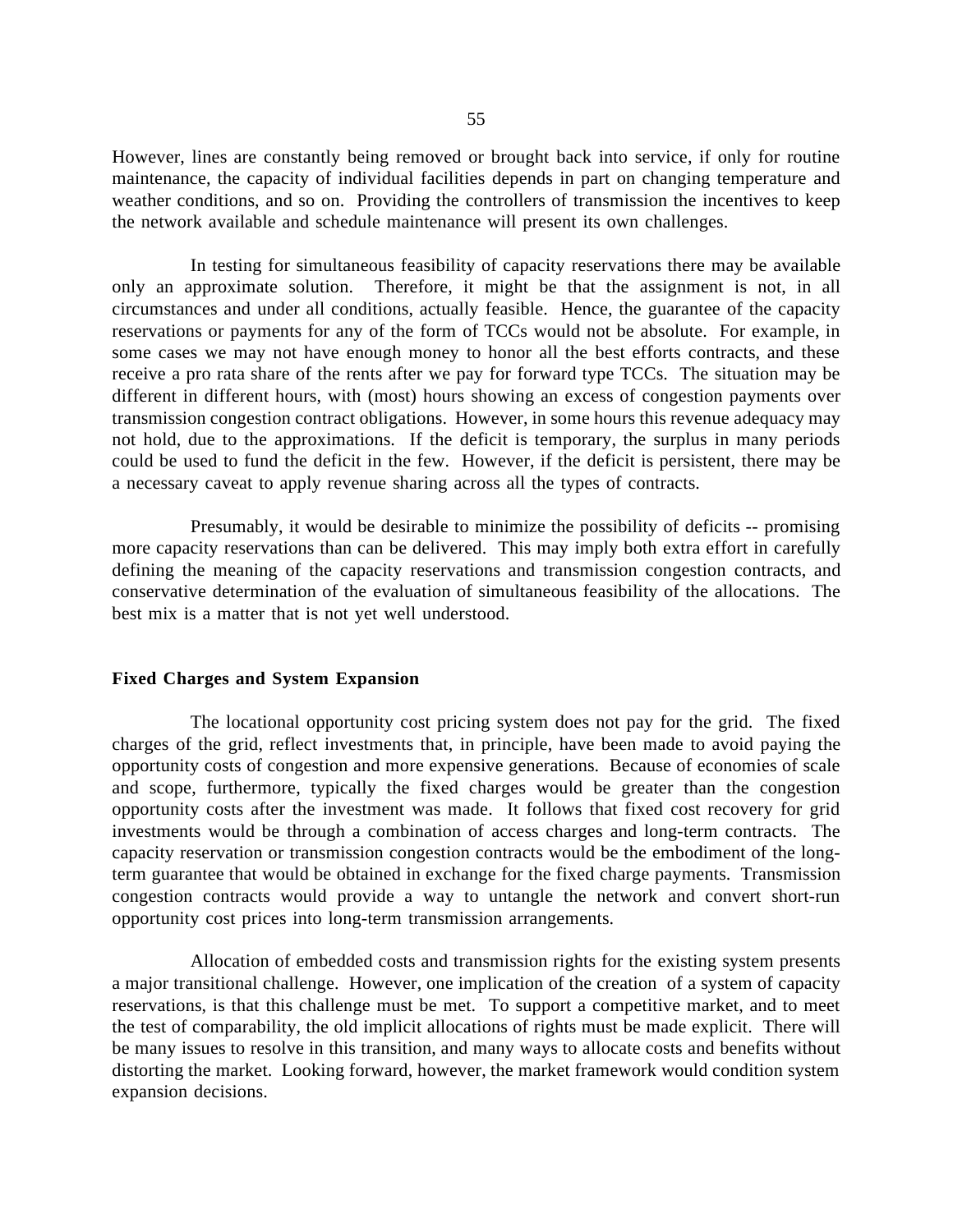Within the contract environment of the competitive electricity market, new investment occurs principally in generating plants, customer facilities and transmission expansions. In each case, corresponding contract-right opportunities appear that can be used to hedge the price uncertainty inherent in the operation of the competitive short-run market.

In the case of investment in new generating plants or consuming facilities, the process is straightforward. Under the competitive assumption, no single generator or customer is a large part of the market, there are no significant economies of scale and no barriers to entry. Generators or customers could connect to the transmission grid at any point subject only to technical requirements defining the physical standards for hookup. If they choose, new customers or new generators would have the option of relying solely on the short-run market, buying and selling power at the locational price determined as part of the half-hourly dispatch. The system operator itself makes no guarantees as to the price at the location. It only guarantees open access to the dispatch at a price consistent with the equilibrium market. The investor takes all the business risk of generating or consuming power at an acceptable price.

If the generator or customer wants price certainty, then new generation contracts could be struck between a willing buyer and a willing seller, possibly through the intermediation of the aggregators and brokers. The complexity and reach of these contracts would be limited only by the needs of the market. Typically, we expect a new generator to look for a customer who wants a price hedge, and the generator defers investing in new plant until sufficient long-term contracts with customers can be arranged. The generation contracts could be with one or more customers and might involve a mix of fixed charges coupled with the obligations to compensate for price differences relative to the pool price. But the customer and generator would ultimately buy and sell power at their location at the half-hourly price.

If either party expects significant transmission congestion, then a transmission congestion contract would be indicated. If transmission congestion contracts are for sale between the two points, then a contract could be obtained from the holder(s) of existing transmission congestion contracts. Or new investment by the grid owner could create new transmission congestion contracts. In the case of transmission investment, economies of scale and network interactions loom large, unlike the case assumed for generation. Hence, because of economies of scale it is expected that for any given transmission investment there will be a material change in the market prices through reduced congestion rentals. In addition, the network interactions will create many potential beneficiaries.

In a market driven grid expansion process, these facts typically would require that any transmission expansion be organized by a consortium of transmission investors who negotiate a long-term contract that allocates the fixed cost of the investment and the corresponding allocation of new transmission congestion contracts. The grid owner, as a regulated monopoly, builds the lines in exchange for a payment that covers the capital cost and a regulated return. The grid owner does not make transmission investments without long-run contracts signed by willing customers who will pay the fixed costs and recover any future congestion revenues. The system operator participates in the process only to verify that the newly created capacity reservations or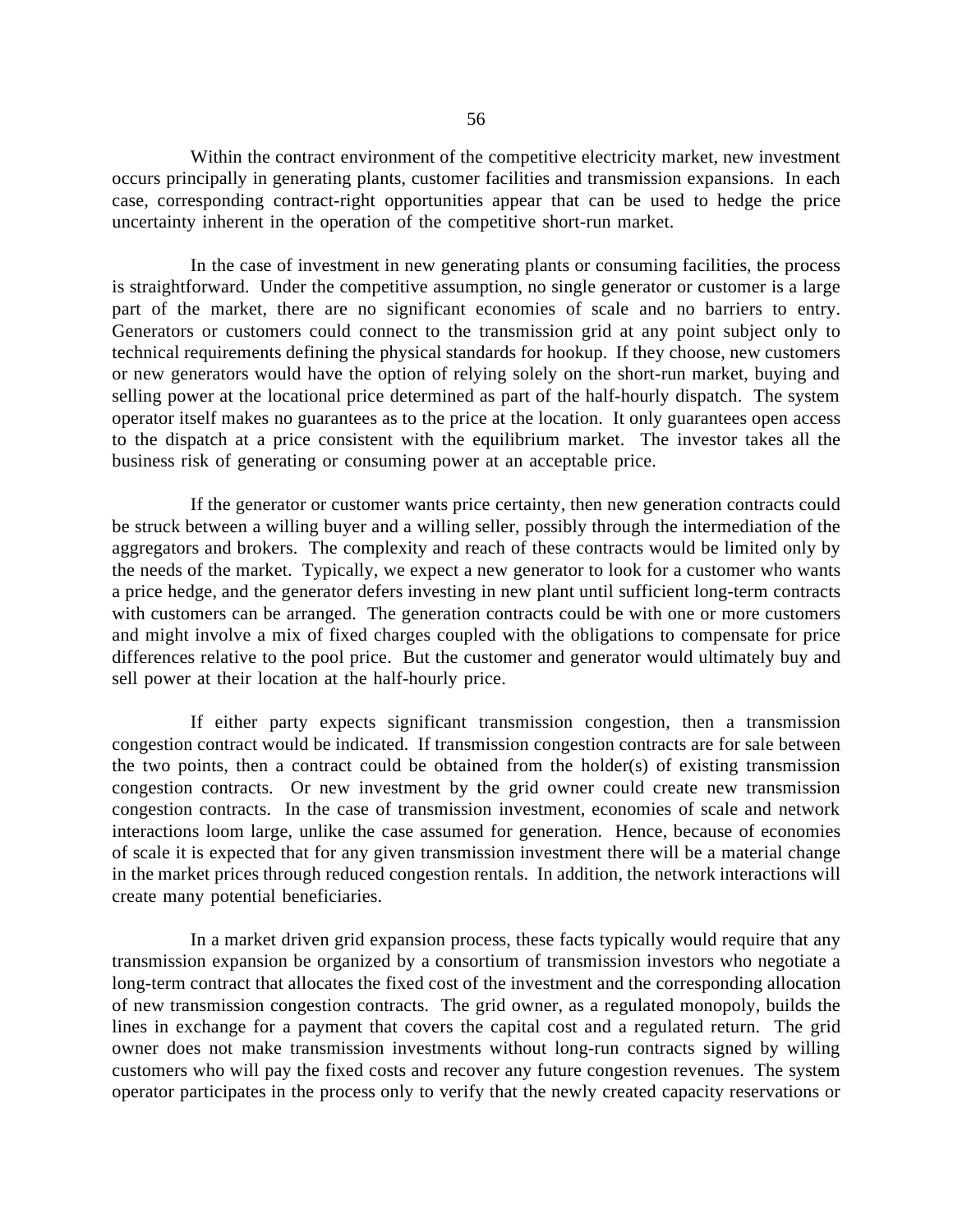transmission congestion contracts are feasible and consistent with the obligation to preserve the existing set of contracts on the existing grid. Unlike in the traditional definition of transmission transfer capacity, which can be ambiguous, there is a direct test to determine the feasibility of any new transmission congestion contracts for compensation, while protecting the existing transmission congestion contracts, and the test is independent of the actual loads. Hence, incremental investments in the grid are possible anywhere without requiring that everyone connected to the grid participate in the negotiations or agree to the allocation of the new transmission congestion contracts.<sup>60</sup>

Grid expansion and pricing would continue to present a need for regulatory oversight, but the existence of workable capacity reservations or transmission congestion contracts would substantially simplify transmission investment decisions. Economies of scale and complex network interactions would continue to create incentives that would not be wholly compatible with decentralized decisions in a market. This need to address network expansion as an integrated problem leads to a continuation of the expected need for something like the Regional Transmission Groups (RTG). An RTG would be needed to review the operating reliability standards and evaluate the impacts of proposed transmission expansions. However, this evaluation need not extend to a central decision on the need or cost responsibility for transmission expansion. The users of the system who are buying and selling electricity without a complete hedge through transmission congestion contracts would face the short-term market clearing price. In the face of transmission congestion, the locational prices provide the proper incentive for investment in transmission facilities. Investments should be made when justified by the savings in congestion costs. Those who are prepared to make the investment would obtain the associated transmission congestion contracts. The role of the states, the RTG and the Commission, therefore, would be to review requests for transmission expansion, examine the compatibility with the companion request for new transmission contracts, and ensure an open process for all to join in developing combined transmission investments recognizing the interactions in the network. The regulator would be responsible for enforcing a requirement for existing transmission facility owners to support expansions and reinforcements at a traditional regulated cost that recovered the incremental investment, and then to assign the corresponding transmission contracts. If no coalition of grid users were able to agree to pay for a grid expansion that appears to be beneficial for the system as a whole, any interested party could propose a project and an allocation of its costs among those grid users who would benefit. Regulatory procedures, similar to those used now, would determine whether the project should go forward and how its costs should be allocated to those expected to benefit from the effect on future locational pool prices, with the payers granted rights to compensation to assure that future

<sup>&</sup>lt;sup>60</sup> For an investigation of a number of problems, and some solutions, in dealing with transmission expansion, see James Bushnell and Steven Stoft, "Electric Grid Investments Under a Contract Network Regime," Journal of Regulatory Economics, Volume 10, 1996, pp. 61-79. See also, J. Bushnell and S. Stoft, "Grid Investment: Can a Market Do the Job?" The Electricity Journal, January/February, 1996, pp. 74-79.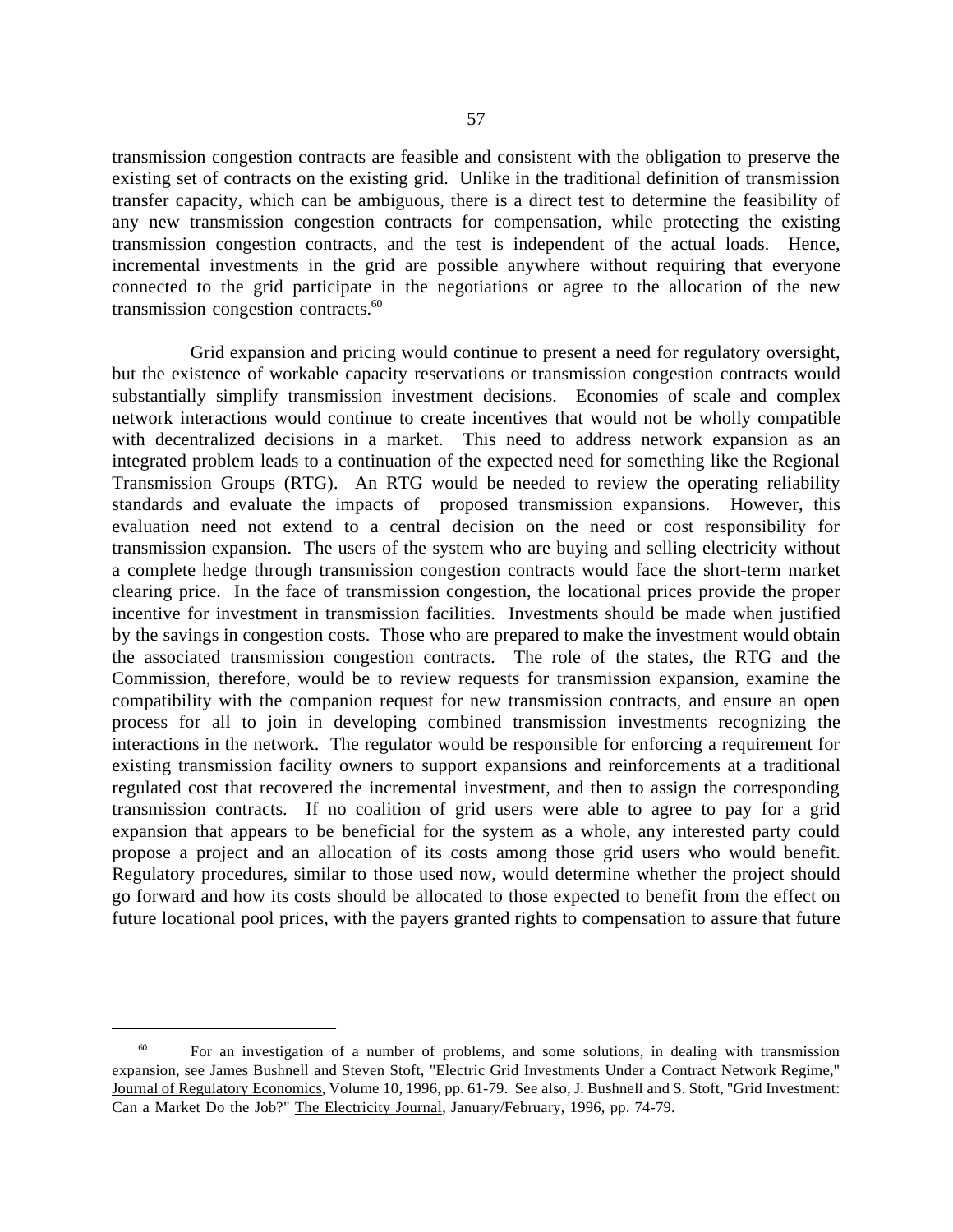congestion does not rob them of the benefits they are paying for.<sup>61</sup>

The transmission congestion contracts, once created, would no longer need any special regulation. Although investments in the transmission grid would by lumpy and would require the cooperation of the owners of existing facilities, the transmission congestion contracts would be divisible and freely tradable in a secondary market. This secondary market would provide a ready source of transmission hedges that would serve as an alternative to system expansion. The price of the transmission contracts should never rise above the long-term expected congestion opportunity costs or the cost of incremental expansion of the grid. In this way, the unregulated market for transmission congestion contracts would emulate the broad outlines of the Commission pricing policy. Transmission contracts would be obtained at the lesser of opportunity costs or incremental costs. Holders of existing transmission rights, converted into the appropriate transmission congestion contracts, would pay embedded costs but not opportunity costs. Those using the transmission grid without holding transmission congestion contracts would pay opportunity costs but not any embedded costs other than the costs of any stranded assets that would be collected from all users.<sup>62</sup> Most important of all, the long-term transmission market could be more like a market, relying as much as possible on the incentives and forces of competition, limiting the role of planning and regulation to address the unavoidable interactions in the transmission grid. Investment decisions would be made at the initiative and with the agreement of those required to bear the cost.

#### **Allocating Initial Transmission Contracts**

 $\overline{a}$ 

An estimate of the available transmission capacity would be needed and defined only for the combined set of point-to-point contracts. The explicit requirement would be that this set of contracts be simultaneously feasible if no other loads were on the system. There would be no requirement that actual power flows would follow the contracts. Only that the power flowed or the opportunity cost payments followed the terms of the contracts.

Under any scheme, there will likely be a need to allocate the "rights" to the existing transmission grid. For the point-to-point contracts as defined, two broad options are available. First, some contracts could be allocated to the existing rate payers, or their local distribution companies, who are responsible for the fixed costs of the grid. Since the definition depends only on simultaneous feasibility, and does not require any forecasts of future loads, any of a number of allocations would be possible. For instance, the power injections and withdrawals from a previous year would define a collective set of feasible contracts, and would guarantee the ability to repeat what was done last year. These rights might be different for different periods, and

 <sup>61</sup> D. Garber, W. Hogan, L. Ruff, "An Efficient Electricity Market: Using a Pool to Support *Real* Competition," The Electricity Journal, Vol. 7, No. 7, September 1994, pp. 48-60.

 $62$  These stranded assets might include transmission sunk costs that could not be recouped through a sale of transmission rights.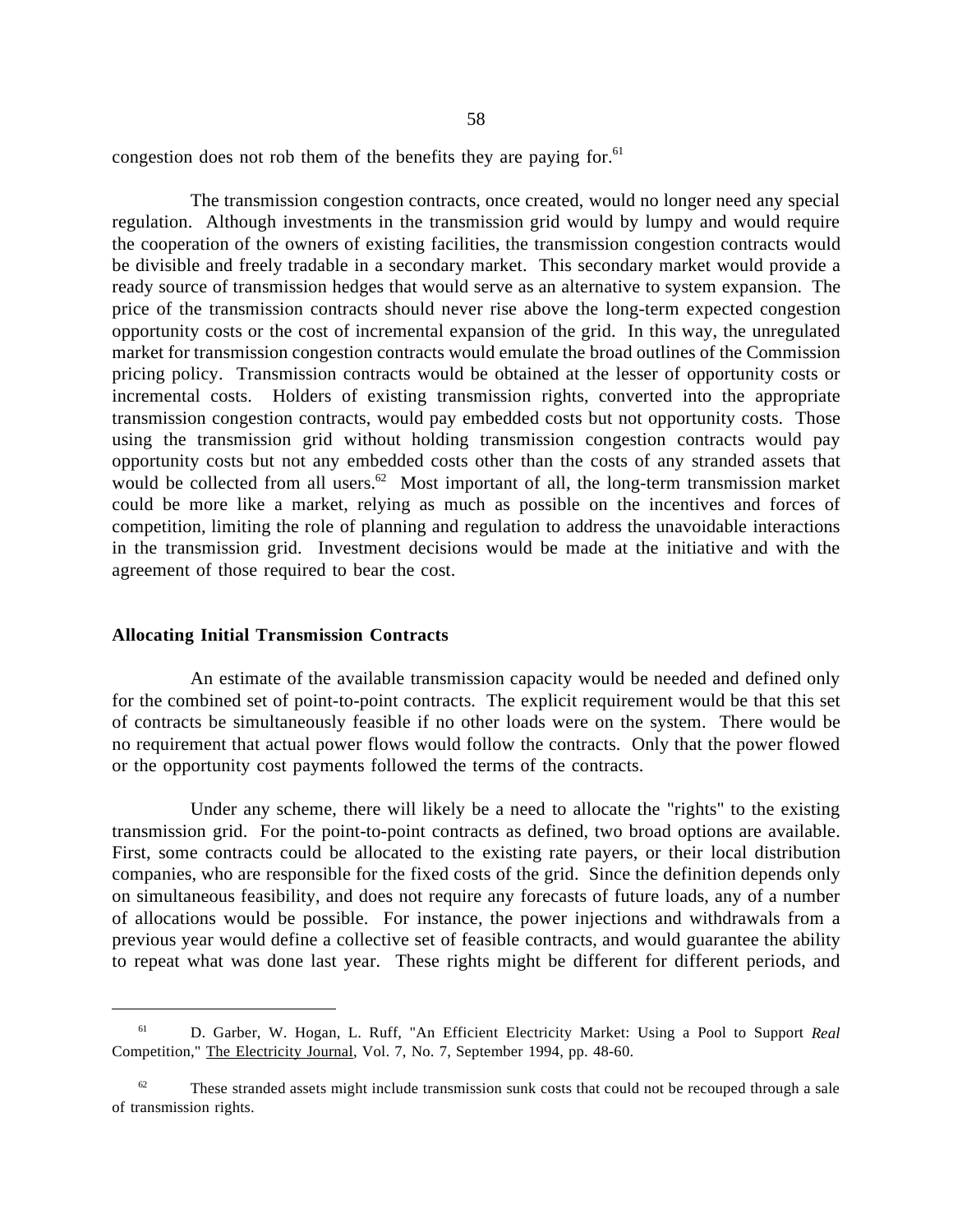could be scaled up to allow for some growth in load.

Second, others who wanted additional transmission contracts as outlined above could submit bids for such contracts to be awarded in an auction. The simultaneous evaluation of the bids would be a problem that is a variant of the least cost dispatch solved by the system operators, and would result in an award of incremental transmission contracts at market clearing prices. The revenues would be applied to reduce the basic transmission fixed charges. In effect, any residual embedded costs would be collected from ratepayers in the same way as other stranded assets.

Again the details need to be developed, but there is nothing especially complicated, in principle, when compared with other approaches that face the reality that whatever the definition of transmission rights, there will have to be an identification and explicit allocation of the rights to the existing system.

### **Market Power**

To the extent that there is a high concentration of control of generation or load, there will continue to be a potential for an exercise of market power. This potential creates another demand for continued regulatory oversight. An advantage of the market model with opportunity cost pricing is the ability to expand the range of options available to address potential problems of market power without compromising other goals in the development of a competitive electric market.

Opportunity cost pricing and open access help mitigate market power. The system operator provides open access to the grid at opportunity cost prices. This unbundles the system and eliminates vertical market power. Horizontal market power arises from concentration of ownership of generation plants. The auction mechanism in the bid and dispatch system does not create market power; a dominant firm would not need the auction to manipulate market prices. Furthermore, compared to charging locational marginal cost prices, all the alternatives involve some form of price averaging, which would both enhance and hide horizontal market power. Hence, locational marginal cost pricing would reduce market power relative to the alternatives and make the exercise of market power more transparent.

The two ends of the policy spectrum for dealing with the remaining market power are regulation and divestiture. At the regulatory end, firms with a high concentration of generation may be subject to a form of continued cost-based regulation designed to prevent any abuse of monopoly power. For the obvious reason, as a long-term solution, this is an unattractive approach that would be by definition inconsistent with the competitive market. At the other end of the spectrum would be a policy of requiring divestiture of generation into a sufficient number of competing entities. In the U.K., where concentration of generation ownership has produced the expected behavior inconsistent with competitive pricing, the regulator has embraced this divestiture strategy as the principal tool for mitigating the effects of market power. However,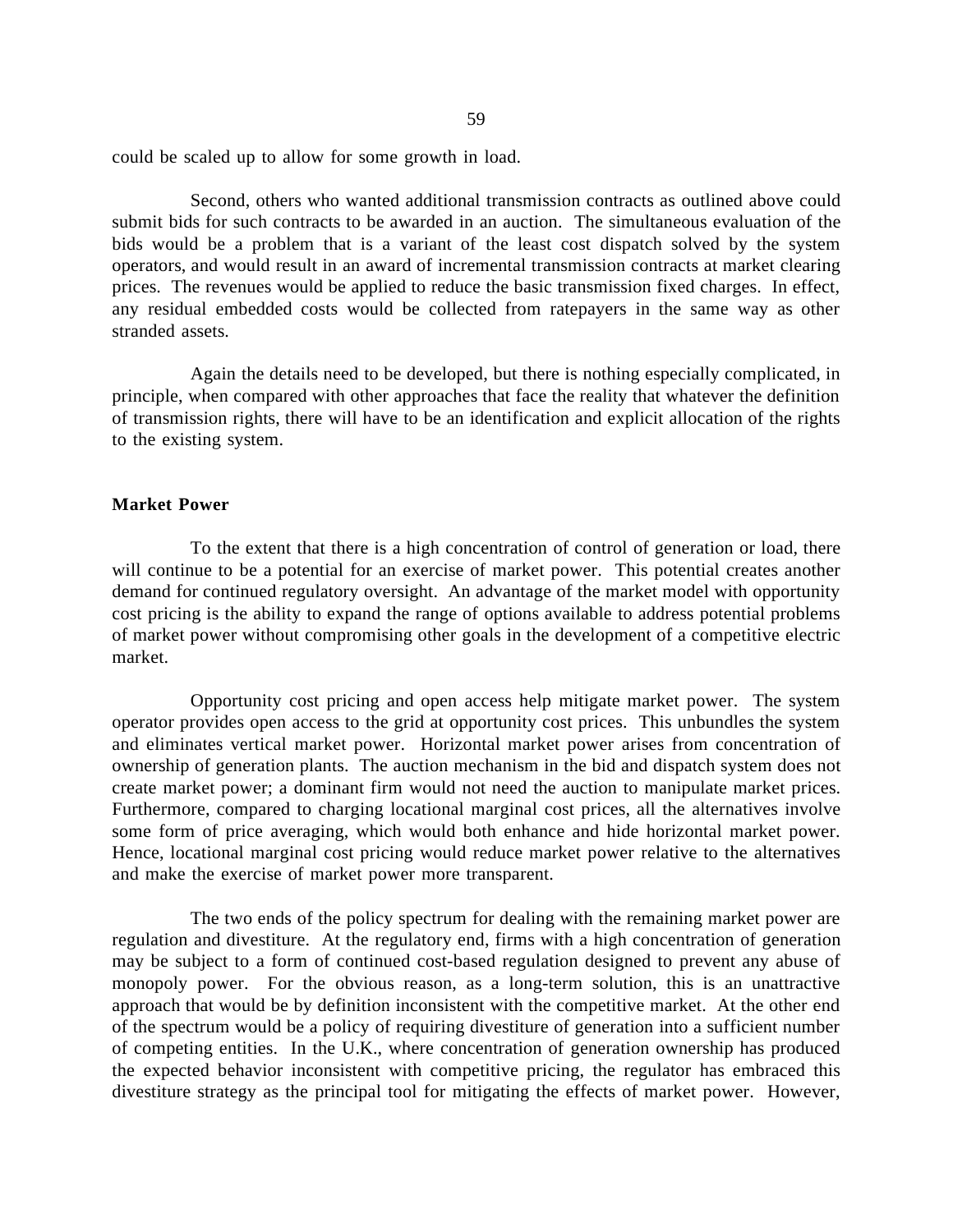the divestiture approach has its own limitations, including what might be the strong objections of the existing utilities who will dispute the existence of market power or argue the inability to exploit what potential power that may exist.

In the middle of the spectrum are many lesser options that could be implemented within the pool-based model and should be explored further. For instance, contracts adopted for a transition period can dramatically alter the incentives of generators with market power. In effect, a long-term power contract at a fixed price transfers the beneficial interest in the plant from the owner to the customer, leaving the generator with the incentives to control costs and maximize the economic use of the plant. This is easy to achieve in the pool-based model and is exactly what happened in the U.K. during the early days of its electricity restructuring. The generators were fully contracted and they behaved like competitors. Only when the generation contracts began to lapse did behavior turn strategic and pricing begin to deviate from the competitive norm.63 Similar generation contracts could be fashioned in the United States and implemented as contracts for differences, perhaps as part of a larger strategy for recovery of past investment costs. A closely related transition approach would call for a medium-term period of continued cost-of-service mechanism with performance based rates for existing generation, allowing new generation investments to enter as competitive investments and eventually removing even the existing plants from regulation.

Absent contracts for the sale of the power, incentive contracts could be structured to insulate the operators of generating plants from the control and interests of the owners of the plants.64 Generation owners could contract out plant management and bidding, with the incentive payments for the plant geared only to successful operation of the plant in a competitive framework, not to the profits created by strategic behavior that exploited market power. It would be an easy matter for regulators to monitor the terms of such contracts, with the result that the plant operators should perform in the same way as under a divestiture but without the difficulties of actually forcing the sale of the plants.

These examples illustrate the possibility of remedies that might avoid either extreme end of the system. Before even these remedies may be needed, however, further consideration should be given to diagnostics that could reveal abuses of any market power. Again the poolbased model would simplify the regulator's use of such diagnostics to track the performance of the generators. Even if generators have market power, they may not use it, because it would be easy to detect. For instance, it may be possible to design data monitoring schemes that could effectively uncover abuses of market power along the following outline. In the absence of transmission constraints that involve loop-flow effects among the plants owned by a single firm, attention would concentrate on possible market abuses with existing power plants; entry provisions should be sufficient to assure competition with new facilities. For the existing plants,

 <sup>63</sup> R. Green, "Britain's Unregulated Electricity Pool," in M. Einhorn (ed.) From Regulation to Competition: New Frontiers in Electricity Markets, Kluwer Academic Publishers, Boston, 1994, pp. 73-96.

 <sup>64</sup> This idea was suggested by Michael Schnitzer.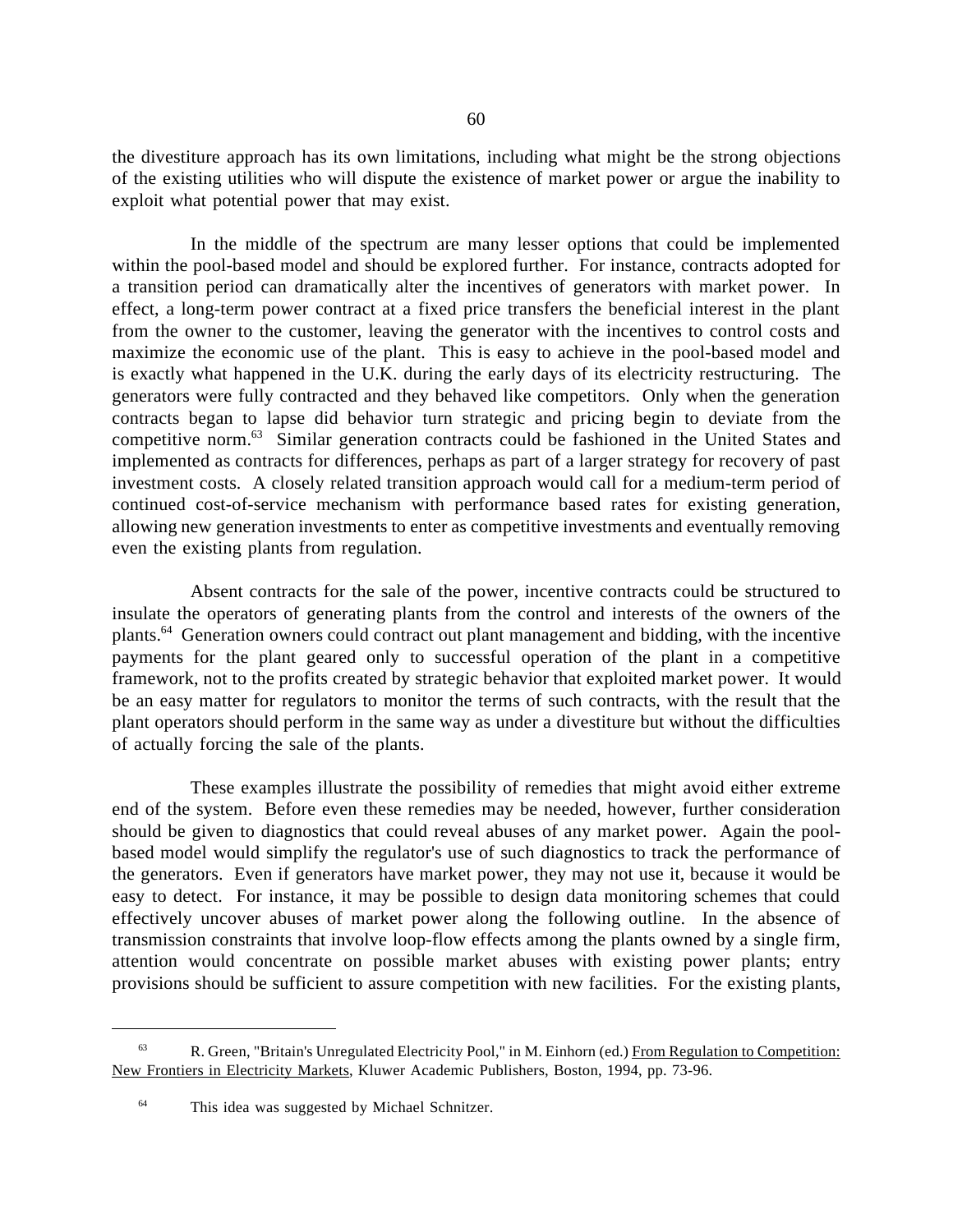there is a great deal of data that could be used to provide reasonable estimates of the capacity and operating costs of the plants. With this information, and the transparent prices of the system operator's dispatch, exercise of market power to capture monopoly profit would be revealed by three simultaneous conditions:

> **Price Above Operating Costs.** The market price must be high enough to contribute to monopoly profits. If prices are at or below the operating costs of the plant in question, there is no profit, hence no monopoly profit. The plant may not be running, or if dispatched it would have no impact on the market price.

> **Output Below Capacity.** The exercise of monopoly power in the pool-based market requires restricting output in order to support higher prices. If the plant is running at full capacity, high prices above operating costs may generate large profits, but these profits reflect scarcity and not use of market power. Scarcity prices should be paid and charged to provide the right incentives in the market; but scarcity prices apply only when the applicable plants are offered and running at full capacity.

> **Significant Affiliated Output.** The profit from monopoly bidding and pricing is captured on the commonly owned output which enjoys the benefits of the higher prices created by the restriction. Hence the person restricting output must have other output sufficient to demonstrate a higher profit captured because of the use of market power.

These conditions should be easy to monitor with the information available from the system operator's dispatch. If any of these conditions fails to hold, and there are no significant loop-flow effects, then there is a natural explanation of the market outcome that differs from use of market power. Since the exercise of market power should be the concern, not the simple fact of concentration of ownership, this outline of the elements of a possible diagnostic suggests a policy that could be followed before remedies need be applied. This would be a variant of lighthanded regulation. The regulator would monitor the dispatch results for existing plants. As long as the three conditions did not exist simultaneously for a significant number of hours a year, bidding behavior would be accepted as consistent with market competition. Otherwise, the search for remedies would be on. Given the nature of the likely remedies, the result might well be that behavior would be competitive and no remedies would be required.

In the presence of significant loop flow effects, with the ability of generators to manipulate the interactions, it would be possible to profit from market power without meeting these three tests. The analysis of market power in the face of significant transmission constraints is a subject for future research.<sup>65</sup>

 <sup>65</sup> Judith B. Cardell, Carrie Cullen Hitt and William W. Hogan, "Market Power and Strategic Interaction in Electric Networks," Harvard Electricity Policy Group, September 25, 1996 (Revised October 15, 1996).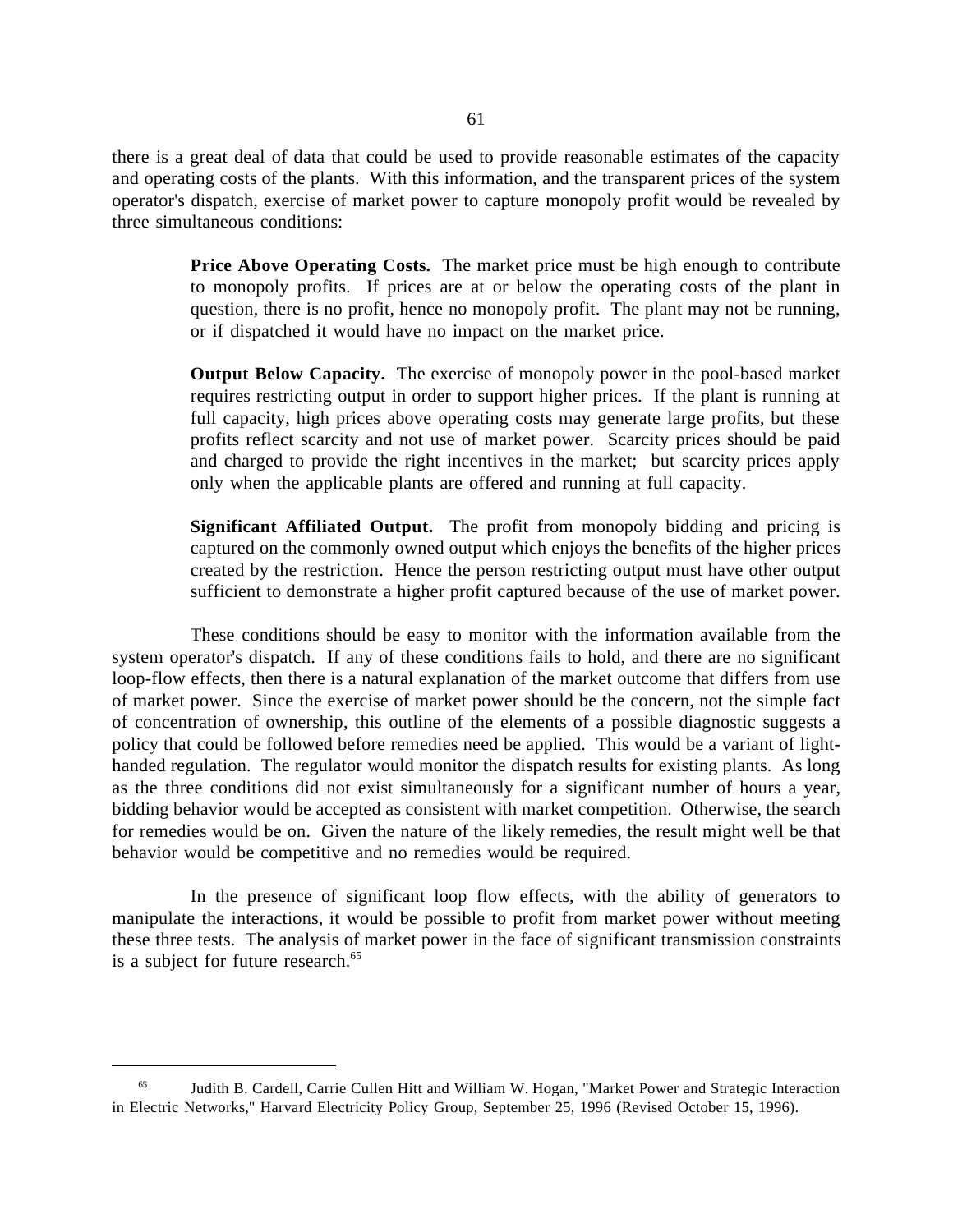### **SUMMARY**

The contract network approach and its key elements -- access to essential facilities including the wires and pool dispatch, use of short-run marginal-cost pricing, and reliance on long-term contracts to provide economic hedges rather than specific performance -- are not far from actual operations or proposed reforms in other systems. The FERC proposed capacity reservation system moves very far in this direction, posing a point-to-point transmission reservation definition that does not depend on a decomposition and tracking of the actual flows. Decentralized trading of these capacity reservations would not be enough to support a competitive market, but this trading could be coordinated through the system operator. Opportunity cost pricing would define the trading criterion. Because of the strong and unavoidable network interactions, opportunity cost pricing for transmission and energy cannot be separated, but they would arise naturally as the result of bidding and economic dispatch offered by the system operator. Locational prices would define the opportunity costs for energy bid through the spot market, and the difference in locational prices would define the opportunity cost for transmission scheduled in addition to the spot market transactions. Then tradable point-to-point capacity reservations with opportunity cost pricing for unused or overused amounts would be functionally and financially equivalent to transmission congestion contracts. Conversely, transmission congestion contracts would be functionally and financially equivalent to the tradable point-topoint capacity reservations, would be easier to manage, and would fully support the competitive market while being fully consistent with the actual use of the transmission grid.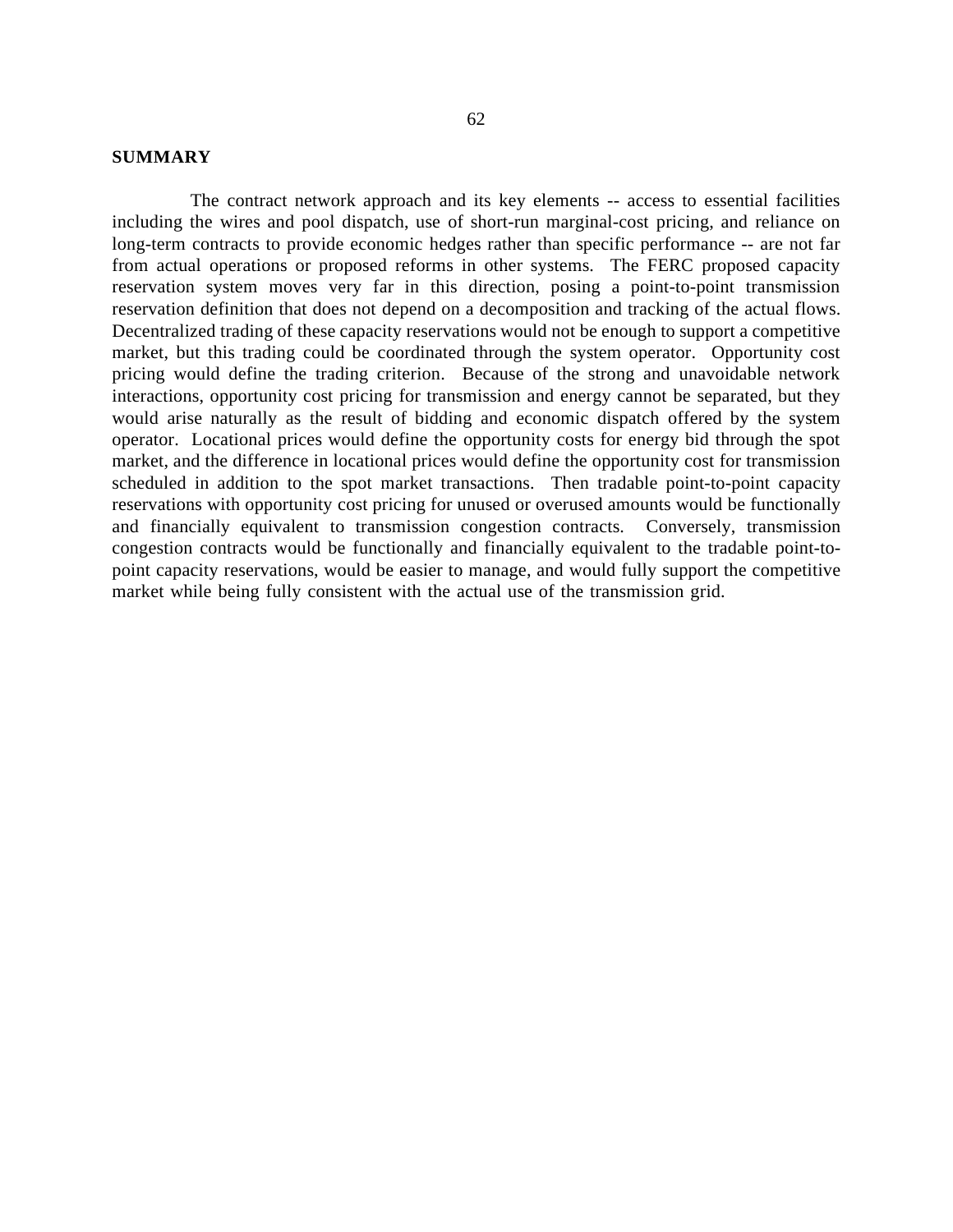# **APPENDIX I Capacity Reservation Open Access Transmission Tariffs FERC's Fifteen Proposed Principles**<sup>66</sup>

A capacity reservation tariff might have terms and conditions very much like those for point-to-point service in the Final Rule tariff. These would need to be modified to accommodate former network service customers. It is premature to specify detailed terms and conditions of capacity reservation service in advance of the comments and technical conference. However, we propose certain general capacity reservation tariff principles for comment.

### 1. Purpose of reservation service

Transmission products and services should be provided on an open access, comparable basis. In order to ensure comparability, transmission service should be nominated and reserved on a non-discriminatory basis. Transmission for wholesale sales of electric energy should be made available on an unbundled basis.

2. Basic service concept

All firm transmission service would be reserved, and all reserved service would be firm service. Reservations of transmission capacity should permit the customer to receive up to a specific amount of power into the grid at specified [Points of Receipt] and to deliver up to a specific amount of power from the grid at specified [Points Of Delivery], on a firm basis. Individual PORs and PODs need not be "paired" with each other. The customer's capacity reservation would be the higher of either (1) the sum of the reservations at all PORs or (2) the sum of the reservations at all PODs. All nominations for a capacity reservation would be evaluated using the same standard; for example, the utility could apply a feasibility criterion that states that the grid must be able to accommodate the scheduled use of all capacity reservations simultaneously.

3. Use of capacity reservations

A customer with a capacity reservation could use the reservation to deliver or receive any type of power product (such as firm or non-firm power). That is, use of the capacity reservation should not be restricted to particular power products. Any such restriction would be inconsistent with unbundling. This would allow the capacity reservation holder to combine transmission and power products in any way that satisfies its needs.

4. Applicability to all customers

 <sup>66</sup> Federal Energy Regulatory Commission, "Capacity Reservation Open Access Transmission Tariffs," Notice of Proposed Rulemaking, RM96-11-000, Washington DC, April 24, 1996, extract of pp. 20-25.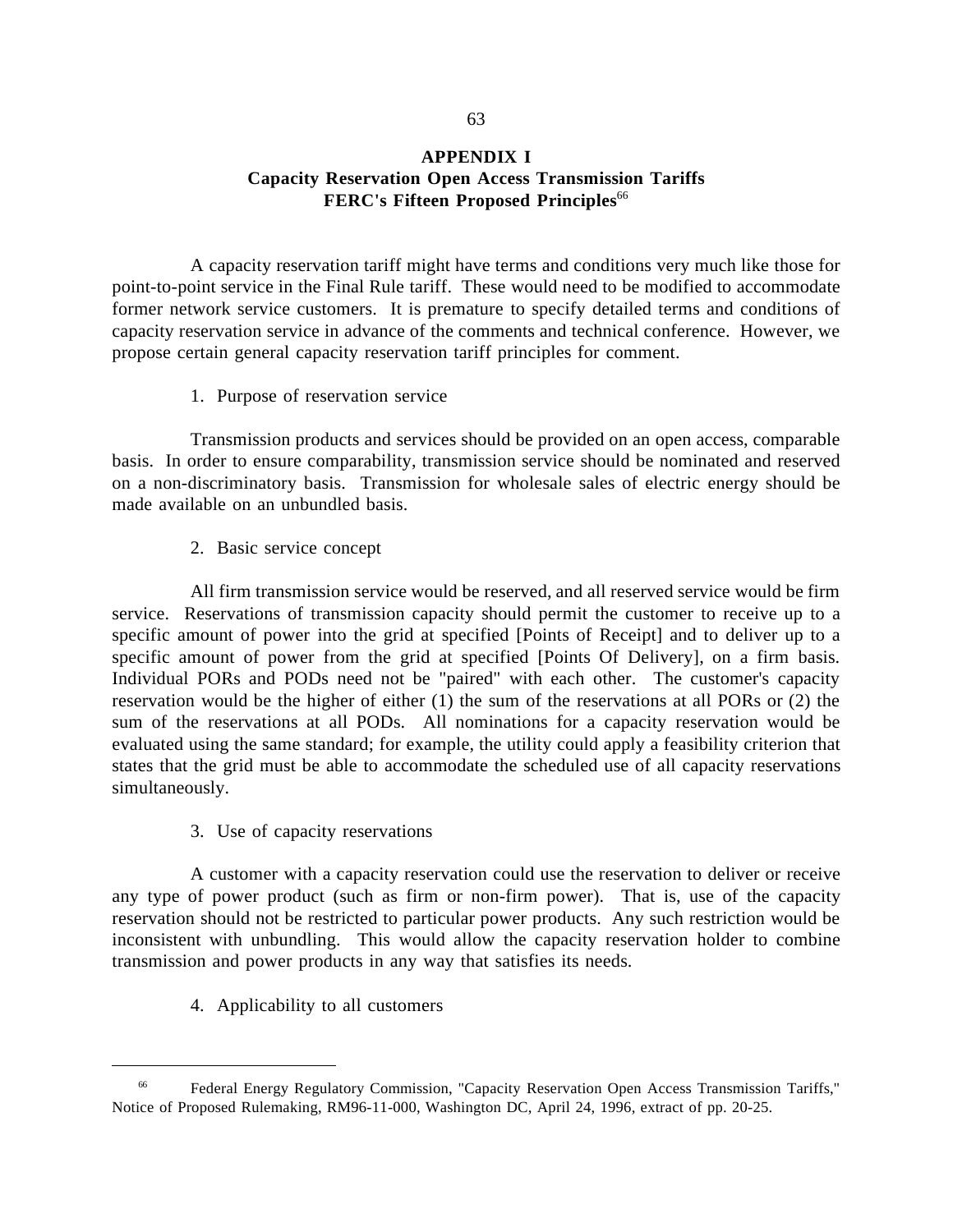Capacity reservations for all firm transmission service would be made under the [Capacity Reservation Tariff], including reservations nominated on behalf of the transmission provider's bundled wholesale and retail customers. This would make it possible to allocate capacity and costs comparably among all transmission users. This would not require the unbundling of the transmission component of bundled retail rates or affect state authority with regard to the rates, terms, and conditions of service to bundled retail customers.

### 5. Application of penalties for overuse

Any charges for exceeding capacity reservations should be non-discriminatory. If a CRT penalizes use in excess of reserved amounts, these penalties should be applied comparably to all reservations. Any dispositions of penalties assessed against the utility for violating bundled retail capacity reservations would be under the state commission's ratemaking authority. If penalties are not authorized by the state commission's ratemaking authority, the Commission would not authorize recovery of such penalties from other transmission customers.

## 6. Standard for accepting nominations

A nomination for a capacity reservation would be accepted if the transmission provider determines that it can be reliably accommodated without infringing on other firm reservations. If transmission capacity expansion is needed and approved by state siting authorities, a nomination should be accepted if the nominating customer is willing to pay its appropriate share of the cost of the expansion.

# 7. Non-firm transmission service

In addition to reserved firm service, transmission providers would offer non-firm transmission service. Non-firm service could be provided from transmission capacity not scheduled by customers with reservations or from capacity that is not previously reserved. Non-firm service would be allocated to the highest valued use by opportunity cost pricing as described in the Open Access Final Rule or by some other pricing consistent with the Commission's Transmission Pricing Policy Statement.

## 8. Open season for new facilities

We would anticipate requiring a transmission provider to publicly announce its plans for capacity expansion projects to allow market participants to reserve capacity. Participants would pay an appropriate share of the costs of the project. All market participants would be treated comparably in securing additional transmission capacity reservations when the grid capacity is expanded.

# 9. Cost allocation and pricing

The fixed costs of the transmission network would be allocated among reservation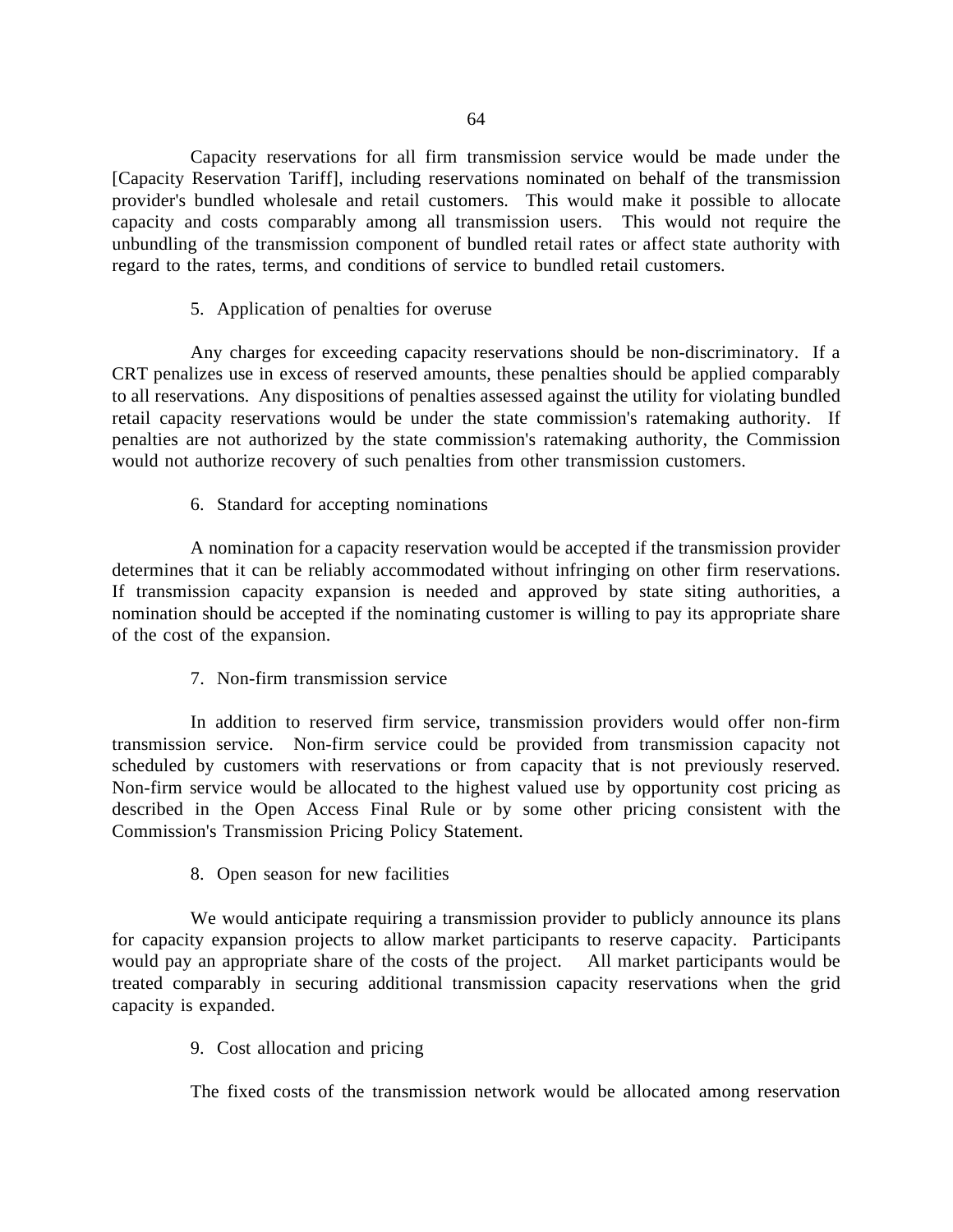holders on the basis of their capacity reservations. Rates would be designed to recover these costs and would be revised from time to time to reflect changes in the level of fixed costs or changes in reserved amounts. In this way, transmission providers would have an opportunity to fully recover their fixed costs. Transmission providers would be expected to propose specific mechanisms for recovering fixed costs from transmission customers.

## 10. Standardized products and priority protocols

Just as the Commission has required under the Open Access Final Rule tariff, the CRT would offer standardized transmission products and services, defining reserved and non-reserved transmission service and setting reservation priorities and curtailment protocols. This would reduce uncertainty and facilitate the trading of any transmission capacity in a secondary market. Such trading can be an important tool in price discovery and risk management.

# 11. Service modifications

Customers with a capacity reservation would be allowed to modify their capacity reservations at no additional charge if the modification can be accommodated without infringing upon any other firm capacity reservations. Modifications should not result in the customer's capacity reservation being exceeded. Modifications could include reallocation among the customer's already specified receipt and delivery points or reallocation from existing to new receipt and delivery points.

# 12. Scheduling flexibility

Customers with capacity reservations would be given the option of scheduling (using) less than their full capacity reservation at each POR or POD. In addition, the transmission provider also could offer an "obligation" type of capacity reservation under which the customer would be required to use all of the capacity it has reserved.

13. Reassigning reservations

Customers would be allowed to reassign their reservations to other entities eligible to take service under the CRT at no additional cost, subject to certain limitations, such as those in the Open Access Final Rule point-to-point tariff provisions.

# 14. Opportunity Cost Pricing

Opportunity cost pricing would still be an option under a capacity reservation service. Under a CRT, a holder of a capacity reservation would not pay opportunity costs for use of its own capacity when the utility encounters a transmission constraint; instead, it would be eligible to receive opportunity cost payments if it did not use its full capacity reservation across the constrained interface. In contrast, a customer seeking a capacity reservation or using non-firm service might have to pay opportunity costs.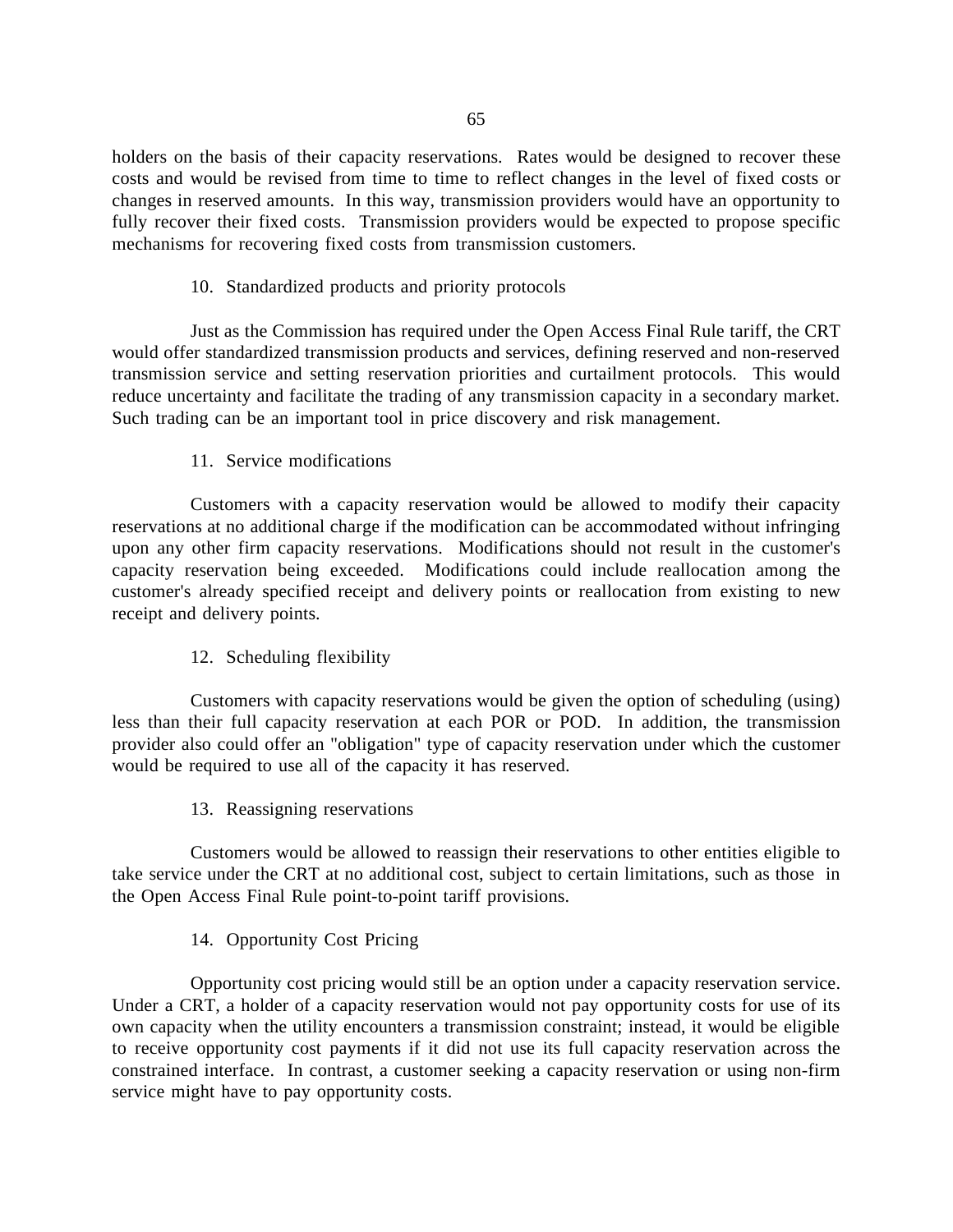### 15. Planning obligation

Each market participant would be responsible for planning its own transmission needs. The transmission provider would not be responsible under Federal rules for planning the CRT nominations of others, even relatively small customers. Transmission providers, of course, would be free to enter voluntary arrangements to perform this task, or they may be required to do so under state laws. The Commission would consider approving negotiated rates and conditions between a small customer and a transmission utility that reflect different risks accepted by each party when one plans for the other.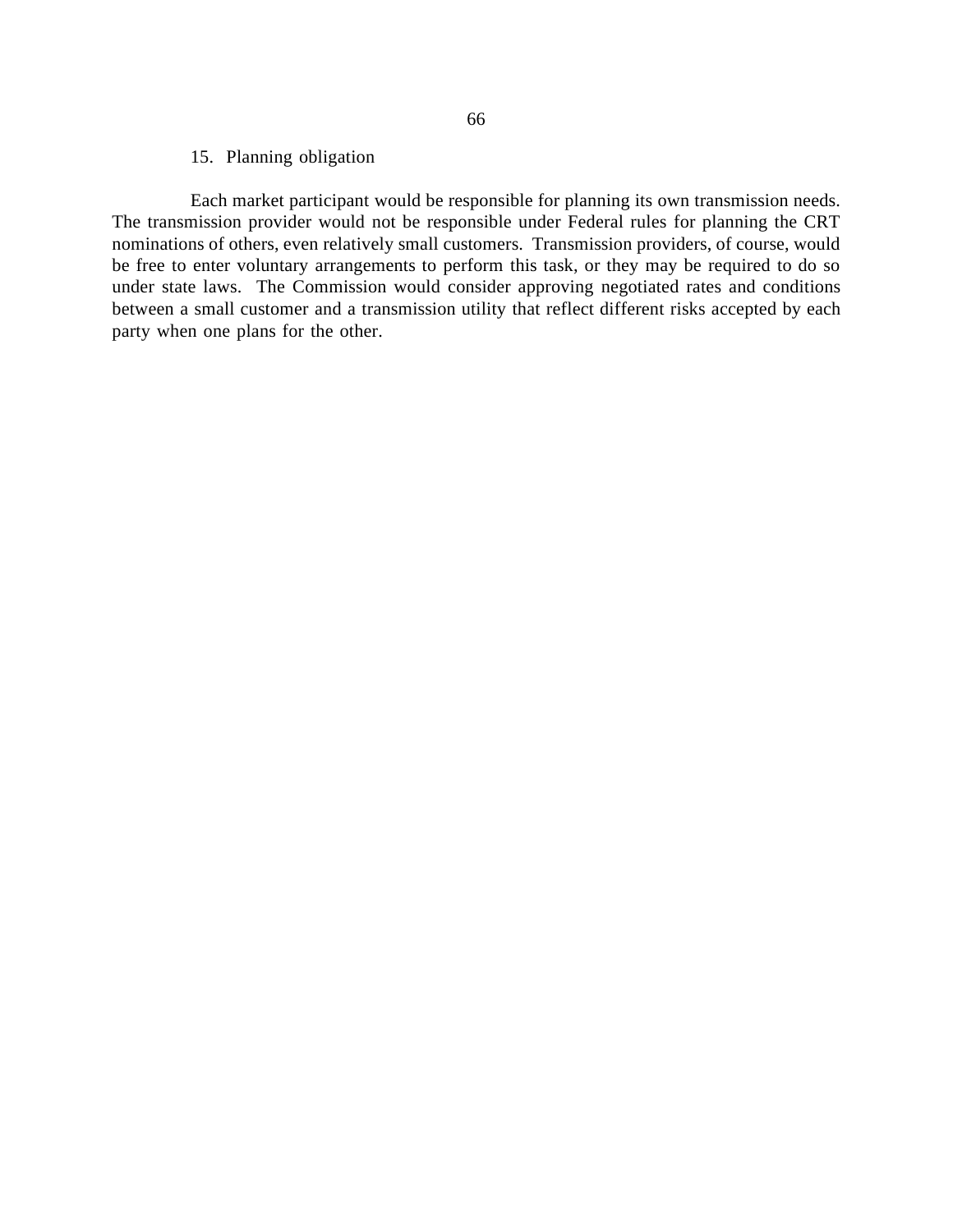## **APPENDIX II Competitive Electricity Market Pricing**

### **INTRODUCTION**

 $\overline{a}$ 

Examples of pricing in networks illustrate the issues and the use of least-cost dispatch with accompanying transmission congestion contracts under the pool-based model.<sup>67</sup> Pricing in a competitive electricity market is at marginal cost. The many potential suppliers compete to meet demand, bidding energy supplies into the pool. The dispatchers choose the least-cost combination of generation or demand reductions to balance the system. This optimal dispatch determines the market clearing prices. Consumers pay this price into the pool for energy taken from the spot market and generators in turn are paid this price for the energy supplied.

Inherently, energy pricing and transmission pricing are intimately connected. The FERC has outlined objectives for transmission pricing that would be compatible with a competitive market.<sup>68</sup> A series of examples of pricing in the competitive electricity market model illustrates the determination of prices under economic dispatch in a network and relates transmission constraints to congestion rentals that lead to different prices at different locations. These fundamentals provide the building blocks for an energy and transmission pricing system that addresses the several requirements of the FERC outline.

#### **SHORT-RUN TRANSMISSION PRICING**

A system operator (SO) can implement a pricing regime to support the competitive market. This pricing and access regime can accommodate both a pool-based spot market and more traditional "physical" bilateral contracts. The key is in how the SO provides balancing services, adjusts for transmission constraints and charges for transmission usage. The SO would match buyers and sellers in the short-term market. The SO would receive "schedules" that could include both quantity and bidding information. For the participants in the pool, these schedulebids would be for loads or generation with maximum or minimum acceptable prices. For the self-nominations of bilateral transactions, the schedule-bids would be for transmission quantities with increment and decrement bids for both ends of the transaction. These incremental and decremental bids would apply only for the short-term dispatch and need not be the same as the confidential bilateral contract prices.

 $67$  These examples illustrate the elements of locational marginal cost pricing. They are adapted from W. Hogan, "A Wholesale Pool Spot Market Must Be Administered by the Independent System Operator: Avoiding the Separation Fallacy," The Electricity Journal, December 1995, pp. 26-37; W. Hogan "Transmission Pricing and Access Policy for Electricity Competition," The Harvard-Japan Project on Energy and the Environment, February 1996.

 <sup>68</sup> Federal Energy Regulatory Commission, "Transmission Pricing Issues," Staff Discussion Paper, Inquiry Concerning the Commission's Pricing Policy for Transmission Services Provided by Public Utilities Under the Federal Power Act, Washington, DC, June 1993, pp. 7-8.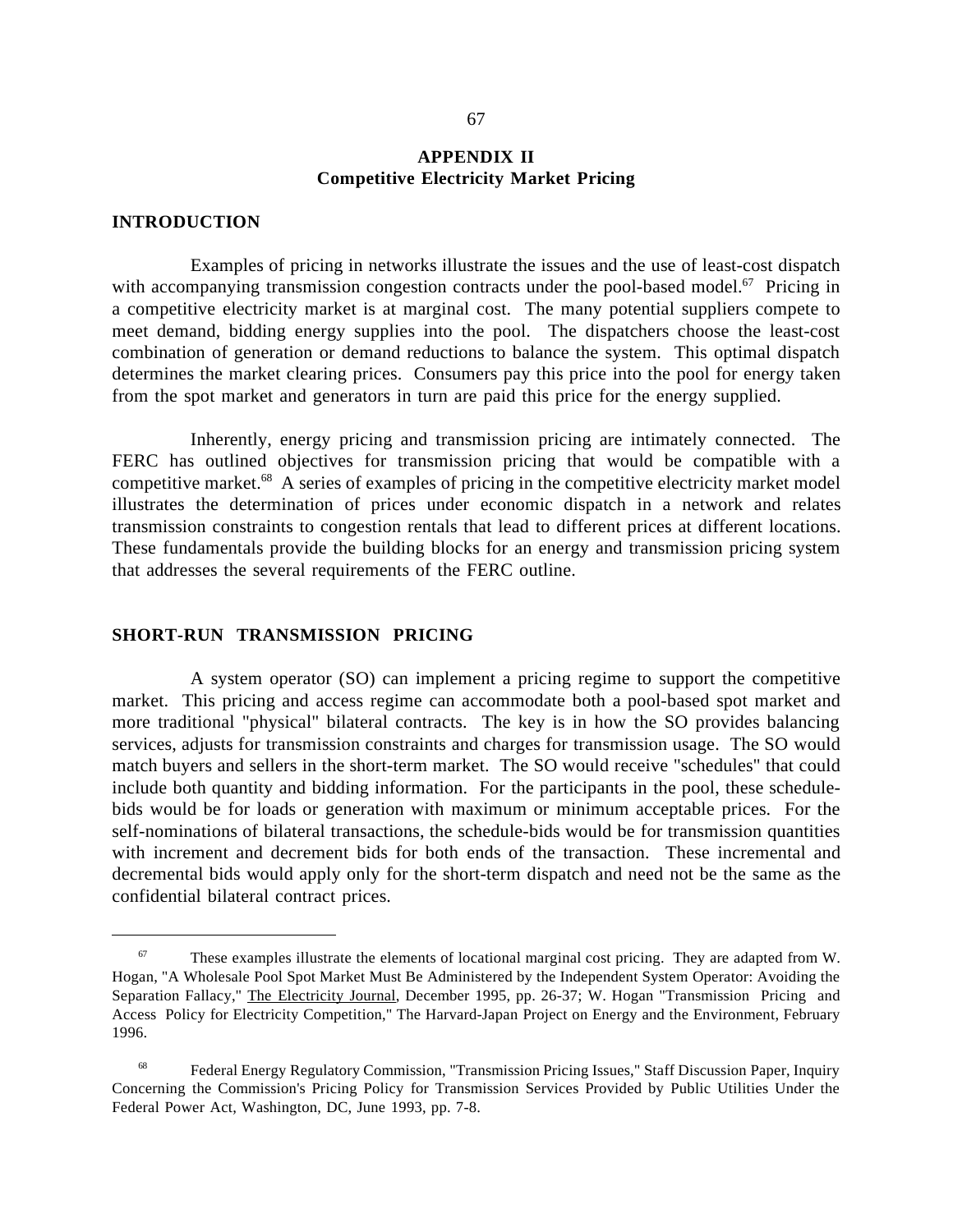The responsibility of the SO would be to integrate the schedules and the associated bids for deviations from the schedules to find the economic combination for all market participants. This range of schedule-bids would be more varied and flexible, giving everyone more choices.

#### **Transmission Pricing Examples**

 A set of examples can illuminate the treatment of spot-market transactions and bilateral transactions, under the SO's responsibility to achieve an economic dispatch. These examples are simple, but they capture the essential points in terms of the alternatives available for bilateral transactions. The test of no conflict of interest and non-discrimination is that, other things being equal, there should be no incentive in the dispatch or pricing mechanism to favor either the spot market or the bilateral transaction.



For simplicity, we ignore here any complications of market power or long-run issues, such as the creation of transmission congestion contracts, and focus solely on the short-run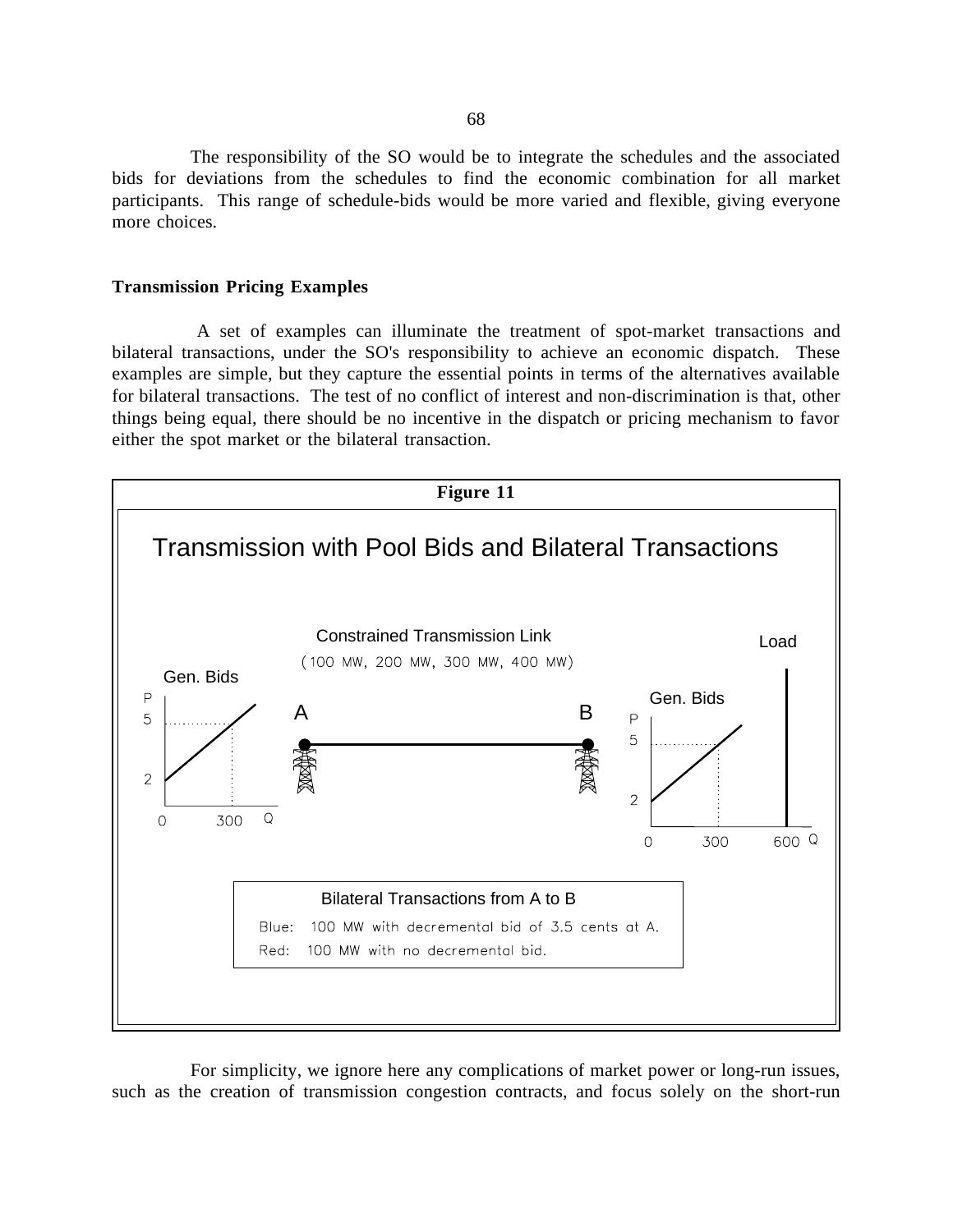dispatch and pricing issues. A market with a single transmission lines, as shown in the accompanying Figure 11, allows an illustration of the basic principles. What is less obvious, however, is that these same principles in no way depend on the special case of a single transmission line. Unlike many other approaches, such as ownership and physical control of the line, or the contract-path fiction, as expanded below in further examples for a grid, these pricing principles extend to a framework to support open access in a complicated network.

The assumptions include:

- Two locations, A and B.
- Total load is for 600 MW at location B. For simplicity, the load is fixed, with no demand bidding.
- A transmission line between A and B with capacity that will be varied to construct alternative cases.
- Pool bid generation at both A and B. To simplify, each location has the same bid curve, starting at 2 cents/kwh and increasing by 1 cent/kwh for each 100 MW. Hence, a market price of 5 cents at A would yield 300 MW of pool-based generation at that location. Likewise for location B.
- Two bilateral transaction schedules, Blue and Red, each for 100 MW from A to B. Each bilateral transaction includes a separate contract price between the generator and the customer; the SO does not know this contract price.

Blue provides a (completely discretionary) decremental bid at A of 3.5 cents. In other words, if the price at A falls to 3.5 cents, Blue prefers to reduce generation and, in effect, purchase power from the pool. Blue may do this, for example, if the running cost of its plant is 3.5 cents, and it would be cheaper to buy than to generate.

Red provides no such decremental bid, and requests to be treated as a must run plant.

The SO accepts the bids of those participating in the spot market at A and B and the bilateral schedules. The load is fixed at 600 MW. The bilateral transactions cover 200 MW, or the person responsible for the bilateral transaction must purchase power at B to meet any deficiency. The remaining 400 MW of load must be met from the spot market to include production at A or B, and use of the transmission line.

In determining the economic dispatch, the system operator treats the pool generation bids in the usual way. The Blue bilateral transaction is treated as a fixed obligation, with the 3.5 cent decrement bid as an alternative source of balancing adjustment at A. The Red bilateral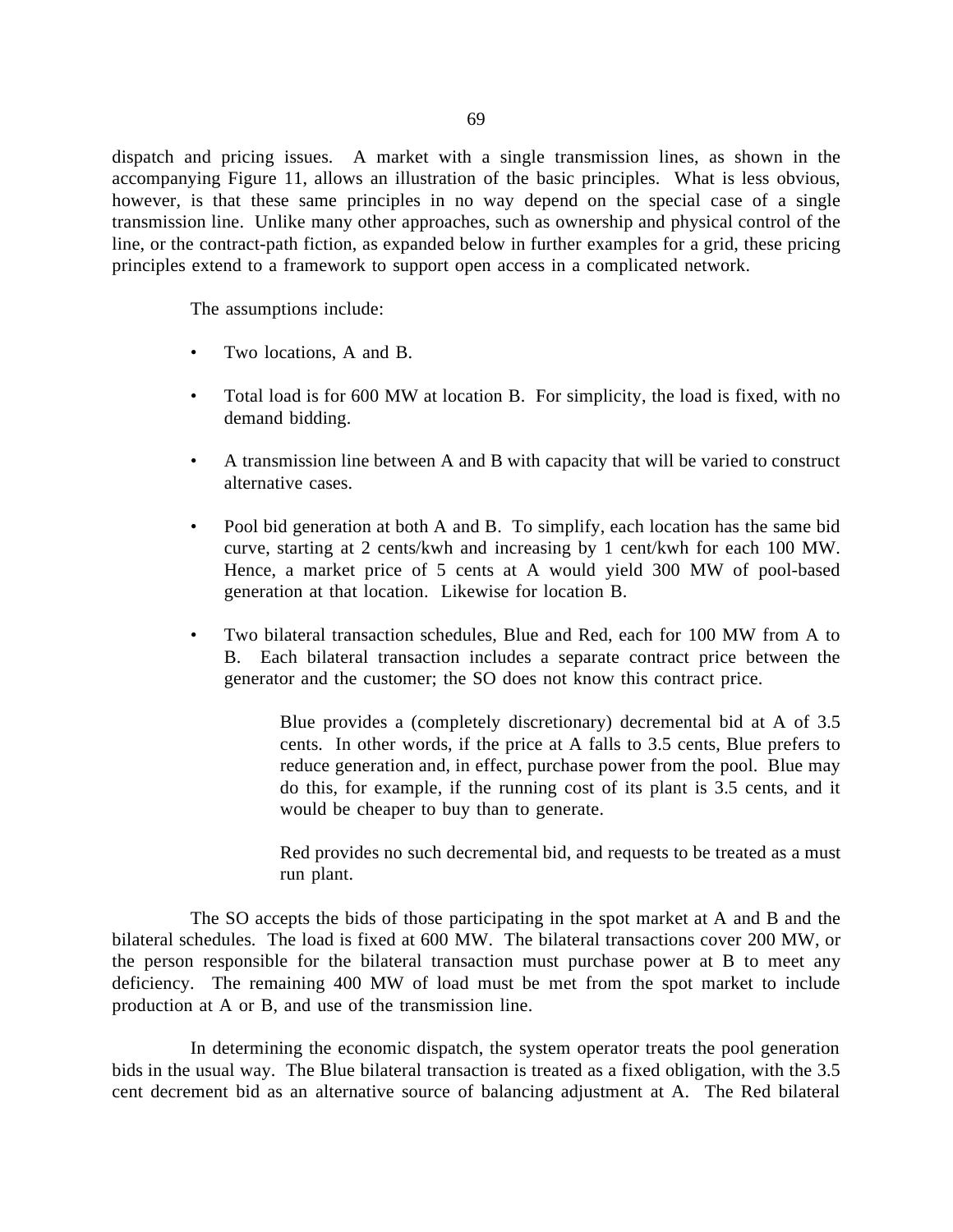transaction is treated as a fixed obligation, with no such balancing adjustment.

| <b>Power Flows and Locational Prices</b> |                          |                |     |                  |                  |  |  |
|------------------------------------------|--------------------------|----------------|-----|------------------|------------------|--|--|
|                                          | <b>Alternative Cases</b> |                |     |                  |                  |  |  |
|                                          |                          |                |     |                  |                  |  |  |
| Link Capacity A to B                     | <b>MW</b>                | 400            | 300 | 200              | 100              |  |  |
| Total Load at B                          | <b>MW</b>                | 600            | 600 | 600              | 600              |  |  |
|                                          |                          |                |     |                  |                  |  |  |
| Price at A                               | cents/kwh                | $\overline{4}$ | 3.5 | 3                | $\overline{c}$   |  |  |
| Price at B                               | cents/kwh                | $\overline{4}$ | 5   | 6                | 7                |  |  |
|                                          |                          |                |     |                  |                  |  |  |
| <b>Transmission Price</b>                | cents/kwh                | $\Omega$       | 1.5 | 3                | 5                |  |  |
|                                          |                          |                |     |                  |                  |  |  |
| Pool Generation at A                     | MW                       | 200            | 150 | 100              | $\overline{0}$   |  |  |
| Pool Generation at B                     | <b>MW</b>                | 200            | 300 | 400              | 500              |  |  |
|                                          |                          |                |     |                  |                  |  |  |
| Blue Bilateral Input at A                | <b>MW</b>                | 100            | 50  | $\boldsymbol{0}$ | $\boldsymbol{0}$ |  |  |
| Red Bilateral Input at A                 | <b>MW</b>                | 100            | 100 | 100              | 100              |  |  |

Assuming that the net of the fixed obligations with no balancing adjustments is feasible, which is the interesting case, we can vary the capacity on the link to see the results of the economic dispatch and the payments by the participants. The examples cover four cases, starting at 400 MW of transmission capacity, and reducing in increments of 100 MW. The details are in the accompanying table.

**400 MW**. In the case of 400 MW of transmission capacity, the economic dispatch solution is just balanced with no congestion. Everyone sees the same price of 4 cents. The payments for each party include:

- Pool Generation at A: Paid 4 cents for 200 MW.
- Pool Generation at B: Paid 4 cents for 200 MW.
- Pool Load at B: Pays 4 cents for 400 MW.
- Blue Bilateral: Pays zero cents for transmission of 100 MW.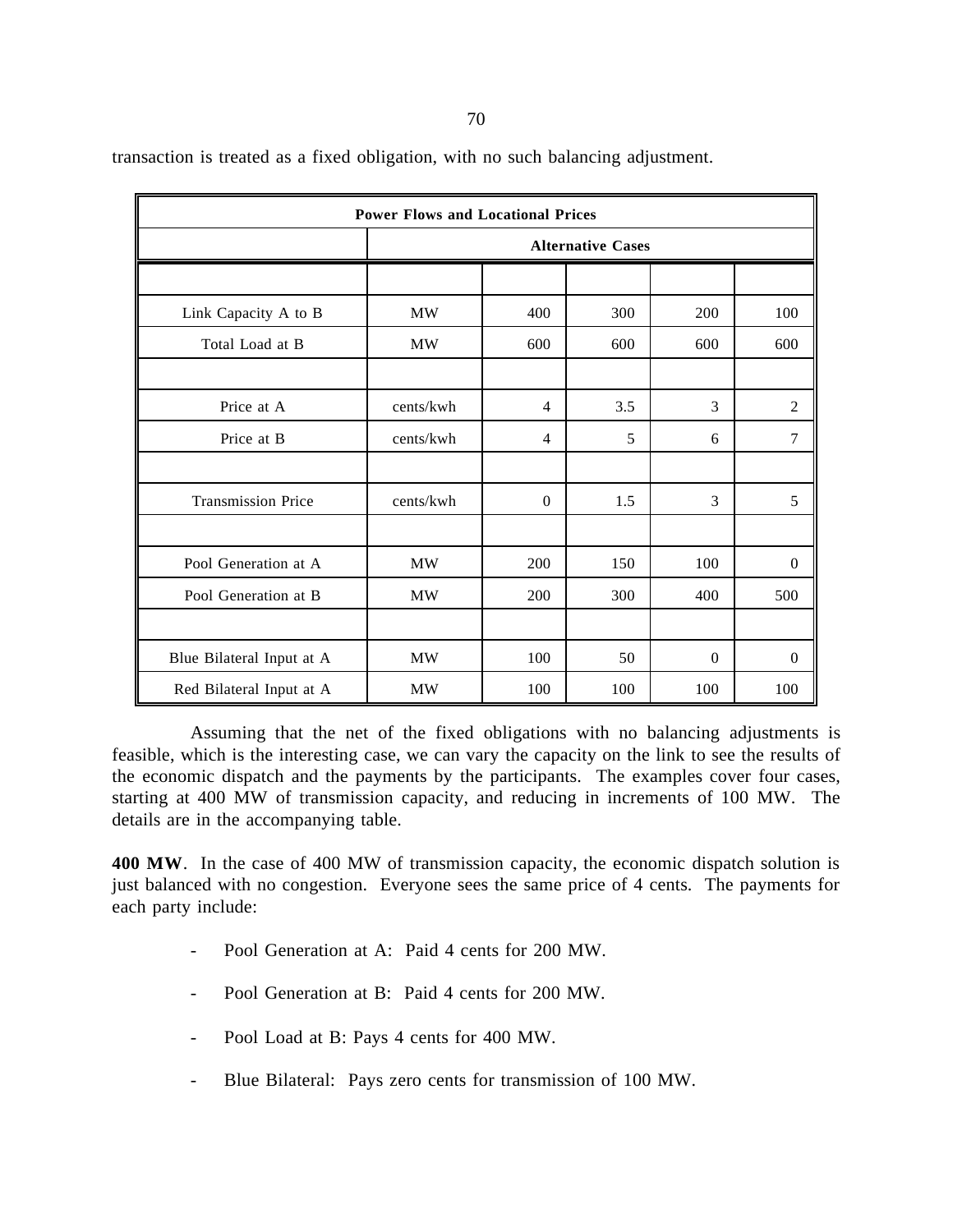- Red Bilateral: Pays zero cents for transmission of 100 MW.

Everybody is happy.

**300 MW**. In the case of 300 MW of transmission capacity, the economic dispatch solution encounters transmission congestion, and the prices differ by location. The price at A drops to 3.5 cents, and the price at B rises to 5 cents. The opportunity cost of transmission is 1.5 cents. The payments for each party include:

- Pool Generation at A: Paid 3.5 cents for 150 MW.
- Pool Generation at B: Paid 5 cents for 300 MW.
- Pool Load at B: Pays 5 cents for 400 MW.
- Blue Bilateral: Pays 1.5 cents for transmission of 50 MW. Blue makes up the remaining 50 MW obligation at B at a price of 5 cents.
- Red Bilateral: Pays 1.5 cents for transmission of 100 MW.

Everybody would prefer less congestion, but everyone is paying the opportunity cost of the transmission congestion. Note that at these prices, Blue is indifferent to bidding in its generation at 3.5 cents in the pool at A, or continuing as a bilateral transaction. Further, note that the SO reduced both pool and Blue transactions. There is no artificial bias induced by the SO fulfilling the directives of the economic dispatch.

**200 MW**. In the case of 200 MW of transmission capacity, the economic dispatch solution encounters more transmission congestion, and the prices differ more by location. The price at A drops to 3 cents, and the price at B rises to 6 cents. The opportunity cost of transmission is 3 cents. The payments for each party include:

- Pool Generation at A: Paid 3 cents for 100 MW.
- Pool Generation at B: Paid 6 cents for 400 MW.
- Pool Load at B: Pays 6 cents for 400 MW.
- Blue Bilateral: Prefers not to generate and has no transmission. Blue makes up the 100 MW obligation at B at a price of 6 cents.
- Red Bilateral: Pays 3 cents for transmission of 100 MW.

Everybody would prefer less congestion, but everyone is paying the opportunity cost of the transmission congestion. Note that at these prices, Blue is better off than if it had actually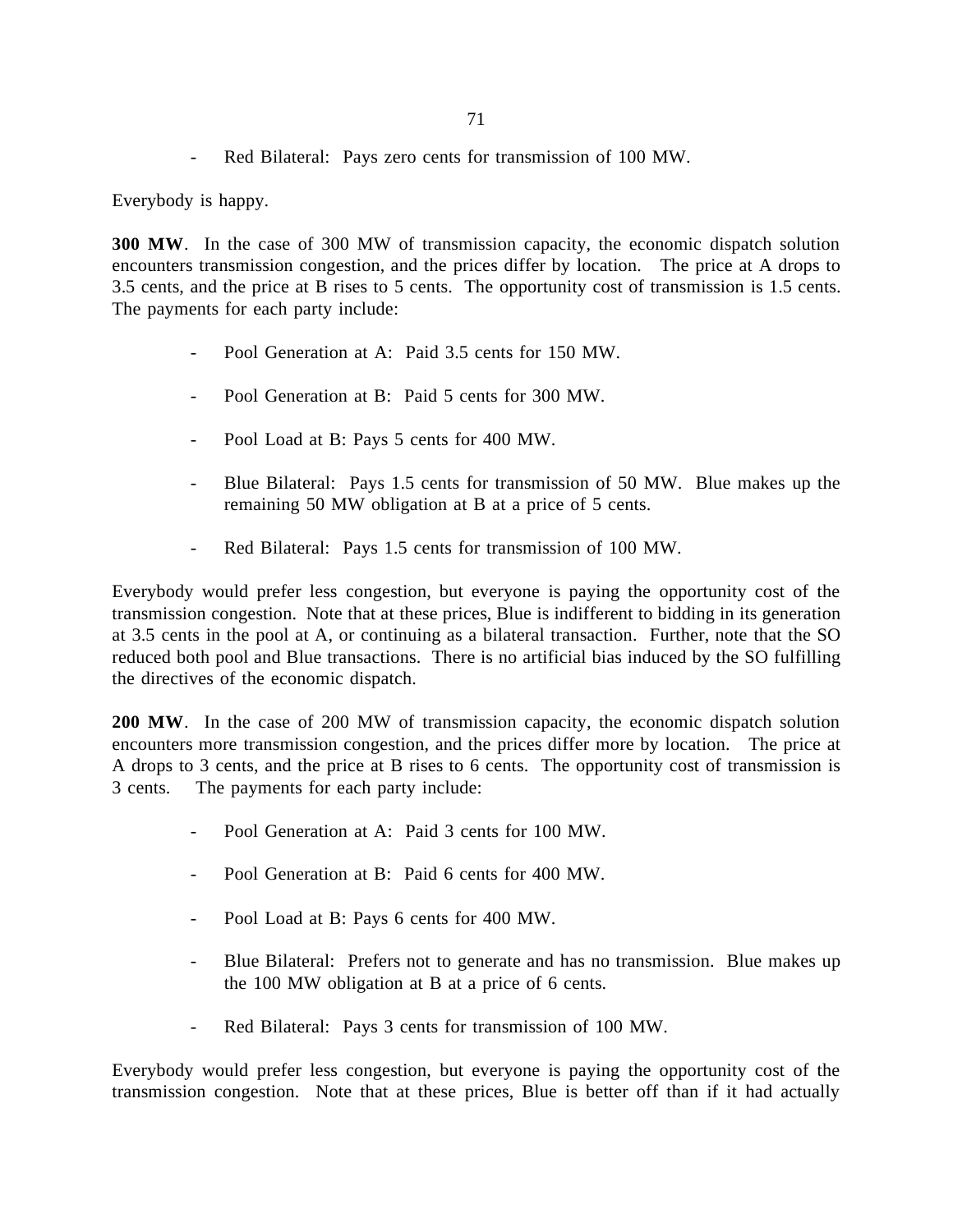generated. Of course, Blue would still be indifferent to bidding in its generation at 3.5 cents in the pool at A, or continuing as a bilateral transaction. Further, note that the SO reduced both pool and Blue transactions. There is no artificial bias induced by the SO fulfilling the directives of the economic dispatch.

**100 MW**. In the case of 100 MW of transmission capacity, the economic dispatch solution encounters transmission congestion to the point of eliminating everything other than the must run plant, and the prices differ more by location. The price at A drops to 2 cents, and the price at B rises to 7 cents. The opportunity cost of transmission is 5 cents. The payments for each party include:

- Pool Generation at A: No generation.
- Pool Generation at B: Paid 7 cents for 500 MW.
- Pool Load at B: Pays 7 cents for 400 MW.
- Blue Bilateral: Prefers not to generate and has no transmission. Blue makes up the 100 MW obligation at B at a price of 7 cents.
- Red Bilateral: Pays 5 cents for transmission of 100 MW.

Everybody would prefer less congestion, but everyone is paying the opportunity cost of the transmission congestion. Note that at these prices, Blue is better off than if it had actually generated. Of course, Blue would still be indifferent to bidding in its generation at 3.5 cents in the pool at A, or continuing as a bilateral transaction. Further, note that the SO reduced both pool and Blue transactions. There is no artificial bias induced by the SO fulfilling the directives of the economic dispatch.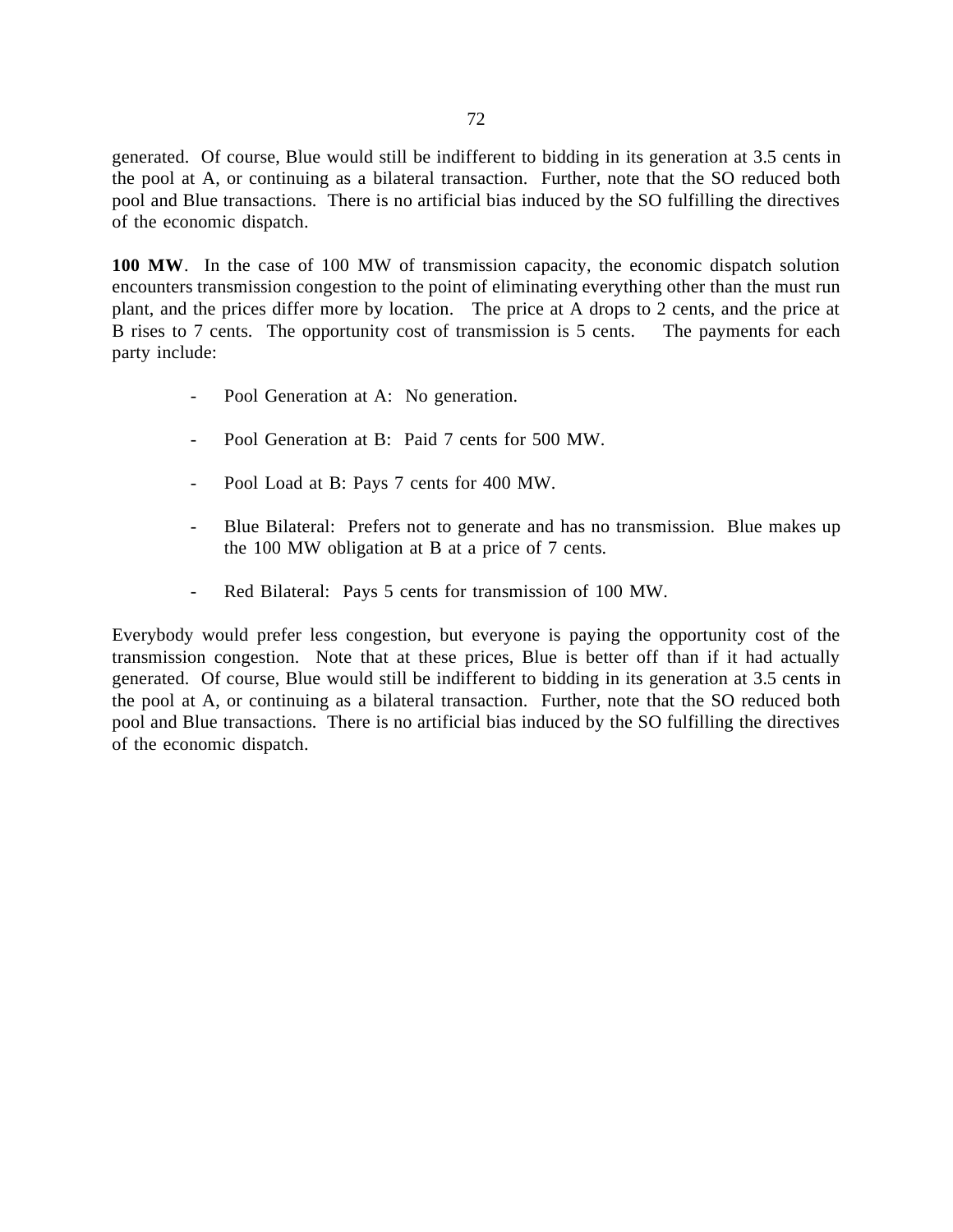| <b>Power Flows and Locational Prices</b> |                          |                |          |          |                |  |  |
|------------------------------------------|--------------------------|----------------|----------|----------|----------------|--|--|
|                                          | <b>Alternative Cases</b> |                |          |          |                |  |  |
| Link Capacity A to B                     | <b>MW</b>                | 400            | 300      | 200      | 100            |  |  |
| Price at A                               | cents/kwh                | $\overline{4}$ | 3.5      | 3        | $\overline{2}$ |  |  |
| Price at B                               | cents/kwh                | $\overline{4}$ | 5        | 6        | 7              |  |  |
| <b>Transmission Price</b>                | cents/kwh                | $\theta$       | 1.5      | 3        | 5              |  |  |
| Payments to Independent System Operator  |                          |                |          |          |                |  |  |
| Pool Load at B (400 MW)                  | cents $(x1000)$          | 1,600          | 2.000    | 2,400    | 2,800          |  |  |
| Contract Load at B (200 MW)              | cents $(x1000)$          | $\theta$       | $\Omega$ | $\Omega$ | $\theta$       |  |  |
| Generation at A                          | cents $(x1000)$          | (800)          | (525)    | (300)    | $\Omega$       |  |  |
| Generation at B                          | cents $(x1000)$          | (800)          | (1,500)  | (2,400)  | (3,500)        |  |  |
| <b>Blue Transmission</b>                 | cents $(x1000)$          | $\theta$       | 75       | $\Omega$ | $\theta$       |  |  |
| Blue Imbalance at B                      | cents $(x1000)$          | $\Omega$       | 250      | 600      | 700            |  |  |
| <b>Red Transmission</b>                  | cents $(x1000)$          | $\theta$       | 150      | 300      | 500            |  |  |
| Red Imbalance at B                       | cents $(x1000)$          | $\theta$       | $\theta$ | $\Omega$ | $\overline{0}$ |  |  |
| Net to SO                                | cents $(x1000)$          | $\Omega$       | 450      | 600      | 500            |  |  |

The net spot-market payments that are made to and from the SO are summarized in the accompanying table. Note that the cases of transmission congestion include net payments to the SO. These net payments are equal to the value of the constrained transmission capacity. These are the congestion payments which would be redistributed through a system of transmission congestion contracts, as illustrated below in further examples.

## **Implications**

These examples for a single, isolated line are simple, but they capture the essential features. These features generalize to a more complicated network under the economic dispatch model in the sense that participants can provide bids at their discretion. Some of the bids can be "must run." The locational prices are easily determined from the economic dispatch considering all the bids and schedules, not just those included in the power exchange. And although everyone would prefer a less congested system, all users would pay the short-run opportunity costs of their contribution to the congestion. Other things being equal, there would be no bias between spot market and bilateral transactions.

Note that if Blue and Red did not pay the opportunity cost of transmission, there would be a substantial bias in favor of the bilateral transactions. Furthermore, the locational prices are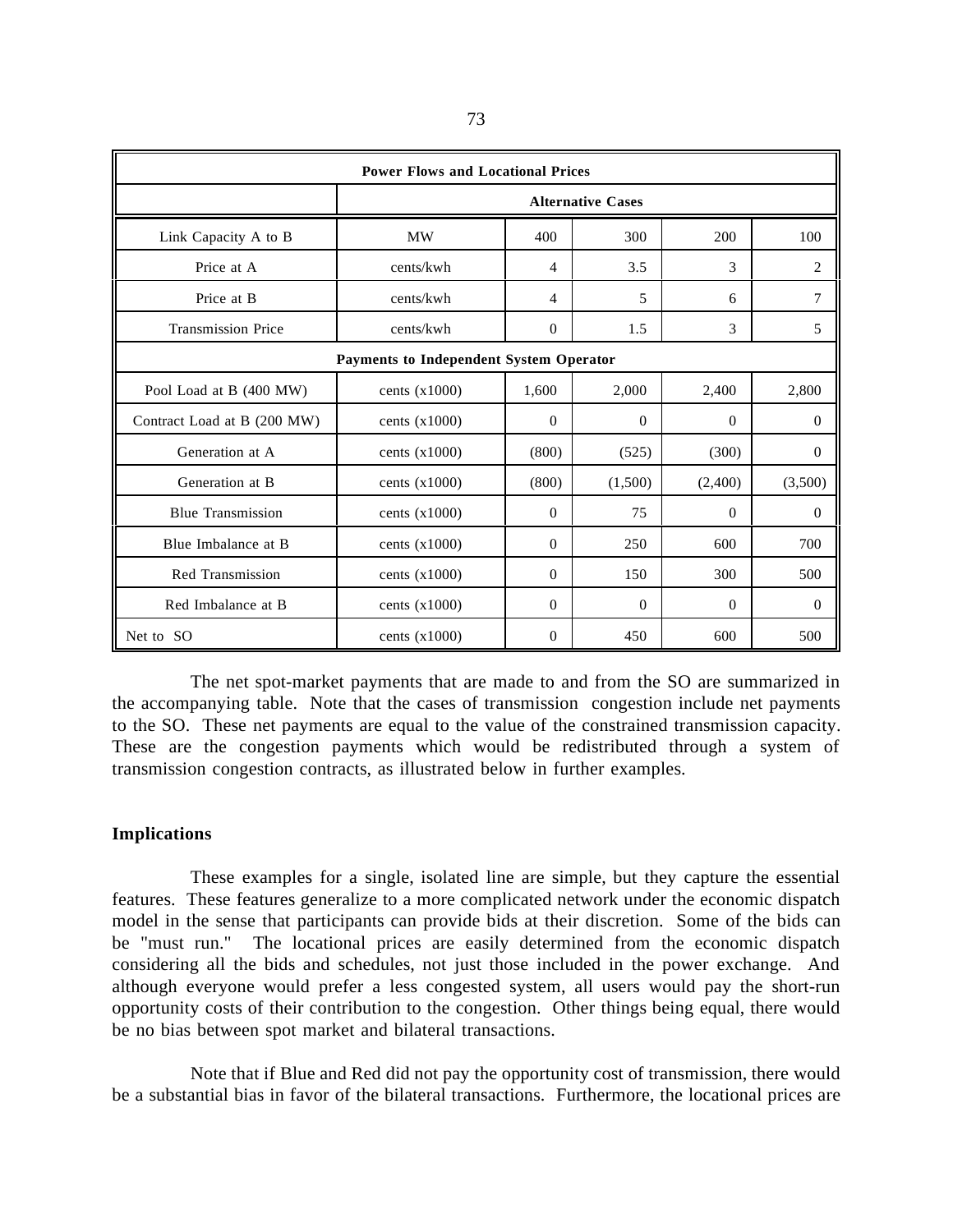consistent with the efficient competitive outcome, as is best illustrated by Blue's willingness to adjust a bilateral transaction.

Contrary to the argument above, that the SO would have a bias in favor of spot market transactions, the treatment of the Red bilateral transaction might lead to an accusation that there is a reverse bias in favor of the bilateral transaction. However, there are two important features of the pricing and access rules that run counter to this assertion.

First, the spot market participants could achieve the same result by bidding in generation at A at a zero reservation price, or lower. In fact, in performing the economic dispatch, the SO treats the Red transaction as just this type of bid. Under these circumstances, the price at A could drop to zero, or lower, with a corresponding increase in the opportunity cost of transmission.

Furthermore, suppose that Red's true short-term generation cost is 3 cents, but it refused to make a decremental bid to the SO. Then in the 100 MW case above, Red would have acted irrationally and would be worse off than if it offered such a decremental bid. It can also be shown that the cost thus imposed on Red is at least as large as the total cost imposed on everyone else in the market. Thus Red would pay for its own mistakes; the effect would be a net gain for the other generators and load (although there could be winners and losers, in aggregate everyone else would win).

Failure to offer a bid-based economic dispatch will return us to the complications and fictions of the contract-path world of old, and the many artificial arbitrage opportunities that create profit by creating confusion. This would not be good public policy.

### **CONTRACT NETWORK EXAMPLES**

 $\overline{a}$ 

For purposes of further illustration, consider the case of a three bus network with identical lines and identical thermal limits on each line. A three bus network is the minimum case needed to observe the network interaction effects of loop flow. Here we use the DC-Load approximation for real power only, and ignore contingency constraints. Reactive power and contingency constraints can be included without changing any of the fundamental points examined here.<sup>69</sup>

An alternative base case model and an allocation of congestion contracts are shown in Figure 12. Here we assume that the desired transmission congestion contracts are for 800 MW from bus 1 to bus 3, and 200 MW from bus 2 to bus 3. Or, an equivalent definition is that the customer at bus 3 has the contract to purchase 800 MW at bus 1 and 200 MW at bus 2. The simultaneous allocation of these contracts is feasible, but it does hit the thermal transmission

 <sup>69</sup> W. W. Hogan, "Contract Networks for Electric Power Transmission," Journal of Regulatory Economics, Vol. 4, No. 3, September 1992, pp. 211-242.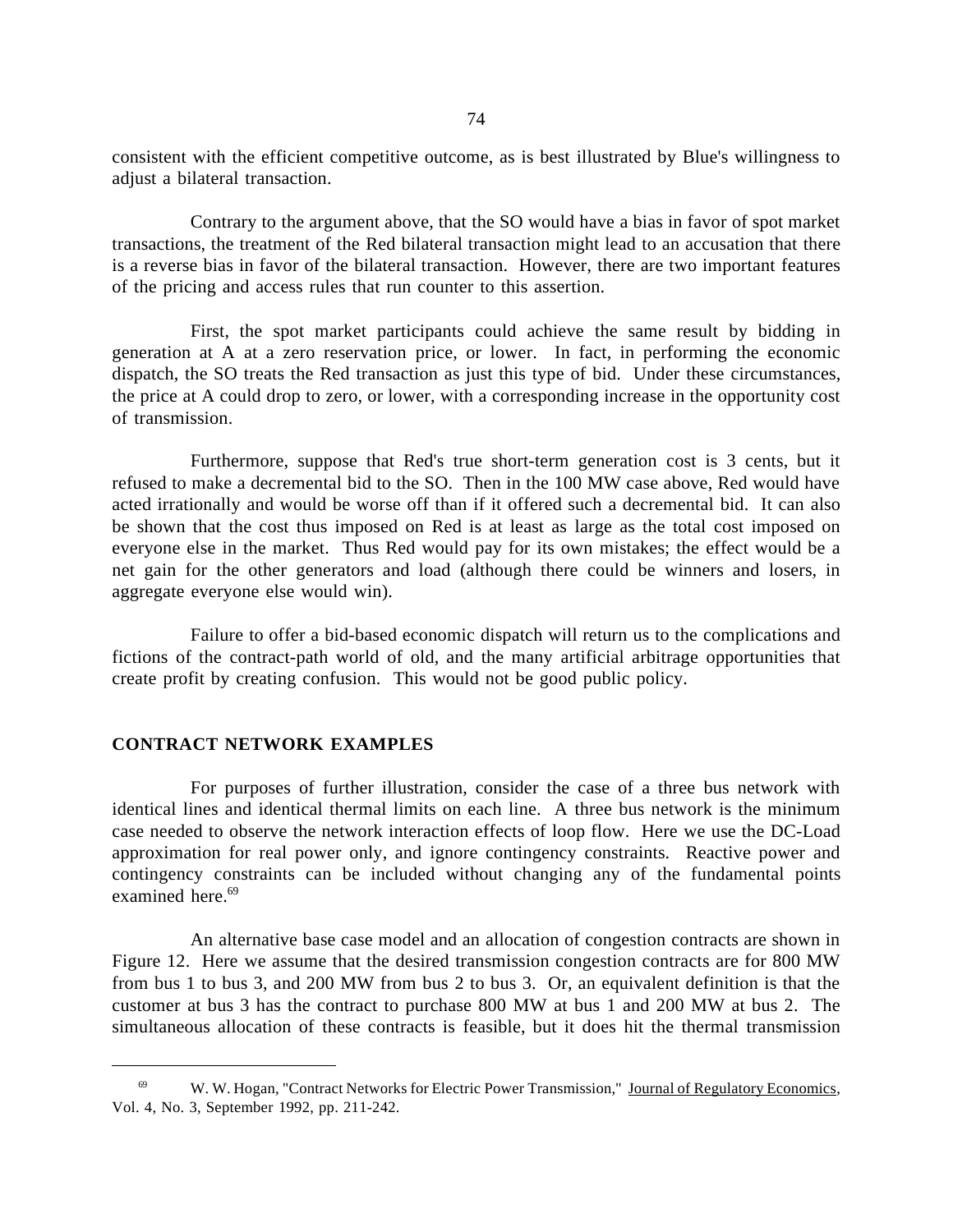

constraint of 600 MW on the line between bus 1 and bus 3.

In Figure 12 the prices calculated for this dispatch are shown relative to the price at bus 1. In this instance there is no congestion and the prices cover only the cost of generation at bus 1 and the marginal cost of losses. In this simplified case, the equilibrium required is that the marginal losses are linear in the flow on any link and are the same along any parallel path. Hence the marginal loss of one additional megawatt from bus 1 to bus 3 is 0.075, whether by the path  $1\rightarrow 3$  or via  $1\rightarrow 2\rightarrow 3$ . There is no additional congestion cost, and hence there is no payment from the pool under the congestion rental contracts. Equivalently, the customers at bus 3 buy their 800 MW from bus 1 and 200 MW from bus 2, just as specified in the transmission congestion contracts.

Of course, a change in the economics of generation could induce transmission congestion with the associated differences in prices across locations. In Figure 12, it was economic to generate power at bus 2 and the actual economic dispatch is the same as the dispatch with simultaneous use of the allocated congestion contracts. In Figure 13, the assumed conditions change with an increase in the running cost of power at bus 2 and the need to use expensive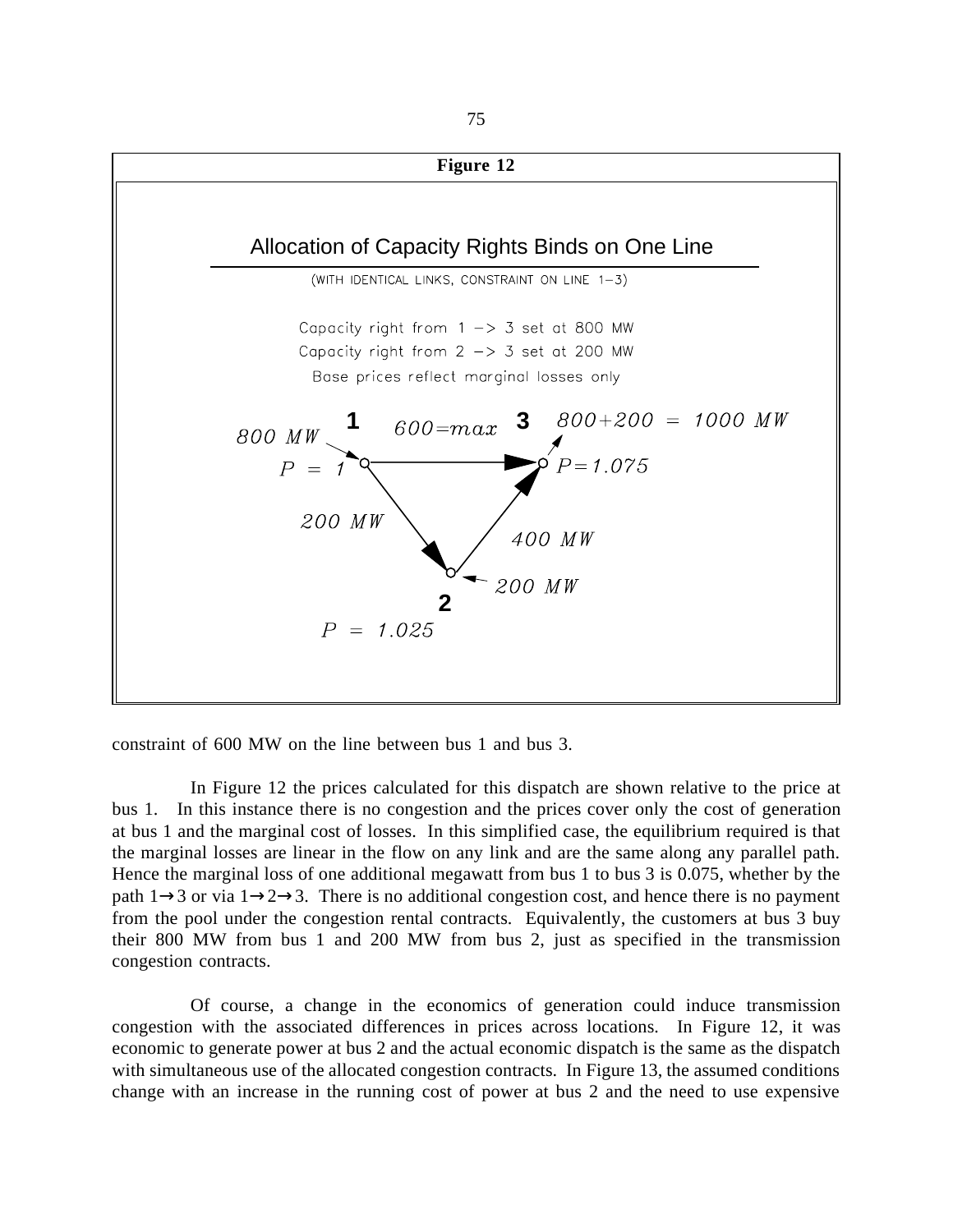

generation at bus 3. If the gross load at bus 3 is still 1000 MW, then part of the load must be met with local generation, which costs 1.3, including a congestion rental of 0.225. At this price for bus 3 and with these loads and flows, the price at bus 2 is determined by the equilibrium conditions of optimal economic dispatch. The easiest way to verify the equilibrium prices is to assume that an additional 2 MW of power could be supplied at bus 2. This would allow a reduction of 1 MW at bus 1 and an increase of 1 MW delivered to bus 3 that could displace the expensive generation at bus 3. The flow from  $1\rightarrow 2$  would reduce by 1 MW, with a corresponding 1 MW increase along  $2\rightarrow 3$ . The flow along  $1\rightarrow 3$  would still be at the limit of 600 MW, and total losses would be the same. Hence the net savings would be 1 unit at bus 1 and 1.3 units at bus 3, for a total of 2.3 units. This implies a price for the incremental generation of 2 MW at bus 2 of  $2.3\div 2 = 1.15$ , which is the equilibrium price. Along with the marginal losses, this total opportunity-cost price implies a bus 2 congestion price of 0.1125.

By assumption, the cost of the generating plant at bus 2 is above 1.15, so the plant does not run. Now all the power transmitted is generated at bus 1, and only 900 MW can be transmitted. The thermal constraint of 600 MW on the line between bus 1 and bus 3 is binding. All the users of the grid pay or are paid these prices for the actual dispatch. In addition, the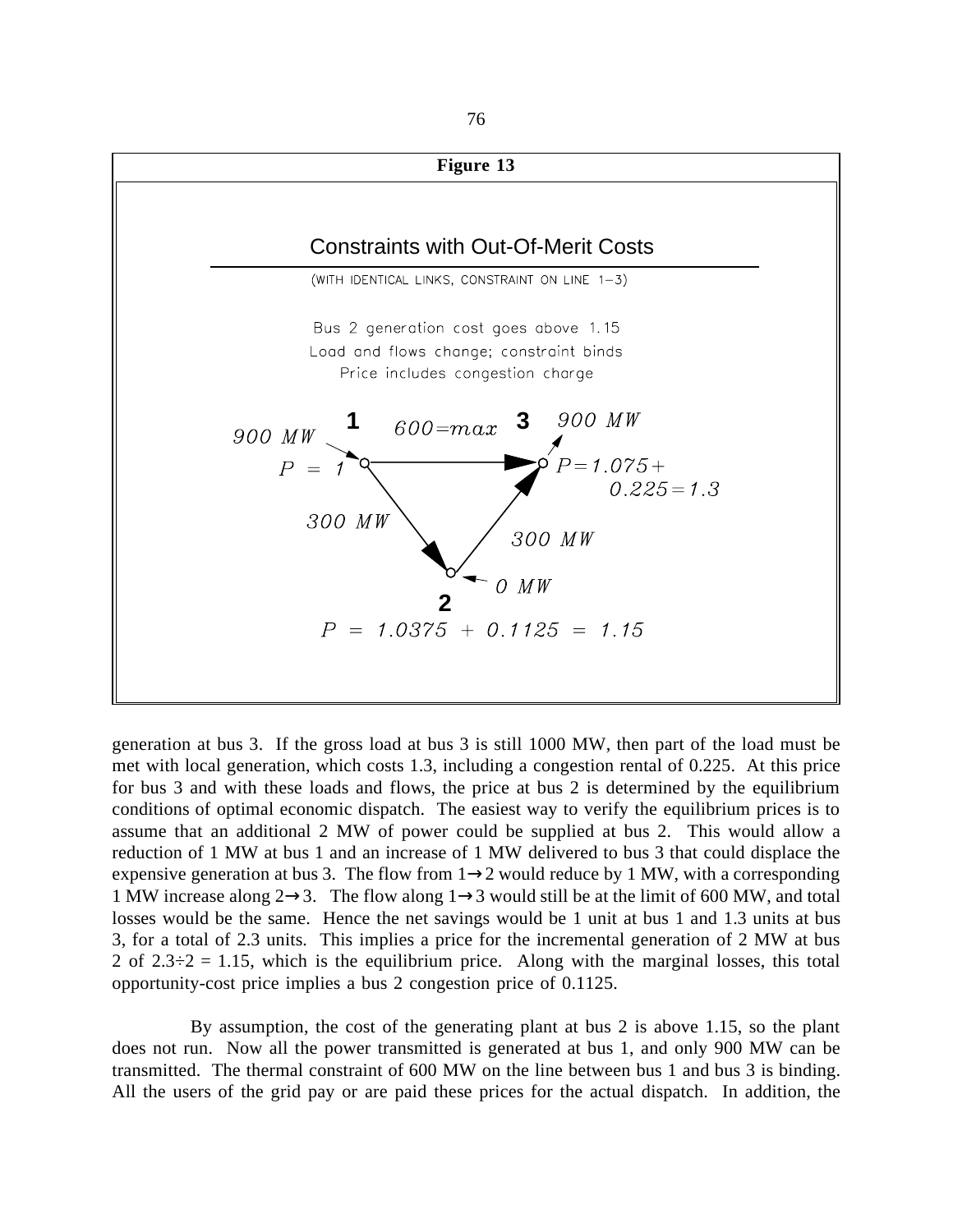holders of the point-to-point transmission congestion contracts receive payments from the pool operators.

The resulting payments are shown in Table III. Hence the owner of the 800 MW contract from bus 1 is paid the congestion rental difference from bus 1 to bus 3 of 0.225 for the full 800 MW, requiring a payment from the pool of 180. Likewise, the owner of the 200 MW contract is paid the difference in the congestion rental between bus 3 and bus 2, or 0.1125, for the full 200 MW contract and a payment of 22.5. Both users actually buy power from the pool at bus 3 for the price of 1.3. For the customer with the 800 MW contract to purchase at bus 1, the payment of 180 is the total value of the congestion price differential between bus 1 and bus 3. And for the customer with the contract for 200 MW at bus 2, the payment of 22.5 is the total value of the congestion price differential between bus 1 and bus 2.

By purchasing 200 MW at bus 3 at a price of 1.3 and then applying the transmission congestion payment of 22.5, the holder of the 200 MW transmission contract can in effect purchase 200 MW at the price at bus 2 and pay only the marginal losses to move the power to bus 3. Although the actual dispatch is different than the simultaneous allocation of congestion contracts, the payments to the congestion contract holders provide the guarantee in effect that the congestion contract holders can purchase power at the price of power at another location. This holds true even if no power was actually generated at that location, as here for bus 2. Furthermore, specific performance to actually generate and transmit the 800 MW and 200 MW according to the congestion contracts would not be feasible under this economic dispatch. Only by foregoing the advantages of the economic dispatch, and increasing total costs, could the specific plants be used for specific customers. The transmission congestion contracts guarantee the economic value of the transmission, but do not determine the actual flows.

| Table III: Congestion with Out-Of-Merit Costs |                                                                                                                                              |        |       |        |          |       |  |  |
|-----------------------------------------------|----------------------------------------------------------------------------------------------------------------------------------------------|--------|-------|--------|----------|-------|--|--|
| Congestion<br>Contracts                       | $Q$ (MW)<br>Congestion<br><b>Net</b><br>Direct<br>Excess<br>Excess<br>Receipts<br>Receipts<br>Price<br>Rentals<br><b>Share</b><br>Difference |        |       |        |          |       |  |  |
| $1 - > 3$                                     | 800                                                                                                                                          | 0.225  | 180   | 80.00% | $\theta$ | 180   |  |  |
| $2 - > 3$                                     | 200                                                                                                                                          | 0.1125 | 22.5  | 20.00% | 0        | 22.5  |  |  |
| Total                                         |                                                                                                                                              |        | 202.5 |        | 0        | 202.5 |  |  |

The example in Figure 13 finds the pool dispatcher collecting congestion rentals from the actual users and paying the same rentals to the owners of transmission congestion contracts. Because the same transmission constraint limits both the actual dispatch and the initial allocation of transmission congestion contracts, there are no excess congestion rentals. All the congestion revenue collected is required to compensate the holders of the point-to-point transmission congestion contracts.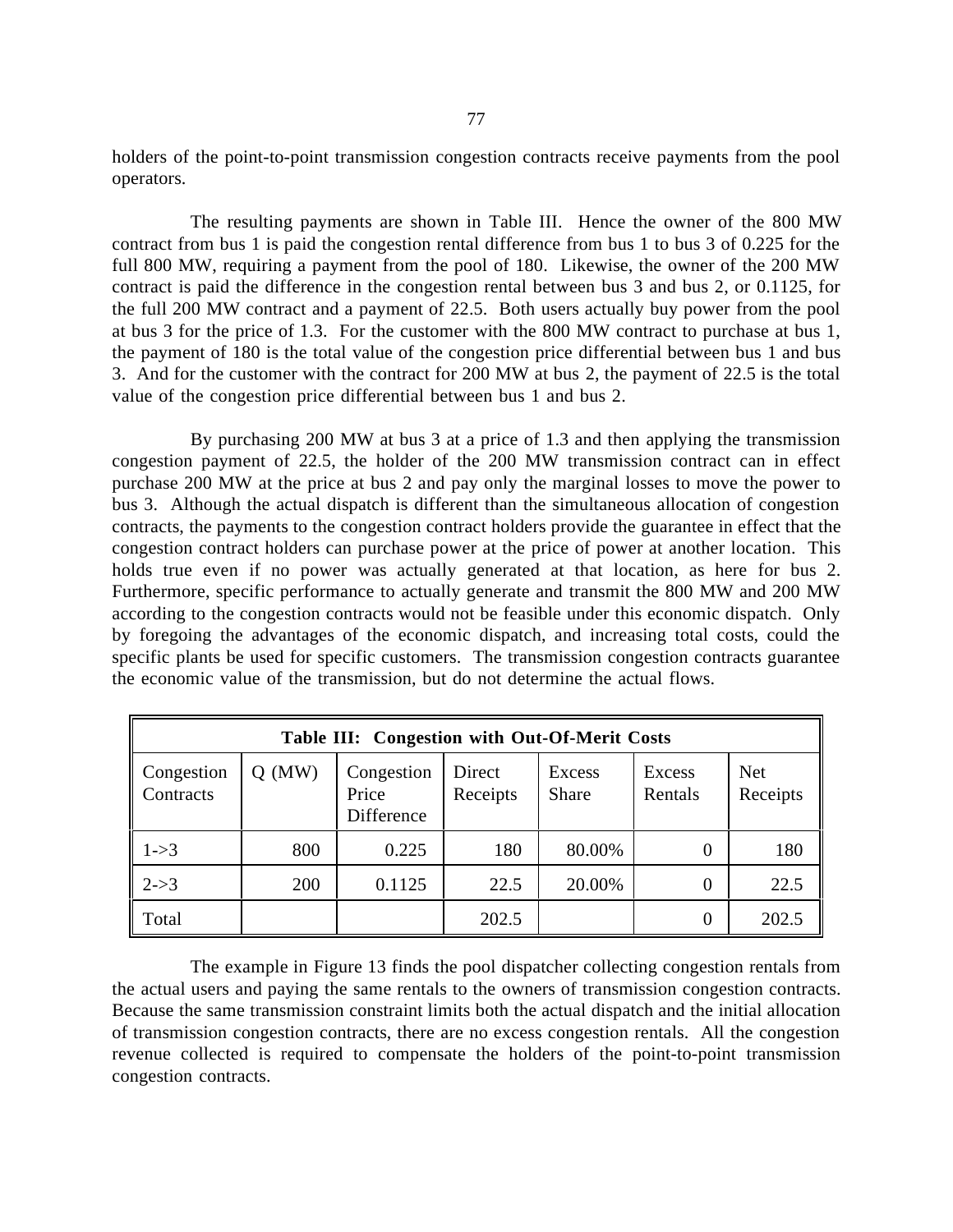

An alternative case is shown in Figure 14. In this case the economics of load and dispatch have changed significantly. Power still costs 1.3 at bus 3, but now the net load is reduced to 400 MW. There is a big net load at bus 2, and the equilibrium power cost there is at 1.55. The relatively cheap generation at bus 1 is used at the level of 1100 MW, which causes a shift in the flows. Now the dispatcher has no problem with a thermal limit on the line between bus 1 and bus 3, but the line between bus 1 and bus 2 has reached a similar thermal limit at 600 MW. This transmission constraint induces the indicated bus prices and congestion rentals.

To verify the equilibrium price at bus 2, given the prices at buses 1 and 3, note that 1 MW of additional load at bus 2 would be met by an increment of 2 MW in generation (or an equivalent reduction in load) at bus 3 and a reduction of 1 MW of generation at bus 1. The net change in generation cost would be  $2*1.3 -1 = 1.6$  units. The flow on line  $1\rightarrow 2$  would be unchanged, but the flow on line  $1\rightarrow 3$  would be reduced by 1 MW and the reverse flow along  $2\rightarrow 3$ would increase by 1 MW. Since these lines have different marginal losses, there would be a net reduction in losses of 0.05. Hence, the total increase in cost for an additional MW at bus 2 would be  $1.6 - 0.05 = 1.55$ , the price at bus 2.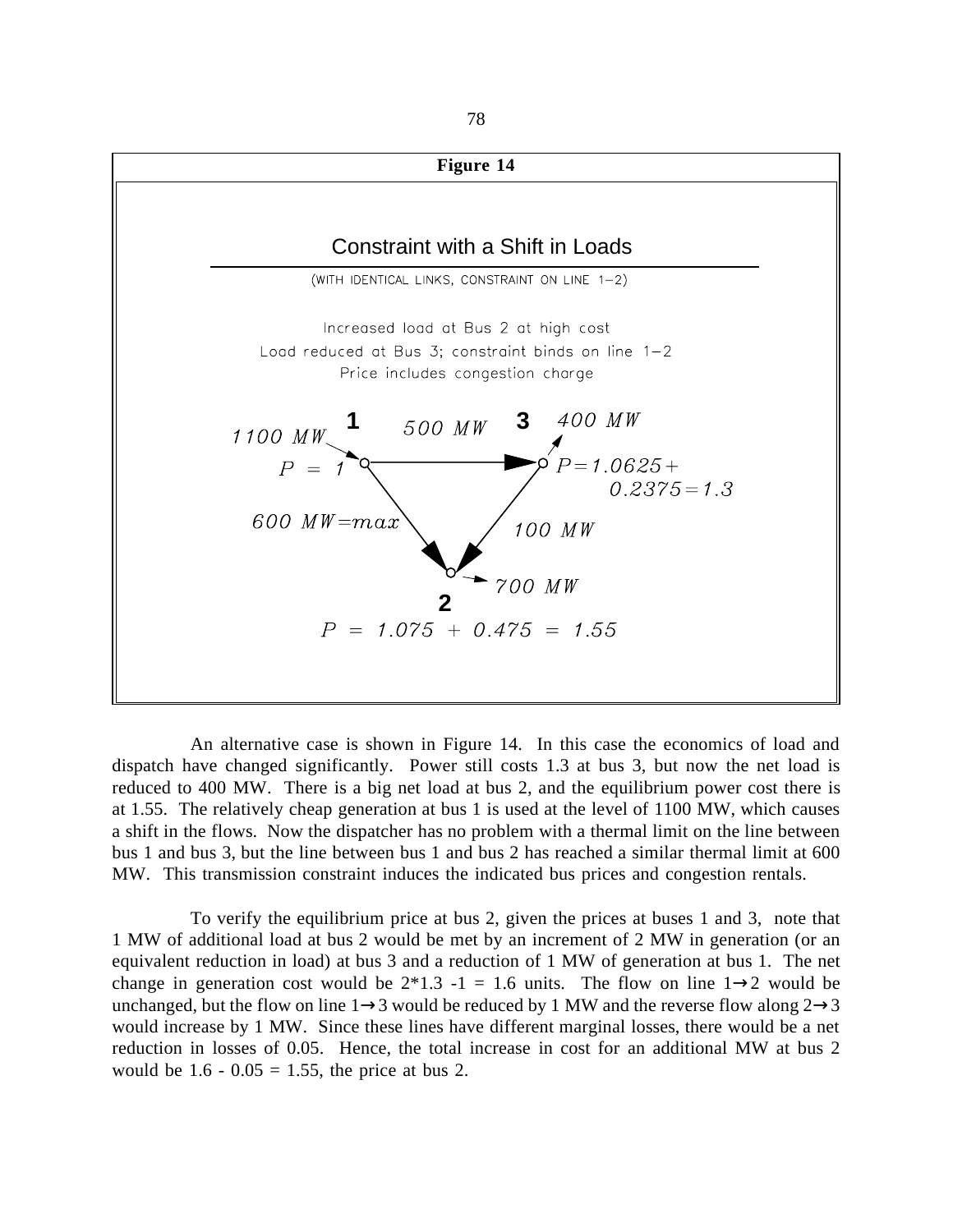Again the pool pays or is paid the short-run prices for power at each of the locations. And again the pool makes payments to the holders of the point-to-point transmission congestion contracts. The summary of the various payments appears in Table IV. For the customer with the contract for 800 MW between bus 1 and bus 3, the congestion differential is 0.2375 and the total payment from the pool is 190. This allows the contract holder to purchase 800 MW at bus 3--with some of that power necessarily generated by plants located at bus 3--pay the price of 1.3, and after netting out the payment of 190 from the pool, effectively purchase the 800 MW at bus 1 and pay only marginal losses to move the power to bus 3.

Similarly, the customer with the contract for 200 MW from bus 2 to bus 3 can purchase 200 MW at bus 3 at the price of 1.3. However, this price is lower than the price at bus 2, and the difference in congestion rentals is now negative, at -0.2375. Under the terms of the point-to point contract, this customer must make an added payment of 47.5 to the pool. When coupled with the purchase of 200 MW at bus 3, this is equivalent to purchasing 200 MW at bus 2 at 1.55 and then moving to bus 3 paying only the marginal losses (in this case the marginal losses also would be negative between bus 2 and bus 3). The final effect is as promised under the transmission contract of the customer at bus 3 to purchase 200 MW at bus 2.

| Table IV: Constraint with a Shift in Loads |          |                                   |                    |                        |                   |                        |  |  |
|--------------------------------------------|----------|-----------------------------------|--------------------|------------------------|-------------------|------------------------|--|--|
| Congestion<br>Contracts                    | $Q$ (MW) | Congestion<br>Price<br>Difference | Direct<br>Receipts | Excess<br><b>Share</b> | Excess<br>Rentals | <b>Net</b><br>Receipts |  |  |
| $1 - > 3$                                  | 800      | 0.2375                            | 190                | 80.00%                 | 228               | 418                    |  |  |
| $2 - > 3$                                  | 200      | $-0.2375$                         | $-47.5$            | 20.00%                 | 57                | 9.5                    |  |  |
| Total                                      |          |                                   | 142.5              |                        | 285               | 427.5                  |  |  |

In this case of a shift in loads, with a new transmission constraint binding, the pool can make all the necessary payments to the holders of the point-to-point transmission congestion contracts, but the payments out amount to only  $190 - 47.5 = 142.5$ . However, the total for the congestion rentals paid by the users of the grid is  $700*0.475 + 400*0.2375 = 427.5$ . There remain excess congestion rentals of 285. Assuming that the fixed charge payments are proportional to the transmission congestion contracts, one way to dispose of these excess congestion rentals would be to pay them out to the transmission congestion contract holders in the ratio of 80 to 20. Hence the transmission contract holder from bus 1 would receive an additional payment of 228, for total receipts of 418. Likewise, the transmission contract holder from bus 2 would receive 57 from the excess congestion rentals for total receipts of 9.5.

In Figure 14 there is a shift in load and economics, and one of the transmission contract holders, for power from bus 2, is required to make addition congestion payments to the pool. With enough of a change in the loads and transmission flows, it is possible that everyone with a transmission contract holds them in the reverse direction, and in this case the payments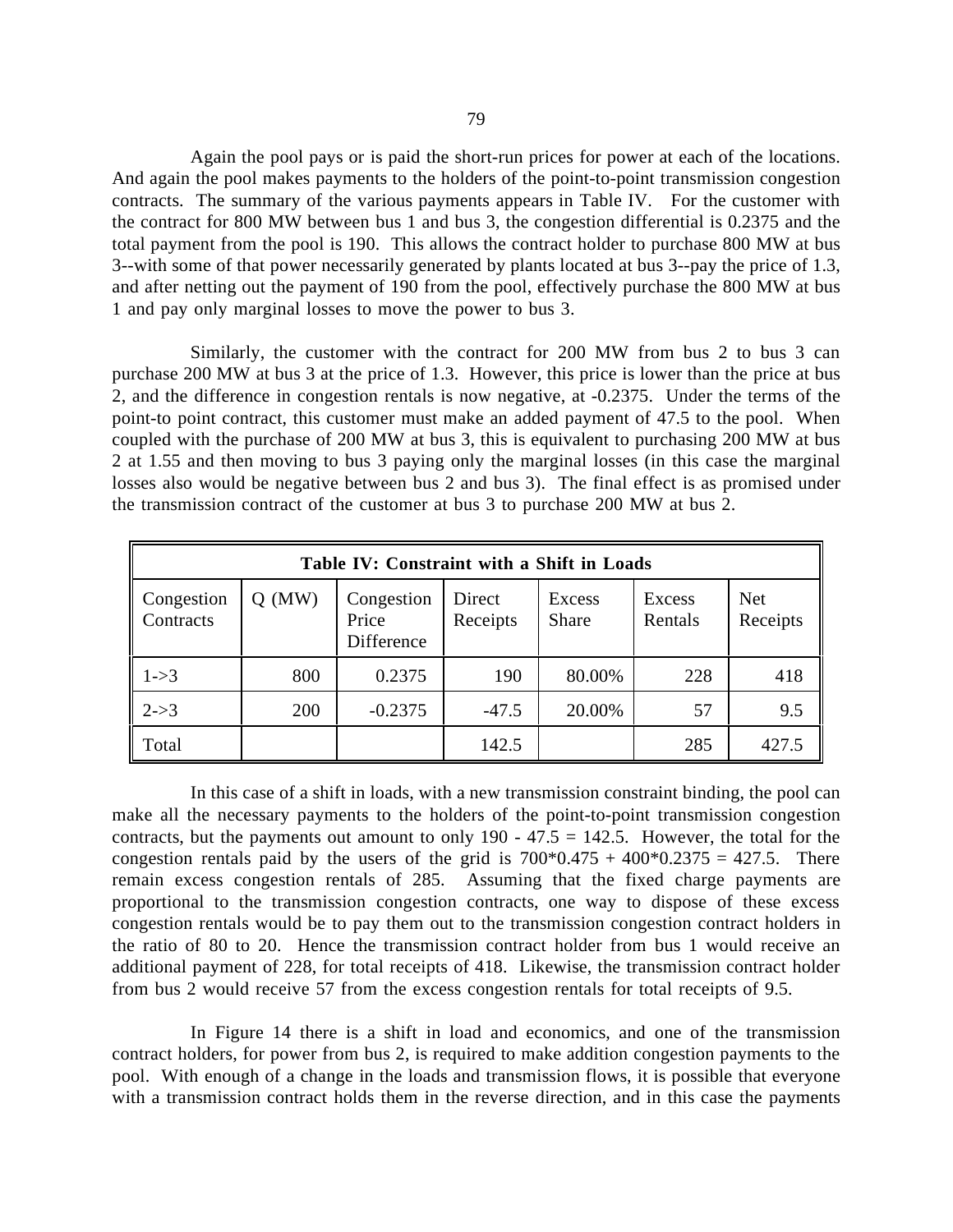

under the sharing of excess congestion rentals take on added importance. For example, consider the conditions depicted in Figure 15. Here the economics of the dispatch and load have changed even more dramatically compared to the initial allocation of transmission congestion contracts. Now there is low price at bus 3 and a net input of 800 MW, and the higher price is at bus 2 with a net load of 1000 MW. The flows on the links from bus 3 are now reversed.

The prices at the buses include a positive congestion component at bus 2 and a negative congestion impact at bus 3, all relative to bus 1. As before, to verify the equilibrium price at bus 3, given the prices at buses 1 and 2, note that 1 MW of additional load (or an equivalent reduction in generation) at bus 3 would be met by an increment of 2 MW in generation at bus 1 and a reduction of 1 MW of generation at bus 2. The net change in generation cost would be  $2*1 - 1.3 = 0.7$  units. The flow on line  $2 \rightarrow 3$  would be unchanged, but the reverse flow on line 1→3 would be reduced by 1 MW and the flow along 1→2 would increase by 1 MW. Since these lines have different marginal losses, there would be a net increase in losses of 0.025. Hence, the total increase in cost for an additional MW at bus 2 would be 0.7  $+ 0.025 = 0.725$ , the price at bus 3.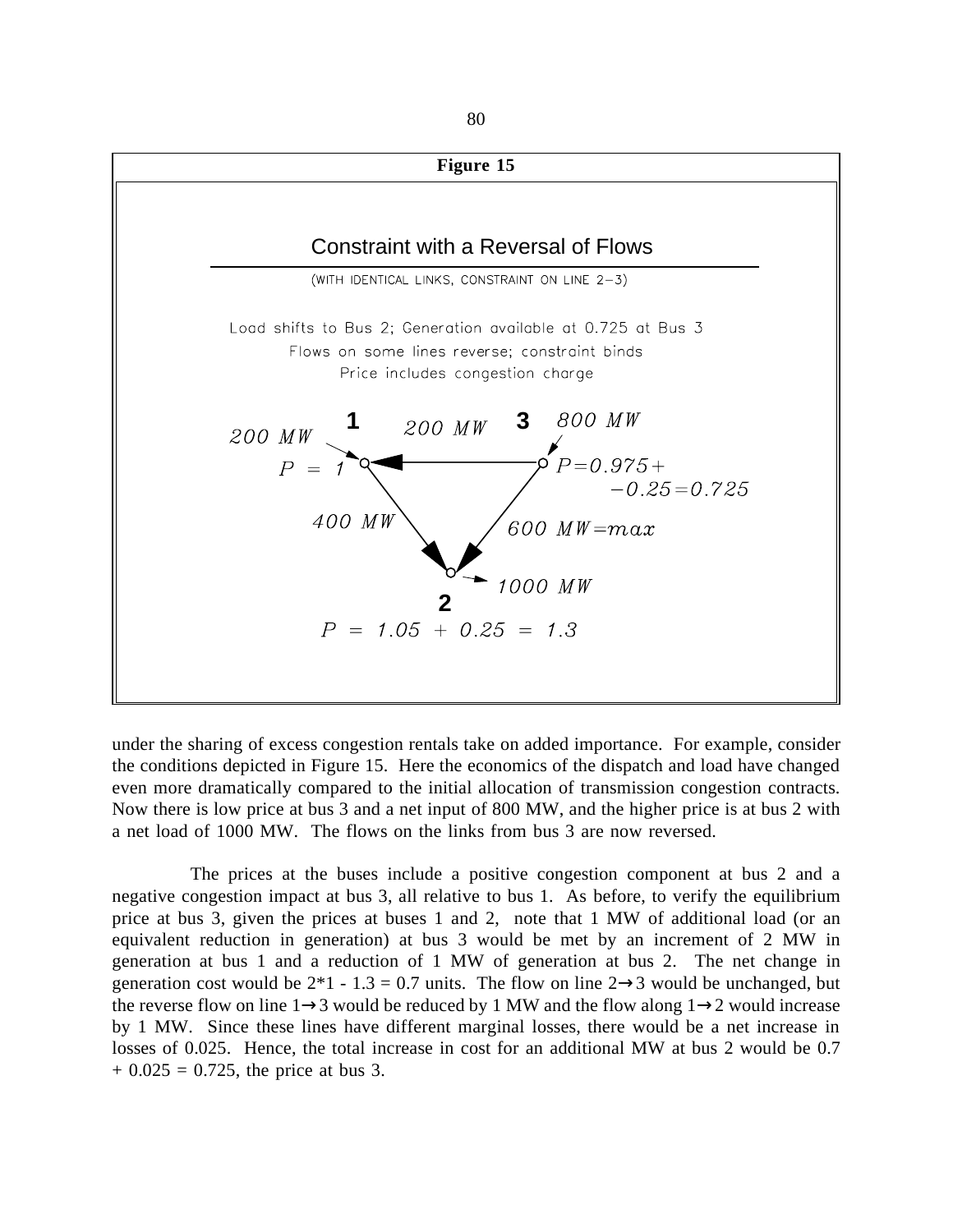Once again, the users of the grid pay or are paid according to these short-run marginal cost prices. The pool collects the payments and, in turn, makes the necessary payments to the holders of the transmission congestion contracts. In this case, both the customers with congestion contracts to bus 1 and those with contracts to bus 2 face negative congestion rent differentials. Hence the customer with congestion contracts of 800 MW from bus 1 sees a differential of -0.25, and makes a total additional payment to the pool of 200. With the purchase of 800 MW at bus 3 at the price of 0.725, these combined payments are equivalent to a purchase of 800 MW at bus 1 and then moving to bus 3 at the cost of marginal losses.

For the customer with a 200 MW contract to bus 2, the congestion price difference is -0.5, and the direct payment to the pool is 100. These payments from the contract holders to the pool add to the total congestion rentals collected by the pool from the actual users of the grid, who pay  $-800*(-0.25) + 1000*0.25 = 450$ . In all, as summarized in Table V, there are 750 units of excess congestion rentals. As before, these congestion rentals could be distributed according to the share in the fixed cost allocation. In the present example, this would provide a payment of 600 to the customer with transmission congestion contracts of 800 MW from bus 1, for net receipts of 400; and 150 for the customer with contracts of 200 MW at bus 2, for net receipts of 50.

| Table V: Constraint with a Reversal in Loads |          |                                   |                    |                               |                   |                        |  |  |
|----------------------------------------------|----------|-----------------------------------|--------------------|-------------------------------|-------------------|------------------------|--|--|
| Congestion<br>Contracts                      | $Q$ (MW) | Congestion<br>Price<br>Difference | Direct<br>Receipts | <b>Excess</b><br><b>Share</b> | Excess<br>Rentals | <b>Net</b><br>Receipts |  |  |
| $1 - > 3$                                    | 800      | $-0.25$                           | $-200$             | 80.00%                        | 600               | 400                    |  |  |
| $2 - > 3$                                    | 200      | $-0.5$                            | $-100$             | 20.00%                        | 150               | 50                     |  |  |
| Total                                        |          |                                   | $-300$             |                               | 750               | 450                    |  |  |

In all cases, the net effect of economic dispatch, marginal cost pricing, and assignment of transmission congestion contracts is to collect congestion costs from the actual users of the grid and pay the congestion costs to those who bear the burden of the fixed charges. The transmission congestion contracts based on price differences compromise two forms. First, pointto-point transmission congestion contracts can be offered which provide the economic equivalent of a customer at one location always having the effective contract to buy delivered power at the cost at a distant location plus the marginal losses. Second, to the extent that there are excess congestion rentals, these rentals can be distributed according to some agreed formula. In aggregate, the congestion rentals paid are always adequate to honor the point-to-point transmission congestion contracts, and sometimes there can be additional rents that could be dispersed according to a sharing formula. In some instances, the congestion payments under the point-to-point contracts can be negative, but only when the economics of the dispatch have switched to provide the contract holder, who has access to cheap generation, the money from an operating margin through the pool dispatch that can fund the congestion payments. The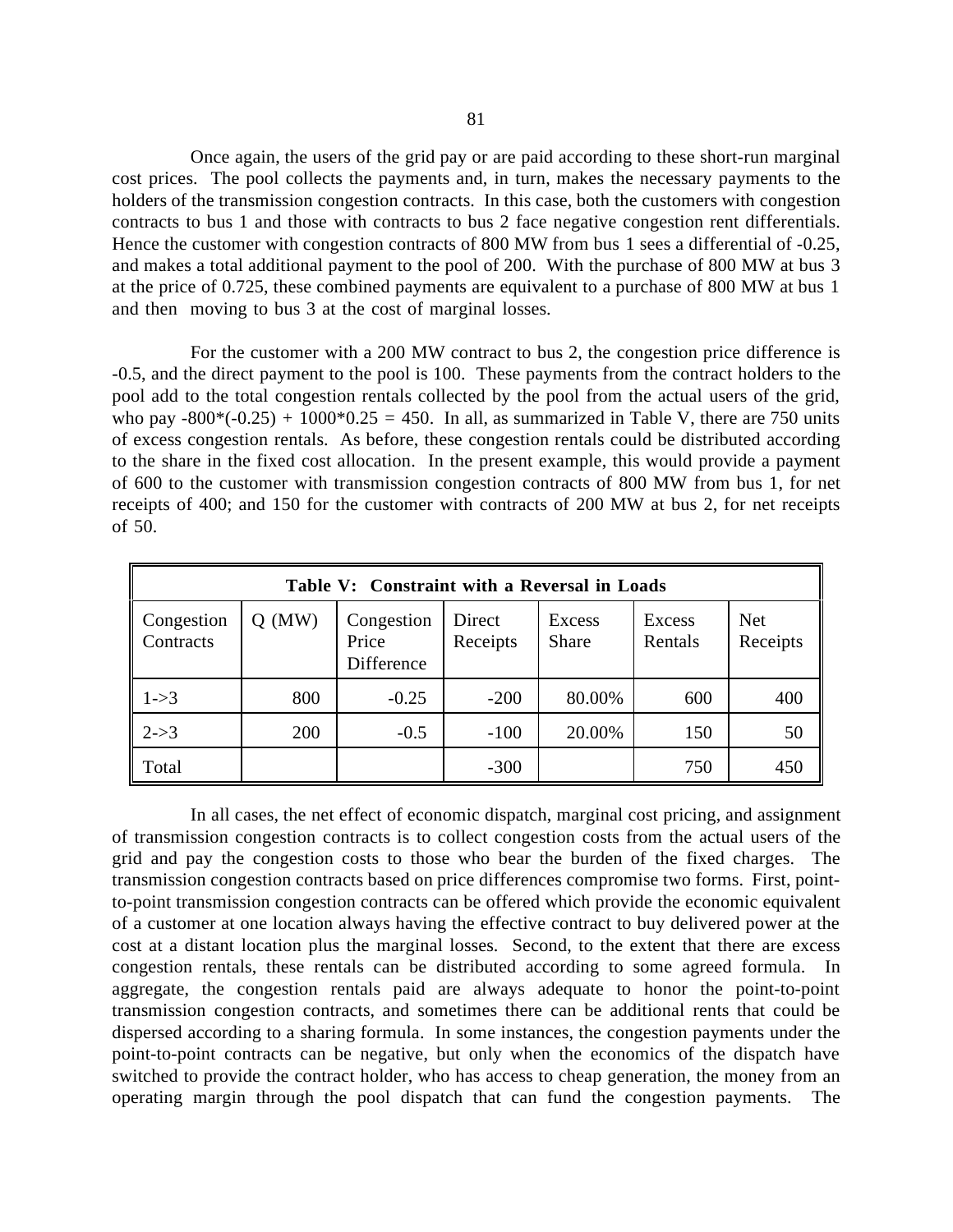transmission congestion contract is analogous to a futures contract which provides a perfect hedge for the cash market in transmission. The pool dispatcher and operator of the settlements system is taking no financial risk in providing these price guarantees, and the actual dispatch is not constrained by the transmission congestion contracts. The dispatcher always has the freedom to provide the most economical generation possible given the current costs, bids, and system constraints.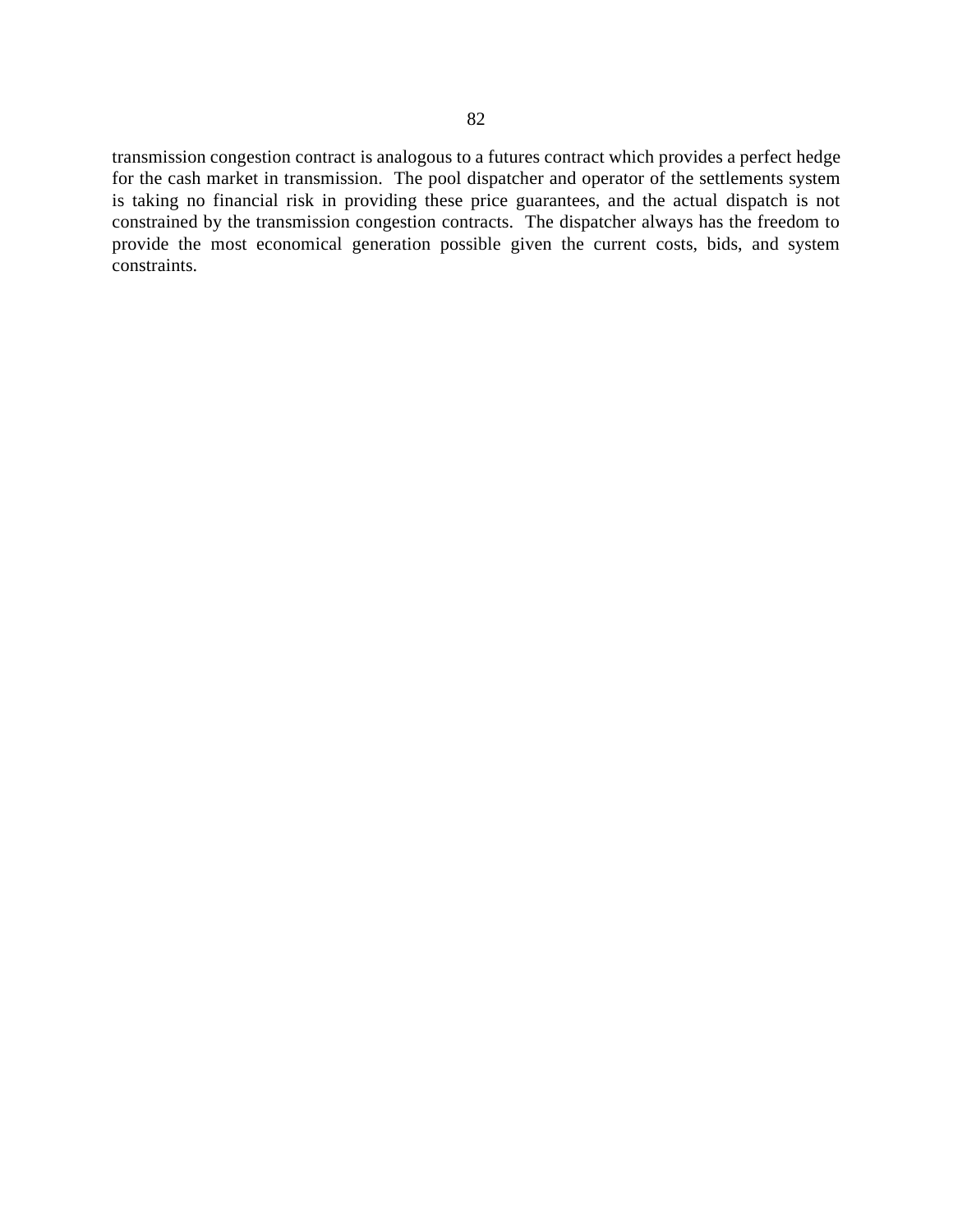#### **Economic Dispatch on a Grid**

The three bus and three line example is the minimum network needed to illustrate the effects of loop flow and the impact of locational prices in a network. The results for the three link loop can be quite different than those found for a single transmission line or a radial connection. Analogies built on the case of a single line can be misleading. However, the analysis of the three bus case extends to more complicated networks, with one additional and important amendment. In the three bus case, it may be easy to fall into the trap of assuming that transmission congestion contracts are connected with individual lines between buses, since there is no difference in the geography of point-to-point definitions when every bus is connected to every other by a direct line. In a more complicated network, the transmission congestion contracts can be defined quite separately from the map of the individual lines.



Consider the simple market model in Figure 16, which will serve as the starting point for a set of a succeeding examples for a grid that move to a grid with multiple loops. In this market there is one load center, a city in the east, supplied by generators located far away in the west, connected by transmission lines, and by local generators who are in the same region as the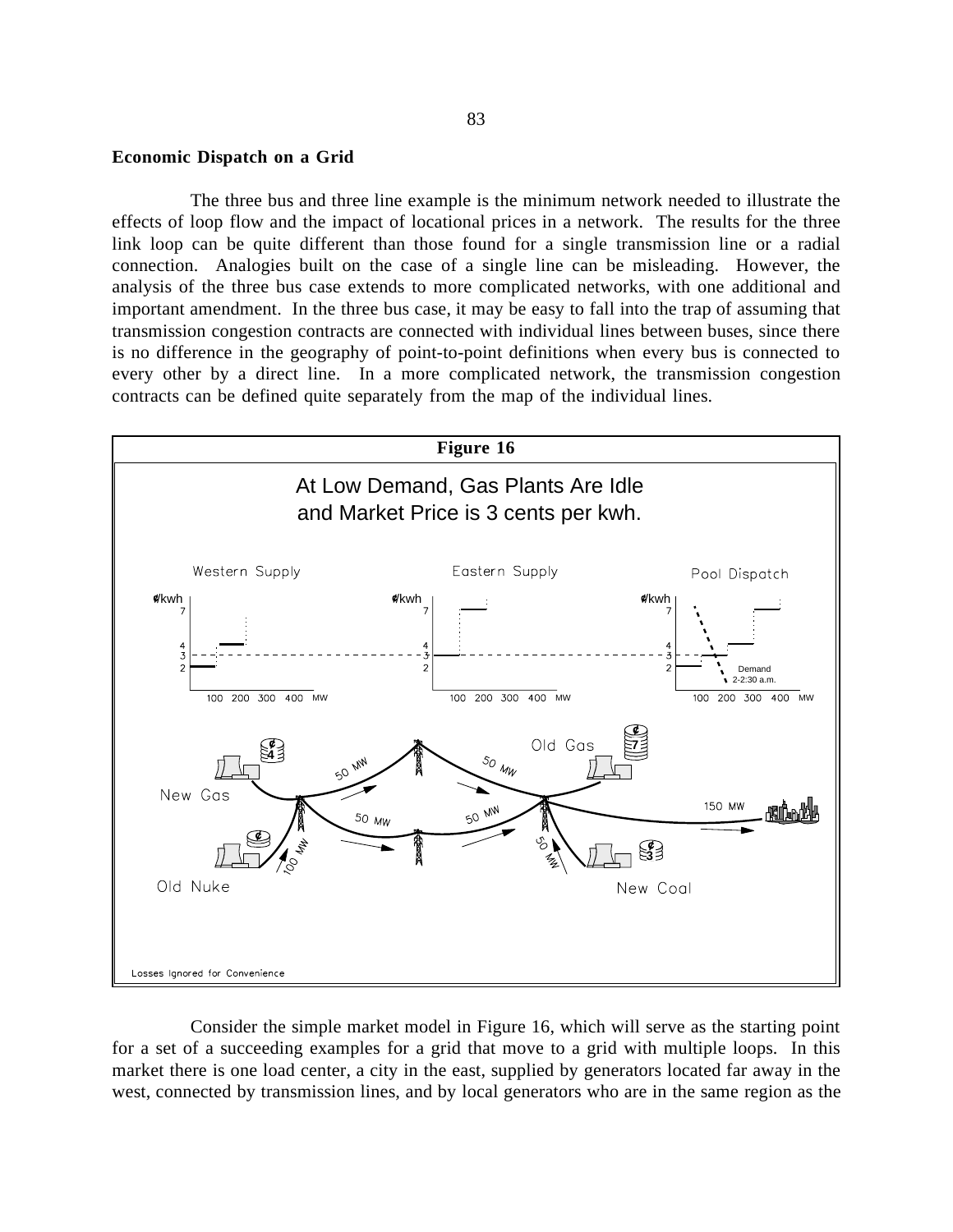city customers. The plants in the west consist of an "Old Nuke" which can produce energy for a marginal cost of 2  $\phi$ /kWh and a "New Gas" plant that has an operating cost of 4  $\phi$ /kWh. These two plants each have a capacity of 100 MW, and are connected to the transmission grid which can take their power to the market in the east.

The competing suppliers in the east are a "New Coal" plant with operating costs of 3  $\phi$ /kWh and an "Old Gas" plant that is expensive to use with a marginal cost of 7  $\phi$ /kWh. Again these eastern plants are assumed to have a capacity of 100 MW. The two plants in the west define the "Western Supply" curve, and the two plants in the east define the corresponding "Eastern Supply" curve. These supply curves could represent either engineering estimates of the operating costs or bids from the many owners of the plants who offer to generate power in the competitive market. For simplicity, we ignore transmission losses and assume that the same supply curves apply at all hours of the day.

Under low demand conditions, as shown in Figure 16 for the early hours of the morning, the supply curves from the two regions define an aggregate market supply curve that the pool-based dispatchers can balance with the customer demands. The aggregate market supply curve stacks up the various generating plants from cheapest to most expensive. The pool-based dispatchers choose the optimal combination of plants to run to meet the demand at this hour. In Figure 16, the result is to provide 150 MW. The inexpensive Old Nuke plant generates its full 100 MW of capacity, and the New Coal plant provides another 50 MW. The New Coal plant is the marginal plant in this case, and sets the market price at  $3 \phi/kWh$  for this hour. Hence the customers in the city pay 3  $\phi$ /kWh for all 150 MW. The New Coal plant receives 3  $\phi$ /kWh for its output, and this price just covers its running cost. The Old Nuke also receives  $3 \phi/kWh$  for all its 100 MW of output. After deducting the 2  $\phi$ /kWh running cost, this leaves a 1  $\phi$ /kWh contribution towards capital costs and profits for Old Nuke owners.

In this low demand case, and ignoring losses, there is no additional opportunity cost for transmission. The 100 MW flows over the parallel paths of the transmission grid. But there is no constraint on transmission and, therefore, no opportunity cost. Hence the price of power is the same in the east and in the west. In the short run, there is no charge for use of the transmission system.

If demand increases, say at the start of the business day, the system operator must move higher up on the dispatch curve. For example, consider the conditions defined in Figure 17. This hour presents the same supply conditions, but a higher demand. Now the poolbased dispatchers must look to more expensive generation to meet the load. The Old Nuke continues to run at capacity, the New Coal plant moves up to its full capacity, and the New Gas plant in the west also comes on at full capacity. The New Gas plant in the west is the most expensive plant running, with a marginal cost of  $4 \phi/kWh$ . However, this operating cost cannot define the market price because at this price demand would exceed the available supply, and the system operator must protect the system by maintaining a balance of supply and demand.

In this case, the result is to turn to those customers who have set a limit on how much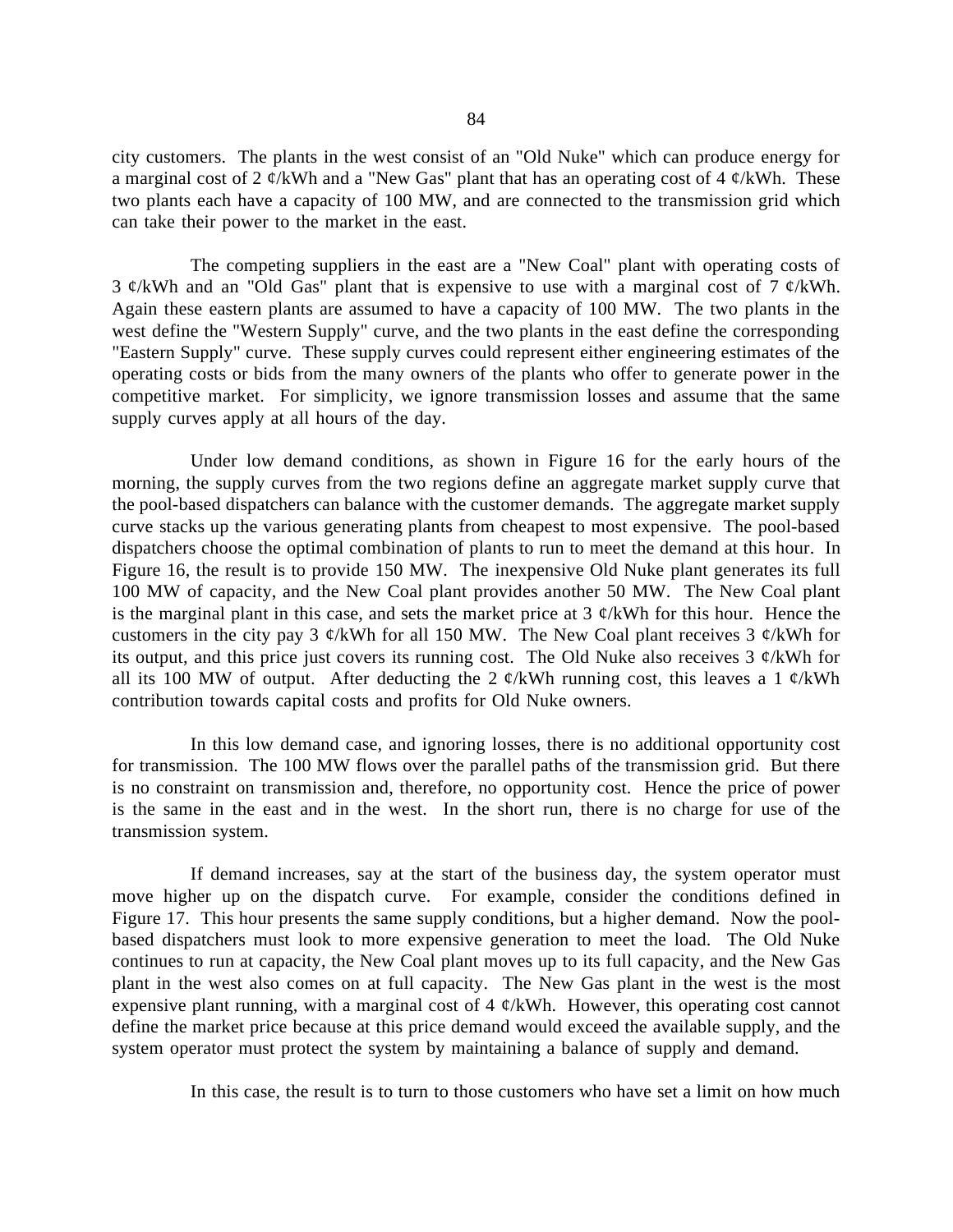

they are willing to pay for electric energy at that hour. This short-run demand bidding defines the demand curve which allows the system operator to raise the price and reduce consumption until supply and demand are in balance. In Figure 17 this new balance occurs at the point where the market price of electricity is set at 6  $\phi$ /kWh. Once again, the customers who actually use the electricity pay this 6  $\mathcal{C}/kWh$  for the full 300 MW of load at that hour. All the generators who sell power receive the same 6  $\phi$ /kWh, which leads to operating margins of 2  $\phi$ /kWh for New Gas, 3  $\mathcal{C}/kWh$  for New Coal, and 4  $\mathcal{C}/kWh$  for Old Nuke.

Once again, the pool-based dispatch in Figure 17 depends on excess capacity in the transmission system. The plants in the western region are running at full capacity, and the full 200 MW of power moves along the parallel paths over the grid to join with New Coal to meet the demand in the east. There is a single market price of 6  $\phi$ /kWh, and there is no charge for transmission other than for losses, which are ignored here for convenience in the example.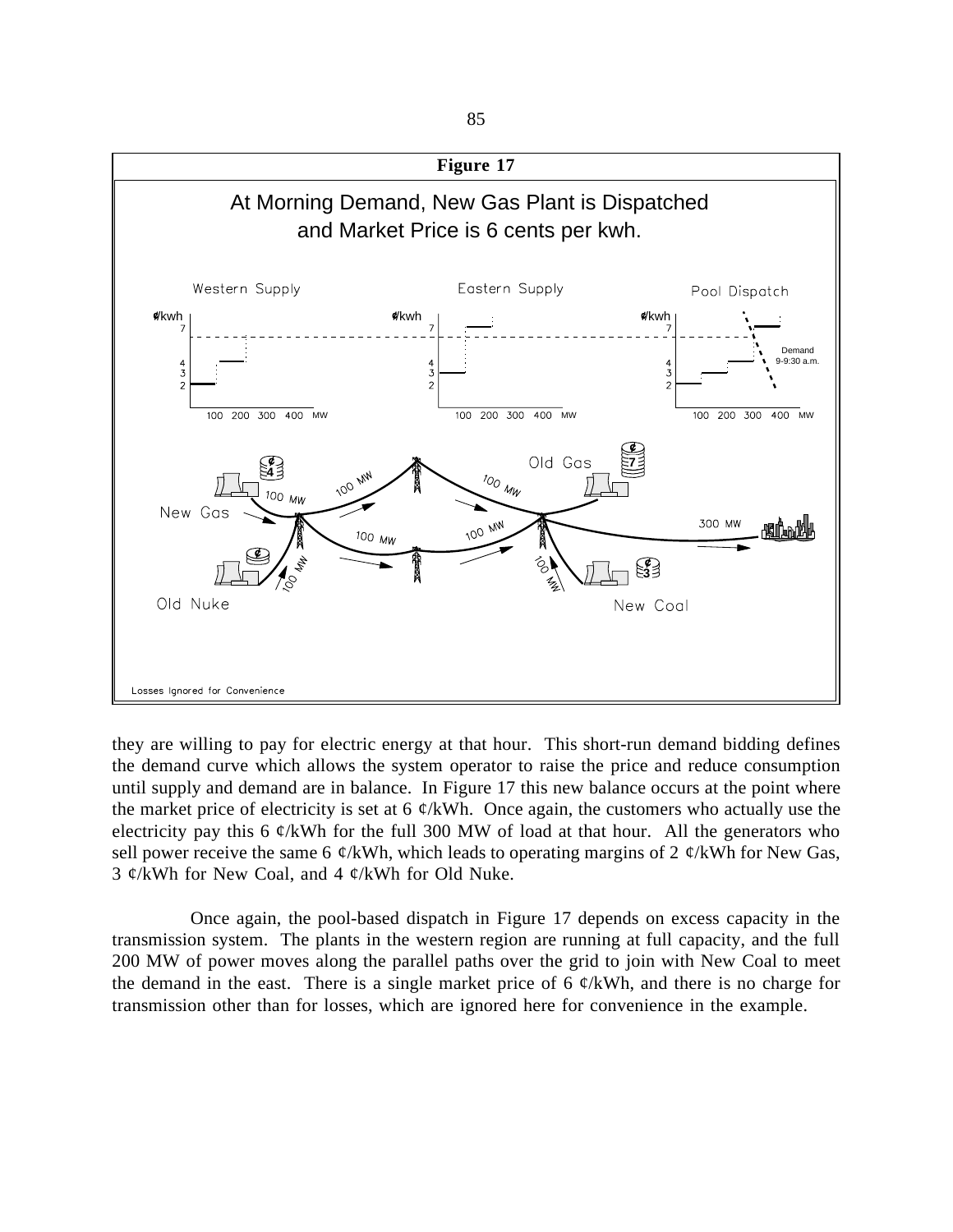#### **Transmission Constraints**

With the plants running at full capacity, there might be a transmission constraint. To illustrate the impact of a possible transmission limit, suppose for sake of discussion that there is an "interface" constraint between west and east. According to this constraint, no more than 150 MW of power can flow over the interface.



the dispatch and market prices based on short-run marginal costs. In Figure 18 the level of demand from the city in the east is assumed to be the same as in the case of Figure 17. However, now the pool-based dispatcher faces a different aggregate market supply curve. In effect, only half of the New Gas output can be moved to the east. To meet the demand, it will be necessary to simultaneously turn off part of the New Gas output and substitute the more expensive Old Gas generation which is available in the East. This new dispatch increases the market price in the east to 7  $\phi$ /kWh and necessarily induces a further reduction in demand, say to a total of 290 MW. The New Coal and Old Gas plants receive this full price of 7  $\phi$ /kWh for their 140 MW, which provides a 4  $\phi$ /kWh operating margin or short-run profit for New Coal and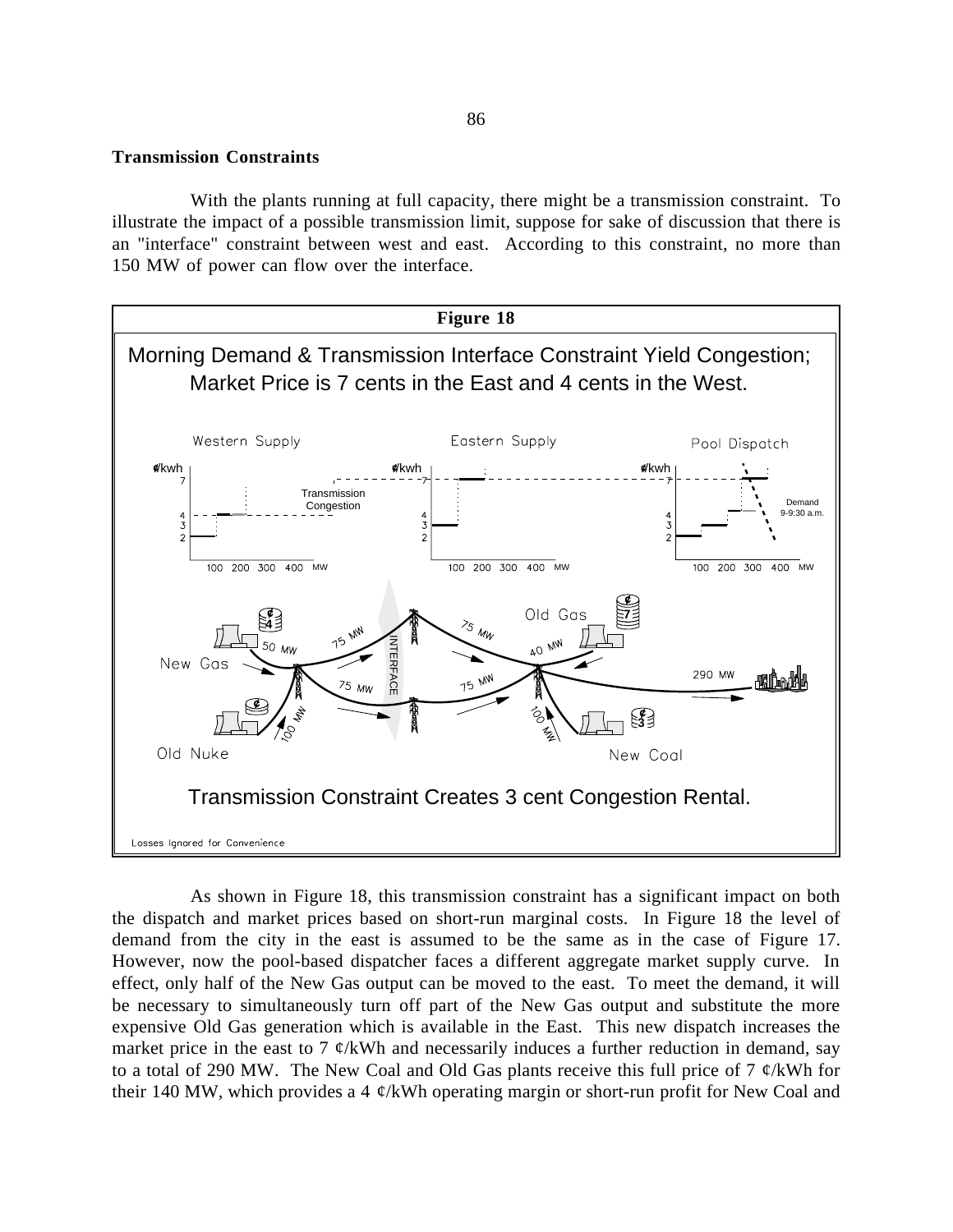allows Old Gas to cover its operating costs.

In the western region, however, a different situation prevails. The transmission interface constraint has idled part of the output of the New Gas plant. Clearly the market price in the west can be no more than the operating cost of the plant. Likewise, since the plant is running at partial output, the market price can be no less than the operating cost of 4  $\varphi$ /kWh. This is the price paid to New Gas and Old Nuke, which covers New Gas operating costs and provides Old Nuke an operating margin of 2  $\varphi$ /kWh.

The 3  $\mathcal{C}/k$ Wh difference between the market price in the east and the market price in the west is the opportunity cost of the transmission congestion. In effect, ignoring losses, the marginal cost of transmission between west and east is  $3 \ell$ /kWh, and this is the price paid implicitly through the transactions with the system operator. Electricity worth 4  $\phi$ /kWh in the western region becomes worth 7  $\phi$ /kWh when it reaches the eastern region.



The transmission "interface" constraint is a convenient shorthand for a more complicated situation handled by the pool-based dispatchers. The interface limit depends on a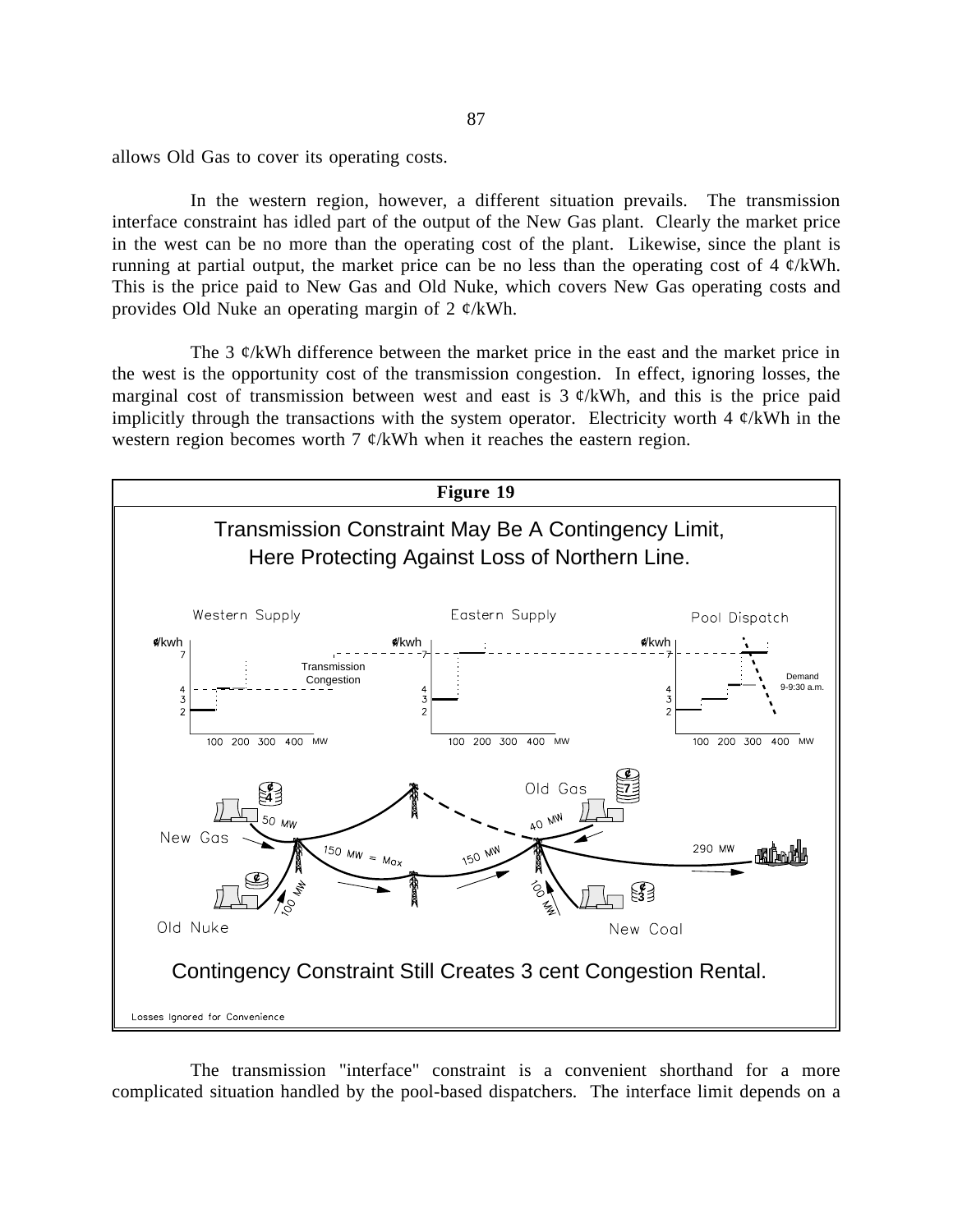number of conditions, and can change with changing loads. Typically it is not the case that there is a 75 MW limit on one or both of the parallel lines through which power is flowing in the grid. In normal operation, it may well be that the transmission lines could individually handle much more flow, say 150 MW each or twice the actual use. At most normal times, the lines may be far from any physical limit. However, the pool-based dispatchers must protect against contingencies--rare events that may disrupt operation of the grid. In the event of these contingencies, there will not be time enough to start up new generators or completely reconfigure the dispatch of the system. The power flow through the grid will reconfigure immediately according to the underlying physical laws. Hence, generation and load in normal times must be configured, and priced, so that in the event of the contingency the system will remain secure.

For instance, suppose that the thermal capacity of the transmission lines is 150 MW, but the pool-based dispatchers must protect against the loss of a northern transmission line. In this circumstance, the actual power flows may follow Figure 18, with 75 MW on each line, but the pool-based dispatchers must dispatch in anticipation of the conditions in Figure 19. Here the northern line is out, and in this event the flow on the southern line would hit the assumed 150 MW thermal limit. This contingency event may never occur, but in anticipation of the event, and to protect the system, the system operator must dispatch according to Figure 19 even though the flows are as in Figure 18. In either case, the transmission constraint restricts the dispatch and changes the market prices. The price is 4  $\phi$ /kWh in the west and 7  $\phi$ /kWh in the east, with the 3 ¢/kWh differential being the congestion-induced opportunity cost of transmission. This "congestion rental" defines the competitive market price of transmission.

Buying and selling power at the competitive market prices, or charging for transmission at the equivalent price differential provides incentives for using the grid efficiently. If some user wanted to move power from east to west, the transmission price would be negative, and such "transmission" would in effect relieve the constraint. The transmission price is "distance- and location-sensitive," with distance measured in electrical rather than geographical units. And the competitive market prices arise naturally as a by-product of the optimal dispatch managed by the system operator.

The simplified networks in Figure 16 through Figure 19 illustrate the economics of least-cost dispatch and locational prices. However, these networks by design avoid the complications of loop flow that can be so important in determining prices and creating the difficulties with physical transmission rights. The extension of these examples and the basic pricing properties to more complicated networks includes the possibility of inputs and load around loops in the system. Here assume a transmission system as before but with the basic available generations and loads as shown in Figure 20. These generators define a basic supply configuration with quantities and prices, coupled with the associated loads, and all with the following characteristics:

- Generation available at four locations in the East  $(Y, Z)$  and West  $(A, B)$ .
- **•** Load in the East, consisting of the Yellow LDC at V and the Orange, Red and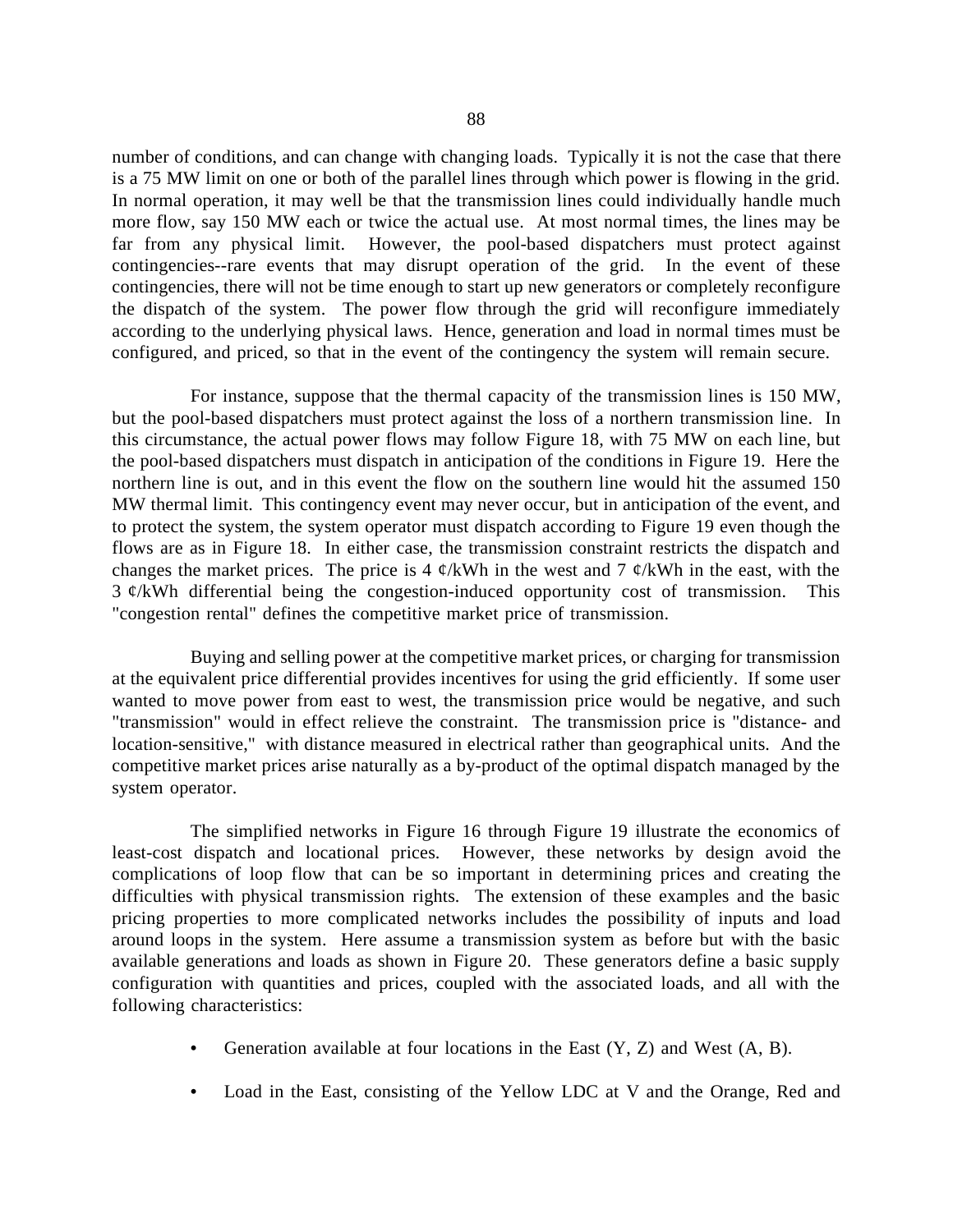

Blue LDCs at W.

- **•** Load in the West, consisting of a Green LDC at C.
- **•** Interface constraint of 150 MW between bus D and buses M and N.
- Thermal constraints of 90 MW between M and X and between N and X.
- The New Gas and Old Gas generating facilities each consist of two generating units whose marginal costs of production differ.

Loads in Figure 20 are illustrative and will vary systematically in each example. For convenience, losses are ignored in all examples.

The first example to introduce the effect of loop flow involves a new sources of supply at a location on the loop. Here a low cost, large capacity generator becomes available in Figure 21 at bus "P." An IPP at bus "L" has bid in a must run plant at 25 MW, having arranged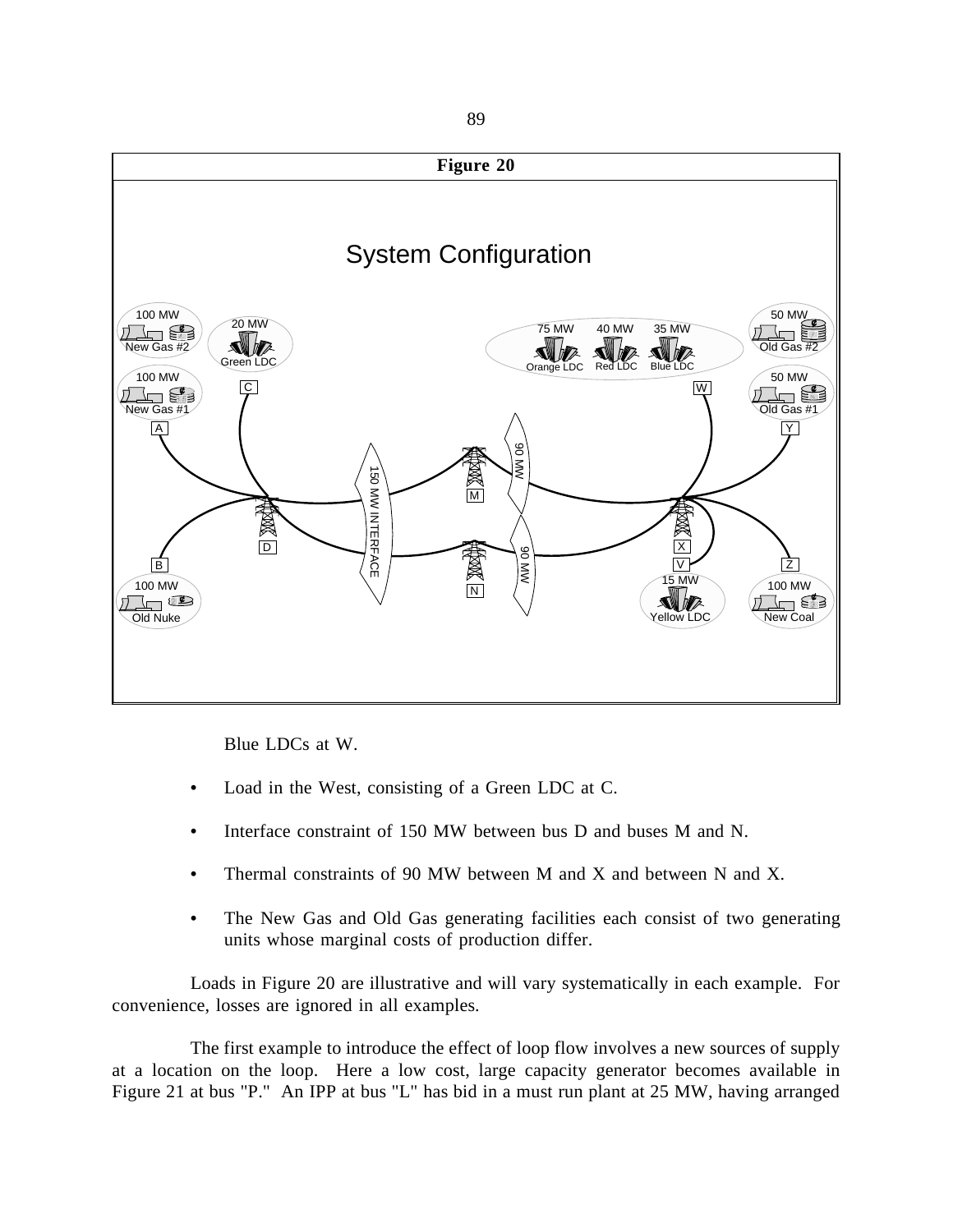

a corresponding sale to the Yellow distribution company at bus "V". Were it not for the IPP sale, more power could be taken from the inexpensive generators at bus "P" and at bus "A". However, because of the effects of loop flow, these plants are constrained in output, and there are different prices applicable at buses "D", "M", "N", and "X".

In a further example the constraints are modified to replace the interface limit with limits on the flows on individual lines. Here every line in the main loop is constrained by a thermal limit of 90 MW, replacing the interface limit. With these constraints in Figure 22, an added load of 150 MW at bus "L" alters the flows for the market equilibrium. In this case, the combined effect of the increased load and the constraints leads to a price of 8.25¢ per kWh at bus "L". This illustrates that it is possible to have market clearing prices at some locations that are higher than the  $7\phi$  marginal running cost of the old gas plant at bus "Y", the most expensive plant in the system. The interaction of the network constraints is such that with a reduction of load at bus "L" it would be possible to reduce out put of the most expensive plant by even more, and make up the difference with cheaper sources of supply, causing the high price for load at bus "L".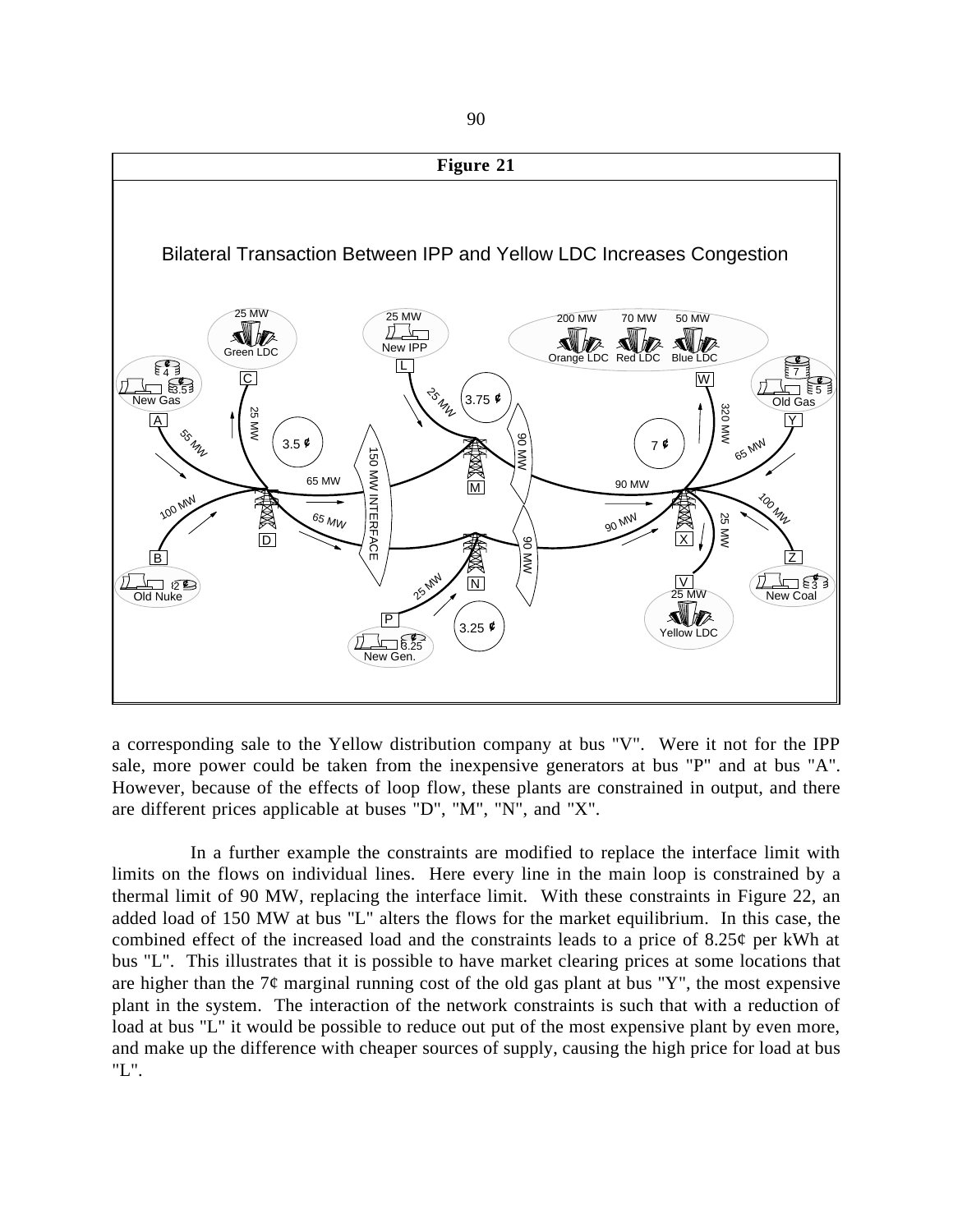

Changing the network further adds new loops and even more examples of the effect on prices and dispatch caused by the network interactions. In this case, a new line has been added to the network in Figure 23, connecting bus "N" to bus "M". This line is assumed to have a thermal limit of 50 MW. The new line adds to the capability of the network in that the new pattern of generation lowers the overall cost of satisfying the same load. The total cost reduces from \$20,962.50 in Figure 22 to \$19,912.50 in Figure 23. Although the average cost of power generation fell, the marginal cost of power increased at bus "L", where the price is now  $10.75\phi$ per kWh. The new loop provides more options, but it also interacts with other constraints in the system. This set of interactions is the cause of the high price as it appears at bus "L".

As a final example that confirms the sometimes counterintuitive nature of least-cost dispatch and market equilibrium prices, add a new bus "O" between bus "M" and bus "N" in Figure 24, and lower the limit to 30 MW between bus "O" and bus "M". Bus "O" has a small load of 15 MW. The increased load of 15 MW at bus "O" actually lowers the total cost of the dispatch, as reflected in the negative price. Each additional MW of load at bus "O" changes the flows to allow a dispatch that lowers the overall cost of meeting the total load. The optimal solution would be to pay customers at "O" to accept dump power, thereby relieving congestion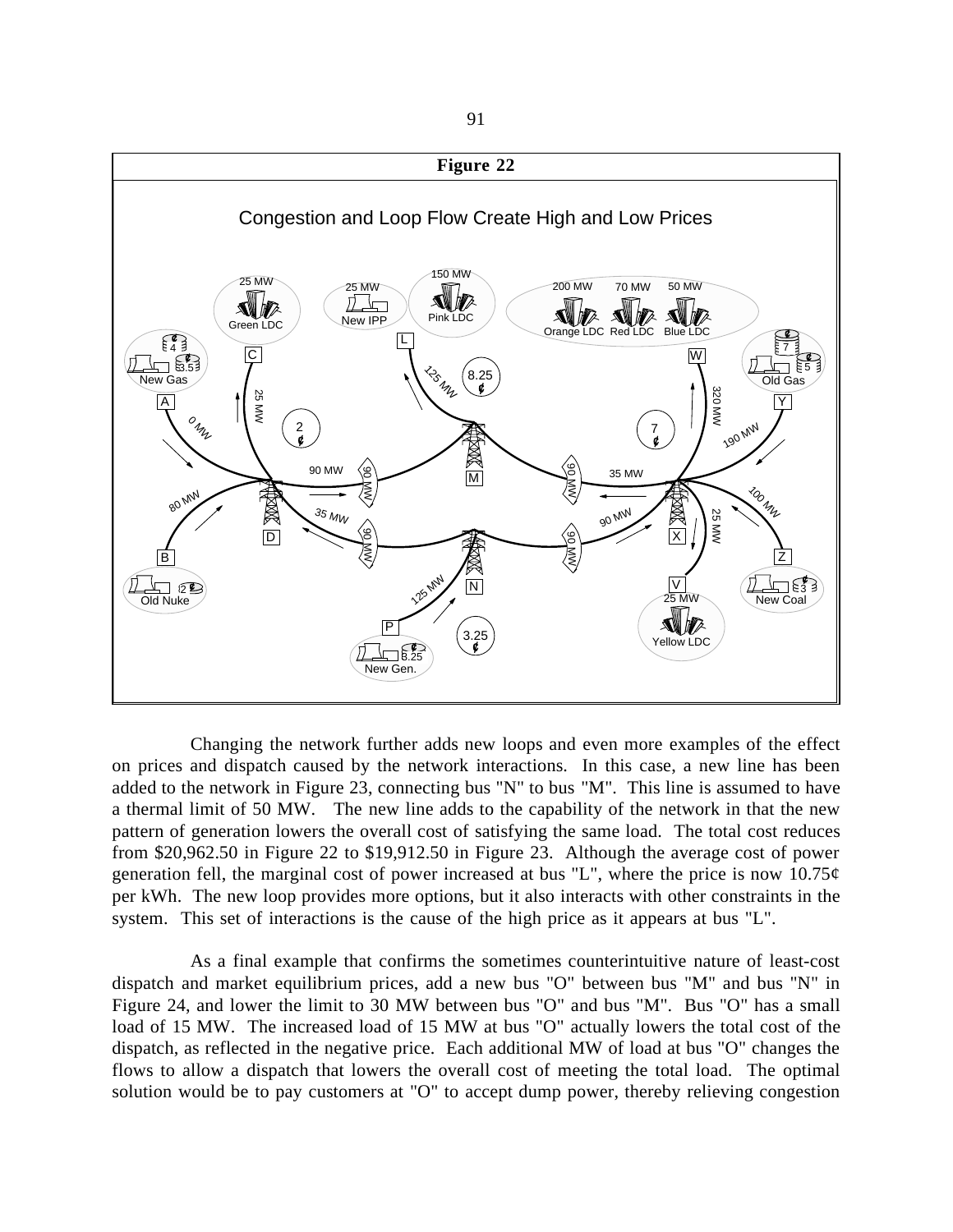

elsewhere and providing benefits to the overall system.

This final example, therefore, illustrates and summarizes the types of interactions that can develop in a network with loop flow. Power can flow from high price nodes to low price nodes. The competitive market clearing price, equivalent to the marginal costs for the least-cost dispatch, can include simultaneously at different locations prices higher than the cost of the most expensive generation and lower than the cost of the cheapest generation source.

# **Zonal Versus Nodal Pricing Approaches**

Application of the principle of locational pricing implies that transmission congestion would lead to many prices. Even with only a single constraint, there could be a different price at each location. The use of locational prices has been described as being too complex, with the implication that an alternative approach would produce a simpler system. A common response to this assertion has been to recommend a "zonal" approach that would aggregate many locations into a smaller number of zones. The assumption has been that this would tend to reduce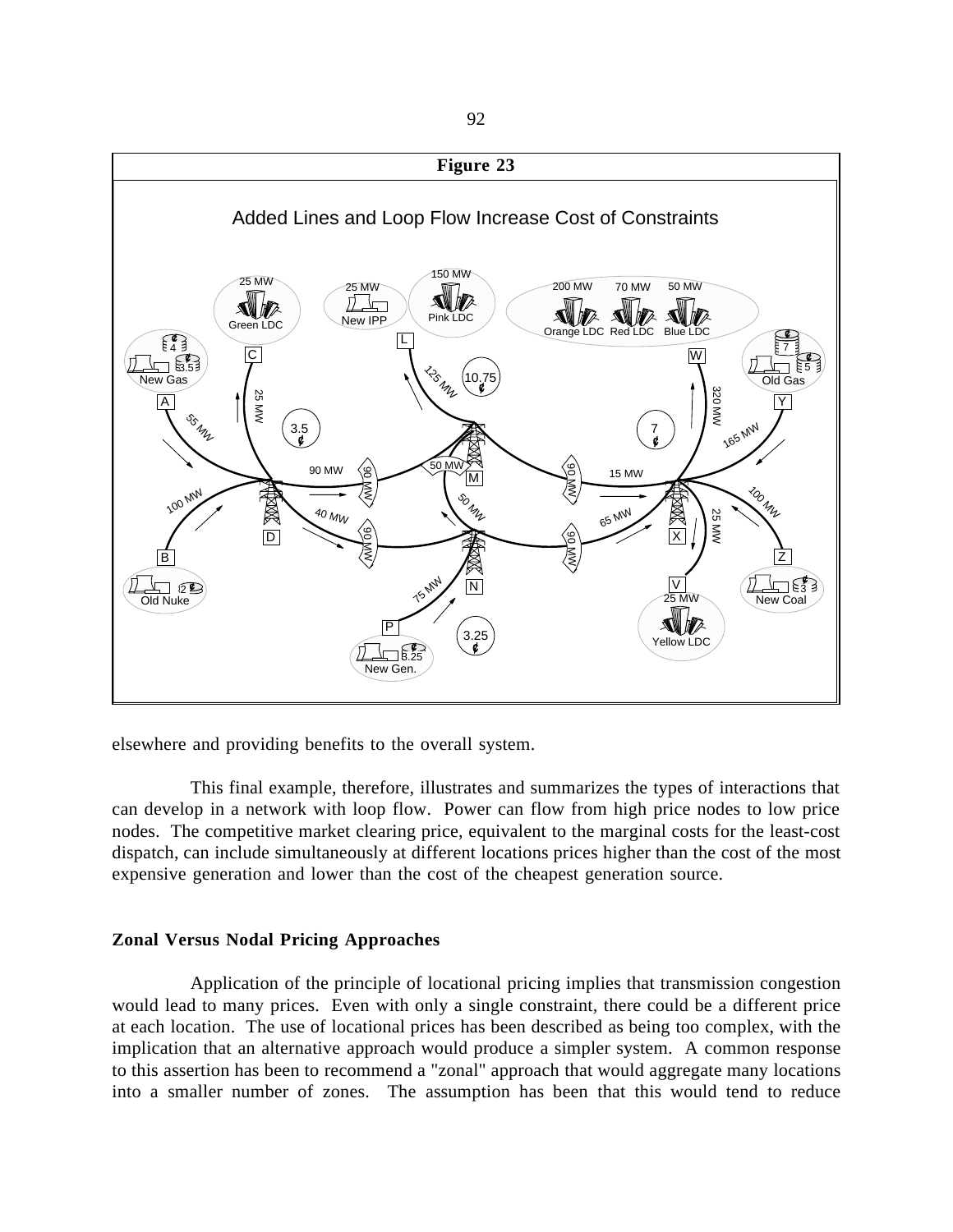

complexity. However, in the presence of real constraints in the actual network, the zonal approach may not be as simple as it might appear without closer examination.<sup>70</sup>

The difficulties would arise in the context of a competitive market where participants have choices. If the actual operation of the network system does not conform to the pricing and zonal assumptions, there will be incentives created to deviate from the efficient, competitive solution. In the presence of a vertical monopoly that can ignore the formal pricing incentives, this has not been a problem. But under the conditions of a market, where participants will respond to incentives, the complications created by a zonal approach may be greater than any complications that would exist with a straight locational approach to pricing and transmission charging.

Consider the simplified example in Figure 25. The network has been constructed so that there are only radial connections. With strictly radial connections, locations within and

 $\overline{a}$ 

 $70$  For a similar analysis with similar conclusions, see Steven Stoft, "Analysis of the California WEPEX Applications to FERC," Program on Workable Energy Regulation, University of California, October 8, 1996.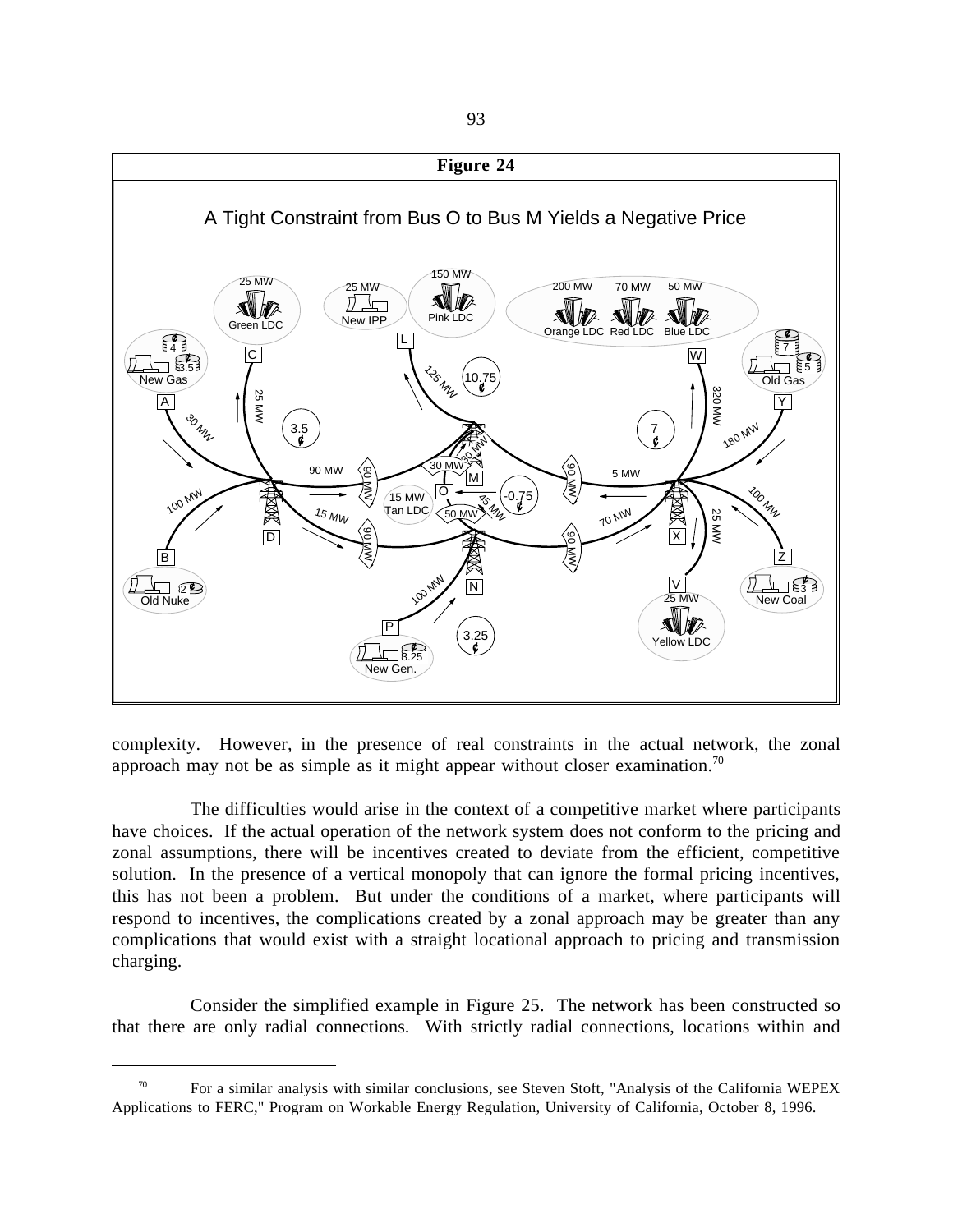

between unconstrained zones would have a common price. Hence, aggregation of locations offers an apparent simplification by reducing to a few distinct zones. This motivation from a typical radial examples leads to the assumption that in general there could be areas in a real network that would have the same prices and, therefore, these locations could be aggregated into zones that would be simpler for participants in market operations.

There are two problems with this line of argument. First, if the multiple locations truly do have the same prices, then there is no need to aggregate into zones. The point of the aggregation was to reduce the number of prices, and in the case where the assumption of common prices holds, aggregation would be unnecessary.

Second, the definition of a zone, which appears easy in the case of a radial network, becomes more problematic in the case of a more realistic network with loop flows. The radial examples can be a poor guide to thinking about interactions in networks. For example, it is often argued, or assumed, that congestion or differences in prices between zones would be caused only by transmission constraints that could be defined for lines that connect the zones. Furthermore, it is often assumed that differences in prices within zones can only be caused by congestion on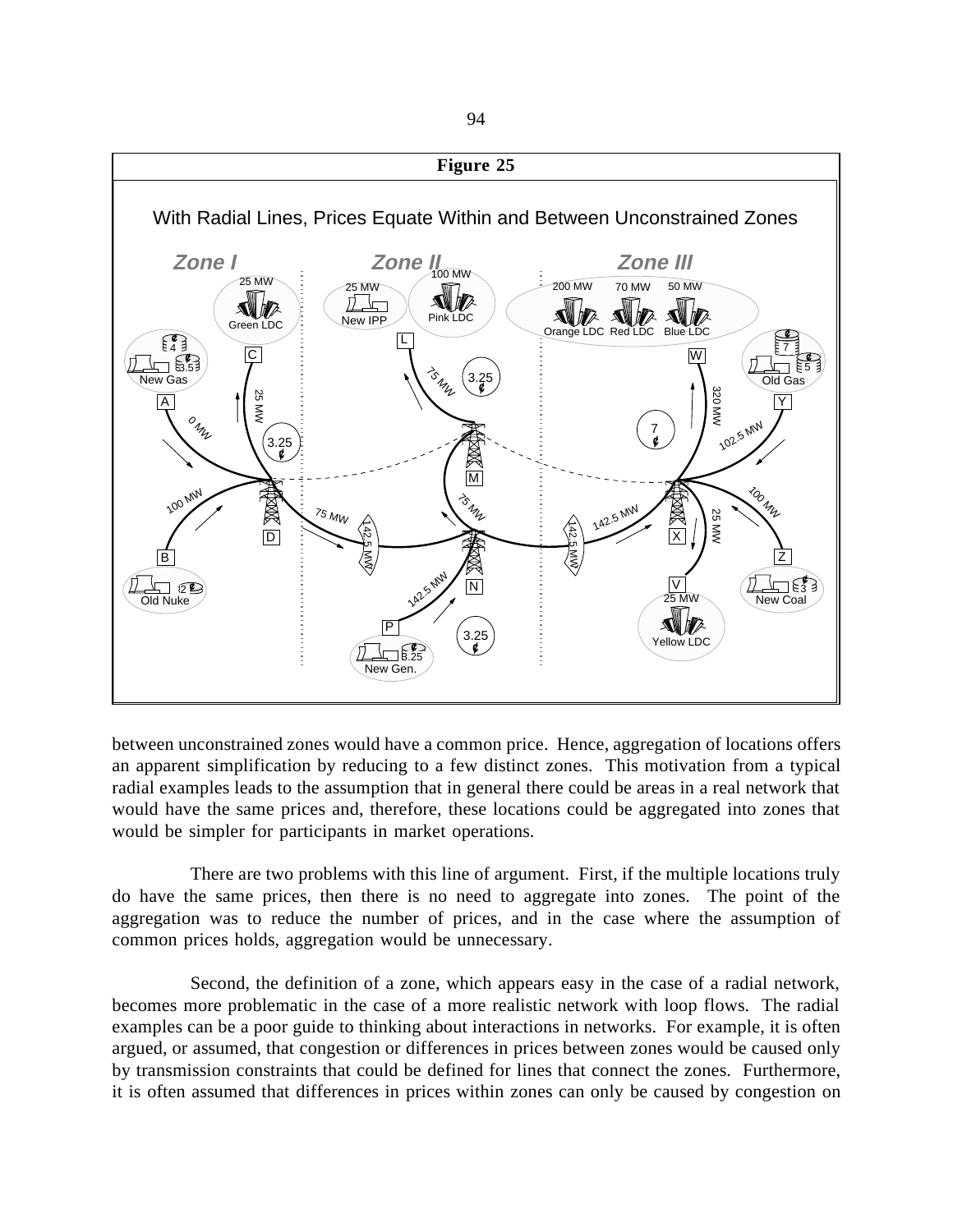lines within the zone. Under these simplifying assumptions, therefore, it is assumed that zones can be well defined and that what happens within a zone can be treated independently of what happens between zones, or independently of what happens in other zones. When we move beyond the radial examples, however, these assumptions and the associated conclusions can be false.



With the more typical case of loops in a network, prices could differ within and between "unconstrained" zones due to the indirect effects of "distant" constraints. Consider the slightly modified example in Figure 26. In this case, the zones developed from the radial analogy produce a very different outcome from the assumptions derived from the radial case in Figure 25. In this example, the prices within "Zone II" differ, but there is no binding constraint in the zone. The lines within the zone are operating below their thermal limits. The difference in prices between buses M and N arises not due to constraints within the zone but because of the loop flow effects interacting with the binding constraints between the zones. Apparently the determination of prices within a zone can not be made independent of the effects on constraints outside the zone.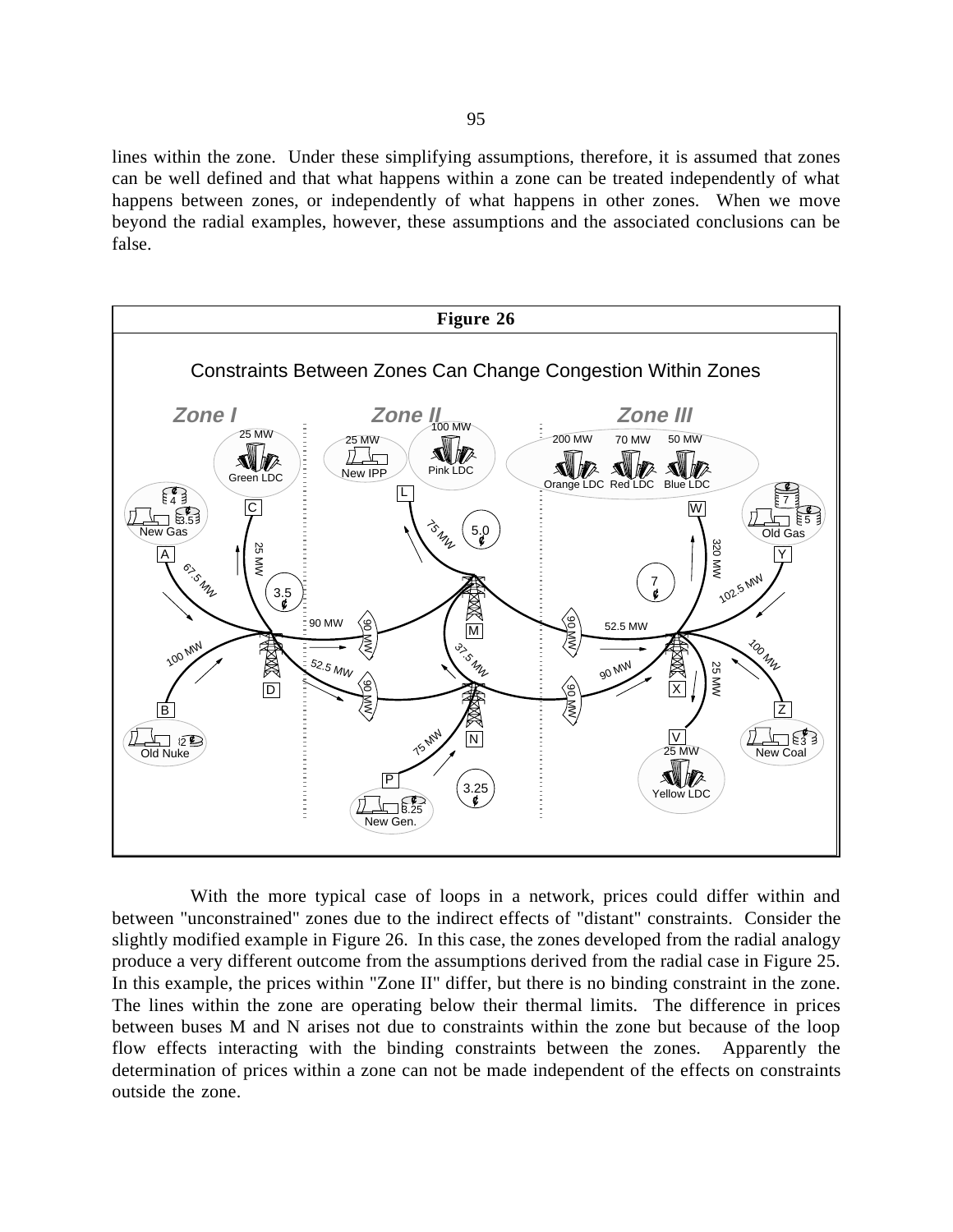

A symmetric result appears in Figure 27 with a different pattern of loads and flows. In this case, there is no constraint binding between Zones II and III, but the price in Zone III differs from the prices in Zone II. Again this effect cannot be seen in radial networks, but it is easy to create in real networks with loop flow. The price in Zone III differs from all the other prices in part because of the interaction with the constraints in Zone II. In a sufficiently interconnected network, these examples suggest that a wide variety of pricing patterns would be possible. In fact, with loop flow, it is possible for a single binding constraint to result in different prices at every location in the system, reflecting the fact that every location has a different impact on the constraint.

Aggregation into zones may add to complexity and distort price incentives. The assertion that conversion to zones will simplify the pricing problem is not supported by analysis of the conditions that can exist in a looped network. Furthermore, aggregating networks presents a number of related technical problems that follow from the fact that exact aggregation requires first knowing the disaggregated flows. In other words, the first step in calculating consistent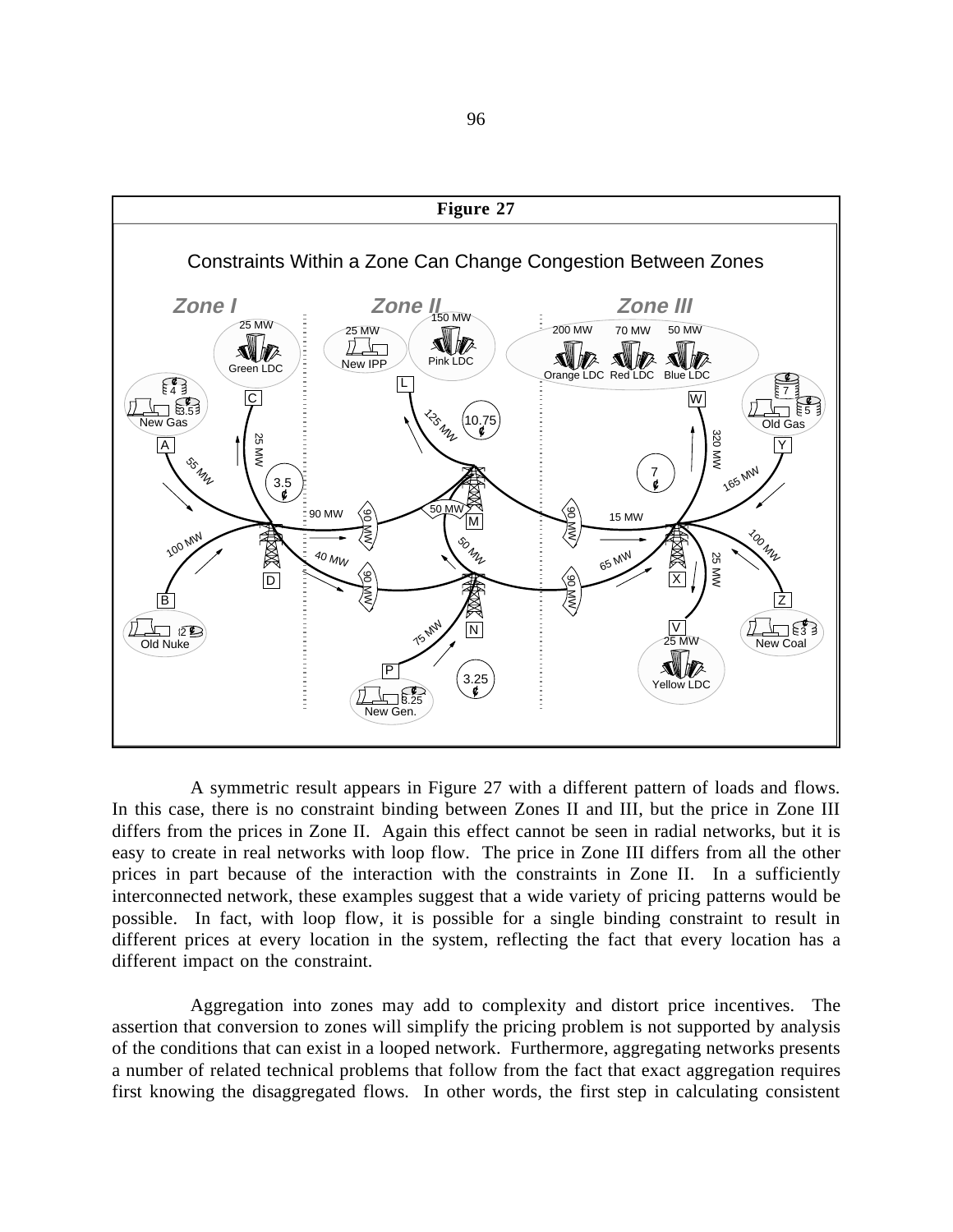aggregate flows and prices is to calculate the disaggregated flows and prices. Hence aggregation produces no savings in computation, and no additional simplicity. If no price dispersion exists, no aggregation is necessary. And if price dispersion does exist, aggregation only sends confused price signals. In the end, the simplest solution may be to calculate and use the locational prices at the nodes, without further aggregation.

#### **Transmission Congestion Contracts**

The congestion rental received by the system operator provides the key to defining property rights in the transmission grid. In the face of transmission constraints, prices will be more volatile and it will not be possible for a generator to provide guaranteed price stability in the form of a long-term contract with a customer. Furthermore, customers and generators will have an incentive to expand the grid only if they recognize and believe that after making an investment in the grid there will be some protection against any future congestions costs. A simple way to define the property right and provide this guarantee is to assign the congestion rental not to the system operator but to the holder of the transmission congestion contract. In the transmission constrained cases of Figure 18 or Figure 19, the congestion contracts for a total 150 MW of power might have been held by customers in the city, or by generators in the west. In either case, this right is defined only as the right to collect the congestion rental. The generators and customers would not control the use of the grid. The system operator would determine the efficient pattern of use through economic dispatch. The system operator would collect the congestion payments from the actual users of the grid and pay them in turn to the holders of the transmission congestion contracts.

With this definition of transmission congestion contracts, it is an easy matter for generators at Old Nuke and New Gas to arrange long-term contracts that provide price stability for customers in the city. For example, the owners of Old Nuke may have acquired power contracts for 100 MW, and signed long-term contracts that guaranteed to provide power delivered to the city at a price of 5  $\mathcal{C}/kWh$ . In the case of low demand as in Figure 16, the short-run price is only 3  $\phi$ /kWh, which customers pay and generators receive through the system operator. Separate from the system operator, the customers pay Old Nuke the difference of 2  $\varphi$ /kWh owed under the contracts. If demand shifts to the higher case in Figure 17, the market price is  $6 \notin$  KWh, and again the customers pay and generators receive this short-run price through the system operator. In this event, the generators separately pay the customers the difference of 1  $\mathcal{C}/kWh$  required under the long-term contract.

When transmission constraints bind as in Figure 18 or Figure 19, the price paid by the customers to the system operator is 7  $\phi$ /kWh, and the price received by the generators from the system operator is 4  $\phi$ /kWh. If the generators own the transmission congestion contracts, then the system operator pays the generators an additional  $3 \phi$ /kWh which allows the generators in turn to pay the customers the 2  $\phi$ /kWh difference agreed to by contract. The owners of Old Nuke are always making an operating margin of  $3 \phi$ /kWh, and the customers are always receiving the equivalent of 5  $\phi$ /kWh electricity. Likewise, if the customers own the transmission congestion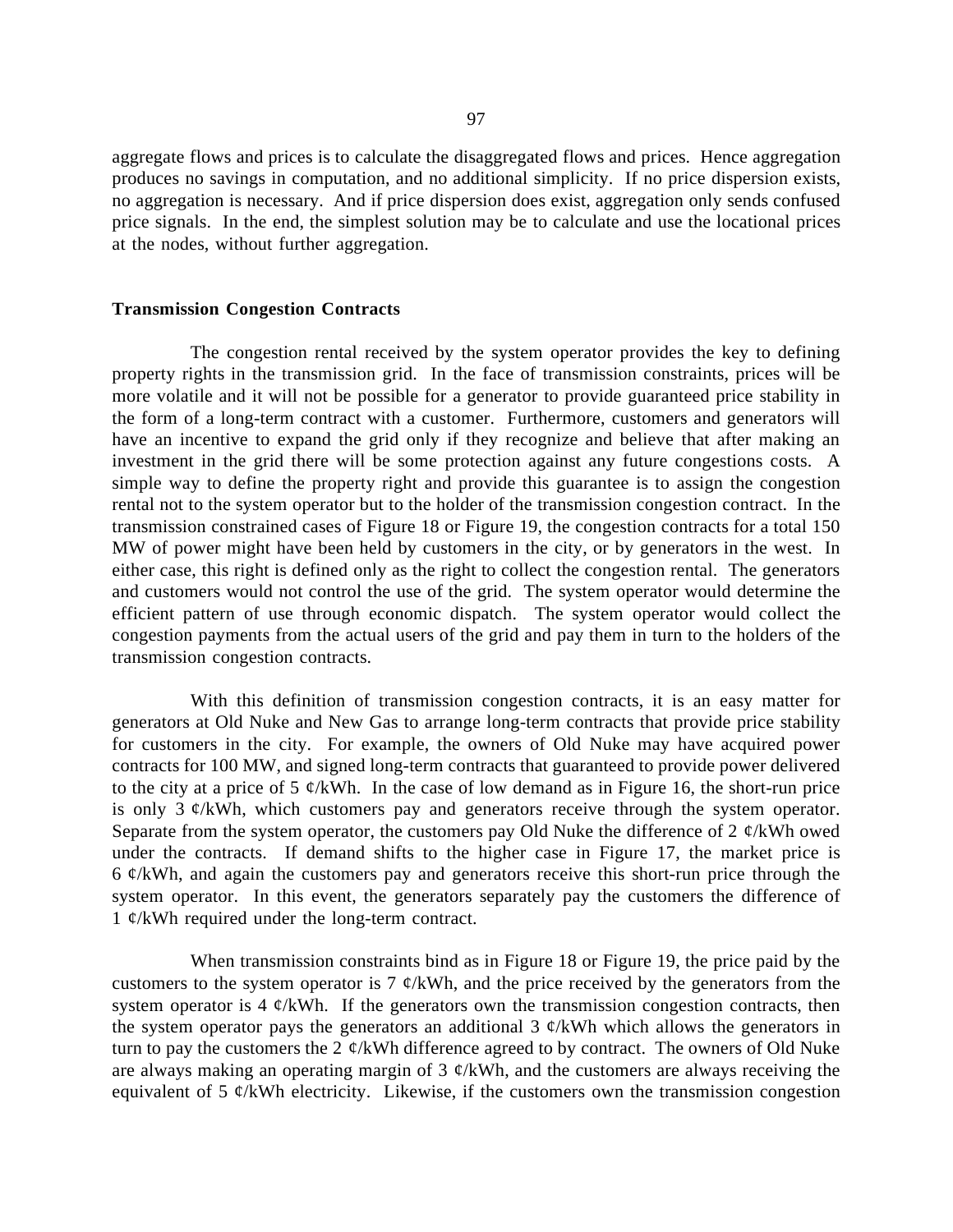contracts, the customers receive the 3  $\phi$ /kWh from the system operator and in turn pay 1  $\phi$ /kWh to the generators. Again the owners of Old Nuke are always making an operating margin of  $3 \notin$  KWh, and the customers are always receiving the equivalent of  $5 \notin$  KWh electricity. Furthermore, in either case the system operator ends up with no transmission congestion rentals; the system operator serves only to pass through the congestion costs from the actual users of the grid to the holders of the property rights in the economic interest of the transmission grid.

This system of transmission congestion contracts and payments back and forth may seem unnecessary and cumbersome in the case of the simple system of Figure 16 through Figure 19. After all, couldn't the pool-based dispatchers in effect assign the generation from Old Nuke to the long-term customers in the city? In principle, this specific performance model- assigning particular generation to particular users--is possible in this simple case, but it does not generalize into the more complicated reality of an interconnected grid with many different sites of load and generation, real and reactive power, thermal and voltage limits, and multiple contingencies. The examples in Figure 21 through Figure 24 illustrate the difficulties attendant to the network interactions. It is impossible in a real system to meaningfully assign any particular sources and destination of electricity, and attempts to do so can only serve to compromise the efficiency objective of maintaining an optimal dispatch which may require only partial use of plants in constrained regions, violating the assumptions of specific performance. However, the payments of congestion rentals from the system operator to the holders of point-topoint transmission congestion contracts do generalize to the more complicated case, and allow optimal dispatch for efficiency while accommodating long-run contracts for price differences and congestion rentals, contracts that provide both stability and the essential protection of investment in the network.

These point-to-point price protection transmission contracts defined in alternative equivalent ways, with various advantages for implementation and interpretation. For example:

- **Difference in Congestion Costs**. Receive the difference in congestion costs between two buses for a fixed quantity of power.
- **Purchase at a Distant Location**. Purchase a fixed quantity of power at one location but pay the price applicable at a distant location.
- **Dispatch with No Congestion Payment**. Inject and remove a fixed quantity of power without any congestion payment.

The total quantity of these transmission congestion contracts can be defined for a given configuration of the network, and the congestion contracts guaranteed for any pattern of loads in the network. In a real system, the transmission congestion contracts would respect all the constraints in the grid, including contingency constraints for thermal limits on lines and voltage limits at buses.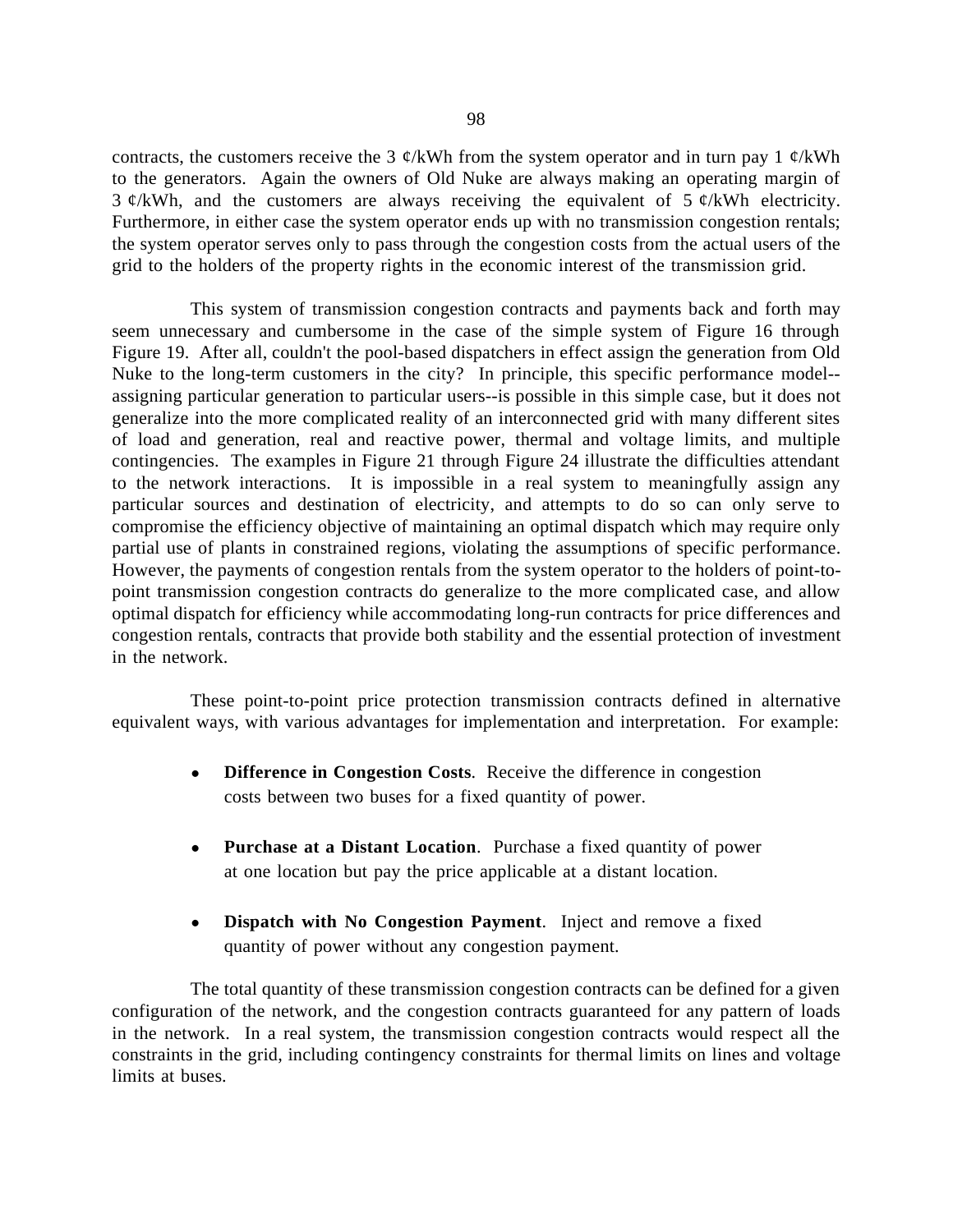The point-to-point congestion contracts can be provided by the pool and allow protection of new investment in generation and transmission. The pool takes no risk in offering these transmission congestion contracts because the revenue collected from users paying at shortrun marginal cost is always great enough to honor the obligations under the congestion contracts. Under certain circumstances, the revenues collected by the grid will be greater than the obligations on the point-to-point congestion contracts, and there will be "excess congestion rentals." For example, if there are no point-to-point contracts assigned, then none of the congestion rental would be paid out under such contracts. In the more interesting cases, if pointto-point congestion contracts are assigned up to the limit of some transmission constraint, it is possible that some other network constraint will be binding in the actual dispatch. In these cases, there will be more than enough revenues to honor the rental or purchase rights, and the pool will face the added task of allocating the excess congestion rentals.

The natural assignment of any excess rentals is to those who are paying the fixed charges. There is no single rule for allocating the rights to the excess congestion rentals. The rule examined here is to share the revenues according to the share of the fixed charges. Hence, the owners of the grid who commit to pay the fixed charges have access to two types of well defined and tradeable transmission congestion contracts: the point-to-point rental contract and a share in any excess congestion rentals.

As shown in Figure 28, the contract network must anchor to the same locations, but the point-to-point contracts can follow a very different geography. Market hubs can arise and be included, with the contract connections in the network following a configuration convenient for contracting and trading. The separation of the physical and the financial flows allows this flexibility with the congestion revenues always sufficient to cover the obligations under transmission congestion contracts, no matter what the resulting pattern that appears in the leastcost dispatch.

To illustrate this conclusion for a more general network, consider again the example network in Figure 24. For this example, consider the extreme case where the market has elected to use bus "O" as the market hub, with transmission congestion contracts all defined relative to this hub. Generators may have the contracts to get to the market at "O". Customers may have similar contracts to get from the market at "O" to their own locations. The individual transmission congestion contracts may embody flows which would never be individually feasible, especially given the limits on the lines connecting "O" and the unusual conditions in this extreme case. As long as the collective flows under the contracts would be feasible, however, the congestion costs collected will always be sufficient to meet obligations under transmission congestion contracts, even in this extreme case.

Here Table VI offers with two feasible sets of transmission congestion contracts (TCCs) for a hub at "O". If the only inputs and outputs in the system consisted of those with TCC 1 at 180 MWs in at "D", 30 MWs in at "M", 30 MWs in at "N", 60 MWs out at "O" and 180 MWs out at "X", the flows would be feasible even though the individual contracts appear to require flows that are not feasible. Similarly for TCC 2. With these feasible transmission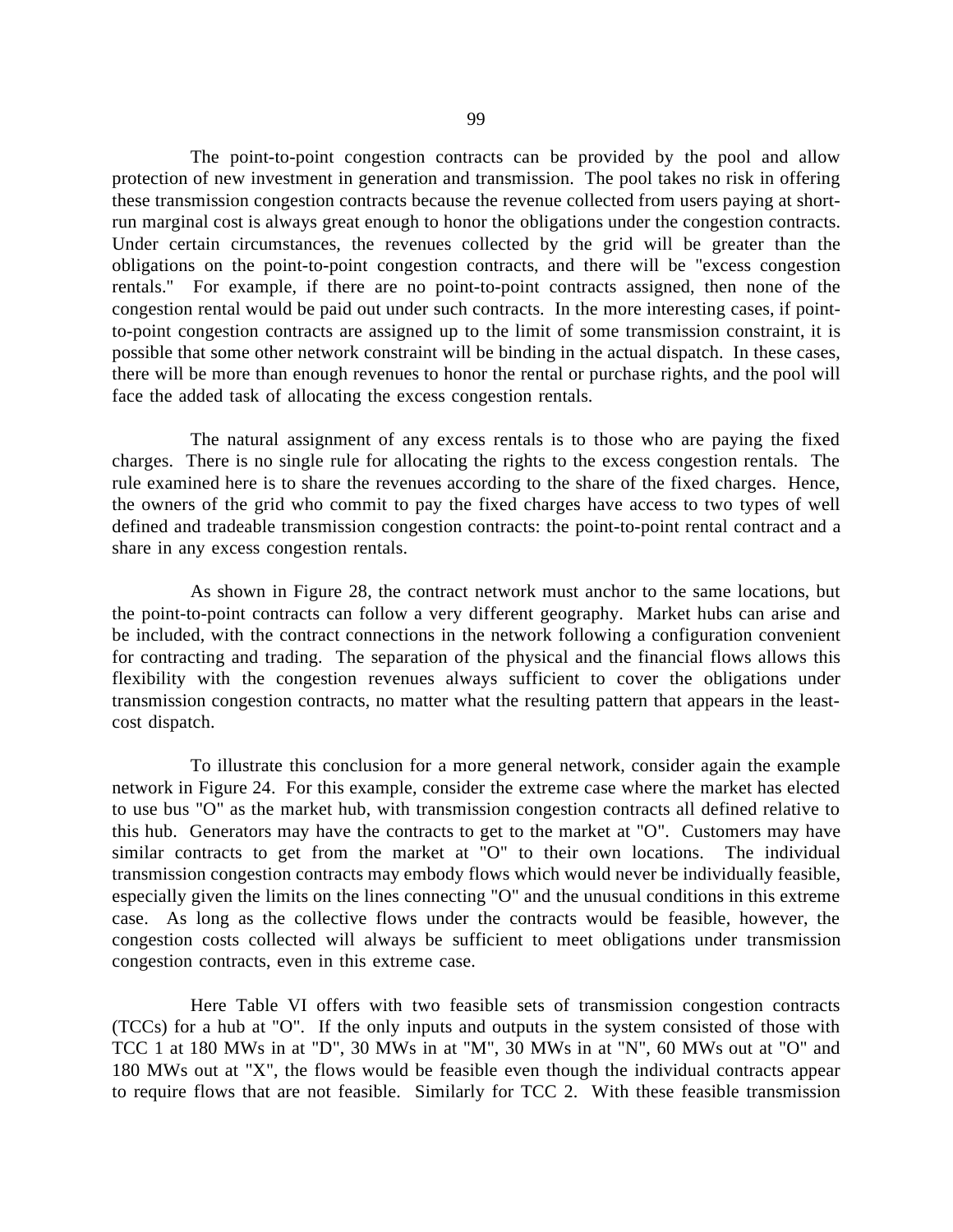

congestion contracts, alternative dispatch cases illustrate the impact of the changing congestion payments.

| <b>Table VI: Transmission Contract Allocations</b> |              |              |  |  |  |  |
|----------------------------------------------------|--------------|--------------|--|--|--|--|
| From-To                                            | $TCC 1$ (MW) | $TCC 2$ (MW) |  |  |  |  |
| "D-0"                                              | 180          | 160          |  |  |  |  |
| $"O-X"$                                            | 180          | 160          |  |  |  |  |
| $"M-O"$                                            | 30           | 10           |  |  |  |  |
| "N-O"                                              | 30           | 70           |  |  |  |  |

The results summarized in Table VII capture the outcomes for economic dispatch with the only change being three different assumptions about the load at bus "L" in Figure 24, ranging from 0 MW to 150 MWs, with all other conditions the same. The table shows the corresponding